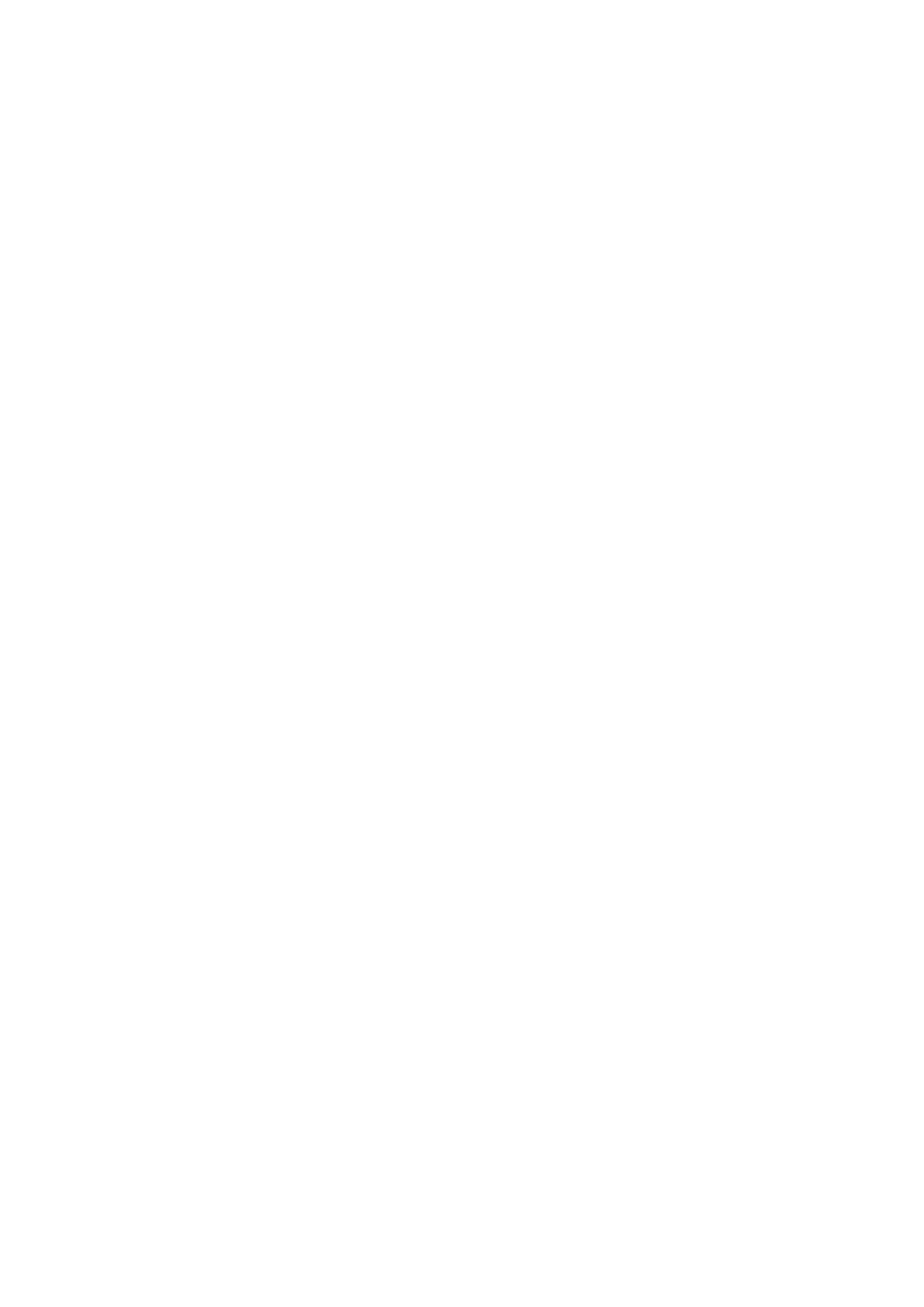## List of Services in Alphabetical Order (Class 35 - Class 45)

| Class | Index  | Indication of Goods         | Indication of Goods (Japanese translation) Similar Group Codes Basic No. |              |        |        | Remarks |  |
|-------|--------|-----------------------------|--------------------------------------------------------------------------|--------------|--------|--------|---------|--|
|       |        |                             |                                                                          | 40C01, 40C02 |        |        |         |  |
| 40    | A#0001 | abrasion                    | 研磨                                                                       | 40C03, 40C04 | 400001 |        |         |  |
|       |        |                             |                                                                          | 40C06, 40C10 |        |        |         |  |
|       |        |                             |                                                                          |              |        |        |         |  |
| 41    | A#0002 | academies [education]       | 専門学校における教育                                                               | 41A01        | 410002 |        |         |  |
| 36    | A#0003 | accident insurance          | 傷害保険の引き受け                                                                | 36C01        | 360001 |        |         |  |
|       |        | underwriting                |                                                                          |              |        |        |         |  |
|       |        | accommodation bureau        | アパートの貸与の媒介又は取次                                                           |              |        |        |         |  |
| 36    | A#0004 | services [apartments]       | ぎ                                                                        | 36D01        | 360045 |        |         |  |
|       |        | accommodation bureau        |                                                                          |              |        |        |         |  |
| 43    | A#0005 | services [hotels, boarding  | ホテルその他の宿泊施設のあっ                                                           | 42A02        | 430004 |        |         |  |
|       |        | houses]                     | せん                                                                       |              |        |        |         |  |
|       |        |                             |                                                                          |              |        |        |         |  |
| 35    | A#0006 | accounting                  | 経理事務の代行                                                                  | 35C01, 35G03 | 350015 |        |         |  |
| 36    | A#0007 | actuarial services          | 保険数理                                                                     | 36C01        | 360003 |        |         |  |
| 44    | A#0008 | acupuncture                 |                                                                          | 42001        | 440235 |        | 追22     |  |
| 44    | A#0009 | ADD screening services      |                                                                          | 42XX         | 440258 |        | 追22     |  |
| 44    | A#0010 | ADHD screening services     |                                                                          | 42XO2        | 440259 |        | 追22     |  |
|       |        | administration of consumer  | 顧客ロイヤリティプログラムの                                                           | 35A01, 35A02 |        |        |         |  |
| 35    | A#0011 | loyalty programs            | 管理                                                                       | 35B01        | 350131 |        |         |  |
|       |        | administration of frequent  |                                                                          | 35A01, 35A02 |        |        |         |  |
| 35    | A#0012 | flyer programs              | マイレージプログラムの管理                                                            | 35B01        | 350128 |        |         |  |
|       |        |                             |                                                                          |              |        |        |         |  |
|       |        | administrative assistance   |                                                                          | 35B01, 35E01 |        |        |         |  |
| 35    | A#0013 | in responding to calls for  | 入札に対する応札の管理支援                                                            | 35G03        | 350154 |        | 追18     |  |
|       |        | tenders                     |                                                                          |              |        |        |         |  |
|       |        | administrative assistance   |                                                                          |              |        |        |         |  |
| 35    | A#0014 | in responding to requests   | 入札に対する応札の管理支援                                                            | 35B01, 35E01 | 350154 |        | 追18     |  |
|       |        | for proposals [RFPs]        |                                                                          | 35G03        |        |        |         |  |
|       |        | administrative processing   |                                                                          |              |        |        |         |  |
| 35    | A#0015 |                             | 商取引の受注管理                                                                 | 35B01        | 350095 |        |         |  |
|       |        | of purchase orders          |                                                                          |              |        |        |         |  |
| 35    | A#0016 | administrative services for | 医師の紹介に関する事業の管理                                                           | 35B01        | 350165 |        | 追20     |  |
|       |        | medical referrals           |                                                                          |              |        |        |         |  |
|       |        | administrative services for |                                                                          |              |        |        |         |  |
| 35    | A#0017 | the relocation of           | 事業所の移転の管理                                                                | 35B01        | 350069 |        | 変20     |  |
|       |        | businesses                  |                                                                          |              |        |        |         |  |
| 45    | A#0018 | adoption agency services    | 養子の斡旋                                                                    | 42H01        | 450193 |        |         |  |
| 35    | A#0019 | advertising                 | 広告                                                                       | 35A01        | 350039 |        |         |  |
|       |        |                             |                                                                          |              |        |        |         |  |
| 35    | A#0020 | advertising agency services | 広告の代理                                                                    | 35A01        | 350047 |        |         |  |
| 35    | A#0021 | advertising by mail order   | 通信販売を利用した広告                                                              | 35A01        | 350077 |        |         |  |
|       |        | advertising services to     |                                                                          |              |        |        |         |  |
| 35    | A#0022 | create brand identity for   |                                                                          | 35401        | 350178 |        | 追22     |  |
|       |        | others                      |                                                                          |              |        |        |         |  |
|       |        | advisory services for       |                                                                          |              |        |        |         |  |
| 35    | A#0023 | business management         | 事業の管理に関する助言                                                              | 35B01        | 350048 |        |         |  |
|       |        | aerial and surface          |                                                                          |              |        |        |         |  |
|       |        | spreading of fertilisers    | 空中及び地上での肥料及び農薬                                                           | 42L01        |        |        |         |  |
| 44    | A#0024 |                             | の散布                                                                      |              |        | 440115 |         |  |
|       |        | and other agricultural      |                                                                          |              |        |        |         |  |
|       |        | chemicals                   |                                                                          |              |        |        |         |  |
|       |        | aerial and surface          |                                                                          |              |        |        |         |  |
|       |        | spreading of fertilizers    | 空中及び地上での肥料及び農薬                                                           |              |        |        |         |  |
| 44    | A#0025 | and other agricultural      | の散布                                                                      | 42L01        | 440115 |        |         |  |
|       |        | chemicals                   |                                                                          |              |        |        |         |  |
| 44    | A#0026 | aesthetici an services      |                                                                          | 42001        | 440241 |        | 追22     |  |
|       | A#0027 |                             |                                                                          |              |        |        |         |  |
| 41    |        | aikido instruction          | 合気道の教授                                                                   | 41A01        | 410211 |        |         |  |
| 40    | A#0028 | air deodorising             | 空気の脱臭処理                                                                  | 40Z99        | 400081 |        |         |  |
| 40    | A#0029 | air deodorizing             | 空気の脱臭処理                                                                  | 40Z99        | 400081 |        | 追18     |  |
| 40    | A#0030 | air freshening              | 空気の清浄処理                                                                  | 40Z99        | 400082 |        |         |  |
| 40    | A#0031 | air purification            | 空気の浄化処理                                                                  | 40Z99        | 400003 |        |         |  |
| 39    | A#0032 | air transport               | 航空機による輸送                                                                 | 39D01        | 390004 |        |         |  |
| 39    | A#0033 | aircraft rental             | 航空機の貸与                                                                   | 39L05        | 390102 |        |         |  |
|       |        | airplane maintenance and    |                                                                          |              |        |        |         |  |
| 37    | A#0034 | repair                      | 飛行機の保守及び修理                                                               | 37C01        | 370008 |        |         |  |
|       |        |                             |                                                                          |              |        |        |         |  |
| 45    | A#0035 | alternative dispute         | 裁判外紛争解決                                                                  | 42R01        | 450214 |        |         |  |
|       |        | resolution services         |                                                                          |              |        |        |         |  |
| 44    | A#0036 | alternative medicine        | 代替医療による治療                                                                | 42V01, 42V02 | 440210 |        |         |  |
|       |        | services                    |                                                                          |              |        |        |         |  |
| 39    | A#0037 | ambulance transport         | 救急車による輸送                                                                 | 39B01        | 390006 |        |         |  |
| 41    | A#0038 | amusement park services     | 遊園地の提供                                                                   | 41K01        | 410003 |        |         |  |
|       |        | analysis for oil-field      |                                                                          |              |        |        |         |  |
| 42    | A#0039 |                             | 油田開発のための分析                                                               | 42N02        | 420008 |        |         |  |
|       |        | exploitation                |                                                                          |              |        |        |         |  |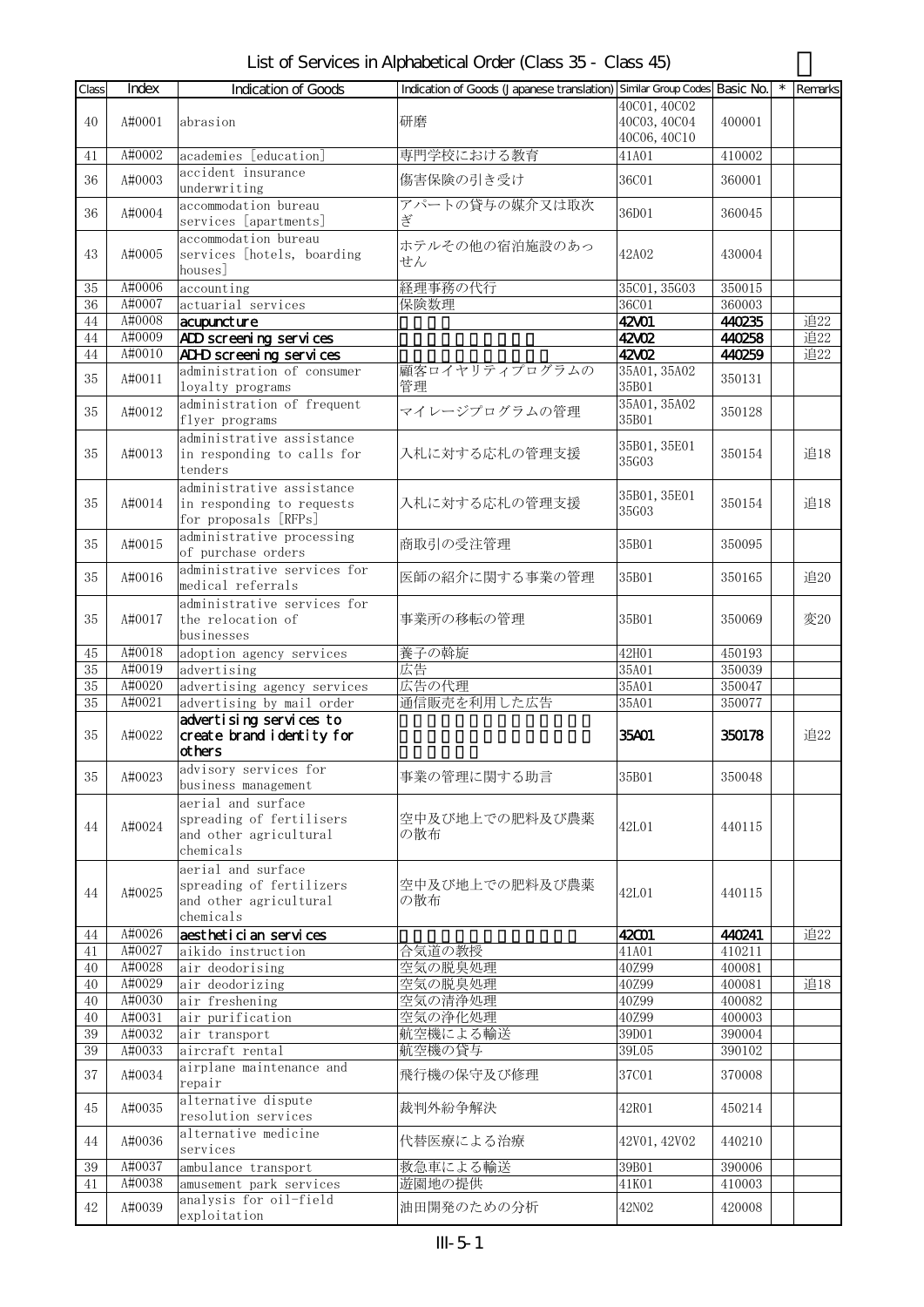| List of Services in Alphabetical Order (Class 35 - Class 45) |  |
|--------------------------------------------------------------|--|
|--------------------------------------------------------------|--|

| Class | Index  | Indication of Goods                                                                          | Indication of Goods (Japanese translation) Similar Group Codes Basic No. |                                              |        | Remarks |
|-------|--------|----------------------------------------------------------------------------------------------|--------------------------------------------------------------------------|----------------------------------------------|--------|---------|
| 44    | A#0040 | animal breeding                                                                              | 動物の飼育                                                                    | 42V04                                        | 440009 |         |
| 44    | A#0041 | animal grooming                                                                              | 動物の美容                                                                    | 42V04                                        | 440131 |         |
| 43    | A#0042 | ani nal pound services                                                                       |                                                                          | 42/04                                        | 430203 | 追22     |
| 41    | A#0043 | animal training                                                                              | 動物の調教                                                                    | 41B01                                        | 410005 |         |
| 44    | A#0044 | animal-assisted therapy                                                                      | 動物介在療法による治療                                                              | 42V02                                        | 440224 | 追19     |
| 36    | A#0045 | antique appraisal                                                                            | 骨董品の評価                                                                   | 36F01                                        | 360051 |         |
| 37    | A#0046 | anti-rust treatment for<br>vehicles                                                          | 乗物の防錆処理                                                                  | 37B01, 37C01<br>37C02, 37C03<br>37C04, 37C05 | 370082 |         |
| 36    | A#0047 | apartment house management                                                                   | アパートの管理                                                                  | 36D01                                        | 360033 |         |
| 40    | A#0048 | applying finishes to<br>textiles                                                             | 織物の仕上げ加工                                                                 | 40A01                                        | 400005 |         |
| 35    | A#0049 | appointment reminder<br>services [office functions]                                          | 予約の確認(事務処理)                                                              | 35G03                                        | 350130 |         |
| 35    | A#0050 | appointment scheduling<br>services [office functions]                                        | 予約のスケジューリング(事務<br>処理)                                                    | 35G03                                        | 350129 |         |
| 44    | A#0051 | aquaculture services                                                                         | 水産動植物の養殖                                                                 | 42V04, 42Z99                                 | 440207 |         |
| 45    | A#0052 | arbitration services                                                                         | 仲裁                                                                       | 42R01                                        | 450205 |         |
| 42    | A#0053 | architectural consultancy                                                                    | 建築物の設計に関する助言                                                             | 42N01                                        | 420036 |         |
| 42    | A#0054 | architectural services                                                                       | 建築物の設計                                                                   | 42N01                                        | 420011 |         |
| 39    | A#0055 | armored-car transport                                                                        | 装甲車両による輸送                                                                | 39B01                                        | 390062 |         |
| 39    | A#0056 | armoured-car transport                                                                       | 装甲車両による輸送                                                                | 39B01                                        | 390062 | 追18     |
| 44    | A#0057 | aromatherapy services                                                                        | アロマテラピーの提供                                                               | 42V01                                        | 440193 |         |
| 41    | A#0058 | arranging and conducting of<br>colloquiums                                                   | 討論会の手配及び運営                                                               | 41A03                                        | 410044 |         |
| 41    | A#0059 | arranging and conducting of<br>concerts                                                      | コンサートの企画又は運営                                                             | 41E01                                        | 410185 |         |
| 41    | A#0060 | arranging and conducting of<br>conferences                                                   | 会議の手配及び運営                                                                | 41A03                                        | 410045 |         |
| 41    | A#0061 | arranging and conducting of<br>congresses                                                    | 議会の手配及び運営                                                                | 41A03                                        | 410046 |         |
| 41    | A#0062 | arranging and conducting of<br>in-person educational<br>forums                               | 教育フォーラムの手配及び運営                                                           | 41A03                                        | 410203 |         |
| 41    | A#0063 | arranging and conducting of<br>seminars                                                      | セミナーの手配及び運営                                                              | 41A03                                        | 410070 |         |
| 41    | A#0064 | arranging and conducting of<br>sports events                                                 |                                                                          | 41FO1, 41FO6                                 | 410243 | 追22     |
| 41    | A#0065 | arranging and conducting of<br>symposiums                                                    | シンポジウムの手配及び運営                                                            | 41A03                                        | 410072 |         |
| 41    | A#0066 | arranging and conducting of<br>workshops [training]                                          | 研修会の手配及び管理                                                               | 41A03                                        | 410076 |         |
| 36    | A#0067 | arranging finance for<br>construction projects                                               | 建設プロジェクトのための資金<br>の貸付けの手配                                                | 36A01                                        | 360112 |         |
| 39    | A#0068 | arranging for travel visas<br>and travel documents for<br>persons travelling abroad          | 海外旅行者のための査証及び渡<br>航用書類の手配                                                | 42A02                                        | 390119 | 追20     |
| 35    | A#0069 | arranging newspaper<br>subscriptions for others                                              | 新聞の予約購読の取次ぎ                                                              | 35F02                                        | 350076 |         |
| 41    | A#0070 | arranging of beauty<br>contests                                                              | ビューティーコンテストの手配                                                           | 41F06                                        | 410077 |         |
| 39    | A#0071 | arranging of cruises                                                                         | 巡航の手配                                                                    | 39F01, 42A02                                 | 390024 |         |
| 39    | A#0072 | arranging of passenger<br>transportation services for<br>others via an online<br>application | オンライン申請による乗客の輸<br>送の手配                                                   | 39A01, 39B01<br>39C01, 39D01                 | 390117 | 追19     |
| 39    | A#0073 | arranging of transportation<br>for travel tours                                              | 旅行のための輸送の手配                                                              | 39A01, 39B01<br>39C01, 39D01                 | 390050 | 変18     |
| 39    | A#0074 | arranging of travel tours                                                                    | 旅行の手配                                                                    | 42A02                                        | 390050 | 変18     |
| 35    | A#0075 | arranging subscriptions to<br>electronic toll collection<br>[ETC] services for others        |                                                                          | 35B01                                        | 350171 | 追22     |
| 35    | A#0076 | arranging subscriptions to<br>telecommunication services<br>for others                       | 電気通信への加入契約の取次ぎ                                                           | 38Z99                                        | 350094 |         |
| 36    | A#0077 | art appraisal                                                                                | 美術品の評価                                                                   | 36F01                                        | 360052 |         |
| 44    | A#0078 | art therapy                                                                                  |                                                                          | 42VO2                                        | 440252 | 追22     |
|       |        |                                                                                              |                                                                          |                                              |        |         |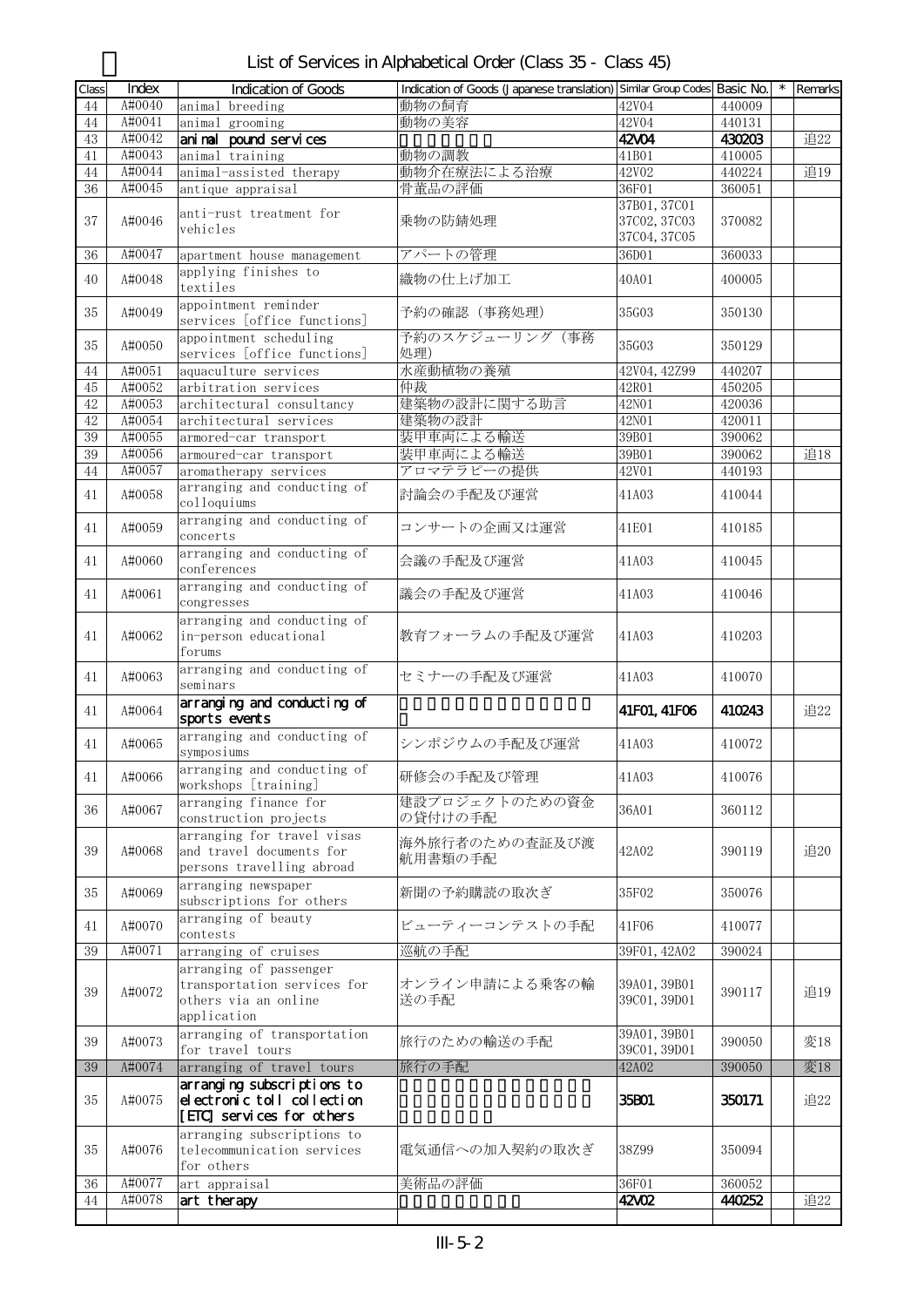List of Services in Alphabetical Order (Class 35 - Class 45)

| Class    | Index  | <b>Indication of Goods</b>                                         | Indication of Goods (Japanese translation) Similar Group Codes Basic No. |                              |            | $\star$ | Remarks |
|----------|--------|--------------------------------------------------------------------|--------------------------------------------------------------------------|------------------------------|------------|---------|---------|
| 44       | A#0079 | artificial insemination<br>services                                | 人工授精                                                                     | 42V02, 42V04                 | 440194     |         |         |
| 42       | A#0080 | artificial intelligence<br>consul tancy                            |                                                                          | 42N03, 42P02<br>42002, 42099 | 420277     |         | 追22     |
| 37       | A#0081 | artificial snow-making<br>services                                 | 人工雪の降雪                                                                   | 37Z99                        | 370123     |         |         |
| 37       | A#0082 | asphalting                                                         | アスファルト舗装工事                                                               | 37A01                        | 370005     |         |         |
| 37       | A#0083 | assentaly services relating<br>to the installation of<br>furniture |                                                                          | 37A01                        | 370161     |         | 追22     |
| $\rm 45$ | A#0084 | astrology consultancy                                              | 占星術による相談                                                                 | <b>42U02</b>                 | 450224     |         |         |
| 44       | A#0085 | Attention Deficit Disorder<br>screening services                   |                                                                          | 42XO2                        | 440258     |         | 追22     |
| 44       | A#0086 | Attention Deficit<br>Hyperactivity Disorder<br>screening services  |                                                                          | 42/02                        | 440259     |         | 追22     |
| $35\,$   | A#0087 | auctioneering                                                      | 競売の運営                                                                    | 35E01                        | $350030\,$ |         |         |
| $42\,$   | A#0088 | authenticating works of art                                        | 美術品の鑑定                                                                   | 42099                        | 420132     |         |         |
|          |        |                                                                    |                                                                          |                              |            |         |         |
|          |        |                                                                    |                                                                          |                              |            |         |         |
|          |        |                                                                    |                                                                          |                              |            |         |         |
|          |        |                                                                    |                                                                          |                              |            |         |         |
|          |        |                                                                    |                                                                          |                              |            |         |         |
|          |        |                                                                    |                                                                          |                              |            |         |         |
|          |        |                                                                    |                                                                          |                              |            |         |         |
|          |        |                                                                    |                                                                          |                              |            |         |         |
|          |        |                                                                    |                                                                          |                              |            |         |         |
|          |        |                                                                    |                                                                          |                              |            |         |         |
|          |        |                                                                    |                                                                          |                              |            |         |         |
|          |        |                                                                    |                                                                          |                              |            |         |         |
|          |        |                                                                    |                                                                          |                              |            |         |         |
|          |        |                                                                    |                                                                          |                              |            |         |         |
|          |        |                                                                    |                                                                          |                              |            |         |         |
|          |        |                                                                    |                                                                          |                              |            |         |         |
|          |        |                                                                    |                                                                          |                              |            |         |         |
|          |        |                                                                    |                                                                          |                              |            |         |         |
|          |        |                                                                    |                                                                          |                              |            |         |         |
|          |        |                                                                    |                                                                          |                              |            |         |         |
|          |        |                                                                    |                                                                          |                              |            |         |         |
|          |        |                                                                    |                                                                          |                              |            |         |         |
|          |        |                                                                    |                                                                          |                              |            |         |         |
|          |        |                                                                    |                                                                          |                              |            |         |         |
|          |        |                                                                    |                                                                          |                              |            |         |         |
|          |        |                                                                    |                                                                          |                              |            |         |         |
|          |        |                                                                    |                                                                          |                              |            |         |         |
|          |        |                                                                    |                                                                          |                              |            |         |         |
|          |        |                                                                    |                                                                          |                              |            |         |         |
|          |        |                                                                    |                                                                          |                              |            |         |         |
|          |        |                                                                    |                                                                          |                              |            |         |         |
|          |        |                                                                    |                                                                          |                              |            |         |         |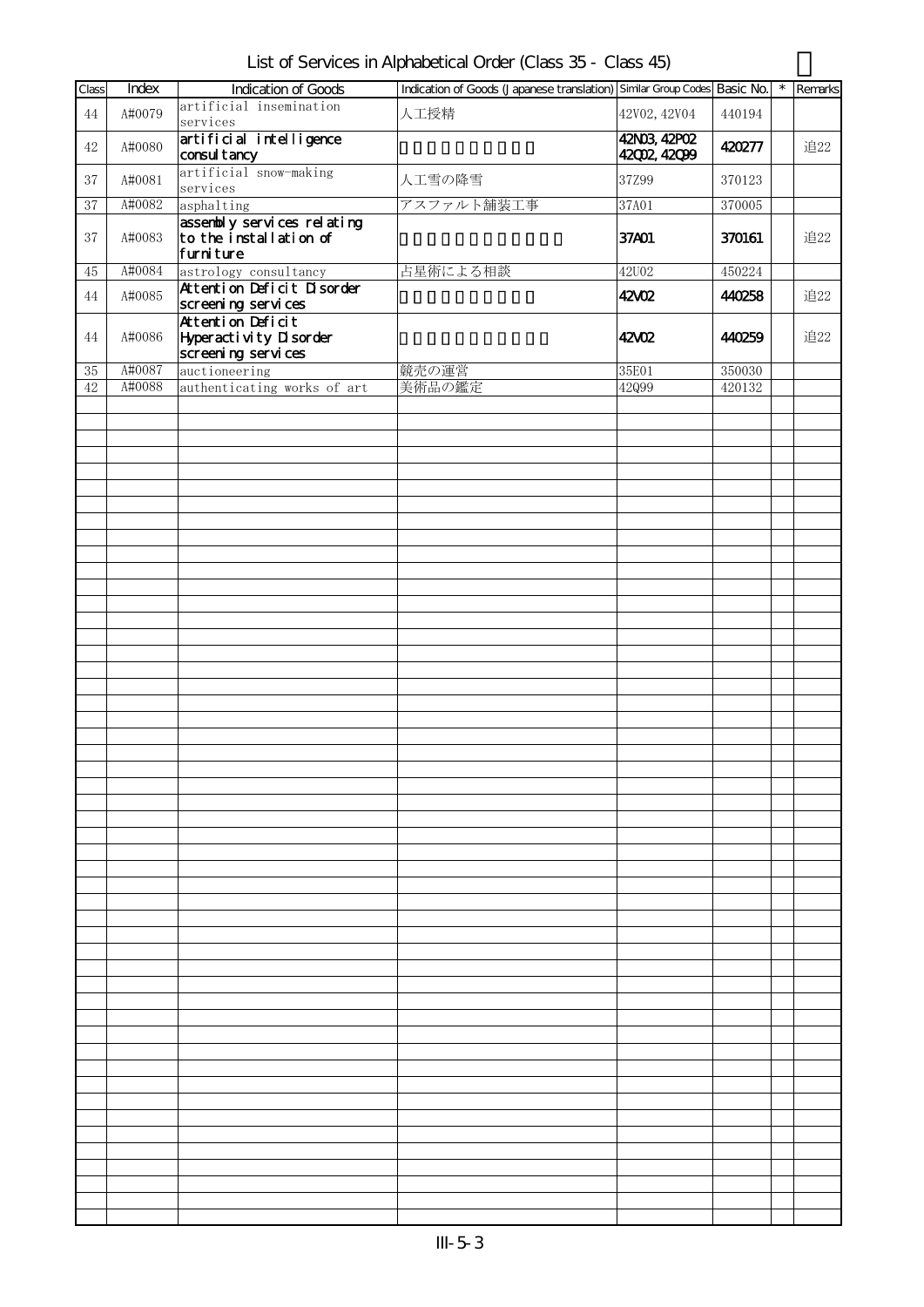| Class    | Index            | Indication of Goods                                           | Indication of Goods (Japanese translation) Similar Group Codes Basic No.        |                              |                  | $\star$<br>Remarks |
|----------|------------------|---------------------------------------------------------------|---------------------------------------------------------------------------------|------------------------------|------------------|--------------------|
| 45       | B#0001           | babysitting                                                   | ベビーシッティング                                                                       | 42W01                        | 450195           | 訂18                |
| 42       | B#0002           | bacteriological research                                      | 細菌に関する研究                                                                        | 42Q01                        | 420017           |                    |
| 36       | B#0003           | bail-bonding                                                  | 保釈金の保証                                                                          | 36A01                        | 360118           |                    |
| 36       | B#0004           | banking                                                       | 銀行業務                                                                            | 36A01                        | 360013           |                    |
| 43       | B#0005           | bar services                                                  | バーにおける飲食物の提供                                                                    | 42B01                        | 430138           |                    |
| 44       | B#0006           | barber shop services                                          | 理髪店による理容                                                                        | <b>42C01</b>                 | 440249           | 追22                |
| 39       | B#0007           | barge transport                                               | はしけによる輸送                                                                        | 39C01                        | 390103           |                    |
| 44<br>44 | B#0008<br>B#0009 | beautician services                                           | 美容師による美容<br>美容                                                                  | 42C01<br>42C01               | 440203<br>440020 | 変22                |
| 40       | B#0010           | beauty salon services<br>beer brewing for others              | 受託によるビールの醸造                                                                     | 40C09                        | 400128           | 追19                |
| $45\,$   | B#0011           | bereavement counseling                                        | 遺族に対する身の上相談                                                                     | 42U02                        | 450242           | 追20                |
| 45       | B#0012           | bereavement counselling                                       | 遺族に対する身の上相談                                                                     | 42U02                        | 450242           | 追20                |
| 35       | B#0013           | bill-posting                                                  | ビラ張り                                                                            | 35A01                        | 350003           |                    |
| 42       | B#0014           | biological research                                           | 生物に関する研究                                                                        | 42Q01                        | 420190           |                    |
| 40       | B#0015           | blacksmithing                                                 | 鍛冶                                                                              | 40C01                        | 400029           |                    |
| 44       | B#0016           | blood bank services                                           | 輸血用血液の管理・提供                                                                     | 42V02                        | 440133           |                    |
| 43       | B#0017           | boarding for animals                                          | 動物の宿泊施設の提供                                                                      | 42V04                        | 430134           |                    |
| 43       | B#0018           | boarding house bookings                                       | 宿泊施設の予約の取次ぎ                                                                     | 42A02                        | 430104           |                    |
| 43       | B#0019           | boarding house services                                       | 下宿屋における宿泊施設の提供                                                                  | 42A01                        | 430066           |                    |
| 41       | B#0020           | boarding school education                                     | 全寮制学校における教育                                                                     | 41A01                        | 410075           |                    |
| 39       | B#0021           | boat rental                                                   | 船舶の貸与                                                                           | 39L03                        | 390012           |                    |
| 39       | B#0022           | boat storage                                                  | 船舶の保管                                                                           | 39K04                        | 390071           |                    |
| 39       | B#0023           | boat transport                                                | 船舶による輸送                                                                         | 39C01                        | 390049           |                    |
| 44<br>37 | B#0024<br>B#0025 | body piercing                                                 | ボディピアスの穴あけ<br>ボイラーの清浄及び修理                                                       | 42V02<br>37D05               | 440216           |                    |
| 40       | B#0026           | boiler cleaning and repair<br>boilermaking                    | ボイラーの製造                                                                         | 40C01                        | 370011<br>400099 |                    |
| 40       | B#0027           | bookbinding                                                   | 製本                                                                              | 40E01                        | 400049           |                    |
| 41       | B#0028           | booking of seats for shows                                    | 興行場の座席の予約                                                                       | 41L01                        | 410078           |                    |
| $39\,$   | B#0029           | booking of seats for travel                                   | 旅行者のための座席の予約                                                                    | 42A02                        | 390056           |                    |
| 35       | B#0030           | book-keeping                                                  | 経理事務の代行                                                                         | 35C01, 35G03                 | 350015           |                    |
|          |                  |                                                               | 移動図書館における図書の供覧                                                                  |                              |                  |                    |
| 41       | B#0031           | bookmobile services                                           | 及び貸与                                                                            | 41C02                        | 410041           |                    |
| 39       | B#0032           | bottling services                                             | 輸送のためのボトリング                                                                     | 39E01                        | 390100           |                    |
| 37       | B#0033           | bricklaying                                                   | れんが工事                                                                           | 37A01                        | 370101           |                    |
| 36       | B#0034           | brokerage of carbon credits                                   | カーボンクレジットに関する取<br>引の代理又は媒介                                                      | 36B01, 36Z99                 | 360104           |                    |
| 36       | B#0035           | brokerage*                                                    | 割賦購入のあっせん、有価証券<br>の売買の媒介・取次ぎ又は代理<br>保険契約の締結の代理又は媒<br>介、土地又は建物の売買又は貸<br>借の代理又は媒介 | 36A01, 36B01<br>36C01, 36D01 | 360005           | 変19                |
| 36       | B#0036           | brokerage*                                                    | 信用購入あっせん、有価証券の<br>売買の媒介・取次ぎ又は代理、<br>保険契約の締結の代理又は媒介<br>、土地又は建物の売買又は貸借<br>の代理又は媒介 | 36A01, 36B01<br>36C01, 36D01 | 360005           | 変19                |
| 37       | B#0037           | building construction<br>supervision                          | 建築物の施工監理                                                                        | 37A02                        | 370031           |                    |
| 37       | B#0038           | building insulating                                           | 建築物の熱絶縁工事                                                                       | 37A01                        | 370054           |                    |
| 37       | B#0039           | building of fair stalls and<br>shops                          | 展示会のブース及び店舗の工事                                                                  | 37A01                        | 370115           |                    |
| 37       | B#0040           | building sealing                                              | 建物のシーリング工事                                                                      | 37A01                        | 370042           |                    |
| 37       | B#0041           | burglar alarm installation<br>and repair                      | 盗難警報機の取付け及び修理                                                                   | 37A01, 37D03                 | 370016           |                    |
| 45       | B#0042           | burial services                                               | 埋葬                                                                              | 42J01                        | 450056           |                    |
| 37       | B#0043           | burner maintenance and<br>repair                              | バーナーの保守及び修理                                                                     | 37D05                        | 370012           |                    |
| 40       | B#0044           | burnishing by abrasion                                        | バニシング仕上げ加工                                                                      | 40C01                        | 400048           |                    |
| 39       | B#0045           | bus transport                                                 | バスによる輸送                                                                         | 39B01                        | 390010           |                    |
| $35\,$   | B#0046           | business appraisals                                           | 事業の評価                                                                           | 35B01                        | 350032           |                    |
| $35\,$   | B#0047           | business auditing                                             | 会計監査及び業務監査                                                                      | 35B01, 35C01                 | 350017           |                    |
| 42       | B#0048           | business card design                                          | 名刺のデザインの考案                                                                      | 42P01                        | 420250           | 追19                |
| 35       | B#0049           | business consulting<br>services for digital<br>transformation | デジタルトランスフォーメーシ<br>ョンのための事業に関する助言                                                | 35B01                        | 350166           | 追22                |
| 35       | B#0050           | business efficiency expert<br>services                        | 事業の能率化に関する診断・指<br>導及び助言                                                         | 35B01                        | 350029           |                    |
| 35       | B#0051           | business information                                          | 事業に関する情報の提供                                                                     | 35B01                        | 350065           | 変20                |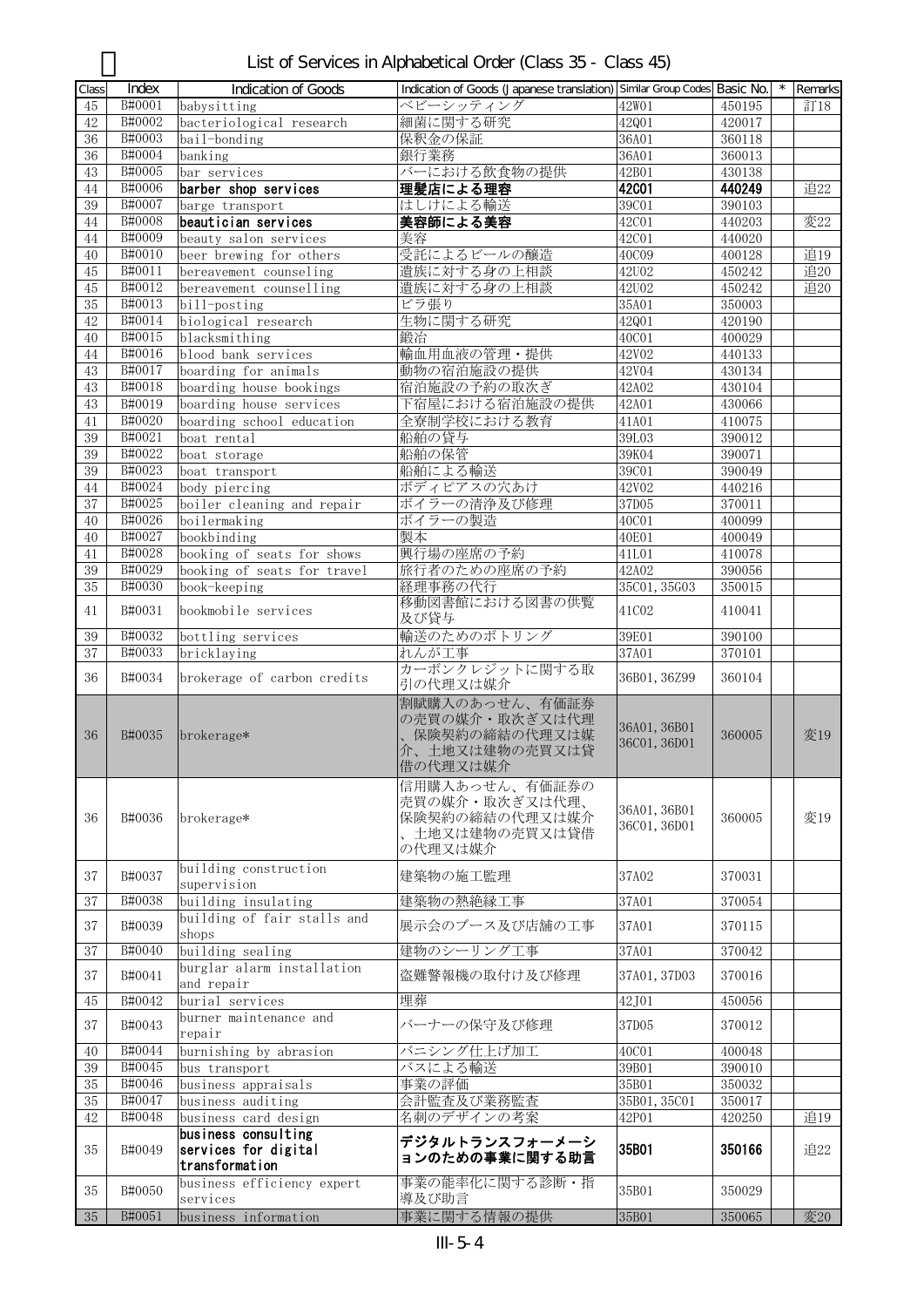List of Services in Alphabetical Order (Class 35 - Class 45)

| Class | Index  | <b>Indication of Goods</b>  | Indication of Goods (Japanese translation) Similar Group Codes Basic No. |       |        |        | Remarks |
|-------|--------|-----------------------------|--------------------------------------------------------------------------|-------|--------|--------|---------|
| 35    | B#0052 | business inquiries          | 事業の調査                                                                    | 35B01 | 350002 |        |         |
|       |        | business intermediary       |                                                                          |       |        |        |         |
|       |        | services relating to the    |                                                                          |       |        |        |         |
|       |        | matching of potential       | 資金を必要とする起業家と潜在                                                           |       |        |        |         |
| 35    | B#0053 | private investors with      | 的な個人投資家とのマッチング                                                           | 35B01 | 350136 |        |         |
|       |        | entrepreneurs needing       | に関する事業の仲介                                                                |       |        |        |         |
|       |        | funding                     |                                                                          |       |        |        |         |
|       |        | business intermediary       |                                                                          |       |        |        |         |
|       |        | services relating to the    | 様々な専門家と顧客のマッチン                                                           |       |        |        |         |
| 35    | B#0054 | matching of various         | グに関する事業の仲介                                                               | 35B01 | 350167 |        | 追22     |
|       |        | professionals with clients  |                                                                          |       |        |        |         |
| 35    | B#0055 | business investigations     | 事業の調査                                                                    | 35B01 | 350033 |        |         |
|       |        | business liquidation        | 財産の整理又は清算の代理(財                                                           |       |        |        |         |
| 36    | B#0056 | services, financial         | 務に限る。)                                                                   | 36A01 | 360073 |        |         |
|       |        | business management and     | 事業の管理及び組織に関する指                                                           |       |        |        |         |
| 35    | B#0057 | organization consultancy    | 導及び助言                                                                    | 35B01 | 350018 |        |         |
|       |        | business management         |                                                                          |       |        |        |         |
| 35    | B#0058 | assistance                  | 事業の管理に関する助言                                                              | 35B01 | 350001 |        |         |
|       |        | business management         | 事業の管理に関する指導及び助                                                           |       |        |        |         |
| 35    | B#0059 | consultancy                 | 言                                                                        | 35B01 | 350020 |        |         |
|       |        | business management for     | フリーランサーのための事業の                                                           |       |        |        |         |
| 35    | B#0060 | freelance service providers | 管理                                                                       | 35B01 | 350115 |        |         |
|       |        | business management of      |                                                                          |       |        |        |         |
| 35    | B#0061 | hotels                      | ホテルの事業の管理                                                                | 35B01 | 350078 |        |         |
|       |        | business management of      |                                                                          |       |        |        |         |
| 35    | B#0062 | performing artists          | 実演者に関する事業の管理                                                             | 35B01 | 350079 |        |         |
|       |        | business management of      |                                                                          |       |        |        |         |
| 35    | B#0063 | reimbursement programmes    | [還付制度の管理(他人のため                                                           |       | 350124 | $\ast$ |         |
|       |        | for others                  | のもの)]                                                                    |       |        |        |         |
|       |        | business management of      |                                                                          |       |        |        |         |
| 35    | B#0064 | reimbursement programs for  | [還付制度の管理(他人のため                                                           |       | 350124 | $\ast$ |         |
|       |        | others                      | のもの)]                                                                    |       |        |        |         |
|       |        | business management of      | スポーツ選手に関する事業の管                                                           |       |        |        |         |
| 35    | B#0065 | sports people               | 理                                                                        | 35B01 | 350105 |        |         |
| 35    | B#0066 | business organization       | 事業の組織に関する指導及び助                                                           | 35B01 | 350036 |        |         |
|       |        | consultancy                 | 言                                                                        |       |        |        |         |
|       |        | business project management | 建設プロジェクトの事業計画の                                                           |       |        |        |         |
| 35    | B#0067 | services for construction   | 管理                                                                       | 35B01 | 350118 |        |         |
|       |        | projects                    |                                                                          |       |        |        |         |
| 35    | B#0068 | business research           | 事業の調査                                                                    | 35B01 | 350041 |        |         |
|       |        |                             |                                                                          |       |        |        |         |
|       |        |                             |                                                                          |       |        |        |         |
|       |        |                             |                                                                          |       |        |        |         |
|       |        |                             |                                                                          |       |        |        |         |
|       |        |                             |                                                                          |       |        |        |         |
|       |        |                             |                                                                          |       |        |        |         |
|       |        |                             |                                                                          |       |        |        |         |
|       |        |                             |                                                                          |       |        |        |         |
|       |        |                             |                                                                          |       |        |        |         |
|       |        |                             |                                                                          |       |        |        |         |
|       |        |                             |                                                                          |       |        |        |         |
|       |        |                             |                                                                          |       |        |        |         |
|       |        |                             |                                                                          |       |        |        |         |
|       |        |                             |                                                                          |       |        |        |         |
|       |        |                             |                                                                          |       |        |        |         |
|       |        |                             |                                                                          |       |        |        |         |
|       |        |                             |                                                                          |       |        |        |         |
|       |        |                             |                                                                          |       |        |        |         |
|       |        |                             |                                                                          |       |        |        |         |
|       |        |                             |                                                                          |       |        |        |         |
|       |        |                             |                                                                          |       |        |        |         |
|       |        |                             |                                                                          |       |        |        |         |
|       |        |                             |                                                                          |       |        |        |         |
|       |        |                             |                                                                          |       |        |        |         |
|       |        |                             |                                                                          |       |        |        |         |
|       |        |                             |                                                                          |       |        |        |         |
|       |        |                             |                                                                          |       |        |        |         |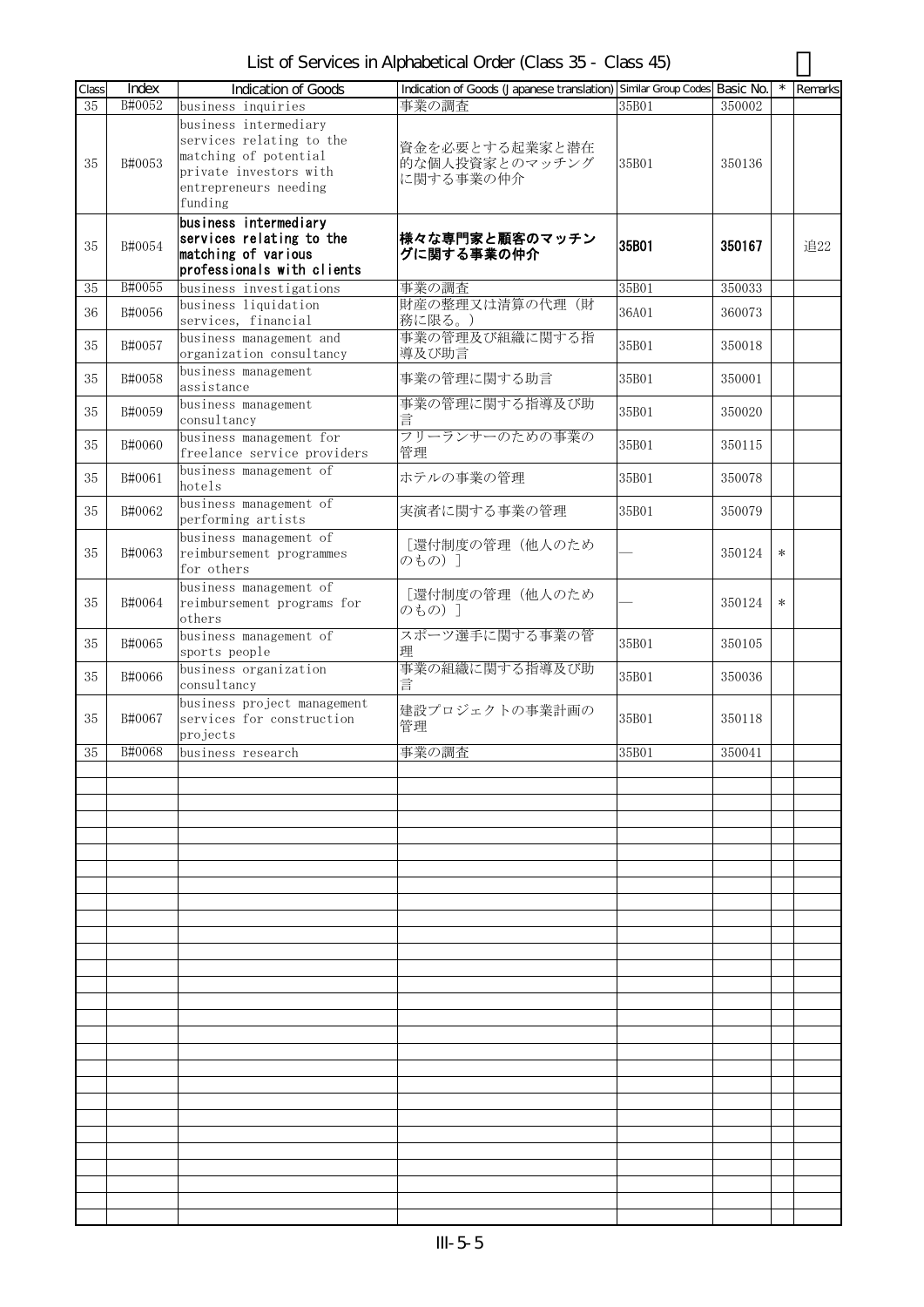| List of Services in Alphabetical Order (Class 35 - Class 45) |
|--------------------------------------------------------------|
|--------------------------------------------------------------|

| Class  | Index  | <b>Indication of Goods</b>  | Indication of Goods (Japanese translation) Similar Group Codes Basic No. |              |        | Remarks |
|--------|--------|-----------------------------|--------------------------------------------------------------------------|--------------|--------|---------|
| 39     | C#0001 | cable car transport         | ケーブルカーによる輸送                                                              | 39A01        | 390128 | 追22     |
|        |        |                             |                                                                          |              |        |         |
| 38     | C#0002 | cable television            | 有線テレビジョン放送                                                               | 38B01        | 380021 |         |
|        |        | broadcasting                |                                                                          |              |        |         |
| 40     | C#0003 | cadmium plating             | カドミウムめっき                                                                 | 40C01        | 400013 |         |
| 43     | C#0004 | cafe services               | 喫茶店における飲食物の提供                                                            | 42B01        | 430024 |         |
| 43     | C#0005 | cafeteria services          | カフェテリアにおける飲食物の                                                           | 42B01        | 430025 |         |
|        |        |                             | 提供                                                                       |              |        |         |
| 43     | C#0006 | cake decorating             | ケーキの装飾                                                                   | 42B01        | 430198 | 追19     |
| 42     | C#0007 | calibration [measuring]     | 機械器具の検査・測定                                                               | 42099        | 420136 |         |
| 41     | C#0008 | calligraphy services        | カリグラフィーの制作                                                               | 41E05        | 410186 |         |
| 43     | C#0009 | canteen services            | 簡易食堂における飲食物の提供                                                           | 42B01        | 430027 |         |
| 36     | C#0010 | capital investment          | 投資                                                                       | 36B01        | 360017 |         |
|        |        |                             |                                                                          | 41E02, 41E03 |        |         |
| 41     | C#0011 | captioning                  | 字幕付け                                                                     | 41E04, 41E05 | 410245 | 追22     |
| 39     | C#0012 |                             | 駐車場の提供                                                                   | 39K02        | 390033 |         |
| 39     | C#0013 | car parking                 | 自動車の貸与                                                                   | 39L02        | 390008 |         |
|        |        | car rental                  |                                                                          |              |        |         |
| 39     | C#0014 | car sharing services        | 相乗り方式による自動車による                                                           | 39B01        | 390114 |         |
|        |        |                             | 輸送                                                                       |              |        |         |
| 39     | C#0015 | car transport               | 自動車による輸送                                                                 | 39B01        | 390009 |         |
| 37     | C#0016 | carpentry services          | 大工工事                                                                     | 37A01        | 370132 |         |
| 39     | C#0017 | carpooling services         | 相乗り方式による自動車による                                                           | 39B01        | 390120 | 追20     |
|        |        |                             | 輸送                                                                       |              |        |         |
| 39     | C#0018 | carting                     | 荷車による輸送                                                                  | 39B01        | 390017 |         |
|        |        | cartographic or             |                                                                          |              |        |         |
| 42     | C#0019 | thermographic measurement   | ドローンによる地図作成又はサ                                                           | 42N01, 42002 | 420268 | 追22     |
|        |        | services by drone           | ーモグラフィー測定                                                                |              |        |         |
| $42\,$ | C#0020 | cartography services        | 地図の作製                                                                    | 42N01        | 420228 |         |
| 45     | C#0021 | cartomancy services         | カードを用いた占い                                                                | 42U02        | 450226 |         |
|        |        | cash replenishment of       | 現金自動預金支払機への現金補                                                           |              |        |         |
| 39     | C#0022 |                             |                                                                          | 39B01, 39Z99 | 390113 | 変19     |
|        |        | automated teller machines   | 充                                                                        |              |        |         |
| 39     | C#0023 | cash replenishment of       | 現金自動預払機への現金補充                                                            | 39B01, 39Z99 | 390113 | 変19     |
|        |        | automated teller machines   |                                                                          |              |        |         |
| 37     | C#0024 | cell phone battery charging | 携帯電話機のバッテリーへの充                                                           | 37D07        | 370153 | 追20     |
|        |        | services                    | 雷                                                                        |              |        |         |
| 45     | C#0025 | chaperoning                 | 社交界における付き添い                                                              | 42W03        | 450002 |         |
| 37     | C#0026 | charging of electric        | 電気自動車への充電                                                                | 39, J02      | 370151 | 追20     |
|        |        | vehicles                    |                                                                          |              |        |         |
| 36     | C#0027 | charitable fund raising     | 慈善のための募金                                                                 | 36K01        | 360015 |         |
| 39     | C#0028 | chauffeur services          | (専属) 運転の請け負い                                                             | 39B03        | 390074 |         |
| 36     | C#0029 | check [cheque] verification | 小切手の検証                                                                   | 36A01        | 360053 | 変18     |
| $36\,$ | C#0030 | check verification          | 小切手の検証                                                                   | 36A01        | 360053 | 追18     |
|        |        | cheese processing services  |                                                                          |              |        |         |
|        |        | in the nature of ripening,  | チーズの熟成の性質を有するチ                                                           |              |        |         |
| 40     | C#0031 | maturing and aging of       | ーズの加工                                                                    | <b>40C09</b> | 400138 | 追22     |
|        |        | cheese                      |                                                                          |              |        |         |
|        |        |                             |                                                                          |              |        |         |
| 42     | C#0032 | chemical analysis           | 化学に関する分析                                                                 | 42Q01        | 420007 |         |
| 42     | C#0033 | chemical research           | 化学に関する研究                                                                 | 42Q01        | 420031 |         |
| 42     | C#0034 | chemistry services          | 化学に関する試験・検査又は研                                                           | 42Q01        | 420030 |         |
|        |        |                             | 究                                                                        |              |        |         |
| 36     | C#0035 | cheque verification         | 小切手の検証                                                                   | 36A01        | 360053 | 変18     |
| 37     | C#0036 | chimney sweeping            | 煙突掃除                                                                     | 37G01        | 370026 |         |
| 44     | C#0037 | chiropractic                | カイロプラクティック                                                               | 42V01        | 440032 |         |
| 40     | C#0038 | chromium plating            | クロムめっき                                                                   | 40C01        | 400017 |         |
| 41     | C#0039 | cinema presentations        | 映画の上映                                                                    | 41E02        | 410057 |         |
|        |        | cleaning of buildings       |                                                                          |              |        |         |
| 37     | C#0040 | [exterior surface]          | 建築物の清掃 (外側)                                                              | 37G02        | 370112 |         |
|        |        | cleaning of buildings       |                                                                          |              |        |         |
| 37     | C#0041 | [interior]                  | 建築物の清掃 (内部)                                                              | 37G02        | 370009 |         |
| 37     | C#0042 | cleaning of clothing        | 被服の洗濯                                                                    | 37F02        | 370050 |         |
| 36     | C#0043 | clearing, financial         | 手形交換                                                                     | 36A01        | 360021 |         |
|        |        |                             |                                                                          |              |        |         |
| 36     | C#0044 | clearing-houses, financial  | 手形交換                                                                     | 36A01        | 360021 |         |
| 42     | C#0045 | clinical trials             | 臨床試験                                                                     | 42Q01        | 420224 |         |
| 39     | C#0046 | cloakroom services          | 手荷物の一時預かり                                                                | 39H02        | 390130 | 追22     |
| 37     | C#0047 | clock and watch repair      | 時計の修理                                                                    | 37E06        | 370051 |         |
| 40     | C#0048 | cloth cutting               | 布地の裁断                                                                    | 40B01        | 400021 |         |
| 40     | C#0049 | cloth dyeing                | 布地の染色                                                                    | 40A01        | 400060 |         |
| 40     | C#0050 | cloth edging                | 布地の縁取り                                                                   | 40B01        | 400010 |         |
| 40     | C#0051 | cloth fireproofing          | 布地の耐火加工                                                                  | 40A01        | 400037 |         |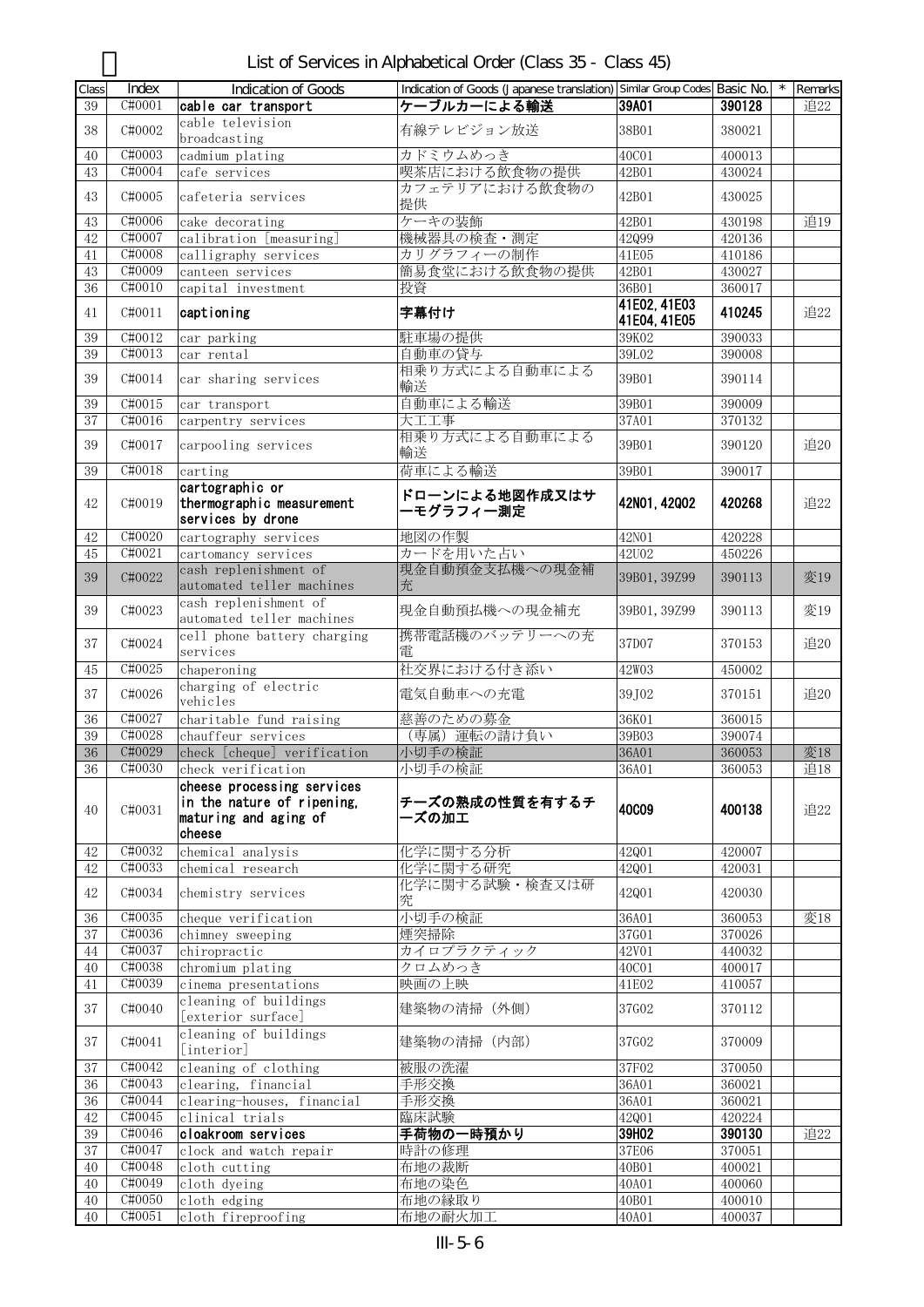| List of Services in Alphabetical Order (Class 35 - Class 45) |  |  |  |
|--------------------------------------------------------------|--|--|--|
|--------------------------------------------------------------|--|--|--|

| Class    | Index            | <b>Indication of Goods</b>                                                                      | Indication of Goods (Japanese translation) Similar Group Codes Basic No. |                                                                                                       |                  |        | Remarks |
|----------|------------------|-------------------------------------------------------------------------------------------------|--------------------------------------------------------------------------|-------------------------------------------------------------------------------------------------------|------------------|--------|---------|
| 40       | C#0052           | cloth pre-shrinking                                                                             | 布地の防縮加工                                                                  | 40A01                                                                                                 | 400069           |        |         |
| 40       | C#0053           | cloth treating                                                                                  | 布地の処理                                                                    | 40A01                                                                                                 | 400058           |        |         |
| 40       | C#0054           | cloth waterproofing                                                                             | 布地の防水加工                                                                  | 40A01                                                                                                 | 400036           |        |         |
| 40       | C#0055           | clothing alteration                                                                             | 被服の寸法直し                                                                  | 40B01                                                                                                 | 400098           |        |         |
| 45       | C#0056           | clothing rental                                                                                 | 衣服の貸与                                                                    | 42X02                                                                                                 | 450081           |        |         |
| 37<br>42 | C#0057<br>C#0058 | clothing repair                                                                                 | 被服の修繕<br>クラウドコンピューティング                                                   | 37F03<br>42X11                                                                                        | 370032           |        | 変22     |
| 42       | C#0059           | cloud computing<br>cloud seeding                                                                | 人工降雨                                                                     | 42Q02, 42Z99                                                                                          | 420229<br>420202 |        |         |
| 41       | C#0060           | club services<br>[entertainment or<br>education]                                                | 会員制による教育・娯楽の提供                                                           | 41A01, 41E01<br>41E02, 41E03<br>41E04, 41E05<br>41F01, 41F06<br>41601, 41602<br>41G03, 41G04<br>41K01 | 410043           |        | 削22     |
| 41       | C#0061           | coaching [training]                                                                             | コーチング (訓練)                                                               | 41A01                                                                                                 | 410189           |        |         |
| 39       | C#0062           | coat check services<br>collection of domestic and                                               | 手荷物の一時預かり                                                                | 39H02                                                                                                 | 390130           |        | 追22     |
| 39       | C#0063           | industrial waste and trash                                                                      | 家庭及び産業廃棄物の収集                                                             | 42K01, 42K02                                                                                          | 390124           |        | 追22     |
| 39       | C#0064           | collection of recyclable<br>goods [transport]                                                   | リサイクル可能な物品の回収(<br>輸送)                                                    | 39A01, 39B01<br>39C01.39D01<br>42K01, 42K02                                                           | 390111           |        | 群22     |
| 40       | C#0065           | colour separation services                                                                      | 染色・印刷のためのカラーデー<br>タの色彩分離                                                 | 40H99                                                                                                 | 400107           |        |         |
| 35       | C#0066           | commercial administration<br>of the licensing of the<br>goods and services of<br>others         | 他人の商品及びサービスのライ<br>センスに関する事業の管理                                           | 35B01                                                                                                 | 350096           |        |         |
| 35       | C#0067           | commercial information<br>agency services                                                       | 商業に関する情報の提供                                                              | 35B01                                                                                                 | 350006           |        |         |
| 35       | C#0068           | commercial information and<br>advice for consumers<br>[consumer advice shop]                    | 消費者のための商品購入に関す<br>る助言と情報の提供                                              | 35L01                                                                                                 | 350093           |        | 変18     |
| 35       | C#0069           | commercial information and<br>advice for consumers in the<br>choice of products and<br>services | 消費者のための商品及び役務の<br>選択における助言と情報の提供                                         | 35L01                                                                                                 | 350093           |        | 変20     |
| 35       | C#0070           | commercial intermediation<br>services                                                           | 商取引の媒介・取次ぎ又は代理                                                           | 35B01                                                                                                 | 350114           |        |         |
| 35       | C#0071           | commercial lobbying<br>services                                                                 | 「商業のためのロビー活動]                                                            |                                                                                                       | 350159           | $\ast$ | 追19     |
| 35       | C#0072           | commercial or industrial<br>management assistance                                               | 商業又は工業の管理に関する助                                                           | 35B01                                                                                                 | 350025           |        |         |
| 38       | C#0073           | communications by cellular<br>phones                                                            | 携帯電話機による通信                                                               | 38A01                                                                                                 | 380022           |        |         |
| 38       | C#0074           | communications by computer<br>terminals                                                         | コンピュータ端末による通信                                                            | 38A01                                                                                                 | 380023           |        |         |
| 38       | C#0075           | communications by fiber<br>optic networks                                                       | 光ファイバーネットワークによ<br>る通信                                                    | 38A01                                                                                                 | 380030           |        |         |
| 38       | C#0076           | communications by fibre<br>optic networks                                                       | 光ファイバーネットワークによ<br>る通信                                                    | 38A01                                                                                                 | 380030           |        |         |
| 38<br>38 | C#0077<br>C#0078 | communications by telegrams<br>communications by telephone                                      | 電報による通信<br>電話による通信                                                       | 38A01<br>38A01                                                                                        | 380008<br>380010 |        |         |
| 35       | C#0079           | competitive intelligence<br>services                                                            | 競合企業に関する情報収集                                                             | 35B01                                                                                                 | 350142           |        | 追18     |
| 35       | C#0080           | compilation of information<br>into computer databases                                           | コンピュータデータベースへの<br>情報編集                                                   | 35G03, 42P02                                                                                          | 350080           |        |         |
| 35       | C#0081           | compilation of statistics<br>compiling indexes of                                               | 統計の編集                                                                    | 35B01                                                                                                 | 350100           |        |         |
| 35       | C#0082           | information for commercial<br>or advertising purposes                                           | 商業用又は広告用情報の索引の<br>編集                                                     | 35G03, 42P02                                                                                          | 350135           |        |         |
| 38       | C#0083           | computer aided transmission<br>of messages and images                                           | コンピュータを利用したメッセ<br>ージ及び映像の伝送交換                                            | 38A01                                                                                                 | 380024           |        |         |
| 42       | C#0084           | computer graphic design for<br>video projection mapping                                         | 映像のプロジェクションマッピ<br>ングのためのコンピュータによ<br>るグラフィックデザインの考案                       | 42P01                                                                                                 | 420271           |        | 追22     |
| 42       | C#0085           | computer programming                                                                            | 電子計算機のプログラムの設計<br>・作成又は保守                                                | 42P02                                                                                                 | 420090           |        |         |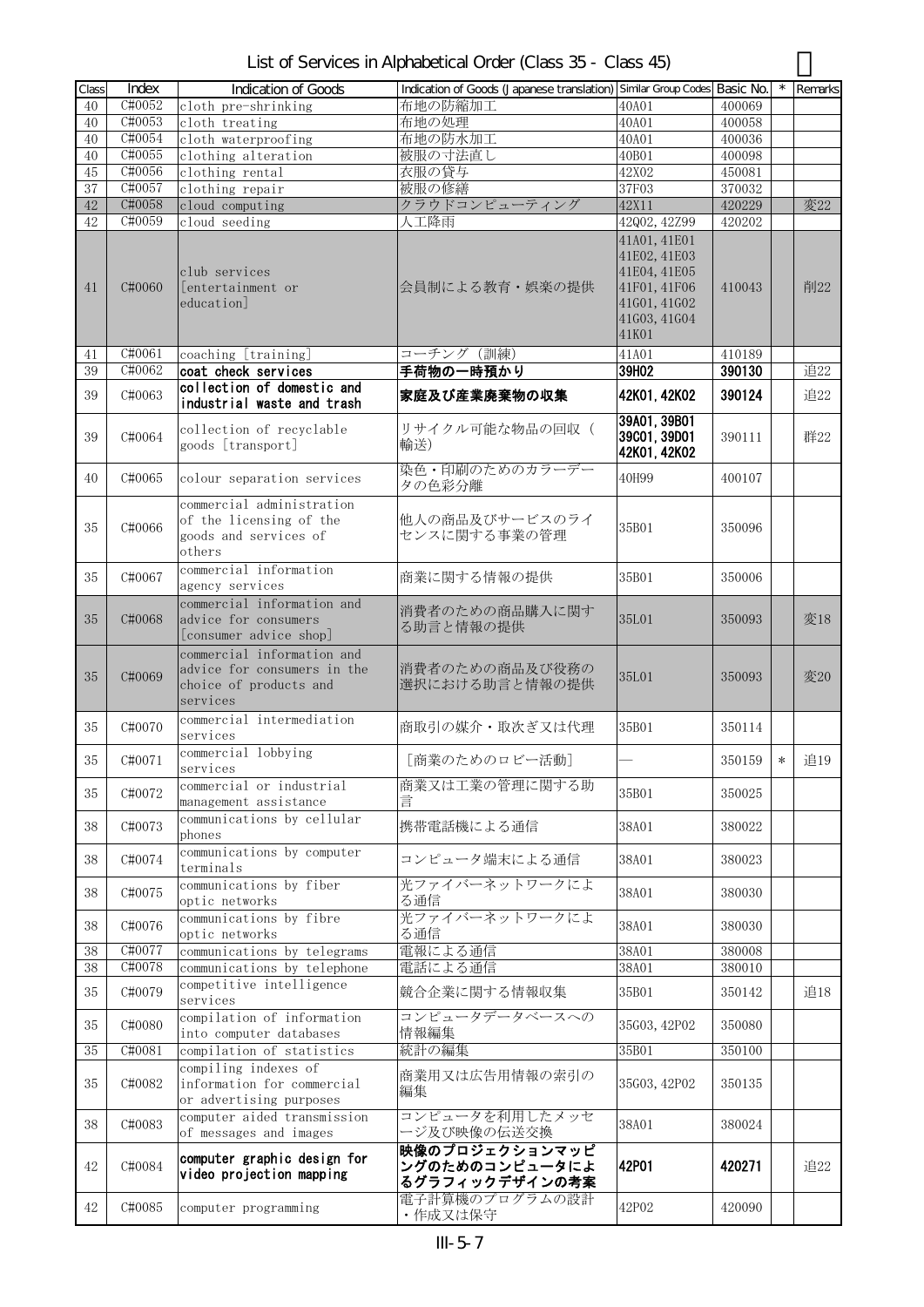List of Services in Alphabetical Order (Class 35 - Class 45)

| Class           | Index                       | Indication of Goods         | Indication of Goods (Japanese translation) Similar Group Codes Basic No. |              |        | Remarks |
|-----------------|-----------------------------|-----------------------------|--------------------------------------------------------------------------|--------------|--------|---------|
|                 |                             | computer programming        |                                                                          |              |        |         |
| 42              | C#0086                      | services for data           | データ処理のためのコンピュー                                                           | 42P02        | 420285 | 追22     |
|                 |                             | processing                  | タプログラミング                                                                 |              |        |         |
| 42              | C#0087                      | computer rental             | コンピュータの貸与                                                                | 42X11        | 420083 |         |
|                 |                             | computer security           | コンピュータセキュリティに関                                                           |              |        |         |
| 42              | C#0088                      | consultancy                 | する指導及び助言                                                                 | 42P02        | 420235 |         |
|                 |                             |                             |                                                                          |              |        |         |
| 42              | C#0089                      | computer software           | コンピュータソフトウェアの設                                                           | 42P02        | 420204 |         |
|                 |                             | consultancy                 | 計・作成・保守に関する助言                                                            |              |        |         |
| 42              | C#0090                      | computer software design    | コンピュータソフトウェアの設                                                           | 42P02        | 420139 | 訂19     |
|                 |                             |                             | 計                                                                        |              |        |         |
|                 |                             |                             |                                                                          | 42P02, 42Q02 |        |         |
| 42              | C#0091                      | computer system analysis    | コンピュータシステムの分析                                                            | 42Q99        | 420177 |         |
| 42              | C#0092                      | computer system design      | コンピュータシステムの設計                                                            | 42P02        | 420194 |         |
|                 |                             | computer technology         |                                                                          | 42N03, 42P02 |        |         |
| 42              | C#0093                      | consultancy                 | コンピュータ技術に関する助言                                                           | 42Q02, 42Q99 | 420232 |         |
|                 |                             |                             | コンピュータウィルスの侵入防                                                           |              |        |         |
| 42              | C#0094                      | computer virus protection   | 止用プログラムの設計・作成・                                                           | 42P02, 42X11 | 420206 |         |
|                 |                             | services                    | 保守又はそのプログラムの提供                                                           |              |        |         |
|                 |                             |                             |                                                                          |              |        |         |
| 35              | C#0095                      | computerized file           | コンピュータによるファイルの                                                           | 35G03        | 350061 |         |
|                 |                             | management                  | 管理                                                                       |              |        |         |
| 35              | C#0096                      | computerized management of  | コンピュータ化された医療記録                                                           | 35G03, 42P02 | 350176 | 追22     |
|                 |                             | medical records and files   | およびファイルの保守                                                               |              |        |         |
|                 |                             |                             | 個人のニーズに合わせて手配や                                                           |              |        |         |
| 45              | C#0097                      | concierge services          | 情報提供などを行うコンシェル                                                           | 45K01        | 450241 | 追19     |
|                 |                             |                             | ジュの役務                                                                    |              |        |         |
| 41              | C#0098                      | conducting fitness classes  | フィットネスの教授                                                                | 41A01        | 410194 |         |
|                 |                             | conducting funeral          |                                                                          |              |        |         |
| 45              | C#0099                      | ceremonies                  | 葬儀の執行                                                                    | 42J01        | 450229 |         |
|                 |                             |                             |                                                                          |              |        |         |
| 41              | C#0100                      | conducting guided climbing  | ガイド付き登山ツアーの実施                                                            | 41F06        | 410214 | 追18     |
|                 |                             | tours                       |                                                                          |              |        |         |
| 41              | C#0101                      | conducting guided tours     | ガイド付き見学ツアーの実施                                                            | 41F06        | 410206 |         |
| 35              | C#0102                      | conducting of commercial    | 商業イベントの運営                                                                | 35A01        | 350172 | 追22     |
|                 |                             | events                      |                                                                          |              |        |         |
|                 |                             | conducting of entertainment | 娯楽イベントの運営                                                                | 41F06        | 410246 |         |
| 41              | C#0103                      | events                      |                                                                          |              |        | 追22     |
|                 |                             | conducting religious        |                                                                          |              |        |         |
| 45              | C#0104                      | ceremonies                  | 宗教儀式の実施                                                                  | 42Z99        | 450231 |         |
|                 |                             | conducting technical        |                                                                          | 42Q01, 42Q02 |        |         |
| 42              | C#0105                      | project studies             | 技術的課題の研究                                                                 | 42Q03, 42Q99 | 420061 |         |
| 37              | $\overline{\text{C}\#0}106$ |                             | 建築工事に関する助言                                                               | 37A02        | 370131 | 変19     |
|                 |                             | construction consultancy    |                                                                          |              |        |         |
| $\overline{37}$ | C#0107                      | construction consultancy    | 建設工事に関する助言                                                               | 37A02        | 370131 | 変19     |
| 42              | C#0108                      | construction drafting       | 建築物に関する設計                                                                | 42N01        | 420038 |         |
| 37              | C#0109                      | construction information    | 建設工事に関する情報の提供                                                            | 37A01        | 370104 | 変20     |
| 37              | C#0110                      | construction*               | 建設工事                                                                     | 37A01        | 370029 |         |
|                 |                             | consultancy in the design   | コンピュータハードウェアの設                                                           |              |        |         |
| 42              | C#0111                      | and development of computer |                                                                          | 42N03        | 420141 | 訂19     |
|                 |                             | hardware                    | 計及び開発に関する助言                                                              |              |        |         |
|                 |                             | consultancy in the field of | 省エネルギーに関するコンサル                                                           |              |        |         |
| 42              | C#0112                      | energy-saving               | ティング                                                                     | 42Q02        | 420207 |         |
|                 |                             | consultancy in the field of |                                                                          |              |        |         |
| 44              | C#0113                      | viticulture                 | ぶどうの栽培に関する助言                                                             | 42L01        | 440228 | 追20     |
|                 |                             |                             |                                                                          |              |        |         |
| 40              | C#0114                      | consultancy in the field of | ぶどう酒の醸造に関する助言                                                            | 40C09        | 400132 | 追20     |
|                 |                             | wine making                 |                                                                          |              |        |         |
|                 |                             | consultancy regarding       | 広告のためのコミュニケーショ                                                           |              |        |         |
| 35              | C#0115                      | advertising communication   | ン戦略に関する助言                                                                | 35A01        | 350139 | 変18     |
|                 |                             | strategies                  |                                                                          |              |        |         |
|                 |                             | consultancy regarding       |                                                                          |              |        |         |
| 35              | C#0116                      | advertising communications  | コミュニケーション戦略(広告                                                           | 35A01        | 350139 | 変18     |
|                 |                             | strategy                    | )に関する助言                                                                  |              |        |         |
|                 |                             | consultancy regarding       |                                                                          |              |        |         |
| 35              | C#0117                      | public relations            | 広報活動のためのコミュニケー                                                           | 35A01        | 350138 | 変18     |
|                 |                             |                             | ション戦略に関する助言                                                              |              |        |         |
|                 |                             | communication strategies    |                                                                          |              |        |         |
|                 |                             | consultancy regarding       | コミュニケーション戦略(広報                                                           |              |        |         |
| 35              | C#0118                      | public relations            | 活動)に関する助言                                                                | 35A01        | 350138 | 変18     |
|                 |                             | communications strategy     |                                                                          |              |        |         |
|                 |                             | consumer profiling for      | 商業又はマーケティングのため                                                           |              |        |         |
| 35              | C#0119                      | commercial or marketing     | の消費者プロファイリング                                                             | 35B01        | 350164 | 追20     |
|                 |                             | purposes                    |                                                                          |              |        |         |
|                 |                             |                             |                                                                          |              |        |         |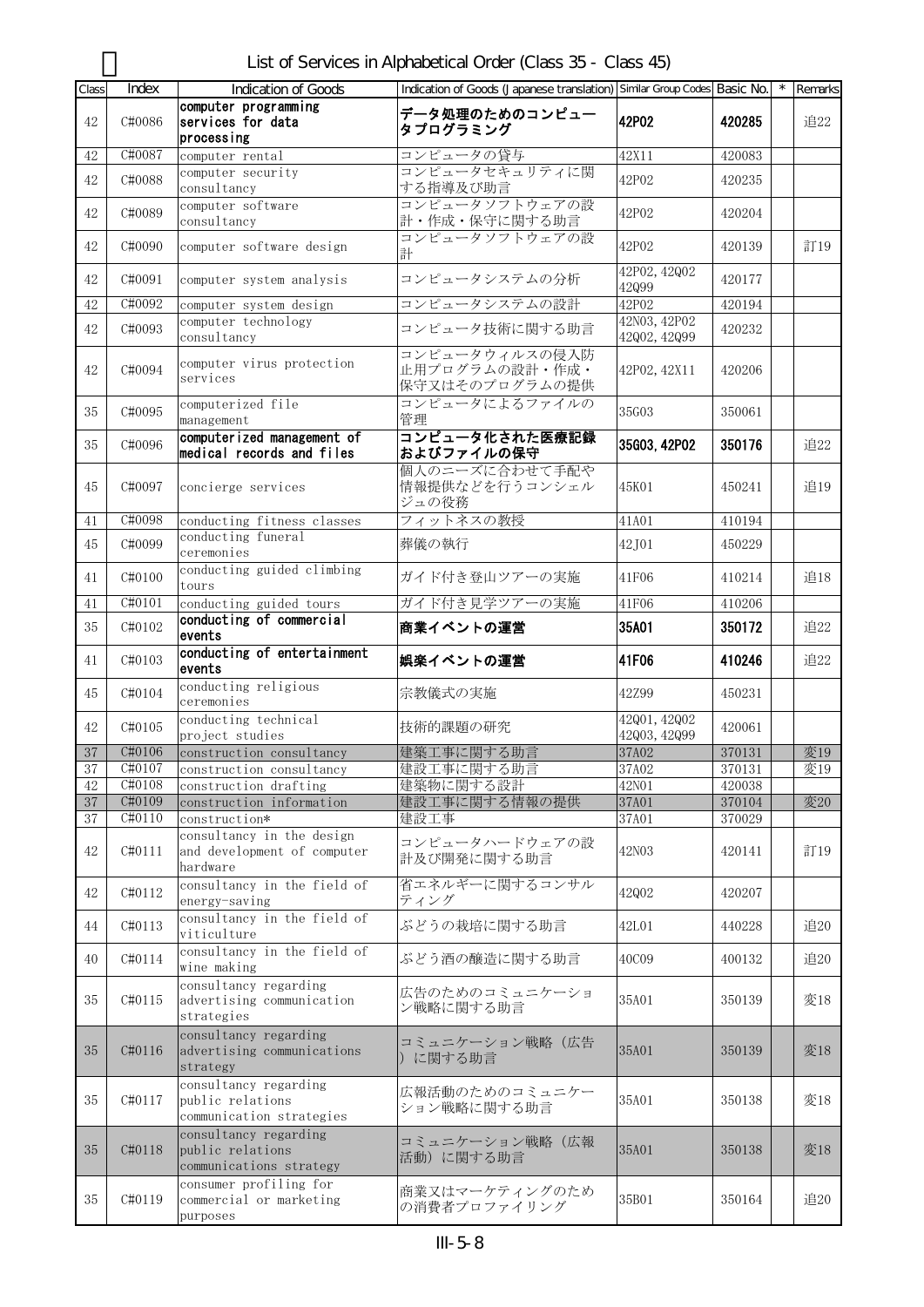List of Services in Alphabetical Order (Class 35 - Class 45)

| Class    | Index            | <b>Indication of Goods</b>                                                                                           | Indication of Goods (Japanese translation) Similar Group Codes Basic No.         |                                                       |                  |        | Remarks |
|----------|------------------|----------------------------------------------------------------------------------------------------------------------|----------------------------------------------------------------------------------|-------------------------------------------------------|------------------|--------|---------|
| 44       | C#0120           | convalescent home services                                                                                           | 予後保養所における治療・介護<br>・栄養の指導                                                         | 42V01, 42V02<br>42V03, 42W02                          | 440043           |        |         |
| 42       | C#0121           | conversion of computer<br>programs and data, other<br>than physical conversion                                       | コンピュータプログラムの変換<br>及びコンピュータデータの変換<br>(媒体からの変換でないもの)                               | 42P02                                                 | 420203           |        |         |
| 42       | C#0122           | conversion of data or<br>documents from physical to<br>electronic media                                              | データ又は文書の物理媒体から<br>電子媒体への変換                                                       | 42P02                                                 | 420198           |        |         |
| 45       | C#0123           | copyright management                                                                                                 | 著作権の管理                                                                           | 42R02                                                 | 450207           |        |         |
| 35       | C#0124           | corporate communications<br>services                                                                                 | 企業の広告及び広報活動の企画<br>・代行                                                            | 35A01                                                 | 350157           |        | 追19     |
| 41       | C#0125           | correspondence courses                                                                                               | 通信教育による知識の教授                                                                     | 41A01                                                 | 410011           |        |         |
| 42       | C#0126           | cosmetic research                                                                                                    | 化粧品の研究                                                                           | 42Q01                                                 | 420045           |        |         |
| 35       | C#0127           | cost price analysis                                                                                                  | 原価分析                                                                             | 35B01                                                 | 350007           |        |         |
| 39       | C#0128           | courier services [messages<br>or merchandise]                                                                        | メッセージ又は小荷物の速配                                                                    | 39A01, 39B01<br>39C01, 39D01<br>39E02                 | 390075           |        |         |
| 40       | C#0129           | crease-resistant treatment<br>for clothing                                                                           | 被服の防皺加工                                                                          | 40A01                                                 | 400038           |        |         |
| 42       | C#0130           | creating and designing<br>website-based indexes of<br>information for others<br>[information technology<br>services] | 受託によるウェブサイトにおけ<br>る情報インデックスの作成及び<br>設計 (情報技術の提供)                                 | 42P02                                                 | 420240           |        | 訂20     |
| 42       | C#0131           | creating and maintaining<br>web sites for others                                                                     | ウェブサイトの作成と保守(他<br>人のためのもの)                                                       | 42P02                                                 | 420199           |        | 変21     |
| 42       | C#0132           | creating and maintaining<br>websites for others                                                                      | 他人のためのウェブサイトの作<br>成及び保守                                                          | 42P02                                                 | 420199           |        | 変21     |
| 36       | C#0133           | credit bureau services                                                                                               | 金融に関する個人信用情報の提<br>供                                                              | 36H01                                                 | 360006           |        |         |
| 45       | C#0134           | crematorium services                                                                                                 | 火葬                                                                               | 42J01                                                 | 450047           |        |         |
| 36       | C#0135           | crowdfunding                                                                                                         | -<br>インターネットを介して行う事<br>業プロジェクトの資金調達を目<br>的とする出資・融資の募集・仲<br>介・取次(クラウドファンディ<br>ング) | 36A01, 36B01                                          | 360127           |        | 追20     |
| 40<br>40 | C#0136<br>C#0137 | crushing of concrete<br>cryopreservation services                                                                    | コンクリートの粉砕<br>生体組織の凍結加工                                                           | 42K01, 42K02<br>40C10, 40H99                          | 400139<br>400121 |        | 追22     |
| 42       | C#0138           | cryptocurrency mining                                                                                                | 暗号資産のマイニング                                                                       | 42P02, 42X11                                          | 420269           |        | 追22     |
| 42       | C#0139           | cryptomining                                                                                                         | 暗号資産のマイニング                                                                       | 42P02, 42X11                                          | 420269           |        | 追22     |
| $\rm 44$ | C#0140           | cultivation of plants                                                                                                | 植物の栽培                                                                            | 42L01                                                 | 440231           |        | 追20     |
| 41       | C#0141           | cultural, educational or<br>entertainment services<br>provided by art galleries                                      | [画廊による文化・教育又は娯<br>楽に関する役務の提供]                                                    |                                                       | 410216           | $\ast$ | 追18     |
| 44       | C#0142           | cultured cell bank services<br>for medical transplantation                                                           | 移植用の培養細胞の管理・提供                                                                   | 42V02                                                 | 440256           |        | 追22     |
| 42       | C#0143           | culturing of cells for<br>scientific research<br>purposes                                                            | 科学研究のための細胞培養                                                                     | 42001                                                 | 420284           |        | 追22     |
| 44       | C#0144           | cupping therapy                                                                                                      | 吸角療法による治療及び美容                                                                    | 42001, 42V01                                          | 440236           |        | 追22     |
| 40       | C#0145           | custom 3D printing for<br>others                                                                                     | 受託による3Dプリント加工                                                                    | 40C01, 40C02<br>40C03, 40C04<br>40C05, 40C06<br>40H99 | 400127           |        | 追19     |
| 40       | C#0146           | custom assembling of<br>materials for others                                                                         | 受託による材料の組立加工                                                                     | 40H99                                                 | 400083           |        |         |
| 40       | C#0147           | custom assembly of aircraft                                                                                          | 受託による航空機の組立                                                                      | 40H99                                                 | 400136           |        | 追22     |
| 40       | C#0148           | custom fashioning of fur                                                                                             | 毛皮の注文仕立て                                                                         | 40B01                                                 | 400028           |        |         |
| 37       | C#0149           | custom installation of<br>exterior, interior and<br>mechanical parts of<br>vehicles [tuning]                         | 受託による乗物の外装、内装及<br>び機械部品の設置(チューニン<br>グ)                                           | 37C03                                                 | 370155           |        | 追22     |
| 40       | C#0150           | custom manufacture of boats                                                                                          | 受託によるボートの製造                                                                      | 40H99                                                 | 400133           |        | 追22     |
| 40       | C#0151           | custom manufacture of<br>yachts                                                                                      | 受託によるヨットの製造                                                                      | 40H99                                                 | 400133           |        | 追22     |
| 40       | C#0152           | custom manufacturing of<br>aircraft                                                                                  | 受託による航空機の製造                                                                      | 40H99                                                 | 400136           |        | 追22     |
|          |                  |                                                                                                                      |                                                                                  |                                                       |                  |        |         |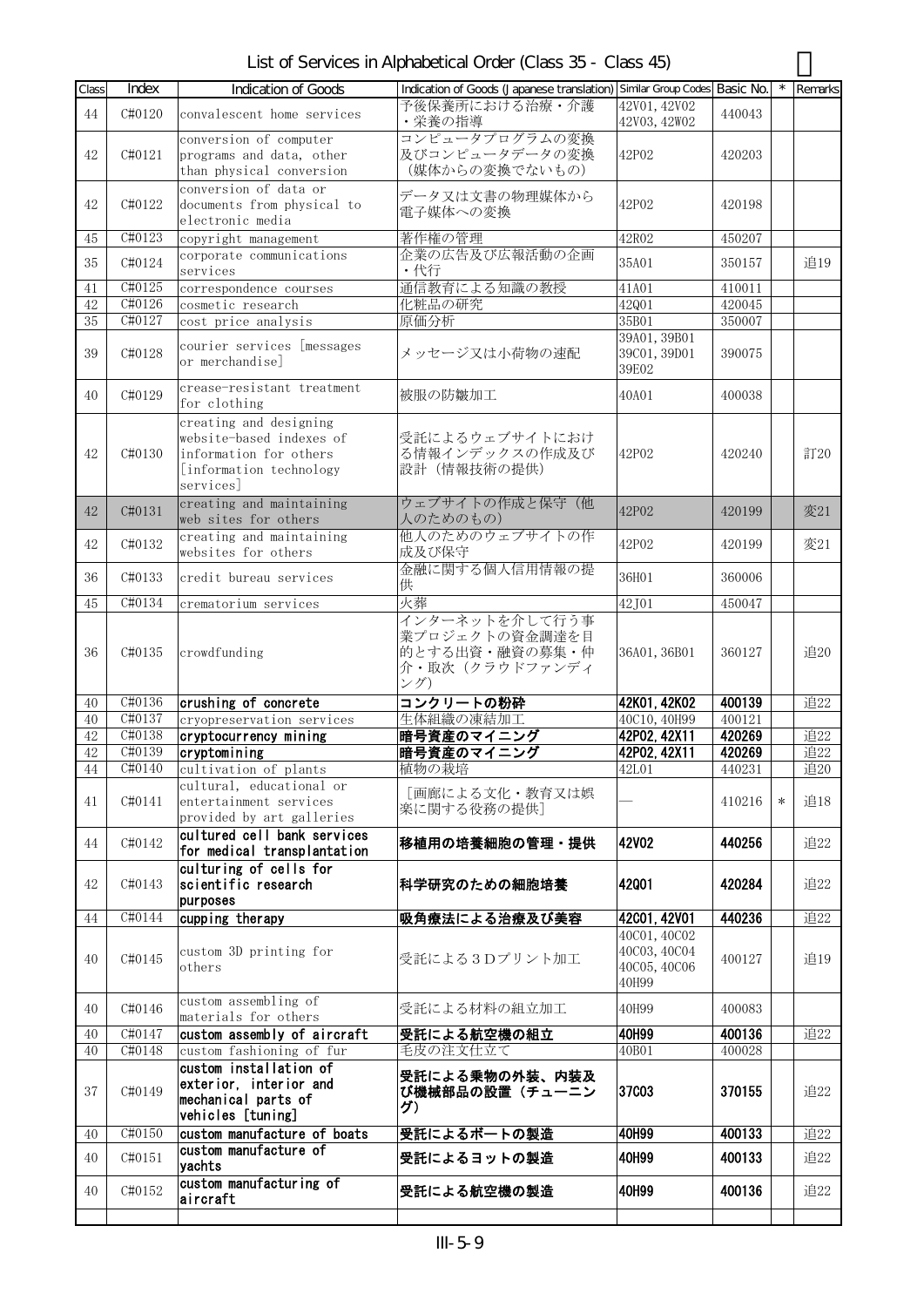| Class  | Index              | <b>Indication of Goods</b> | Indication of Goods (Japanese translation) Similar Group Codes Basic No. |       |        | $\star$ | Remarks |
|--------|--------------------|----------------------------|--------------------------------------------------------------------------|-------|--------|---------|---------|
| $40\,$ | $\texttt{C}\#0153$ | custom manufacturing of    | 受託によるパンの製造                                                               | 40C09 | 400129 |         | 追19     |
|        |                    | bread                      |                                                                          |       |        |         |         |
| $40$   | C#0154             | custom tailoring           | 裁縫                                                                       | 40B01 | 400053 |         |         |
|        |                    |                            |                                                                          |       |        |         |         |
|        |                    |                            |                                                                          |       |        |         |         |
|        |                    |                            |                                                                          |       |        |         |         |
|        |                    |                            |                                                                          |       |        |         |         |
|        |                    |                            |                                                                          |       |        |         |         |
|        |                    |                            |                                                                          |       |        |         |         |
|        |                    |                            |                                                                          |       |        |         |         |
|        |                    |                            |                                                                          |       |        |         |         |
|        |                    |                            |                                                                          |       |        |         |         |
|        |                    |                            |                                                                          |       |        |         |         |
|        |                    |                            |                                                                          |       |        |         |         |
|        |                    |                            |                                                                          |       |        |         |         |
|        |                    |                            |                                                                          |       |        |         |         |
|        |                    |                            |                                                                          |       |        |         |         |
|        |                    |                            |                                                                          |       |        |         |         |
|        |                    |                            |                                                                          |       |        |         |         |
|        |                    |                            |                                                                          |       |        |         |         |
|        |                    |                            |                                                                          |       |        |         |         |
|        |                    |                            |                                                                          |       |        |         |         |
|        |                    |                            |                                                                          |       |        |         |         |
|        |                    |                            |                                                                          |       |        |         |         |
|        |                    |                            |                                                                          |       |        |         |         |
|        |                    |                            |                                                                          |       |        |         |         |
|        |                    |                            |                                                                          |       |        |         |         |
|        |                    |                            |                                                                          |       |        |         |         |
|        |                    |                            |                                                                          |       |        |         |         |
|        |                    |                            |                                                                          |       |        |         |         |
|        |                    |                            |                                                                          |       |        |         |         |
|        |                    |                            |                                                                          |       |        |         |         |
|        |                    |                            |                                                                          |       |        |         |         |
|        |                    |                            |                                                                          |       |        |         |         |
|        |                    |                            |                                                                          |       |        |         |         |
|        |                    |                            |                                                                          |       |        |         |         |
|        |                    |                            |                                                                          |       |        |         |         |
|        |                    |                            |                                                                          |       |        |         |         |
|        |                    |                            |                                                                          |       |        |         |         |
|        |                    |                            |                                                                          |       |        |         |         |
|        |                    |                            |                                                                          |       |        |         |         |
|        |                    |                            |                                                                          |       |        |         |         |
|        |                    |                            |                                                                          |       |        |         |         |
|        |                    |                            |                                                                          |       |        |         |         |
|        |                    |                            |                                                                          |       |        |         |         |
|        |                    |                            |                                                                          |       |        |         |         |
|        |                    |                            |                                                                          |       |        |         |         |
|        |                    |                            |                                                                          |       |        |         |         |
|        |                    |                            |                                                                          |       |        |         |         |
|        |                    |                            |                                                                          |       |        |         |         |
|        |                    |                            |                                                                          |       |        |         |         |
|        |                    |                            |                                                                          |       |        |         |         |
|        |                    |                            |                                                                          |       |        |         |         |
|        |                    |                            |                                                                          |       |        |         |         |
|        |                    |                            |                                                                          |       |        |         |         |
|        |                    |                            |                                                                          |       |        |         |         |
|        |                    |                            |                                                                          |       |        |         |         |
|        |                    |                            |                                                                          |       |        |         |         |
|        |                    |                            |                                                                          |       |        |         |         |
|        |                    |                            |                                                                          |       |        |         |         |
|        |                    |                            |                                                                          |       |        |         |         |
|        |                    |                            |                                                                          |       |        |         |         |
|        |                    |                            |                                                                          |       |        |         |         |

List of Services in Alphabetical Order (Class 35 - Class 45)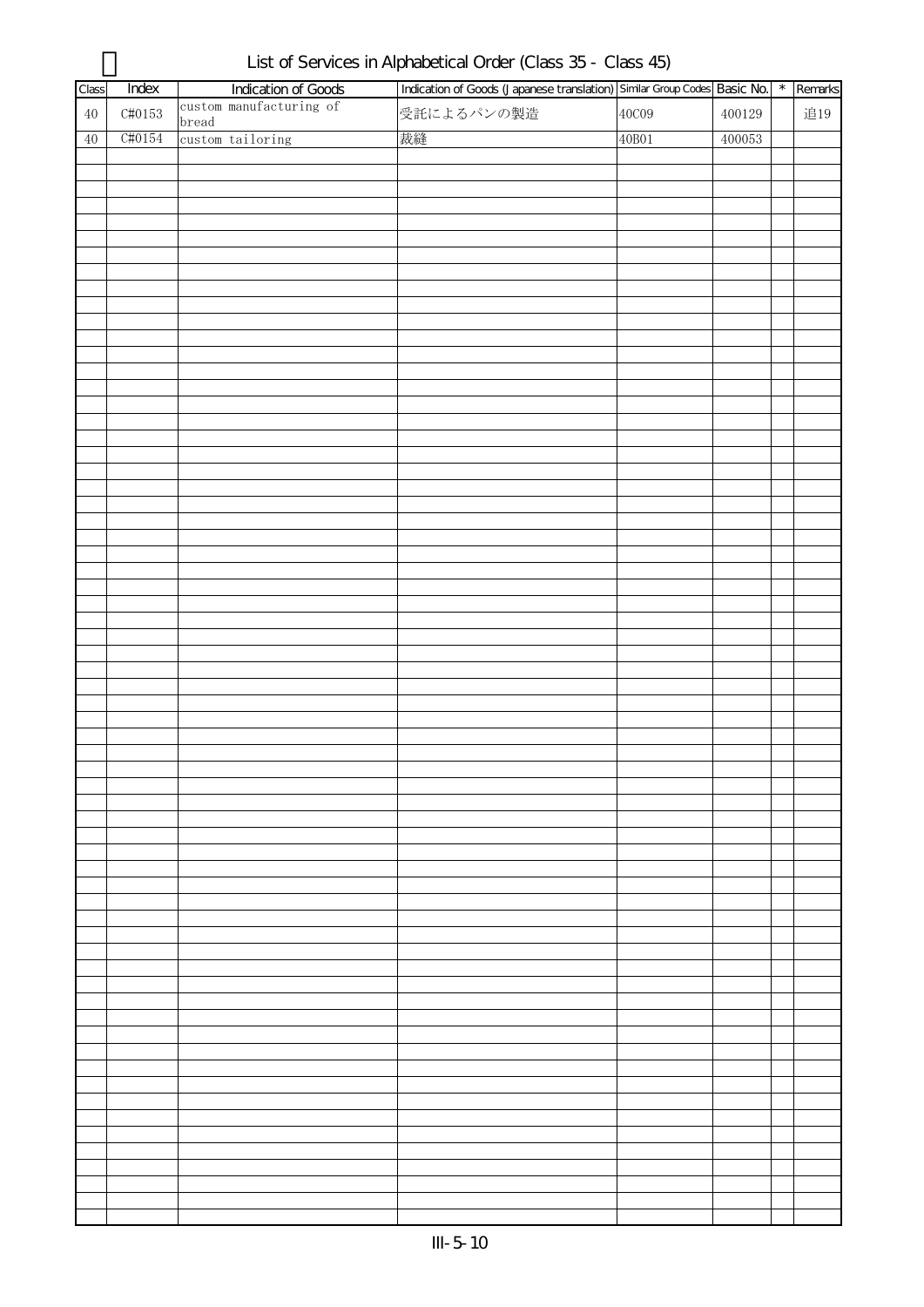List of Services in Alphabetical Order (Class 35 - Class 45)

| Class    | Index                | Indication of Goods                                                   | Indication of Goods (Japanese translation) Similar Group Codes Basic No. |                                                                              |                  | Remarks    |
|----------|----------------------|-----------------------------------------------------------------------|--------------------------------------------------------------------------|------------------------------------------------------------------------------|------------------|------------|
| 37       | D#0001               | damp-proofing [building]                                              | 建物の防湿の施工                                                                 | 37A01                                                                        | 370042           |            |
| 44       | D#0002               | dance therapy                                                         | ダンス療法による治療                                                               | <b>42V02</b>                                                                 | 440251           | 追22        |
| 42       | D#0003               | data encryption services                                              | データの暗号化処理                                                                | 42P02                                                                        | 420243           |            |
| 35       | D#0004               | data processing services<br>[office functions]                        | データ処理(事務処理)                                                              | 35G03                                                                        | 350173           | 追22        |
| 35       | D#0005               | data search in computer<br>files for others                           | 電子計算機を用いて行う情報検<br>索事務の代行                                                 | 35G03, 42P02                                                                 | 350086           |            |
| 42       | D#0006               | data security consultancy                                             | データセキュリティに関する助<br>言                                                      | 42P02                                                                        | 420242           |            |
| $45\,$   | D#0007               | dating services                                                       | 異性の紹介                                                                    | 42H01                                                                        | 450005           | 変22        |
| 45       | D#0008               | dating services                                                       | 交際相手の紹介                                                                  | 42H01                                                                        | 450005           | 変22        |
| 43       | D#0009               | day-nursery [creche]<br>services                                      | 保育所における乳幼児の保育                                                            | 42W01                                                                        | 430098           |            |
| 36       | D#0010               | debt advisory services                                                | 債務に関する指導及び助言                                                             | 36A01, 36B01<br>36D01, 36H01                                                 | 360111           |            |
| 36       | D#0011               | debt collection agency<br>services                                    | 債権の回収の代行                                                                 | 36A01                                                                        | 360009           |            |
| 40       | D#0012               | decontamination of<br>hazardous materials                             | 危険物の除去                                                                   | 37G06, 40F01<br>42K01, 42K02                                                 | 400109           |            |
| 43       | D#0013               | decorating of food                                                    | 食品の装飾                                                                    | 42B01                                                                        | 430197           | 追19        |
|          |                      |                                                                       |                                                                          | 39A01, 39B01                                                                 |                  |            |
| 39       | D#0014               | delivery of goods                                                     | 物品の配達                                                                    | 39C01, 39D01<br>39E02                                                        | 390027           |            |
| 39       | D#0015               | delivery of goods by mail<br>order                                    | 通信販売業者からの受託による<br>商品の配送                                                  | 39A01, 39B01<br>39C01, 39D01<br>39E02                                        | 390089           |            |
| 39       | D#0016               | delivery of newspapers                                                | 新聞の配達                                                                    | 39Z99                                                                        | 390088           |            |
| 37       | D#0017               | demolition of buildings                                               | 建築物の取壊し                                                                  | 37A01                                                                        | 370036           |            |
| 35       | D#0018               | demonstration of goods                                                | 商品の実演による広告                                                               | 35A01                                                                        | 350023           |            |
| 44       | D#0019               | dentistry services                                                    | 歯科医業                                                                     | 42V02                                                                        | 440113           |            |
| 37       | D#0020               | deodorizing of upholstery                                             | 室内装飾品の脱臭                                                                 | 37001, 37002<br>37003, 37004<br>37C05, 37E01<br>37F99, 37G02<br>37H02, 37H99 | 370163           | 追22        |
| 44       | $\overline{D}$ #0021 | depilatory waxing                                                     | ボディワックスによる脱毛                                                             | 42C01                                                                        | 440213           |            |
| 36       | D#0022               | deposits of valuables                                                 | 貴重品の保護預かり                                                                | 36A01                                                                        | 360066           |            |
| 45       | D#0023               | desairologists' services                                              | 埋葬美容師による死化粧の施術                                                           | 42J01                                                                        | 450250           | 追22        |
| 35       | D#0024               | design of advertising<br>materials                                    | 広告用材料のデザインの考案                                                            | 35A01                                                                        | 350121           | 変20        |
| 42       | D#0025               | design of<br>computer-simulated models                                | コンピュータシミュレーション<br>モデルの設計                                                 | 42P02                                                                        | 420267           | 追22        |
| 42       | D#0026               | design of costumes                                                    | 衣装のデザインの考案                                                               | 42P01                                                                        | 420264           | 追22        |
| 42       | D#0027               | design of interior decor                                              | 室内装飾のデザインの考案                                                             | 42P01                                                                        | 420048<br>420266 |            |
| 42<br>42 | D#0028<br>D#0029     | design of prototypes<br>design of show scenery                        | プロトタイプデザインの考案                                                            | 42P01<br>42P01                                                               | 420265           | 追22<br>追22 |
| 40       | D#0030               | destruction of waste and                                              | 舞台背景のデザインの考案<br>廃棄物の破砕処理                                                 | 42K01, 42K02                                                                 | 400105           |            |
| 45       | D#0031               | trash<br>detective agency services                                    | 探偵による調査                                                                  | 42U01                                                                        | 450003           |            |
| 35       | D#0032               | development of advertising                                            | 広告用コンセプトの開発                                                              | 35A01                                                                        | 350121           | 変20        |
| 42       | D#0033               | concepts<br>development of computer                                   | コンピュータープラットフォー                                                           | 42P02                                                                        | 420249           | 追19        |
|          |                      | platforms<br>development of video and                                 | ムの開発<br>ビデオゲーム機・ビデオゲーム                                                   |                                                                              |                  |            |
| 42       | D#0034               | computer games                                                        | 機用ソフトウェア及びコンピュ<br>ータゲームソフトウェアの開発                                         | 42N03, 42P02                                                                 | 420282           | 追22        |
| 44       | D#0035               | diagnosis of visual<br>processing disorders                           | 視覚処理障害の診断                                                                | 42V02                                                                        | 440260           | 追22        |
| 37       | D#0036               | diaper cleaning                                                       | おむつの洗濯                                                                   | 37F02                                                                        | 370102           |            |
| 44       | D#0037               | dietary and nutritional<br>advice                                     | 栄養に関する助言                                                                 | 42V03                                                                        | 440233           | 追21        |
| 42       | D#0038               | digital forensic<br>investigations in the field<br>of computer crimes | コンピュータ犯罪の分野におけ<br>る電子機器に記録された情報の<br>回収及び分析・調査(デジタル<br>・フォレンジック)          | 42P02                                                                        | 420272           | 追22        |
| 42       | D#0039               | digitization of documents<br>[scanning]                               | 文書のデジタル変換(スキャニ<br>ングによるもの)                                               | 42P02                                                                        | 420210           |            |
| 35       | D#0040               | direct mail advertising                                               | ダイレクトメールによる広告                                                            | 35A01                                                                        | 350024           |            |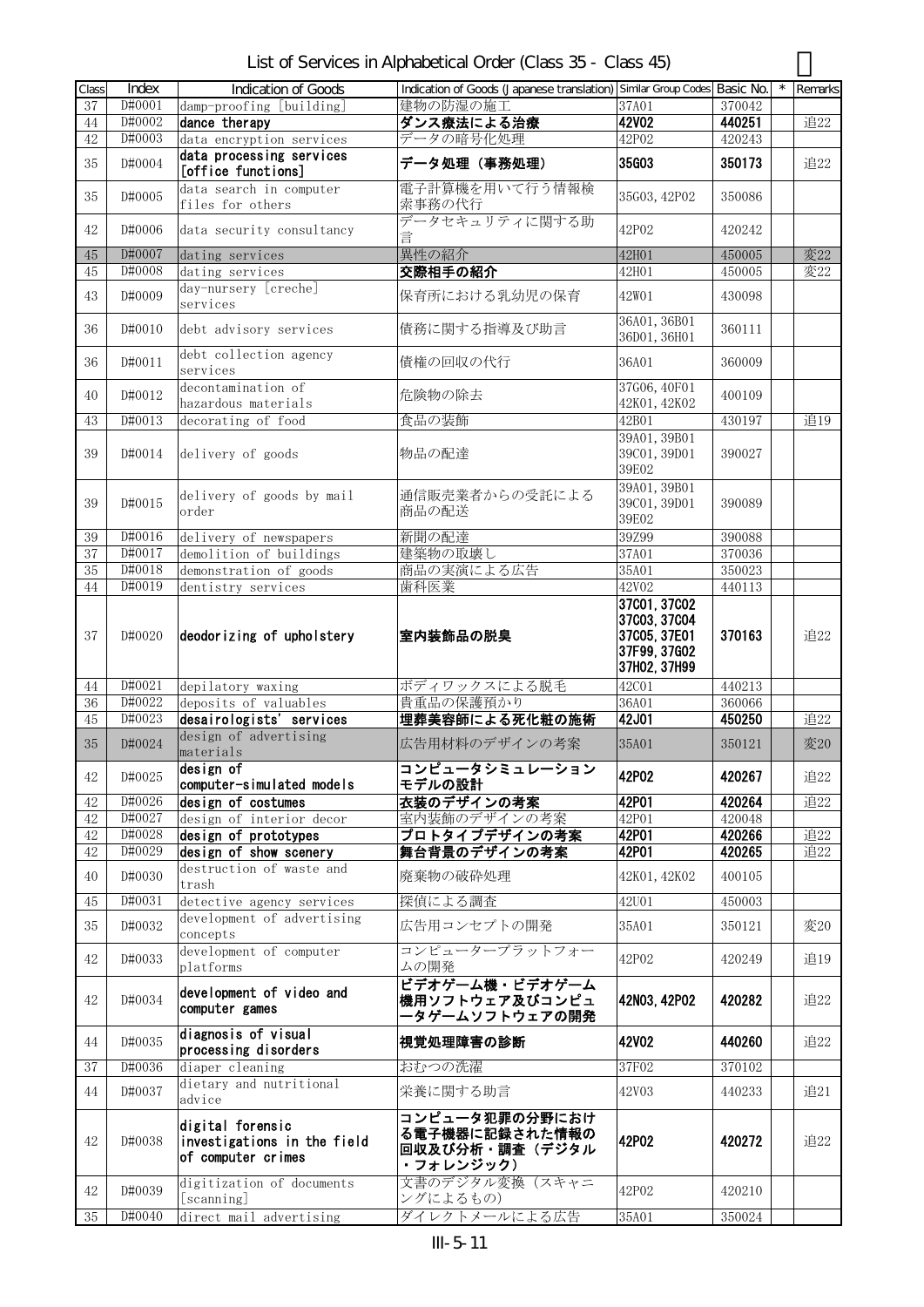| Class  | Index  | Indication of Goods                     | Indication of Goods (Japanese translation) Similar Group Codes Basic No. |                              |        |        | Remarks |
|--------|--------|-----------------------------------------|--------------------------------------------------------------------------|------------------------------|--------|--------|---------|
| 41     | D#0041 | directing of shows                      | ショーの演出                                                                   | 41E03                        | 410232 |        | 追22     |
| 41     | D#0042 | disc jockey services                    | ディスクジョッキーによる音楽<br>の実演又はその演出、放送番組<br>における司会・演出                            | 41E03, 41E04<br>41E06        | 410191 |        | 訂20     |
| 41     | D#0043 | discotheque services                    | ディスコの提供                                                                  | 41K01                        | 410047 |        |         |
| 37     | D#0044 | disinfecting                            | 消毒                                                                       | 37H01, 37H02<br>37H03, 37H99 | 370038 |        |         |
| 37     | D#0045 | disinfecting of surgical<br>instruments | 外科用機器の消毒                                                                 | 37H03                        | 370167 |        | 追22     |
| 35     | D#0046 | dissemination of<br>advertising matter  | 広告物の配布                                                                   | 35A01                        | 350008 |        |         |
| 40     | D#0047 | distillation services                   | [蒸留]                                                                     |                              | 400134 | $\ast$ | 追22     |
| 39     | D#0048 | distribution of energy                  | エネルギーの供給                                                                 | 39J01, 39J02<br>39J04        | 390090 |        |         |
| 35     | D#0049 | distribution of samples                 | 試供品の配布                                                                   | 35A01                        | 350028 |        |         |
| $35\,$ | D#0050 | document reproduction                   | 書類の複製                                                                    | 35G02                        | 350026 |        | 削20     |
| 45     | D#0051 | dog walking services                    | 犬の散歩の代行                                                                  | 42V04                        | 450232 |        |         |
| 35     | D#0052 | drawing up of statements of<br>accounts | 財務書類の作成                                                                  | 35C01                        | 350016 |        |         |
| 42     | D#0053 | dress designing                         | 服飾デザインの考案                                                                | 42P01                        | 420142 |        |         |
| 40     | D#0054 | dressmaking                             | 洋服の仕立て                                                                   | 40B01                        | 400012 |        |         |
| 37     | D#0055 | drilling of deep oil or gas<br>wells    | 油井及びガス井の掘削工事                                                             | 37A01                        | 370133 |        |         |
| 37     | D#0056 | drilling of wells                       | さく井                                                                      | 37A01                        | 370114 |        |         |
| 37     | D#0057 | dry cleaning                            | ドライクリーニング                                                                | 37F02                        | 370103 |        |         |
| 41     | D#0058 | dubbing                                 | 録音又は録画済み記録媒体の複<br>製                                                      | 40D01                        | 410079 |        |         |
| 42     | D#0059 | duplication of computer<br>programs     | コンピュータプログラムの複製                                                           | 42P02                        | 420197 |        |         |
| 40     | D#0060 | dyeing services                         | 染色                                                                       | 40A01                        | 400056 |        | 変21     |
| 40     | D#0061 | dyeing services*                        | 染色                                                                       | 40A01                        | 400056 |        | 変21     |
|        |        |                                         |                                                                          |                              |        |        |         |
|        |        |                                         |                                                                          |                              |        |        |         |
|        |        |                                         |                                                                          |                              |        |        |         |
|        |        |                                         |                                                                          |                              |        |        |         |
|        |        |                                         |                                                                          |                              |        |        |         |
|        |        |                                         |                                                                          |                              |        |        |         |
|        |        |                                         |                                                                          |                              |        |        |         |
|        |        |                                         |                                                                          |                              |        |        |         |
|        |        |                                         |                                                                          |                              |        |        |         |
|        |        |                                         |                                                                          |                              |        |        |         |
|        |        |                                         |                                                                          |                              |        |        |         |
|        |        |                                         |                                                                          |                              |        |        |         |
|        |        |                                         |                                                                          |                              |        |        |         |
|        |        |                                         |                                                                          |                              |        |        |         |
|        |        |                                         |                                                                          |                              |        |        |         |
|        |        |                                         |                                                                          |                              |        |        |         |
|        |        |                                         |                                                                          |                              |        |        |         |
|        |        |                                         |                                                                          |                              |        |        |         |
|        |        |                                         |                                                                          |                              |        |        |         |
|        |        |                                         |                                                                          |                              |        |        |         |
|        |        |                                         |                                                                          |                              |        |        |         |
|        |        |                                         |                                                                          |                              |        |        |         |
|        |        |                                         |                                                                          |                              |        |        |         |
|        |        |                                         |                                                                          |                              |        |        |         |

List of Services in Alphabetical Order (Class 35 - Class 45)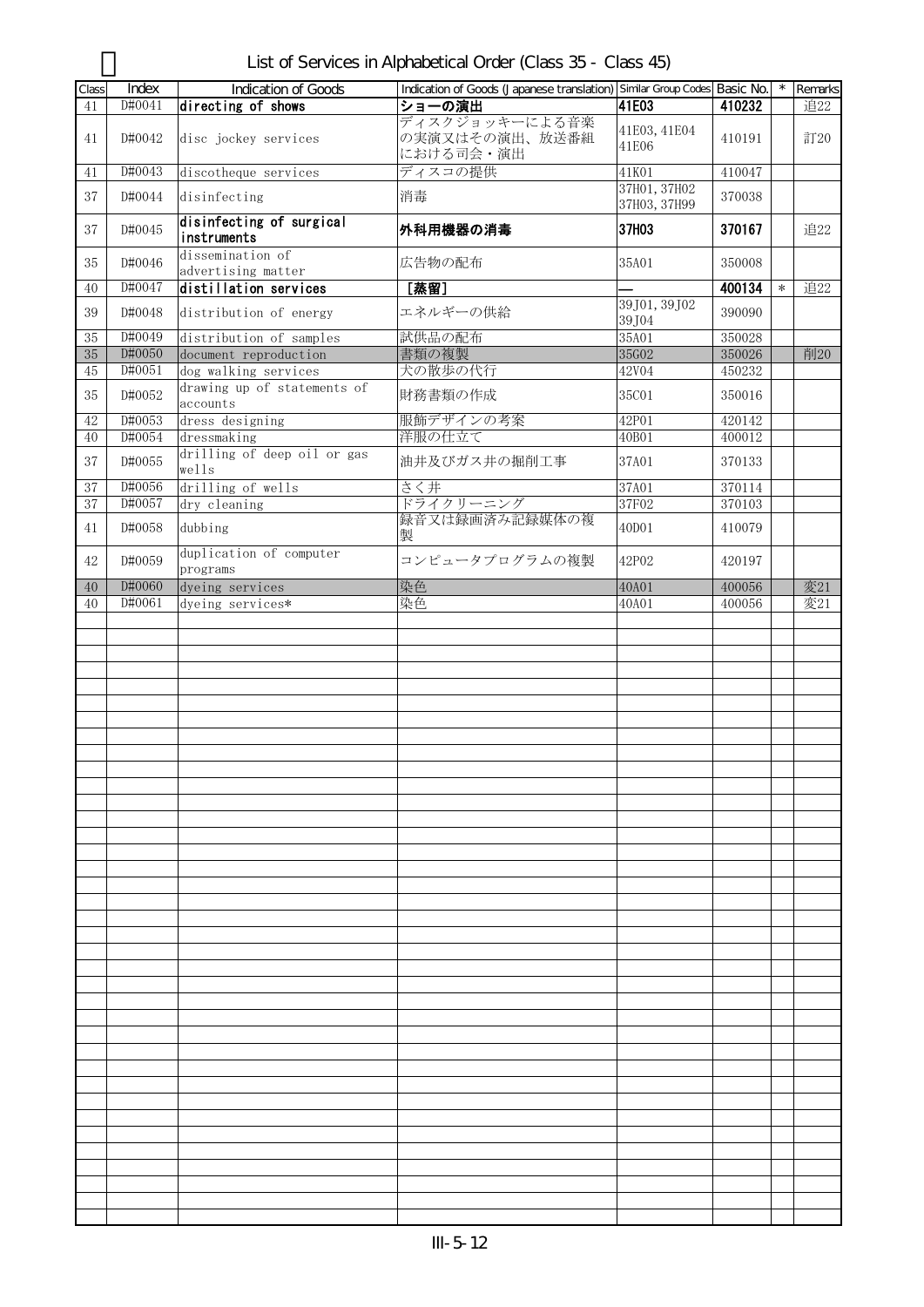List of Services in Alphabetical Order (Class 35 - Class 45)

| Class        | Index            | <b>Indication of Goods</b>                                                                                        | Indication of Goods (Japanese translation) Similar Group Codes Basic No. |                                                                                              |                  | $\star$ | Remarks |
|--------------|------------------|-------------------------------------------------------------------------------------------------------------------|--------------------------------------------------------------------------|----------------------------------------------------------------------------------------------|------------------|---------|---------|
| 35           | E#0001           | economic forecasting                                                                                              | 経済予測                                                                     | 35B01                                                                                        | 350063           |         |         |
| 41           | E#0002           | education information                                                                                             | 教育情報の提供                                                                  | 41A01                                                                                        | 410048           |         | 変20     |
| 41           | E#0003           | educational certification<br>services, namely, providing<br>training and educational<br>examination               | 教育認証サービス、すなわち、<br>訓練の提供及び教育上の試験の<br>実施                                   | 41A01                                                                                        | 410239           |         | 追22     |
| 41           | E#0004           | educational examination                                                                                           | 教育上の試験の実施                                                                | 41A01                                                                                        | 410049           |         |         |
| 41           | E#0005           | educational examination for<br>users to qualify to pilot<br>drones                                                | ドローン操縦資格を付与するた<br>めの教育上の試験の実施                                            | 41A01                                                                                        | 410221           |         | 追19     |
| 41           | E#0006           | educational services                                                                                              | 知識又は技芸の教授                                                                | 41A01                                                                                        | 410017           |         |         |
| 41           | E#0007           | educational services<br>provided by schools                                                                       | 学校による教育の提供                                                               | 41A01                                                                                        | 410199           |         |         |
| 41           | E#0008           | educational services<br>provided by special needs<br>assistants                                                   | 特別支援教育                                                                   | 41A01                                                                                        | 410219           |         | 追19     |
| 37           | E#0009           | electric appliance<br>installation and repair                                                                     | 民生用電気機械器具の設置工事<br>及び修理                                                   | 37A01, 37D11                                                                                 | 370003           |         |         |
| 39           | E#0010           | electricity distribution                                                                                          | 電気の配給                                                                    | 39J02                                                                                        | 390031           |         |         |
| 38           | E#0011           | electronic bulletin board<br>services<br>[telecommunications<br>services]                                         | 電子掲示板による通信                                                               | 38A01                                                                                        | 380036           |         |         |
| 42           | E#0012           | electronic data storage                                                                                           | 電子データの保存用記憶領域の<br>貸与                                                     | 42X11                                                                                        | 420226           |         |         |
| 41           | E#0013           | electronic desktop<br>publishing                                                                                  | コンピュータを利用して行う書<br>籍の制作                                                   | 41D01                                                                                        | 410092           |         |         |
| 36           | E#0014           | electronic funds transfer                                                                                         | 電子マネー利用者に代わってす<br>る支払代金の決済                                               | 36A01                                                                                        | 360058           |         | 変22     |
| 36           | E#0015           | electronic funds transfer                                                                                         | 電子的な資金の振替                                                                | 36A01                                                                                        | 360058           |         | 変22     |
| 36           | E#0016           | electronic funds transfer<br>provided via blockchain<br>technology                                                | ブロックチェーン技術を介して<br>提供される電子的資金の振替                                          | 36A01                                                                                        | 360130           |         | 追22     |
| 42           | E#0017           | electronic monitoring of<br>credit card activity to<br>detect fraud via the<br>internet                           | インターネットを介したクレジ<br>ットカードの不正利用検出のた<br>めの電子的な監視                             | 42P02                                                                                        | 420246           |         |         |
| 42           | E#0018           | electronic monitoring of<br>personally identifying<br>information to detect<br>identity theft via the<br>internet | インターネット経由での個人情<br>報の盗難を検出するための個人<br>識別情報の電子的な監視                          | 42P02                                                                                        | 420245           |         |         |
| 36           | E#0019           | electronic transfer of<br>crypto assets                                                                           | 暗号資産の支払代金の決済                                                             | 36A01                                                                                        | 360124           |         | 変22     |
| 36           | E#0020           | electronic transfer of<br>virtual currencies                                                                      | [仮想通貨の支払代金の決済]                                                           |                                                                                              | 360124           | $\ast$  | 変22     |
| 40           | E#0021           | electroplating<br>elevator installation and                                                                       | 電気めっき<br>エレベーターの設置工事及び修                                                  | 40C01                                                                                        | 400026           |         |         |
| 37           | E#0022           | repair                                                                                                            | 理                                                                        | 37A01, 37D02                                                                                 | 370004           |         |         |
| 45           | E#0023           | embalming services                                                                                                | 遺体の防腐処理                                                                  | 42J01, 42V02                                                                                 | 450220           |         |         |
| 40           | E#0024           | embroidering                                                                                                      | ししゅう                                                                     | 40B01                                                                                        | 400063           |         |         |
| $35\,$<br>42 | E#0025<br>E#0026 | employment agency services                                                                                        | 職業のあっせん<br>エネルギー効率の診断                                                    | 35D01<br>42Q02                                                                               | 350012<br>420218 |         |         |
|              |                  | energy auditing                                                                                                   | 土木・工学に関するエンジニア                                                           |                                                                                              |                  |         |         |
| 42           | E#0027           | engineering                                                                                                       | リング                                                                      | 42N01, 42N03<br>40C01, 40C04                                                                 | 420064           |         |         |
| 40           | E#0028           | engraving                                                                                                         | 木・金属・石の彫刻                                                                | 40C06                                                                                        | 400035           |         |         |
| 41           | E#0029           | entertainer services                                                                                              | 芸人による演芸の上演                                                               | 41E03                                                                                        | 410007           |         |         |
| 41           | E#0030           | entertainment information                                                                                         | 娯楽情報の提供                                                                  | 41E01, 41E02<br>41E03, 41E04<br>41E05, 41F01<br>41F06, 41G01<br>41602, 41603<br>41G04, 41K01 | 410050           |         | 変20     |
|              |                  |                                                                                                                   |                                                                          |                                                                                              |                  |         |         |
|              |                  |                                                                                                                   |                                                                          |                                                                                              |                  |         |         |
|              |                  |                                                                                                                   |                                                                          |                                                                                              |                  |         |         |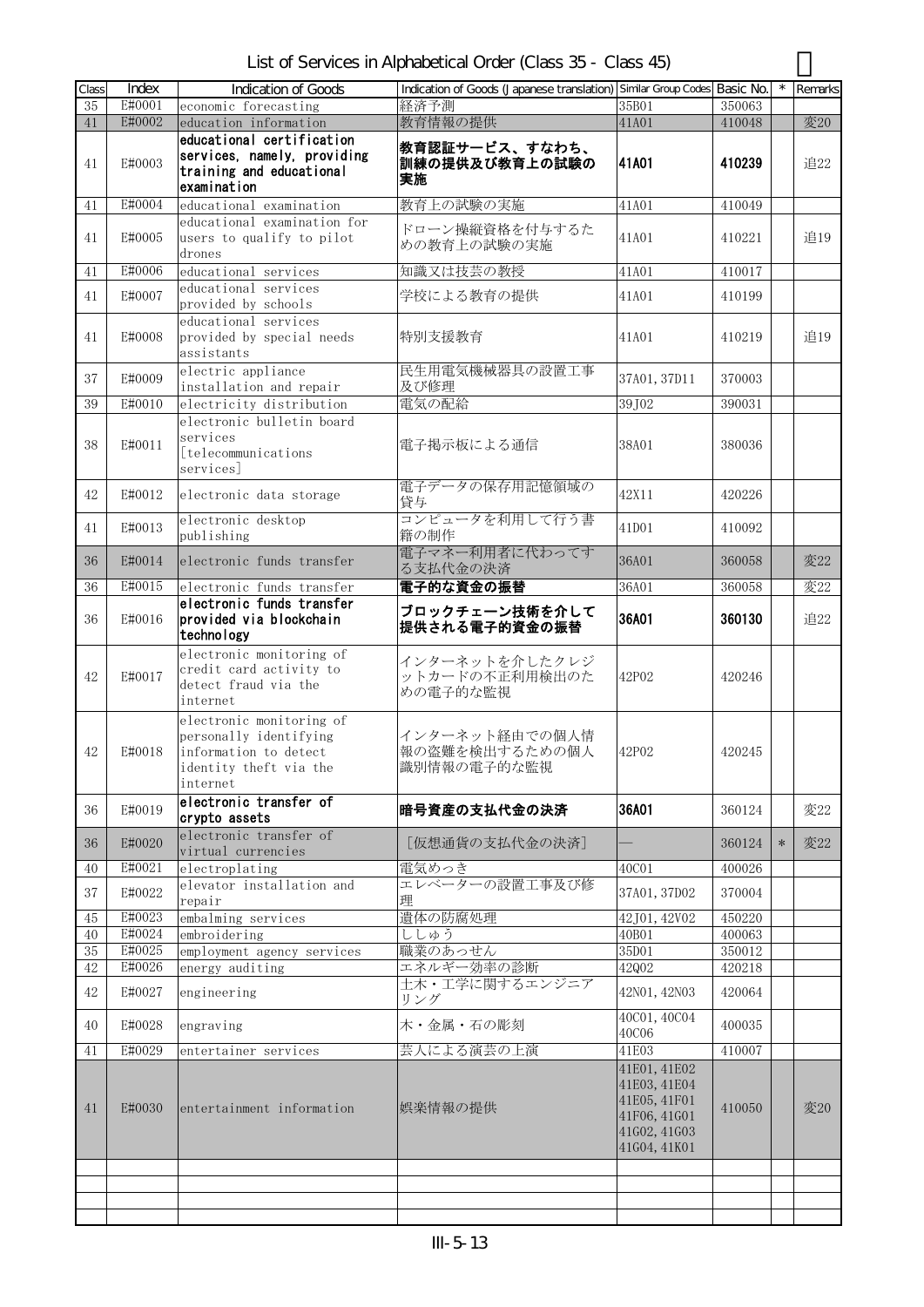List of Services in Alphabetical Order (Class 35 - Class 45)

|       |              |                                                                               |                                                                          |                                                                                              |        | $\star$ |         |
|-------|--------------|-------------------------------------------------------------------------------|--------------------------------------------------------------------------|----------------------------------------------------------------------------------------------|--------|---------|---------|
| Class | <b>Index</b> | <b>Indication of Goods</b>                                                    | Indication of Goods (Japanese translation) Similar Group Codes Basic No. |                                                                                              |        |         | Remarks |
| 41    | E#0031       | entertainment services                                                        | 娯楽の提供                                                                    | 41E01, 41E02<br>41E03, 41E04<br>41E05, 41F01<br>41F06, 41G01<br>41602, 41603<br>41G04, 41K01 | 410004 |         |         |
| 41    | E#0032       | escape game [entertainment]                                                   | 脱出ゲームの提供(娯楽の提供                                                           | 41F06, 41K01<br>41Z99                                                                        | 410247 |         | 追22     |
| 41    | E#0033       | escape room [entertainment]                                                   | [脱出ルームの提供 (娯楽の提<br>供)]                                                   |                                                                                              | 410247 | $\ast$  | 追22     |
| 45    | E#0034       | escorting in society<br>[chaperoning]                                         | 社交界における付き添い                                                              | 42W03                                                                                        | 450002 |         |         |
| 39    | E#0035       | escorting of travellers                                                       | 旅行者の添乗又は案内                                                               | 42A02                                                                                        | 390002 |         |         |
| 41    | E#0036       | e-sports services                                                             | [E-スポーツサービス]                                                             |                                                                                              | 410233 | $\ast$  | 追22     |
| 45    | E#0037       | evening dress rental                                                          | イブニングドレスの貸与                                                              | 42X02                                                                                        | 450046 |         |         |
| 36    | E#0038       | e-wallet payment services                                                     | 「イーウォレット支払いサービ<br>ス]                                                     |                                                                                              | 360128 | $\ast$  | 追20     |
| 37    | E#0039       | excavation of ruins, not<br>for research                                      | 遺跡の発掘 (調査を除く。)                                                           | 37A01                                                                                        | 370156 |         | 追22     |
| 36    | E#0040       | exchanging money                                                              | 両替                                                                       | 36A01                                                                                        | 360019 |         |         |
| 42    | E#0041       | exploration services in the<br>field of the oil, gas and<br>mining industries | 石油・ガス・鉱業の分野におけ<br>る探査                                                    | 42N02                                                                                        | 420252 |         | 追19     |
|       |              |                                                                               |                                                                          |                                                                                              |        |         |         |
|       |              |                                                                               |                                                                          |                                                                                              |        |         |         |
|       |              |                                                                               |                                                                          |                                                                                              |        |         |         |
|       |              |                                                                               |                                                                          |                                                                                              |        |         |         |
|       |              |                                                                               |                                                                          |                                                                                              |        |         |         |
|       |              |                                                                               |                                                                          |                                                                                              |        |         |         |
|       |              |                                                                               |                                                                          |                                                                                              |        |         |         |
|       |              |                                                                               |                                                                          |                                                                                              |        |         |         |
|       |              |                                                                               |                                                                          |                                                                                              |        |         |         |
|       |              |                                                                               |                                                                          |                                                                                              |        |         |         |
|       |              |                                                                               |                                                                          |                                                                                              |        |         |         |
|       |              |                                                                               |                                                                          |                                                                                              |        |         |         |
|       |              |                                                                               |                                                                          |                                                                                              |        |         |         |
|       |              |                                                                               |                                                                          |                                                                                              |        |         |         |
|       |              |                                                                               |                                                                          |                                                                                              |        |         |         |
|       |              |                                                                               |                                                                          |                                                                                              |        |         |         |
|       |              |                                                                               |                                                                          |                                                                                              |        |         |         |
|       |              |                                                                               |                                                                          |                                                                                              |        |         |         |
|       |              |                                                                               |                                                                          |                                                                                              |        |         |         |
|       |              |                                                                               |                                                                          |                                                                                              |        |         |         |
|       |              |                                                                               |                                                                          |                                                                                              |        |         |         |
|       |              |                                                                               |                                                                          |                                                                                              |        |         |         |
|       |              |                                                                               |                                                                          |                                                                                              |        |         |         |
|       |              |                                                                               |                                                                          |                                                                                              |        |         |         |
|       |              |                                                                               |                                                                          |                                                                                              |        |         |         |
|       |              |                                                                               |                                                                          |                                                                                              |        |         |         |
|       |              |                                                                               |                                                                          |                                                                                              |        |         |         |
|       |              |                                                                               |                                                                          |                                                                                              |        |         |         |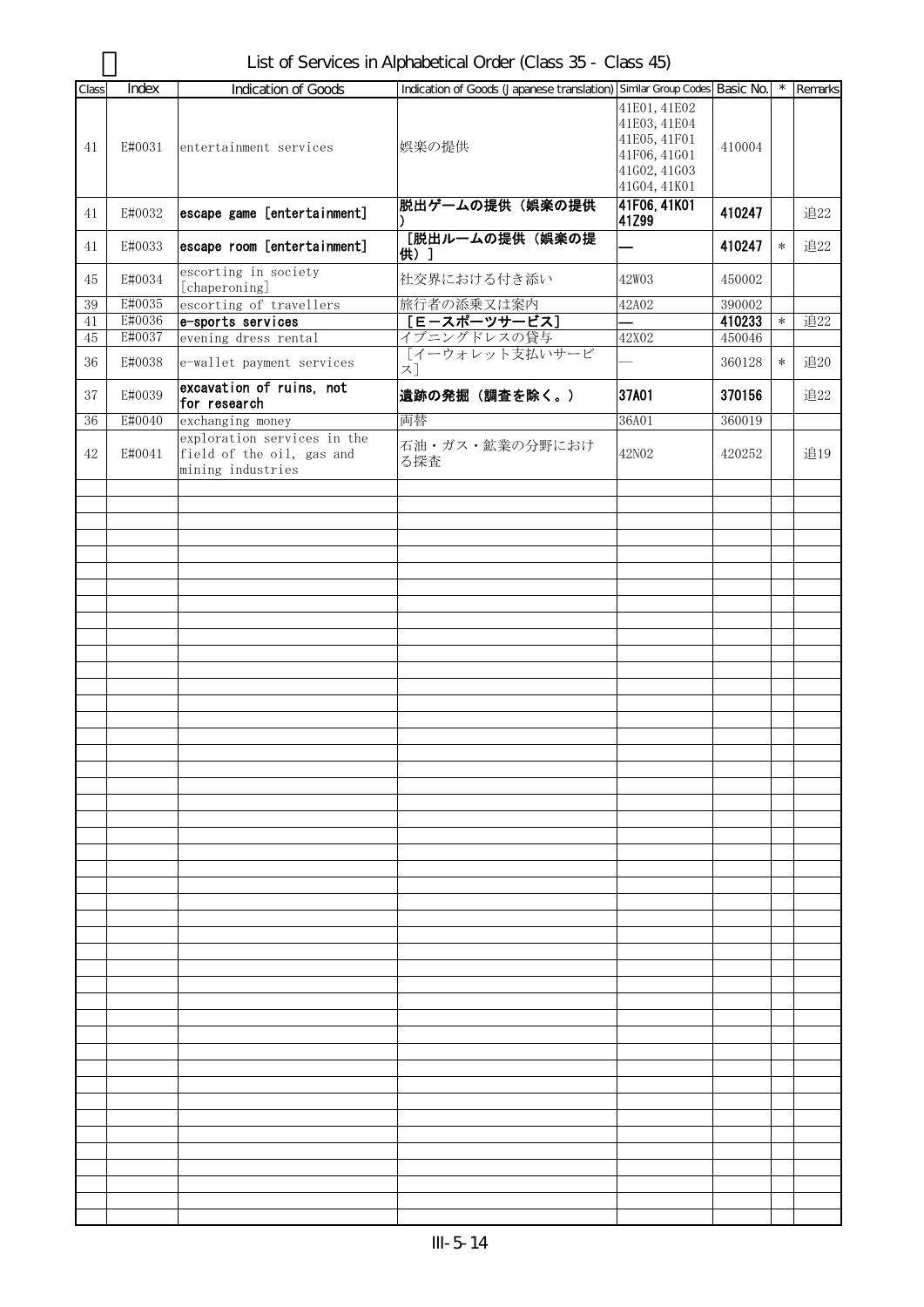| List of Services in Alphabetical Order (Class 35 - Class 45) |  |  |
|--------------------------------------------------------------|--|--|
|--------------------------------------------------------------|--|--|

| Class | Index  | Indication of Goods                                                                               | Indication of Goods (Japanese translation) Similar Group Codes |                                       | Basic No. |        | Remarks |
|-------|--------|---------------------------------------------------------------------------------------------------|----------------------------------------------------------------|---------------------------------------|-----------|--------|---------|
| 40    | F#0001 | fabric bleaching                                                                                  | 布地の漂白処理                                                        | 40A01                                 | 400008    |        |         |
| 40    | F#0002 | fabric fireproofing                                                                               | 織物の耐火加工                                                        | 40A01                                 | 400037    |        |         |
|       | F#0003 |                                                                                                   |                                                                |                                       |           |        |         |
| 40    |        | fabric waterproofing                                                                              | 織物の防水加工                                                        | 40A01                                 | 400036    |        |         |
| 41    | F#0004 | face painting                                                                                     | フェイスペインティング                                                    | 42C01                                 | 410230    |        | 追20     |
| 38    | F#0005 | facsimile transmission                                                                            | ファクシミリによる通信                                                    | 38A01                                 | 380026    |        |         |
| 36    | F#0006 | factoring                                                                                         | ファクタリング                                                        | 36A01                                 | 360027    |        |         |
| 37    | F#0007 | factory construction                                                                              | 工場の建築工事                                                        | 37A01                                 | 370052    |        |         |
| 44    | F#0008 | farming equipment rental                                                                          | 農業用機械器具の貸与                                                     | 42X05                                 | 440084    |        |         |
| 39    | F#0009 | ferry-boat transport                                                                              | フェリーボートによる輸送                                                   | 39C01                                 | 390036    |        |         |
| 36    | F#0010 | fiduciary                                                                                         | 信託の引受け                                                         | 36A01                                 | 360028    |        |         |
| 41    | F#0011 | film directing, other than<br>advertising films                                                   | 映画の演出(広告用映画の演出<br>を除く。)                                        | 41E02                                 | 410225    |        | 追19     |
| 41    | F#0012 | film distribution                                                                                 | 映画の配給                                                          | 41E02                                 | 410217    |        | 追19     |
| 41    | F#0013 | film production, other than<br>advertising films                                                  | 映画の制作(広告用映画の制作<br>を除く。)                                        | 41E02                                 | 410020    |        |         |
| 37    | F#0014 | film projector repair and<br>maintenance                                                          | 映写機の修理及び保守                                                     | 37D01                                 | 370046    |        |         |
| 36    | F#0015 | financial analysis                                                                                | 金融·財務分析                                                        | 36A01, 36B01<br>36D01, 36H01          | 360046    |        |         |
| 36    | F#0016 | financial appraisals in<br>responding to calls for<br>tenders                                     | 入札における応札額の算定のた<br>めの評価                                         | 36A01, 36B01<br>36D01, 36F01          | 360120    |        | 追18     |
| 36    | F#0017 | financial appraisals in<br>responding to requests for<br>proposals [RFPs]                         | 入札における応札額の算定のた<br>めの評価                                         | 36A01, 36B01<br>36D01, 36F01          | 360120    |        | 追18     |
| 35    | F#0018 | financial auditing                                                                                | 財務会計監査                                                         | 35C01                                 | 350144    |        | 追18     |
|       |        |                                                                                                   |                                                                | 36A01, 36B01                          |           |        |         |
| 36    | F#0019 | financial consultancy<br>financial customs brokerage                                              | 金融又は財務に関する助言                                                   | 36D01, 36H01                          | 360054    |        |         |
| 36    | F#0020 | services                                                                                          | 関税に関する手続きの代行                                                   | 36, J01                               | 360011    |        |         |
| 36    | F#0021 | financial evaluation<br>[insurance, banking, real<br>estate]                                      | 保険・金融・土地又は建物に関<br>する財務の評価                                      | 36A01, 36B01<br>36C01, 36D01<br>36H01 | 360026    |        |         |
| 36    | F#0022 | financial evaluation of<br>development costs relating<br>to the oil, gas and mining<br>industries | 石油・ガス・鉱業に関する開発<br>コストの財務評価                                     | 36A01, 36B01<br>36D01, 36H01          | 360121    |        | 追19     |
| 36    | F#0023 | financial evaluation of<br>standing timber                                                        | 立木の金銭的評価                                                       | 36D01                                 | 360105    |        |         |
| 36    | F#0024 | financial evaluation of<br>wool                                                                   | 羊毛の金銭的評価                                                       | 36F01                                 | 360107    |        |         |
| 36    | F#0025 | financial exchange of<br>crypto assets                                                            | 暗号資産の交換                                                        | 36A01                                 | 360129    |        | 変22     |
| 36    | F#0026 | financial exchange of<br>virtual currency                                                         | [仮想通貨の交換]                                                      |                                       | 360129    | $\ast$ | 変22     |
| 36    | F#0027 | financial information                                                                             | 金融又は財務に関する情報の提<br>供                                            | 36A01, 36B01<br>36D01, 36H01          | 360059    |        | 変20     |
| 36    | F#0028 | financial management                                                                              | 財務管理                                                           | 36A01, 36B01<br>36D01, 36H01          | 360030    |        |         |
| 36    | F#0029 | financial management of<br>reimbursement payments for<br>others                                   | [還付支払いの財務管理(他人<br>のためのもの)]                                     |                                       | 360114    | $\ast$ |         |
| 36    | F#0030 | financial research                                                                                | 金融又は財務に関する調査                                                   | 36A01, 36B01<br>36D01, 36H01          | 360122    |        | 追19     |
| 36    | F#0031 | financial sponsorship                                                                             | [財政保証]                                                         |                                       | 360071    | $\ast$ |         |
|       |        | financial valuation of                                                                            |                                                                |                                       |           |        |         |
| 36    | F#0032 | intellectual property<br>assets                                                                   | 知的財産資産の財務評価                                                    | 36A01, 36B01                          | 360125    |        | 追20     |
| 36    | F#0033 | financial valuation of<br>standing timber                                                         | 立木の金銭的評価                                                       | 36D01                                 | 360105    |        |         |
| 36    | F#0034 | financial valuation of wool                                                                       | 羊毛の金銭的評価                                                       | 36F01                                 | 360107    |        |         |
| 36    | F#0035 | financing services                                                                                | 資金の貸付け                                                         | 36A01                                 | 360029    |        |         |
| 37    | F#0036 | fire alarm installation and<br>repair                                                             | 火災報知機の設置工事及び修理                                                 | 37A01, 37D03                          | 370015    |        |         |
| 36    | F#0037 | fire insurance underwriting                                                                       | 火災保険の引受け                                                       | 36C01                                 | 360034    |        |         |
| 45    | F#0038 | fire-fighting                                                                                     | 消防                                                             | 42T01                                 | 450179    |        |         |
| 40    | F#0039 | firing pottery                                                                                    | 陶器の焼成                                                          | 40C03                                 | 400015    |        |         |
| 36    | F#0040 | fiscal valuation                                                                                  | 課税額の査定                                                         | 36J01                                 | 360025    |        |         |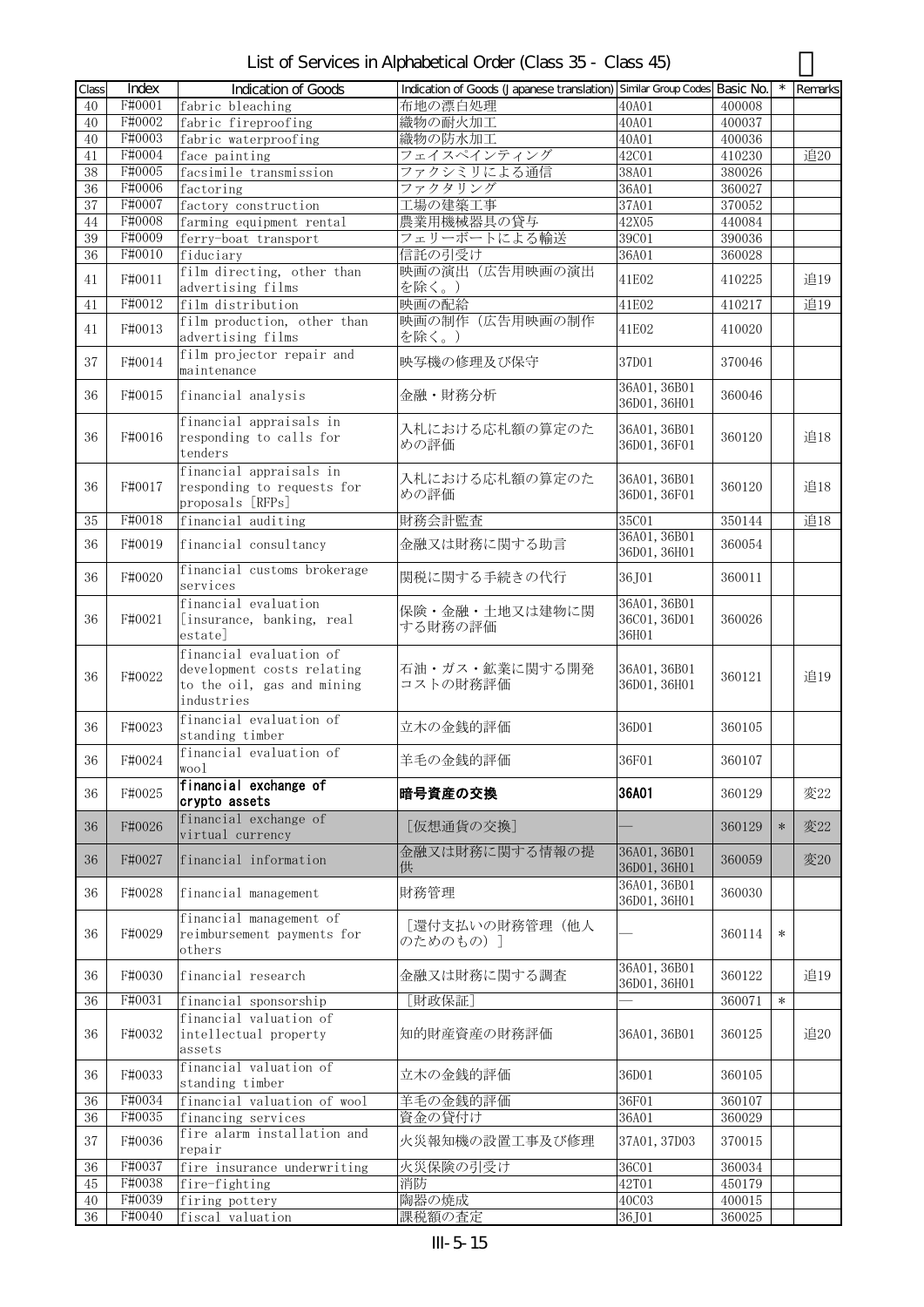| Class | Index  | Indication of Goods                                  | Indication of Goods (Japanese translation) Similar Group Codes Basic No. |                                       |        | $\star$ | Remarks |
|-------|--------|------------------------------------------------------|--------------------------------------------------------------------------|---------------------------------------|--------|---------|---------|
| 40    | F#0041 | flour milling                                        | 製粉                                                                       | 40C09                                 | 400044 |         |         |
| 44    | F#0042 | flower arranging                                     | 花の飾りつけ                                                                   | 42Z99                                 | 440143 |         |         |
|       |        |                                                      |                                                                          | 39A01, 39B01                          |        |         |         |
| 39    | F#0043 | flower delivery                                      | 花の配達                                                                     | 39C01, 39D01<br>39E02                 | 390096 |         |         |
| 43    | F#0044 | food and drink catering                              | ケータリング (飲食物)                                                             | 42B01                                 | 430010 |         |         |
| 40    | F#0045 | food and drink preservation                          | 食品及び飲料の保存加工                                                              | 40C09                                 | 400066 |         |         |
| 43    | F#0046 | food reviewing services<br>[provision of information | 食品に関するレビューの提供(<br>飲食店で提供される飲食物に関                                         | 42B01                                 | 430208 |         | 追22     |
|       |        | about food and drinks]                               | する情報の提供)                                                                 |                                       |        |         |         |
| 43    | F#0047 | food sculpting                                       | 食品の彫刻                                                                    | 42B01                                 | 430193 |         |         |
| 40    | F#0048 | food smoking                                         | 食品のくん製                                                                   | 40C09                                 | 400033 |         |         |
| 37    | F#0049 | fracking services                                    | 水圧破砕工事                                                                   | 37A01                                 | 370142 |         |         |
| 40    | F#0050 | framing of works of art                              | 美術品用額縁の加工                                                                | 40H99                                 | 400084 |         |         |
| 39    | F#0051 | franking of mail                                     | [信書の送達に関する手続き]                                                           | $\overline{\phantom{0}}$              | 390097 | $\ast$  |         |
| 37    | F#0052 | freezing equipment<br>installation and repair        | 冷凍機器の設置工事及び修理                                                            | 37A01, 37D05<br>37D11                 | 370078 |         |         |
| 40    | F#0053 | freezing of foods                                    | 食品の冷凍加工                                                                  | 40C09                                 | 400117 |         |         |
| 39    | F#0054 | freight [shipping of goods]                          | 船舶による貨物の輸送                                                               | 39C01                                 | 390038 |         |         |
| 39    | F#0055 | freight brokerage                                    | 貨物の輸送の媒介又は取次ぎ                                                            | 39E02                                 | 390072 |         |         |
|       |        | freight brokerage                                    | 貨物の輸送の媒介又は取次ぎ                                                            |                                       | 390072 |         |         |
| 39    | F#0056 | [forwarding (Am.)]                                   |                                                                          | 39E02                                 |        |         |         |
| 39    | F#0057 | freight forwarding                                   | 貨物の発送                                                                    | 39A01, 39B01<br>39C01, 39D01<br>39E02 | 390060 |         |         |
| 39    | F#0058 | freighting                                           | 貨物の輸送                                                                    | 39A01, 39B01<br>39C01, 39D01          | 390039 |         |         |
| 39    | F#0059 | frozen-food locker rental                            | 冷凍食品庫の貸与                                                                 | 39K01, 39L09                          | 390043 |         |         |
| 40    | F#0060 | fruit crushing                                       | 果実の圧搾                                                                    | <b>40C09</b>                          | 400032 |         |         |
| 40    | F#0061 | fulling of cloth                                     | 布地の縮絨                                                                    | 37F02, 40A01                          | 400120 |         |         |
| 45    | F#0062 | funerary undertaking                                 | 葬儀の執行                                                                    | 42J01                                 | 450057 |         |         |
| 37    | F#0063 | fur care, cleaning and<br>repair                     | 毛皮の手入れ、クリーニング及<br>び修理                                                    | 37F01, 37F02                          | 370048 |         |         |
| 40    | F#0064 | fur conditioning                                     | 毛皮の柔軟加工                                                                  | 40A01                                 | 400020 |         |         |
| 40    | F#0065 | fur dyeing                                           | 毛皮の染色                                                                    | 40A01                                 | 400072 |         |         |
| 40    | F#0066 | fur glossing                                         | 毛皮の光沢加工                                                                  | 40A01                                 | 400070 |         |         |
| 40    | F#0067 | fur mothproofing                                     | 毛皮の防虫加工                                                                  | 40A01                                 | 400030 |         |         |
| 40    | F#0068 | fur satining                                         | 毛皮の光沢加工                                                                  | 40A01                                 | 400071 |         |         |
|       |        | furnace installation and                             |                                                                          |                                       |        |         |         |
| 37    | F#0069 | repair                                               | [炉の設置工事及び修理]                                                             |                                       | 370047 | $\ast$  |         |
| 37    | F#0070 | furniture maintenance                                | 家具の保守                                                                    | 37E01                                 | 370001 |         |         |
| 37    | F#0071 | furniture restoration                                | 家具の修理                                                                    | 37E01                                 | 370060 |         |         |
|       |        |                                                      |                                                                          |                                       |        |         |         |
|       |        |                                                      |                                                                          |                                       |        |         |         |
|       |        |                                                      |                                                                          |                                       |        |         |         |
|       |        |                                                      |                                                                          |                                       |        |         |         |
|       |        |                                                      |                                                                          |                                       |        |         |         |
|       |        |                                                      |                                                                          |                                       |        |         |         |
|       |        |                                                      |                                                                          |                                       |        |         |         |
|       |        |                                                      |                                                                          |                                       |        |         |         |
|       |        |                                                      |                                                                          |                                       |        |         |         |
|       |        |                                                      |                                                                          |                                       |        |         |         |
|       |        |                                                      |                                                                          |                                       |        |         |         |
|       |        |                                                      |                                                                          |                                       |        |         |         |
|       |        |                                                      |                                                                          |                                       |        |         |         |
|       |        |                                                      |                                                                          |                                       |        |         |         |
|       |        |                                                      |                                                                          |                                       |        |         |         |
|       |        |                                                      |                                                                          |                                       |        |         |         |
|       |        |                                                      |                                                                          |                                       |        |         |         |
|       |        |                                                      |                                                                          |                                       |        |         |         |
|       |        |                                                      |                                                                          |                                       |        |         |         |
|       |        |                                                      |                                                                          |                                       |        |         |         |
|       |        |                                                      |                                                                          |                                       |        |         |         |

## List of Services in Alphabetical Order (Class 35 - Class 45)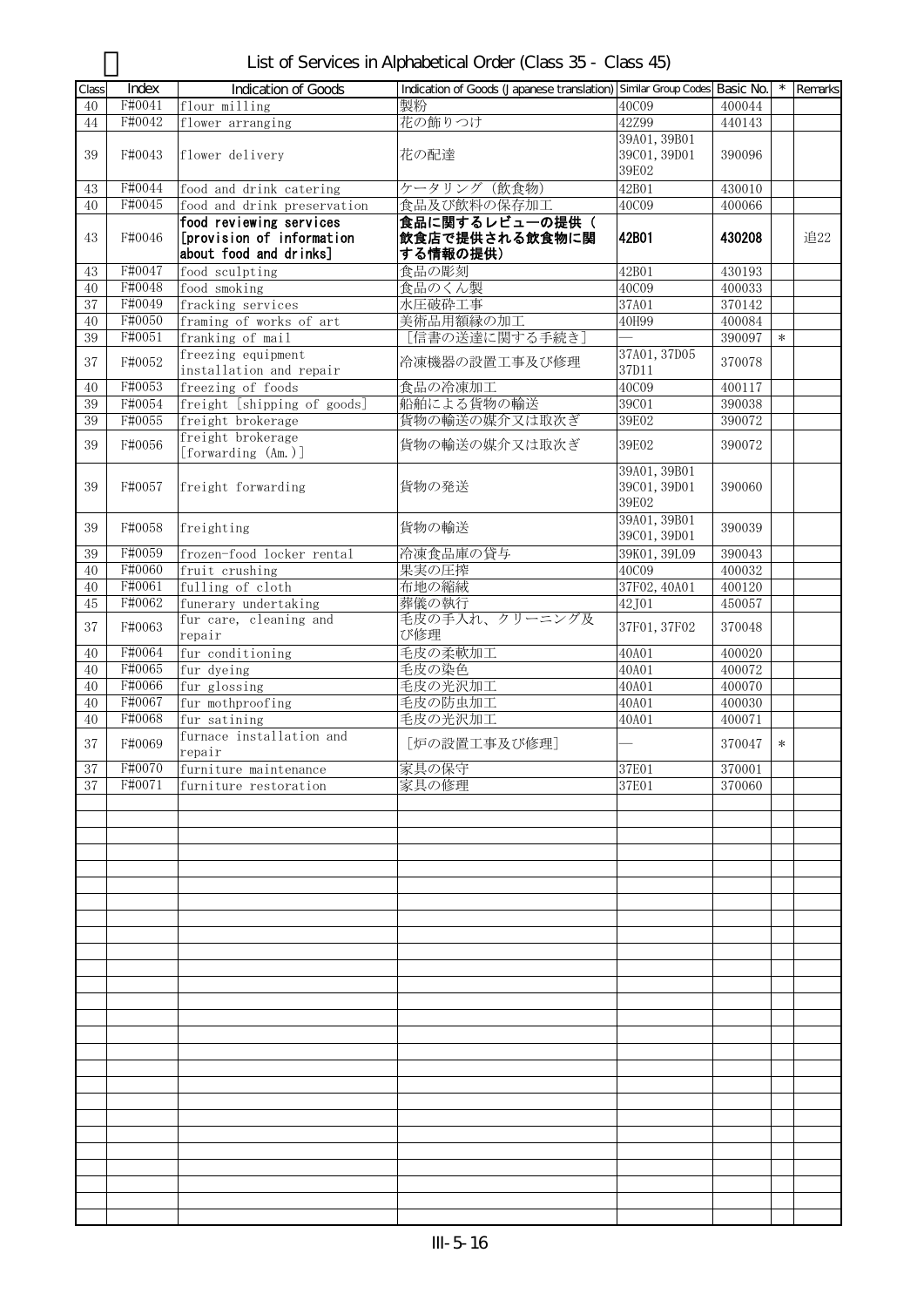| List of Services in Alphabetical Order (Class 35 - Class 45) |  |  |  |
|--------------------------------------------------------------|--|--|--|
|--------------------------------------------------------------|--|--|--|

|       |        |                             | Indication of Goods (Japanese translation) Similar Group Codes Basic No. |              |        | $\star$ |         |
|-------|--------|-----------------------------|--------------------------------------------------------------------------|--------------|--------|---------|---------|
| Class | Index  | <b>Indication of Goods</b>  |                                                                          |              |        |         | Remarks |
| 40    | G#0001 | galvanization               | 亜鉛めっき                                                                    | 40C01        | 400034 |         |         |
| 41    | G#0002 | gambling services           | [賭博の提供]                                                                  |              | 410052 | $\ast$  |         |
|       |        | game services provided      |                                                                          |              |        |         |         |
| 41    | G#0003 | online from a computer      | オンラインによるゲームの提供                                                           | 41K01, 41Z99 | 410094 |         | 訂19     |
|       |        | network                     |                                                                          |              |        |         |         |
| 41    | G#0004 | games equipment rental      | ゲーム用具の貸与                                                                 | 41M08        | 410198 |         |         |
| 41    | G#0005 | games library services      | 施設におけるゲーム用具の貸与                                                           | 41M08        | 410234 |         | 追22     |
|       | G#0006 |                             |                                                                          |              |        |         |         |
| 39    |        | garage rental               | ガレージの貸与                                                                  | 39K02        | 390040 |         |         |
| 44    | G#0007 | gardening                   | 庭の手入れ                                                                    | 42L01        | 440077 |         |         |
| 45    | G#0008 | genealogical research       | 系図の調査                                                                    | 42099, 42001 | 450216 |         |         |
|       |        | geolocation services        |                                                                          |              |        |         |         |
| 38    | G#0009 | [telecommunications         | ジオロケーション (電気通信)                                                          | 38A01        | 380056 |         | 追22     |
|       |        | services]                   |                                                                          |              |        |         |         |
| 42    | G#0010 | geological prospecting      | 地質の試掘調査                                                                  | 42N02        | 420118 |         |         |
|       | G#0011 |                             |                                                                          |              |        |         |         |
| 42    |        | geological research         | 地質の調査                                                                    | 42N02        | 420119 |         |         |
| 42    | G#0012 | geological surveys          | 地質の調査                                                                    | 42N02        | 420062 |         |         |
| 42    | G#0013 | geological test drilling    | 地質の試掘                                                                    | 42N02        | 420281 |         | 追22     |
| 42    | G#0014 | geotechnical investigations | 地質工学的調査                                                                  | 42N02        | 420280 |         | 追22     |
|       |        |                             | 贈答品記録の管理及び贈答品の                                                           |              |        |         |         |
| 35    | G#0015 | gift registry services      | 売買契約の媒介                                                                  | 35B01, 35G03 | 350149 |         | 追18     |
| 39    | G#0016 | gift wrapping               | 贈答品の包装                                                                   | 39E01        | 390109 |         |         |
|       | G#0017 |                             | 金被覆                                                                      | 40C01        |        |         |         |
| 40    |        | gilding                     |                                                                          |              | 400024 |         |         |
| 40    | G#0018 | glass-blowing               | ガラス器の製造加工                                                                | 40H99        | 400062 |         |         |
| 40    | G#0019 | gold plating                | 金めっき                                                                     | 40C01        | 400085 |         |         |
| 42    | G#0020 | golf course design          | ゴルフコースの設計                                                                | 42N01        | 420288 |         | 追22     |
|       |        |                             | グラフィックアートデザインの                                                           |              |        |         |         |
| 42    | G#0021 | graphic arts design         | 考案                                                                       | 42P01        | 420144 |         |         |
|       |        | graphic design of           | 販売促進用材料のグラフィック                                                           |              |        |         |         |
| 42    | G#0022 | promotional materials       | デザインの考案                                                                  | 42P01        | 420258 |         | 追19     |
|       |        |                             |                                                                          |              |        |         |         |
|       |        |                             |                                                                          | 40C01, 40C02 |        |         |         |
| 40    | G#0023 | grinding                    | 研磨                                                                       | 40C03, 40C04 | 400041 |         |         |
|       |        |                             |                                                                          | 40C06, 40C10 |        |         |         |
| 45    | G#0024 | guard services              | 護衛                                                                       | 42T01        | 450099 |         |         |
|       |        | guarded transport of        |                                                                          | 39A01, 39B01 |        |         |         |
| 39    | G#0025 |                             | 貴重品の警備輸送                                                                 |              | 390106 |         |         |
|       |        | valuables                   |                                                                          | 39C01, 39D01 |        |         |         |
| 41    | G#0026 | gymnastic instruction       | 体操の教授                                                                    | 41A01        | 410021 |         |         |
|       |        |                             |                                                                          |              |        |         |         |
|       |        |                             |                                                                          |              |        |         |         |
|       |        |                             |                                                                          |              |        |         |         |
|       |        |                             |                                                                          |              |        |         |         |
|       |        |                             |                                                                          |              |        |         |         |
|       |        |                             |                                                                          |              |        |         |         |
|       |        |                             |                                                                          |              |        |         |         |
|       |        |                             |                                                                          |              |        |         |         |
|       |        |                             |                                                                          |              |        |         |         |
|       |        |                             |                                                                          |              |        |         |         |
|       |        |                             |                                                                          |              |        |         |         |
|       |        |                             |                                                                          |              |        |         |         |
|       |        |                             |                                                                          |              |        |         |         |
|       |        |                             |                                                                          |              |        |         |         |
|       |        |                             |                                                                          |              |        |         |         |
|       |        |                             |                                                                          |              |        |         |         |
|       |        |                             |                                                                          |              |        |         |         |
|       |        |                             |                                                                          |              |        |         |         |
|       |        |                             |                                                                          |              |        |         |         |
|       |        |                             |                                                                          |              |        |         |         |
|       |        |                             |                                                                          |              |        |         |         |
|       |        |                             |                                                                          |              |        |         |         |
|       |        |                             |                                                                          |              |        |         |         |
|       |        |                             |                                                                          |              |        |         |         |
|       |        |                             |                                                                          |              |        |         |         |
|       |        |                             |                                                                          |              |        |         |         |
|       |        |                             |                                                                          |              |        |         |         |
|       |        |                             |                                                                          |              |        |         |         |
|       |        |                             |                                                                          |              |        |         |         |
|       |        |                             |                                                                          |              |        |         |         |
|       |        |                             |                                                                          |              |        |         |         |
|       |        |                             |                                                                          |              |        |         |         |
|       |        |                             |                                                                          |              |        |         |         |
|       |        |                             |                                                                          |              |        |         |         |
|       |        |                             |                                                                          |              |        |         |         |
|       |        |                             |                                                                          |              |        |         |         |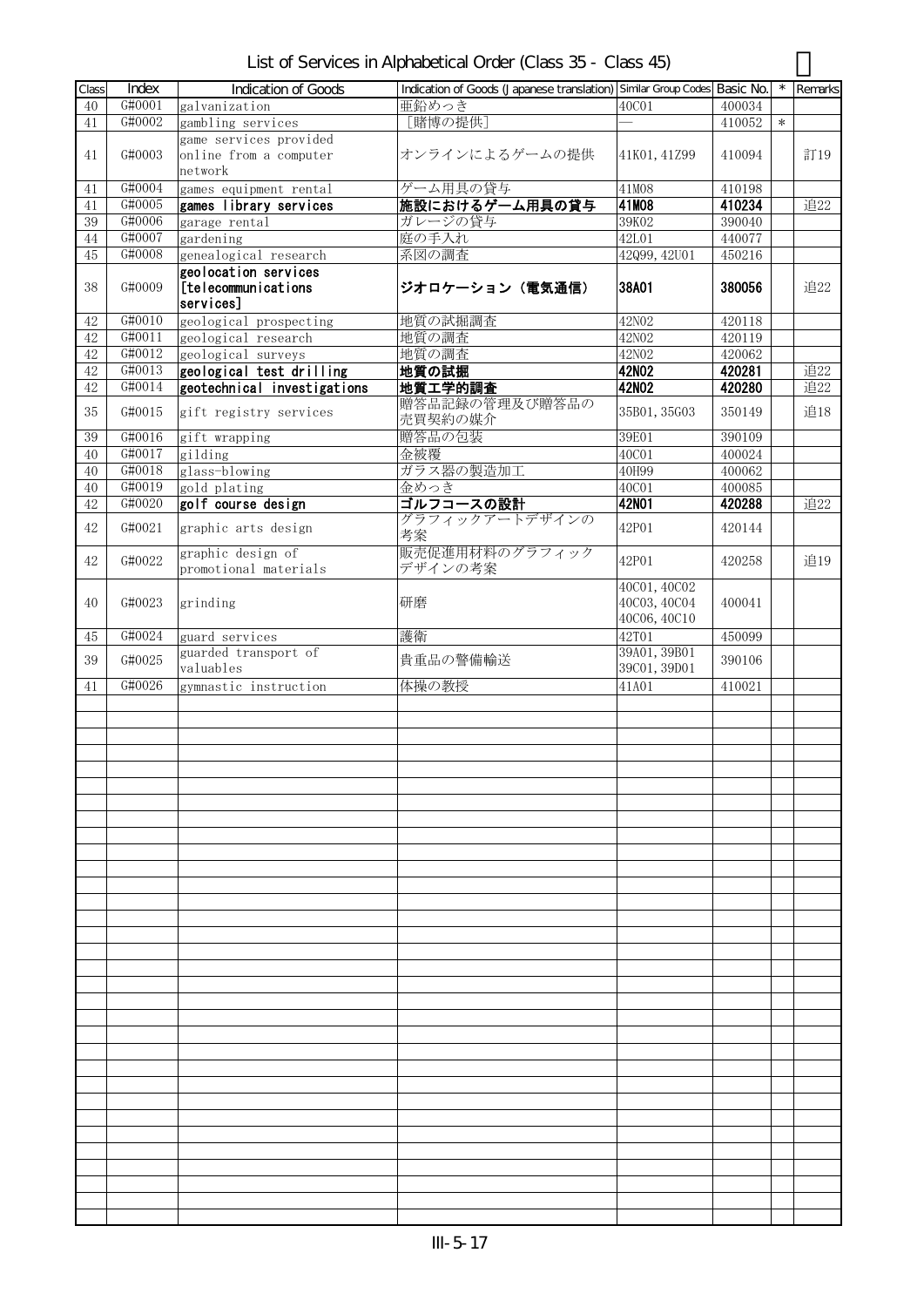List of Services in Alphabetical Order (Class 35 - Class 45)

| Class  | Index  | Indication of Goods                          | Indication of Goods (Japanese translation) Similar Group Codes Basic No. |                       |        | Remarks |
|--------|--------|----------------------------------------------|--------------------------------------------------------------------------|-----------------------|--------|---------|
| 44     | H#0001 | hair coloring services                       | 頭髪の染毛                                                                    | <b>42C01</b>          | 440242 | 追22     |
| 44     | H#0002 | hair colouring services                      | 頭髪の染毛                                                                    | <b>42C01</b>          | 440242 | 追22     |
| 44     | H#0003 | hair dyeing services                         | 頭髪の染毛                                                                    | <b>42001</b>          | 440242 | 追22     |
| 44     | H#0004 | hair implantation                            | 植毛                                                                       | 42C01                 | 440180 |         |
| 44     | H#0005 | hairdressing                                 | 頭髪に関する理容・美容                                                              | 42C01                 | 440034 |         |
| 42     | H#0006 | handwriting analysis<br>[graphology]         | 筆跡の分析 (筆跡学)                                                              | 42099                 | 420211 |         |
| 37     | H#0007 | harbour construction                         | 港湾の建設工事                                                                  | 37A01                 | 370074 |         |
| 37     | H#0008 | hardscaping services                         | 庭園への人工構造物の設置工事                                                           | 37A01                 | 370159 | 追22     |
|        |        |                                              |                                                                          | 39A01, 39B01          |        |         |
| 39     | H#0009 | hauling                                      | 運搬                                                                       | 39C01, 39D01<br>39E02 | 390014 |         |
| 44     | H#0010 | health assessment services                   | 健康評価                                                                     | 42V02, 42V03          | 440247 | 追22     |
| 44     | H#0011 | health care                                  | 健康管理に関する指導及び助言                                                           | 42V02, 42V03          | 440060 |         |
| 44     | H#0012 | health center services                       | 医療施設における医療                                                               | 42V02                 | 440209 |         |
| 44     | H#0013 | health centre services                       | 医療施設における医療                                                               | 42V02                 | 440209 |         |
|        |        | health club services                         | ヘルスクラブの提供(健康及び                                                           |                       |        |         |
| 41     | H#0014 | [health and fitness<br>training]             | フィットネスのためのトレーニ<br>ング)                                                    | 41J01                 | 410054 |         |
| 44     | H#0015 | health counseling                            | 健康管理に関する指導及び助言                                                           | 42V02, 42V03          | 440212 |         |
| 44     | H#0016 | health counselling                           | 健康管理に関する指導及び助言                                                           | 42V02, 42V03          | 440212 |         |
|        |        | health insurance                             |                                                                          |                       |        |         |
| 36     | H#0017 | underwriting                                 | 医療保険の引受け                                                                 | 36C01                 | 360038 |         |
| 44     | H#0018 | health spa services                          | 温泉療法用施設の提供                                                               | 42V02                 | 440202 |         |
|        |        | heating equipment                            | 暖房設備工事及び暖房装置の修                                                           | 37A01, 37D05          |        |         |
| 37     | H#0019 | installation and repair                      | 理                                                                        | 37D11, 37E01          | 370024 |         |
| 36     | H#0020 | hire-purchase financing                      | 分割払い購入資金の貸付け                                                             | 36A01                 | 360042 |         |
|        |        | holiday camp services                        | ホリデイキャンプの企画・運営                                                           |                       |        |         |
| 41     | H#0021 | [entertainment]                              | 又は開催                                                                     | 41F06                 | 410055 |         |
| 43     | H#0022 | holiday camp services<br>[lodging]           | ホリデイキャンプ用宿泊施設の<br>提供                                                     | 42A01                 | 430145 |         |
| 44     | H#0023 | home-visit nursing care                      | 訪問による介護                                                                  | 42W02                 | 440229 | 追20     |
| $43\,$ | H#0024 | hookah lounge services                       | 水たばこの喫煙施設の提供                                                             | 42Z99                 | 430201 | 追20     |
| 45     | H#0025 | horoscope casting                            | 星占い                                                                      | 42U02                 | 450146 |         |
| 39     | H#0026 | horse rental                                 | 馬の貸与                                                                     | 39Z99                 | 390019 | 変22     |
| 44     | H#0027 | horticulture                                 | 庭の手入れ                                                                    | 42L01                 | 440072 |         |
| 44     | H#0028 | hospice services                             | ホスピスにおける医業                                                               | 42V02                 | 440147 |         |
| 44     | H#0029 | hospital services                            | 病院における医療                                                                 | 42V02                 | 440059 |         |
| $42\,$ | H#0030 | hosting computer sites [web<br>sites]        | コンピュータサイトのホスティ<br>ング (ウェブサイト)                                            | 42X11                 | 420200 | 変22     |
| 42     | H#0031 | hosting computer websites                    | コンピュータウェブサイトのホ<br>スティング                                                  | 42X11                 | 420200 | 変22     |
| 43     | H#0032 | hotel accommodation<br>services              | ホテルにおける宿泊施設の提供                                                           | 42A01                 | 430073 | 変22     |
| 43     | H#0033 | hotel reservations                           | ホテルの予約の取次ぎ                                                               | 42A02                 | 430105 |         |
| $43\,$ | H#0034 | hotel services                               | ホテルにおける宿泊施設の提供                                                           | 42A01                 | 430073 | 変22     |
| 45     | H#0035 | house sitting                                | 留守番                                                                      | 42W03                 | 450197 |         |
| 37     | H#0036 | housekeeping services<br>[cleaning services] | 室内清掃                                                                     | 37G02                 | 370152 | 追20     |
| 44     | H#0037 | human tissue bank services                   | ヒト組織の管理・提供                                                               | 42V02                 | 440221 |         |
| 37     | H#0038 | hydraulic fracturing                         | 水圧破砕工事                                                                   | 37A01                 | 370142 |         |
|        |        | services                                     |                                                                          |                       |        |         |
|        |        |                                              |                                                                          |                       |        |         |
|        |        |                                              |                                                                          |                       |        |         |
|        |        |                                              |                                                                          |                       |        |         |
|        |        |                                              |                                                                          |                       |        |         |
|        |        |                                              |                                                                          |                       |        |         |
|        |        |                                              |                                                                          |                       |        |         |
|        |        |                                              |                                                                          |                       |        |         |
|        |        |                                              |                                                                          |                       |        |         |
|        |        |                                              |                                                                          |                       |        |         |
|        |        |                                              |                                                                          |                       |        |         |
|        |        |                                              |                                                                          |                       |        |         |
|        |        |                                              |                                                                          |                       |        |         |
|        |        |                                              |                                                                          |                       |        |         |
|        |        |                                              |                                                                          |                       |        |         |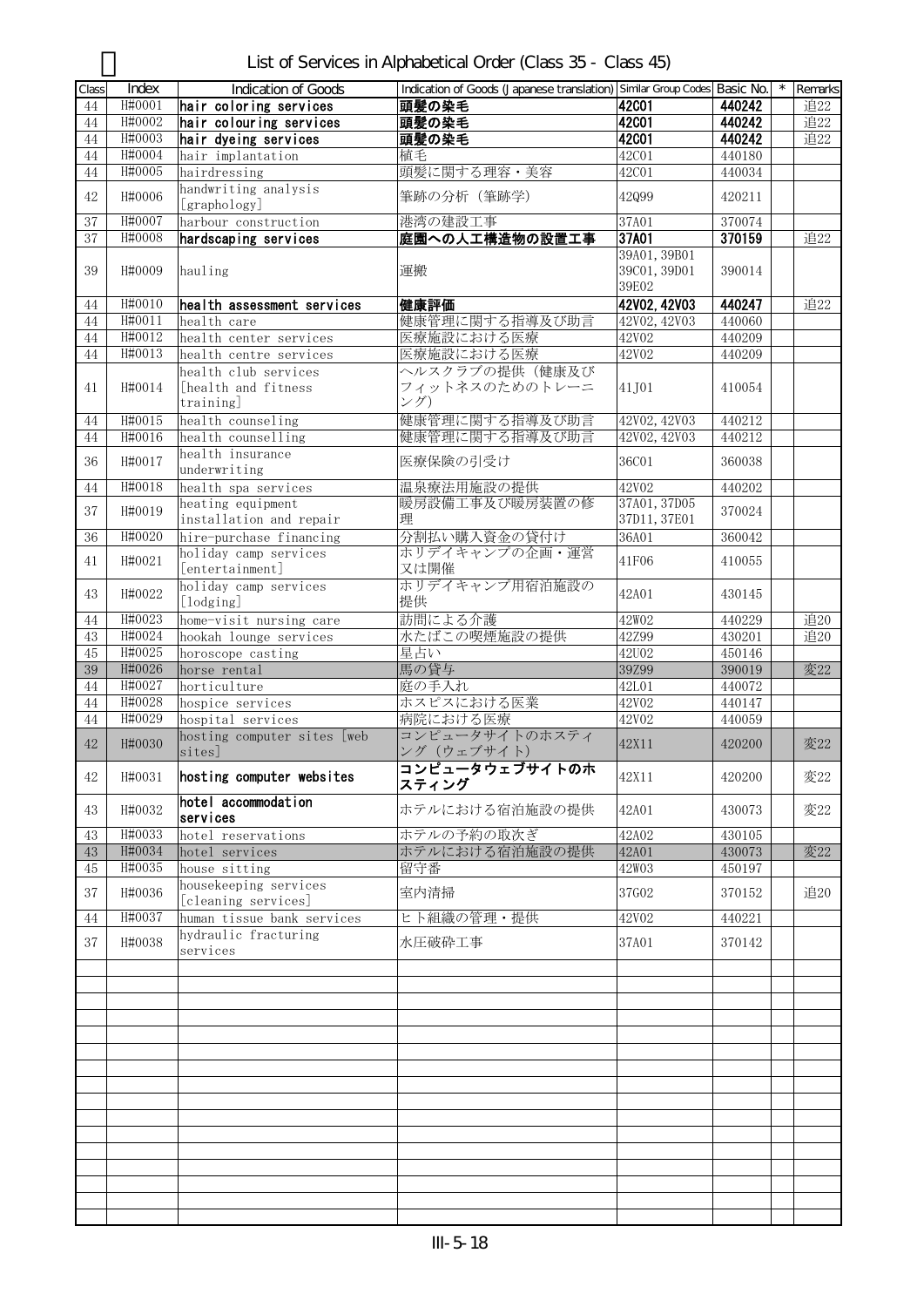| List of Services in Alphabetical Order (Class 35 - Class 45) |  |  |
|--------------------------------------------------------------|--|--|
|--------------------------------------------------------------|--|--|

| Class    | Index            | Indication of Goods                                                    | Indication of Goods (Japanese translation) Similar Group Codes Basic No. |                              |                  | $\star$ | Remarks |
|----------|------------------|------------------------------------------------------------------------|--------------------------------------------------------------------------|------------------------------|------------------|---------|---------|
| 39       | I#0001           | ice-breaking                                                           | 砕氷                                                                       | 39C01, 39F02<br>39Z99        | 390013           |         |         |
| 35       | I#0002           | import-export agency<br>services                                       | 輸出入に関する事務の代理又は<br>代行                                                     | 35F01                        | 350005           |         |         |
| 44       | I#0003           | in vitro fertilisation<br>services                                     | 試験管内受精                                                                   | 42V02, 42V04                 | 440196           |         |         |
| 44       | I#0004           | in vitro fertilization<br>services                                     | 試験管内授精                                                                   | 42V02, 42V04                 | 440196           |         |         |
| $40\,$   | I#0005           | incineration of waste and<br>trash                                     | 廃棄物の焼却処理                                                                 | 42K01, 42K02                 | 400106           |         |         |
| 42       | I#0006           | industrial design                                                      | 工業デザインの考案                                                                | 42P01                        | 420049           |         |         |
| 35       | T#0007           | influencer marketing                                                   | [インフルエンサーによるマー<br>ケティング]                                                 |                              | 350180           | $\ast$  | 追22     |
| 38       | I#0008           | information about<br>telecommunication                                 | 電気通信に関する情報の提供                                                            | 38A01, 38B01                 | 380027           |         | 変20     |
| 43       | I#0009           | information and advice in<br>relation to the preparation<br>of meals   | 食事の支度に関する情報の提供<br>及び助言                                                   | 42B01                        | 430199           |         | 追19     |
| 42       | I#0010           | information technology [IT]<br>consultancy                             | 情報技術 (IT) に関する助言                                                         | 42N03, 42P02<br>42002, 42099 | 420221           |         |         |
| 42       | I#0011           | information technology<br>services provided on an<br>outsourcing basis | [外部委託に基づく情報技術の<br>提供】                                                    |                              | 420230           | $\ast$  | 変20     |
| 45       | T#0012           | inspection of factories for<br>safety purposes                         | 工場の安全確認                                                                  | 42T01                        | 450202           |         |         |
| 37       | I#0013           | installation and repair of<br>air-conditioning apparatus               | 空調機械器具の設置工事及び修<br>理                                                      | 37A01, 37D05<br>37D11, 37E01 | 370028           |         |         |
| 37       | I#0014           | installation and repair of<br>flood protection equipment               | 洪水防護装置の設置工事及び修<br>琕                                                      | 37A01, 37D05<br>37D15, 37D99 | 370148           |         | 追19     |
| 42       | I#0015           | installation of computer<br>software                                   | コンピュータプログラムのイン<br>ストール                                                   | 42P02                        | 420201           |         |         |
| 37       | I#0016           | installation of doors and<br>windows                                   | ドア及び窓の取り付け工事                                                             | 37A01                        | 370128           |         |         |
| 37       | I#0017           | installation of utilities<br>in construction sites                     | 工事現場におけるインフラ設備<br>(公共設備)の設置工事                                            | 37A01                        | 370146           |         | 追19     |
| 37       | T#0018           | installation, maintenance<br>and repair of computer<br>hardware        | コンピュータハードウェアの設<br>置工事、保守及び修理                                             | 37A01, 37D06                 | 370116           |         |         |
| 36       | I#0019           | instalment loans                                                       | 分割払い購入資金の貸付け                                                             | 36A01                        | 360002           |         |         |
| 41       | I#0020           | instruction services                                                   | 知識又は技芸の教授                                                                | 41A01                        | 410017           |         |         |
| 36       | I#0021           | insurance brokerage                                                    | 保険契約の締結の仲介                                                               | 36C01                        | 360010           |         |         |
| 36       | I#0022           | insurance consultancy                                                  | 保険に関する助言                                                                 | 36C01                        | 360055           |         |         |
| 36       | I#0023           | insurance information                                                  | 保険情報の提供                                                                  | <b>36C01</b>                 | 360060           |         | 変20     |
| 36       | I#0024           | insurance underwriting                                                 | 保険の引受け                                                                   | 36C01                        | 360012           |         |         |
| 45       | I#0025           | intellectual property<br>consultancy                                   | 知的財産権に関する助言                                                              | 42R01, 42R02                 | 450206           |         |         |
| 37       | I#0026           | interference suppression in<br>electrical apparatus                    | 電気機器の干渉有害電波の抑制<br>工事                                                     | 37A01                        | 370117           |         |         |
| 35<br>42 | I#0027<br>I#0028 | interim business management<br>interior design                         | 一時的な事業の管理<br>インテリアデザインの考案                                                | 35B01<br>42P01               | 350151<br>420237 |         | 追18     |
| 42       | I#0029           | internet security<br>consultancy                                       | インターネットセキュリティに<br>関する指導及び助言                                              | 42P02                        | 420241           |         |         |
| 36       | I#0030           | investment of funds                                                    | 投資                                                                       | 36B01                        | 360115           |         |         |
| 35       | I#0031           | invoicing                                                              | インボイスの作成に関する事務<br>の代行                                                    | 35G03                        | 350098           |         |         |
| 40       | I#0032           | irradiation of food                                                    | 食品の照射殺菌                                                                  | <b>40C09</b>                 | 400140           |         | 追22     |
| 37       | I#0033           | irradiation of medical<br>instruments                                  | 医療機器の照射殺菌                                                                | 37H03                        | 370164           |         | 追22     |
| 37       | I#0034           | irrigation devices<br>installation and repair                          | 灌漑用機械器具の設置工事及び<br>修理                                                     | 37A01, 37D05                 | 370053           |         |         |
| 36       | I#0035           | issuance of credit cards                                               | クレジットカード利用者に代わ<br>ってする支払代金の清算                                            | 36A01                        | 360068           |         |         |
| 36       | I#0036           | issuance of gift<br>certificates                                       | 商品券の発行                                                                   | 36A02                        | 360131           |         | 追22     |
| 36       | I#0037           | issuance of tokens of value                                            | 前払式支払手段の発行                                                               | 36A02                        | 360065           |         |         |
| 36       | I#0038           | issuance of travelers'<br>checks                                       | 旅行者用小切手の発行                                                               | 36A01                        | 360020           |         |         |
|          |                  |                                                                        |                                                                          |                              |                  |         |         |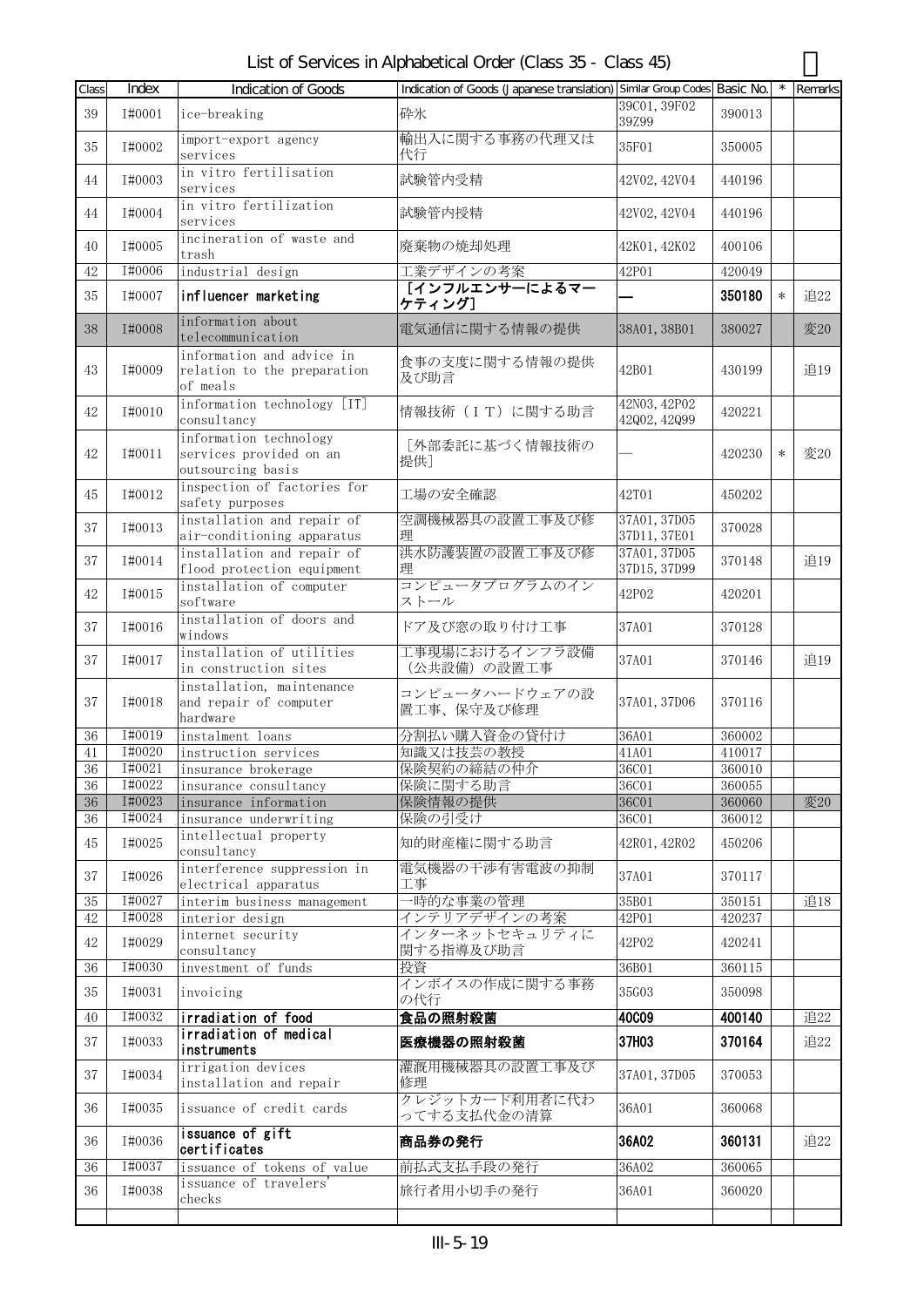| Class  | Index  | Indication of Goods<br>issuance of travellers' | Indication of Goods (Japanese translation) Similar Group Codes Basic No.   *   Remarks |       |        |  |
|--------|--------|------------------------------------------------|----------------------------------------------------------------------------------------|-------|--------|--|
| $36\,$ | I#0039 |                                                | 旅行者用小切手の発行                                                                             | 36A01 | 360020 |  |
|        |        | $_{\rm{cheques}}$                              |                                                                                        |       |        |  |
|        |        |                                                |                                                                                        |       |        |  |
|        |        |                                                |                                                                                        |       |        |  |
|        |        |                                                |                                                                                        |       |        |  |
|        |        |                                                |                                                                                        |       |        |  |
|        |        |                                                |                                                                                        |       |        |  |
|        |        |                                                |                                                                                        |       |        |  |
|        |        |                                                |                                                                                        |       |        |  |
|        |        |                                                |                                                                                        |       |        |  |
|        |        |                                                |                                                                                        |       |        |  |
|        |        |                                                |                                                                                        |       |        |  |
|        |        |                                                |                                                                                        |       |        |  |
|        |        |                                                |                                                                                        |       |        |  |
|        |        |                                                |                                                                                        |       |        |  |
|        |        |                                                |                                                                                        |       |        |  |
|        |        |                                                |                                                                                        |       |        |  |
|        |        |                                                |                                                                                        |       |        |  |
|        |        |                                                |                                                                                        |       |        |  |
|        |        |                                                |                                                                                        |       |        |  |
|        |        |                                                |                                                                                        |       |        |  |
|        |        |                                                |                                                                                        |       |        |  |
|        |        |                                                |                                                                                        |       |        |  |
|        |        |                                                |                                                                                        |       |        |  |
|        |        |                                                |                                                                                        |       |        |  |
|        |        |                                                |                                                                                        |       |        |  |
|        |        |                                                |                                                                                        |       |        |  |
|        |        |                                                |                                                                                        |       |        |  |
|        |        |                                                |                                                                                        |       |        |  |
|        |        |                                                |                                                                                        |       |        |  |
|        |        |                                                |                                                                                        |       |        |  |
|        |        |                                                |                                                                                        |       |        |  |
|        |        |                                                |                                                                                        |       |        |  |
|        |        |                                                |                                                                                        |       |        |  |
|        |        |                                                |                                                                                        |       |        |  |
|        |        |                                                |                                                                                        |       |        |  |
|        |        |                                                |                                                                                        |       |        |  |
|        |        |                                                |                                                                                        |       |        |  |
|        |        |                                                |                                                                                        |       |        |  |
|        |        |                                                |                                                                                        |       |        |  |
|        |        |                                                |                                                                                        |       |        |  |
|        |        |                                                |                                                                                        |       |        |  |
|        |        |                                                |                                                                                        |       |        |  |
|        |        |                                                |                                                                                        |       |        |  |
|        |        |                                                |                                                                                        |       |        |  |
|        |        |                                                |                                                                                        |       |        |  |
|        |        |                                                |                                                                                        |       |        |  |
|        |        |                                                |                                                                                        |       |        |  |
|        |        |                                                |                                                                                        |       |        |  |
|        |        |                                                |                                                                                        |       |        |  |
|        |        |                                                |                                                                                        |       |        |  |
|        |        |                                                |                                                                                        |       |        |  |
|        |        |                                                |                                                                                        |       |        |  |
|        |        |                                                |                                                                                        |       |        |  |
|        |        |                                                |                                                                                        |       |        |  |
|        |        |                                                |                                                                                        |       |        |  |
|        |        |                                                |                                                                                        |       |        |  |
|        |        |                                                |                                                                                        |       |        |  |
|        |        |                                                |                                                                                        |       |        |  |
|        |        |                                                |                                                                                        |       |        |  |
|        |        |                                                |                                                                                        |       |        |  |

List of Services in Alphabetical Order (Class 35 - Class 45)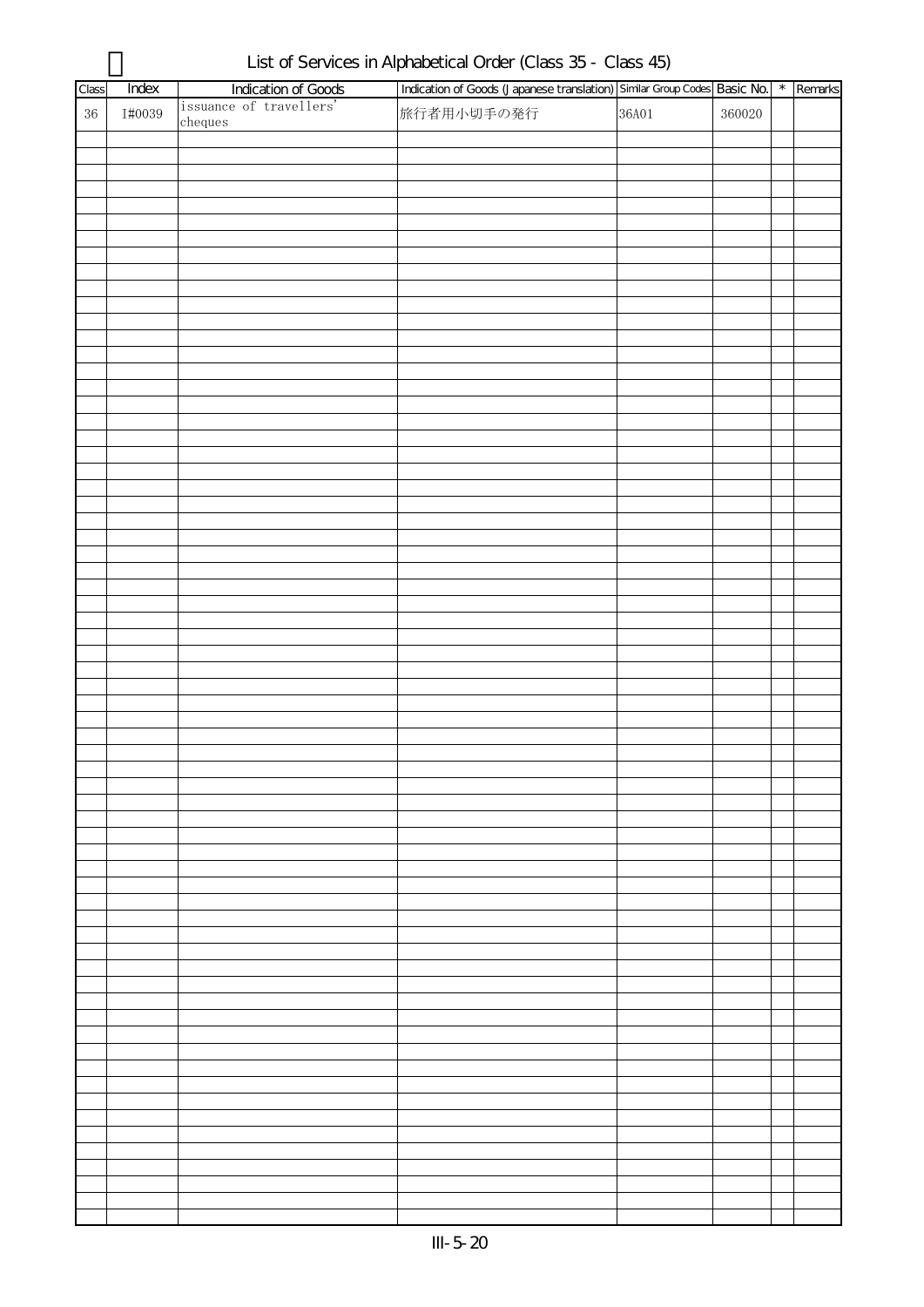| List of Services in Alphabetical Order (Class 35 - Class 45) |  |
|--------------------------------------------------------------|--|
|--------------------------------------------------------------|--|

| Class  | Index  | <b>Indication of Goods</b>                             | Indication of Goods (Japanese translation) Similar Group Codes Basic No. |              |        | $\star$ | Remarks |
|--------|--------|--------------------------------------------------------|--------------------------------------------------------------------------|--------------|--------|---------|---------|
|        |        | jewellery [jewelry (Am.)]                              |                                                                          |              |        |         |         |
| $36\,$ | J#0001 | appraisal                                              | 宝石の評価                                                                    | 36F01        | 360061 |         | 削18     |
| $36\,$ | J#0002 | jewellery appraisal                                    | 宝石の評価                                                                    | 36F01        | 360061 |         |         |
| 36     | J#0003 | jewelry appraisal                                      | 宝石の評価                                                                    | 36F01        | 360061 |         |         |
| $40\,$ | J#0004 | joinery services [custom<br>manufacturing of woodwork] | 建具の木造部分の受託製造                                                             | 40C04, 40H99 | 400137 |         | 追22     |
| 37     | J#0005 | joinery services [repair of<br>woodwork]               | 建具の木造部分の修理                                                               | 37E01        | 370162 |         | 追22     |
| 41     | J#0006 | judo instruction                                       | 柔道の教授                                                                    | 41A01        | 410220 |         | 追19     |
|        |        |                                                        |                                                                          |              |        |         |         |
|        |        |                                                        |                                                                          |              |        |         |         |
|        |        |                                                        |                                                                          |              |        |         |         |
|        |        |                                                        |                                                                          |              |        |         |         |
|        |        |                                                        |                                                                          |              |        |         |         |
|        |        |                                                        |                                                                          |              |        |         |         |
|        |        |                                                        |                                                                          |              |        |         |         |
|        |        |                                                        |                                                                          |              |        |         |         |
|        |        |                                                        |                                                                          |              |        |         |         |
|        |        |                                                        |                                                                          |              |        |         |         |
|        |        |                                                        |                                                                          |              |        |         |         |
|        |        |                                                        |                                                                          |              |        |         |         |
|        |        |                                                        |                                                                          |              |        |         |         |
|        |        |                                                        |                                                                          |              |        |         |         |
|        |        |                                                        |                                                                          |              |        |         |         |
|        |        |                                                        |                                                                          |              |        |         |         |
|        |        |                                                        |                                                                          |              |        |         |         |
|        |        |                                                        |                                                                          |              |        |         |         |
|        |        |                                                        |                                                                          |              |        |         |         |
|        |        |                                                        |                                                                          |              |        |         |         |
|        |        |                                                        |                                                                          |              |        |         |         |
|        |        |                                                        |                                                                          |              |        |         |         |
|        |        |                                                        |                                                                          |              |        |         |         |
|        |        |                                                        |                                                                          |              |        |         |         |
|        |        |                                                        |                                                                          |              |        |         |         |
|        |        |                                                        |                                                                          |              |        |         |         |
|        |        |                                                        |                                                                          |              |        |         |         |
|        |        |                                                        |                                                                          |              |        |         |         |
|        |        |                                                        |                                                                          |              |        |         |         |
|        |        |                                                        |                                                                          |              |        |         |         |
|        |        |                                                        |                                                                          |              |        |         |         |
|        |        |                                                        |                                                                          |              |        |         |         |
|        |        |                                                        |                                                                          |              |        |         |         |
|        |        |                                                        |                                                                          |              |        |         |         |
|        |        |                                                        |                                                                          |              |        |         |         |
|        |        |                                                        |                                                                          |              |        |         |         |
|        |        |                                                        |                                                                          |              |        |         |         |
|        |        |                                                        |                                                                          |              |        |         |         |
|        |        |                                                        |                                                                          |              |        |         |         |
|        |        |                                                        |                                                                          |              |        |         |         |
|        |        |                                                        |                                                                          |              |        |         |         |
|        |        |                                                        |                                                                          |              |        |         |         |
|        |        |                                                        |                                                                          |              |        |         |         |
|        |        |                                                        |                                                                          |              |        |         |         |
|        |        |                                                        |                                                                          |              |        |         |         |
|        |        |                                                        |                                                                          |              |        |         |         |
|        |        |                                                        |                                                                          |              |        |         |         |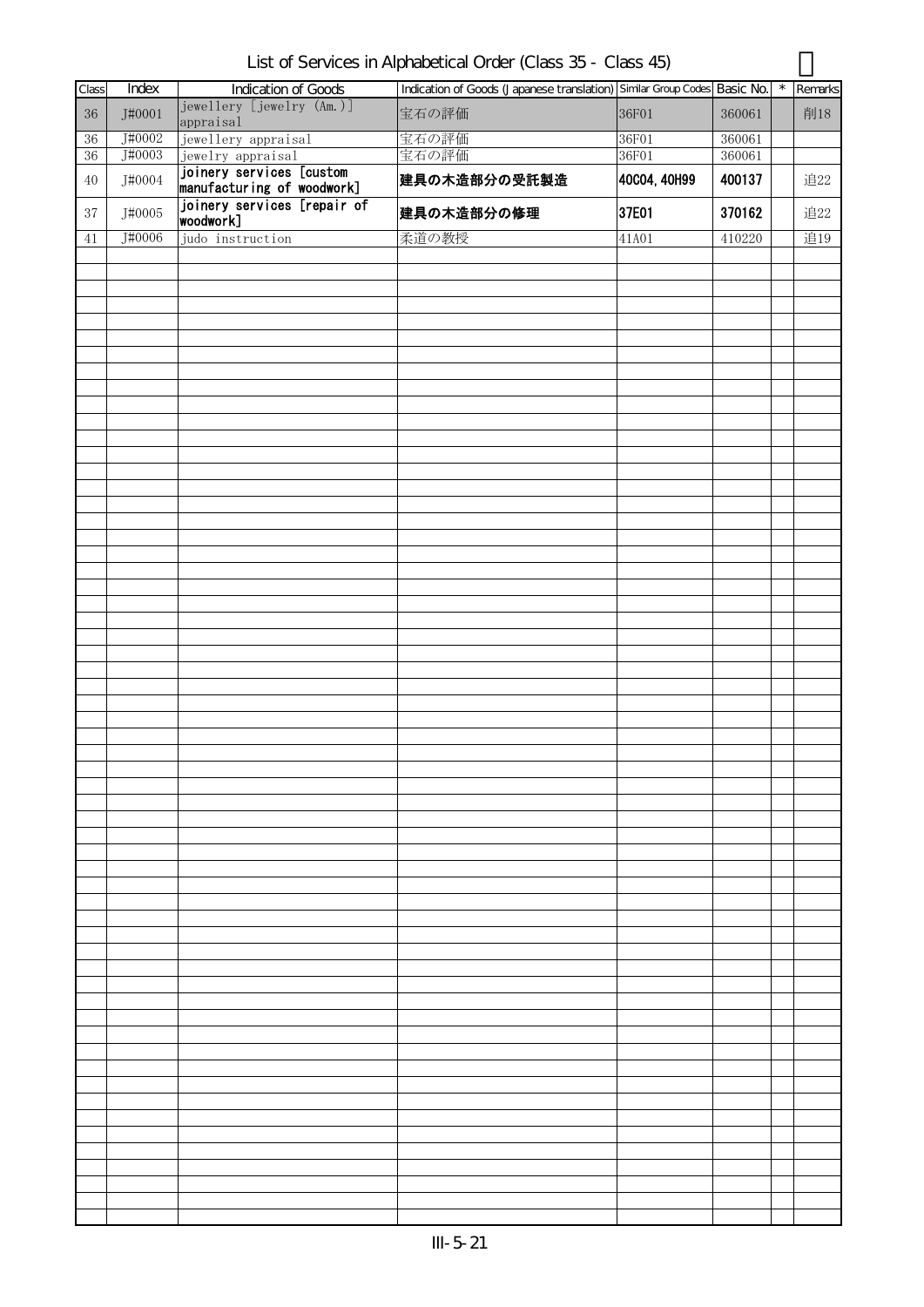| List of Services in Alphabetical Order (Class 35 - Class 45) |  |  |
|--------------------------------------------------------------|--|--|
|--------------------------------------------------------------|--|--|

| Class           | Index  | <b>Indication of Goods</b> | Indication of Goods (Japanese translation) Similar Group Codes Basic No. |       |        | $\star$ | Remarks |
|-----------------|--------|----------------------------|--------------------------------------------------------------------------|-------|--------|---------|---------|
|                 |        |                            |                                                                          |       |        |         |         |
| 41              | K#0001 | karaoke services           | カラオケ施設の提供                                                                | 41K01 | 410095 |         |         |
| $40\,$          | K#0002 | key cutting                | 鍵の切削加工                                                                   | 40H99 | 400108 |         |         |
| $\overline{45}$ | K#0003 | kimono dressing assistance | 着物の着付け                                                                   | 42C01 | 450234 |         |         |
| $37\,$          | K#0004 | kitchen equipment          | 厨房設備工事                                                                   | 37A01 | 370035 |         |         |
|                 |        | installation               |                                                                          |       |        |         |         |
| 37              | K#0005 | knife sharpening           | ナイフ研ぎ                                                                    | 37E07 | 370106 |         |         |
| $40\,$          | K#0006 | knitting machine rental    | 編機の貸与                                                                    | 42X01 | 400112 |         |         |
|                 |        | know-how transfer          |                                                                          |       |        |         |         |
| 41              | K#0007 | [training]                 | ノウハウの伝授 (訓練)                                                             | 41A01 | 410218 |         | 追19     |
|                 |        |                            |                                                                          |       |        |         |         |
|                 |        |                            |                                                                          |       |        |         |         |
|                 |        |                            |                                                                          |       |        |         |         |
|                 |        |                            |                                                                          |       |        |         |         |
|                 |        |                            |                                                                          |       |        |         |         |
|                 |        |                            |                                                                          |       |        |         |         |
|                 |        |                            |                                                                          |       |        |         |         |
|                 |        |                            |                                                                          |       |        |         |         |
|                 |        |                            |                                                                          |       |        |         |         |
|                 |        |                            |                                                                          |       |        |         |         |
|                 |        |                            |                                                                          |       |        |         |         |
|                 |        |                            |                                                                          |       |        |         |         |
|                 |        |                            |                                                                          |       |        |         |         |
|                 |        |                            |                                                                          |       |        |         |         |
|                 |        |                            |                                                                          |       |        |         |         |
|                 |        |                            |                                                                          |       |        |         |         |
|                 |        |                            |                                                                          |       |        |         |         |
|                 |        |                            |                                                                          |       |        |         |         |
|                 |        |                            |                                                                          |       |        |         |         |
|                 |        |                            |                                                                          |       |        |         |         |
|                 |        |                            |                                                                          |       |        |         |         |
|                 |        |                            |                                                                          |       |        |         |         |
|                 |        |                            |                                                                          |       |        |         |         |
|                 |        |                            |                                                                          |       |        |         |         |
|                 |        |                            |                                                                          |       |        |         |         |
|                 |        |                            |                                                                          |       |        |         |         |
|                 |        |                            |                                                                          |       |        |         |         |
|                 |        |                            |                                                                          |       |        |         |         |
|                 |        |                            |                                                                          |       |        |         |         |
|                 |        |                            |                                                                          |       |        |         |         |
|                 |        |                            |                                                                          |       |        |         |         |
|                 |        |                            |                                                                          |       |        |         |         |
|                 |        |                            |                                                                          |       |        |         |         |
|                 |        |                            |                                                                          |       |        |         |         |
|                 |        |                            |                                                                          |       |        |         |         |
|                 |        |                            |                                                                          |       |        |         |         |
|                 |        |                            |                                                                          |       |        |         |         |
|                 |        |                            |                                                                          |       |        |         |         |
|                 |        |                            |                                                                          |       |        |         |         |
|                 |        |                            |                                                                          |       |        |         |         |
|                 |        |                            |                                                                          |       |        |         |         |
|                 |        |                            |                                                                          |       |        |         |         |
|                 |        |                            |                                                                          |       |        |         |         |
|                 |        |                            |                                                                          |       |        |         |         |
|                 |        |                            |                                                                          |       |        |         |         |
|                 |        |                            |                                                                          |       |        |         |         |
|                 |        |                            |                                                                          |       |        |         |         |
|                 |        |                            |                                                                          |       |        |         |         |
|                 |        |                            |                                                                          |       |        |         |         |
|                 |        |                            |                                                                          |       |        |         |         |
|                 |        |                            |                                                                          |       |        |         |         |
|                 |        |                            |                                                                          |       |        |         |         |
|                 |        |                            |                                                                          |       |        |         |         |
|                 |        |                            |                                                                          |       |        |         |         |
|                 |        |                            |                                                                          |       |        |         |         |
|                 |        |                            |                                                                          |       |        |         |         |
|                 |        |                            |                                                                          |       |        |         |         |
|                 |        |                            |                                                                          |       |        |         |         |
|                 |        |                            |                                                                          |       |        |         |         |
|                 |        |                            |                                                                          |       |        |         |         |
|                 |        |                            |                                                                          |       |        |         |         |
|                 |        |                            |                                                                          |       |        |         |         |
|                 |        |                            |                                                                          |       |        |         |         |
|                 |        |                            |                                                                          |       |        |         |         |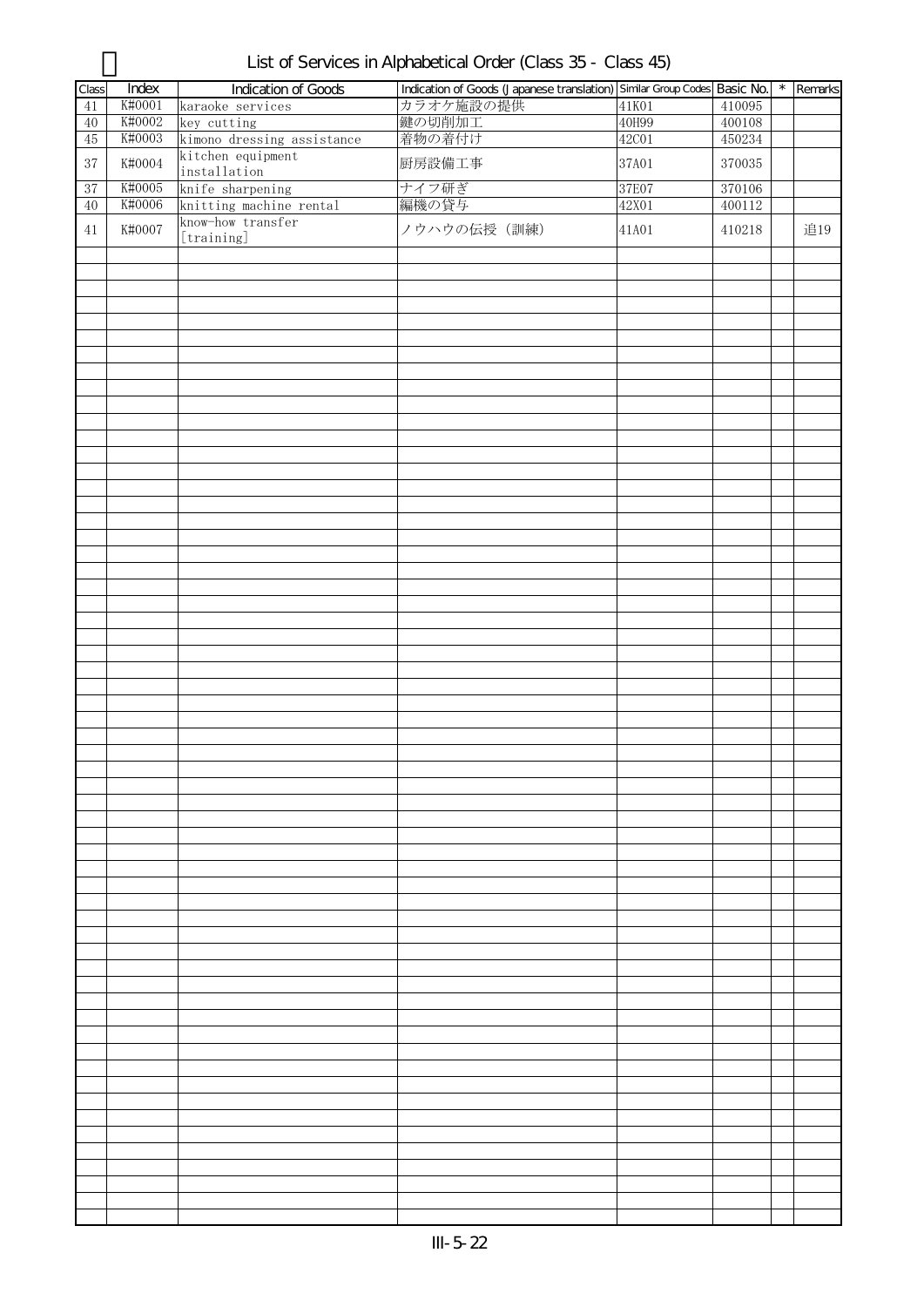| List of Services in Alphabetical Order (Class 35 - Class 45) |  |
|--------------------------------------------------------------|--|
|--------------------------------------------------------------|--|

| Class  | Index  | <b>Indication of Goods</b>                                                  | Indication of Goods (Japanese translation) Similar Group Codes Basic No. |                       |        | $\star$ | Remarks |
|--------|--------|-----------------------------------------------------------------------------|--------------------------------------------------------------------------|-----------------------|--------|---------|---------|
|        |        |                                                                             |                                                                          | 40C01.40C02           |        |         |         |
| 40     | L#0001 | laminating                                                                  | ラミネート加工                                                                  | 40C04, 40C05          | 400040 |         |         |
| 42     | L#0002 | land surveying                                                              | 土地の測量                                                                    | 42N01                 | 420079 |         |         |
| 44     | L#0003 | landscape architecture                                                      | 景観の設計                                                                    | 42N01                 | 440245 |         | 追22     |
| 44     | L#0004 | landscape design                                                            | 景観の設計                                                                    | 42N01                 | 440199 |         |         |
| 44     | L#0005 | landscape gardening                                                         | 庭園の手入れ                                                                   | 42L01                 | 440012 |         |         |
| 41     | L#0006 | language interpretation                                                     | 通訳                                                                       | 42S01                 | 410192 |         | 変21     |
| 41     | L#0007 | language interpreter<br>services                                            | 通訳                                                                       | 42S01                 | 410192 |         | 変21     |
| 40     | L#0008 | laser scribing                                                              | レーザースクライビング加工                                                            | 40C01                 | 400086 |         |         |
| 39     | L#0009 | launching of satellites for<br>others                                       | 人工衛星の打ち上げ(他人のた<br>めのもの)                                                  | 39Z99                 | 390095 |         |         |
| 37     | L#0010 | laundering                                                                  | 洗濯                                                                       | 37F02                 | 370010 |         |         |
| 45     | L#0011 | law enforcement                                                             | 法的な権利行使の代理                                                               | 42R01, 42R02          | 450252 |         | 追22     |
| 44     | L#0012 | lawn care                                                                   | 芝生の手入れ                                                                   | 42L01                 | 440148 |         |         |
| $37\,$ | L#0013 | laying of artificial turf                                                   | 人工芝の敷設                                                                   | 37A01                 | 370158 |         | 追22     |
| 37     | L#0014 | laying of cable                                                             | ケーブルの設置工事                                                                | 37A01                 | 370140 |         |         |
| 35     | L#0015 | layout services for<br>advertising purposes                                 | 広告物のレイアウト                                                                | 35A01                 | 350101 |         |         |
| 41     | L#0016 | layout services, other than<br>for advertising purposes                     | 出版物のレイアウト(広告物を<br>除く。)                                                   | 41D01, 42Z99          | 410187 |         |         |
| 35     | L#0017 | lead generation services                                                    | リードジェネレーションを用い<br>たマーケティング                                               | 35A01, 35A02<br>35B01 | 350175 |         | 追22     |
| 44     | L#0018 | learning disability<br>screening services                                   | 学習障害の検査                                                                  | <b>42V02</b>          | 440257 |         | 追22     |
| 36     | L#0019 | lease-purchase financing                                                    | 賃借り満期購入方式の金融                                                             | 36A01                 | 360042 |         |         |
| 45     | L#0020 | leasing of internet domain<br>names                                         | インターネットドメイン名の貸<br>与                                                      | 42X90                 | 450233 |         |         |
| 37     | L#0021 | leather care, cleaning and<br>repair                                        | 皮革の手入れ、クリーニング及<br>び修理                                                    | 37F01, 37F02<br>37F99 | 370034 |         |         |
| 40     | L#0022 | leather staining                                                            | 革の染色処理                                                                   | 40A01                 | 400019 |         |         |
| 40     | L#0023 | leather working                                                             | 革の加工                                                                     | 40A01                 | 400064 |         |         |
| 45     | L#0024 | legal administration of<br>licences                                         | ライセンスに関する法的な管理                                                           | 42R01, 42R02          | 450223 |         | 変22     |
| 45     | L#0025 | legal advice in responding<br>to calls for tenders                          | 入札への応札のための法的助言                                                           | 42R01, 42R02          | 450235 |         | 追18     |
| 45     | L#0026 | legal advice in responding<br>to requests for proposals<br>[RFPs]           | 入札への応札のための法的助言                                                           | 42R01, 42R02          | 450235 |         | 追18     |
| 45     | L#0027 | legal advocacy services                                                     | 法律的事項に関する弁護                                                              | 42R01, 42R02          | 450240 |         | 追19     |
| 45     |        | L#0028 legal compliance auditing                                            | 法令遵守のための監査                                                               | 42R01, 42R02          | 450247 |         | 追20     |
| 45     | L#0029 | legal consultancy relating<br>to patent mapping                             | パテントマップに関する法分野<br>における助言                                                 | 42R01                 | 450239 |         | 追19     |
| 45     | L#0030 | legal conveyancing                                                          | 法的な不動産讓渡手続                                                               | 42R01                 | 450248 |         | 追22     |
|        |        | legal document preparation                                                  |                                                                          |                       |        |         |         |
| 45     | L#0031 | services                                                                    | 法的書類の作成 (法律業務)                                                           | 42R01, 42R02          | 450221 |         |         |
| 45     | L#0032 | legal process serving                                                       | [法的なプロセスサービング]                                                           |                       | 450258 | $\ast$  | 追22     |
| 45     | L#0033 | legal research                                                              | 法律的事項に関する研究                                                              | 42Q99                 | 450210 |         |         |
| 45     | L#0034 | legal services in relation<br>to the negotiation of<br>contracts for others | 契約の交渉に関する法律業務(<br>他人のためのこと)                                              | 42R01, 42R02          | 450230 |         |         |
| 45     | L#0035 | legal services in the field<br>of immigration                               | 入国管理に関する法律業務                                                             | 42R01                 | 450244 |         | 追20     |
| 45     | L#0036 | legal services relating to<br>licences                                      | ライセンスに関する法律業務                                                            | 42R01, 42R02          | 450223 |         | 変22     |
| 45     | L#0037 | legal watching services                                                     | 法律的事項の監視                                                                 | 42R01, 42R02          | 450237 |         | 追18     |
| 36     | L#0038 | lending against security                                                    | 担保付資金の貸付け                                                                | 36A01                 | 360108 |         |         |
| 41     | L#0039 | lending library services                                                    | 図書の貸出し                                                                   | 41C02                 | 410023 |         |         |
| 45     | L#0040 | licensing [legal services]<br>in the framework of<br>software publishing    | ソフトウェア制作における契約<br>の代理又は媒介                                                | 42R01, 42R02          | 450236 |         | 追18     |
| 45     | L#0041 | licensing of computer<br>software [legal services]                          | コンピュータソフトウェアの利<br>用に関する契約の代理又は媒介                                         | 42R01, 42R02          | 450212 |         |         |
| 45     | L#0042 | licensing of intellectual<br>property                                       | 知的財産権の利用に関する契約<br>の代理又は媒介                                                | 42R01, 42R02          | 450208 |         |         |
| 36     | L#0043 | life insurance underwriting                                                 | 生命保険の引受け                                                                 | 36C01                 | 360044 |         |         |
| 45     | L#0044 | lifeguard services                                                          | 水難救助員による監視及び救助                                                           | 42T01                 | 450243 |         | 追20     |
|        |        |                                                                             |                                                                          |                       |        |         |         |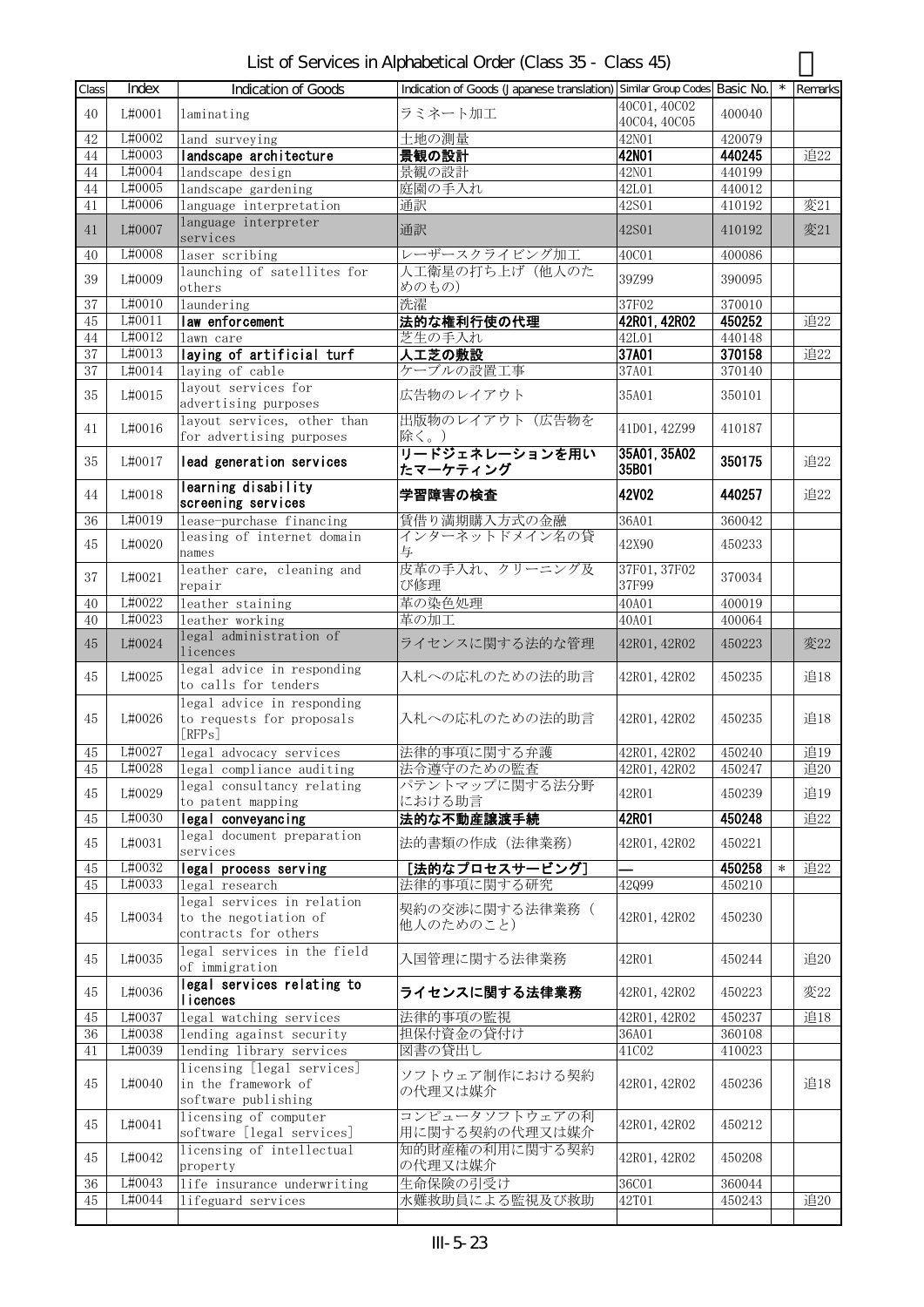| List of Services in Alphabetical Order (Class 35 - Class 45) |  |  |  |
|--------------------------------------------------------------|--|--|--|
|--------------------------------------------------------------|--|--|--|

| Class    | Index  | Indication of Goods                                  | Indication of Goods (Japanese translation) Similar Group Codes Basic No. |                       |        | $\star$ | Remarks |
|----------|--------|------------------------------------------------------|--------------------------------------------------------------------------|-----------------------|--------|---------|---------|
|          |        | lift installation and                                | エレベーターの設置工事及び修                                                           |                       |        |         |         |
| 37       | L#0045 | repair                                               | 理                                                                        | 37A01, 37D02          | 370004 |         |         |
| 39       | L#0046 | lighterage services                                  | はしけによる輸送                                                                 | 39C01                 | 390016 |         |         |
| 41       | L#0047 | lighting technician<br>services for events           | イベントのための照明機器の操<br>作                                                      | 41E03                 | 410224 |         | 追19     |
| 45       | L#0048 | line sitting services                                | 行列並びの代行                                                                  | 42W03, 42Z99          | 450259 |         | 追22     |
| 37       | L#0049 | linen ironing                                        | リネンのアイロンがけ                                                               | 37F02                 | 370079 |         |         |
| 40       | L#0050 | lithographic printing                                | 石版印刷                                                                     | 42F01                 | 400110 |         |         |
| 45       | L#0051 | litigation services                                  | 訴訟 (法律) 事務                                                               | 42R01                 | 450211 |         |         |
| $36\,$   | L#0052 | loans [financing]                                    | 資金の貸付け                                                                   | 36A01                 | 360024 |         |         |
| 45       | L#0053 | locating and tracking of                             | 行方不明者及び遺失物の位置情                                                           | 42T01, 42U01<br>42Z99 | 450257 |         | 追22     |
|          |        | lost people and property<br>locating and tracking of | 報の提供及び追跡                                                                 | 39A01, 39B01          |        |         |         |
| 39       | L#0054 | people and cargo for<br>transportation purposes      | 輸送のための人及び貨物の位置<br>情報の提供及び追跡                                              | 39C01, 39D01<br>39E02 | 390126 |         | 追22     |
|          | L#0055 |                                                      |                                                                          | 42P01                 | 420287 |         |         |
| 42       | L#0056 | logo design services                                 | ロゴデザインの考案                                                                |                       |        |         | 追22     |
| 45<br>39 | L#0057 | lost property return                                 | 遺失物の捜索・返還<br>荷物の一時預かり                                                    | <b>42U01</b><br>39H02 | 450200 |         | 追19     |
|          |        | luggage storage                                      |                                                                          |                       | 390116 |         |         |
|          |        |                                                      |                                                                          |                       |        |         |         |
|          |        |                                                      |                                                                          |                       |        |         |         |
|          |        |                                                      |                                                                          |                       |        |         |         |
|          |        |                                                      |                                                                          |                       |        |         |         |
|          |        |                                                      |                                                                          |                       |        |         |         |
|          |        |                                                      |                                                                          |                       |        |         |         |
|          |        |                                                      |                                                                          |                       |        |         |         |
|          |        |                                                      |                                                                          |                       |        |         |         |
|          |        |                                                      |                                                                          |                       |        |         |         |
|          |        |                                                      |                                                                          |                       |        |         |         |
|          |        |                                                      |                                                                          |                       |        |         |         |
|          |        |                                                      |                                                                          |                       |        |         |         |
|          |        |                                                      |                                                                          |                       |        |         |         |
|          |        |                                                      |                                                                          |                       |        |         |         |
|          |        |                                                      |                                                                          |                       |        |         |         |
|          |        |                                                      |                                                                          |                       |        |         |         |
|          |        |                                                      |                                                                          |                       |        |         |         |
|          |        |                                                      |                                                                          |                       |        |         |         |
|          |        |                                                      |                                                                          |                       |        |         |         |
|          |        |                                                      |                                                                          |                       |        |         |         |
|          |        |                                                      |                                                                          |                       |        |         |         |
|          |        |                                                      |                                                                          |                       |        |         |         |
|          |        |                                                      |                                                                          |                       |        |         |         |
|          |        |                                                      |                                                                          |                       |        |         |         |
|          |        |                                                      |                                                                          |                       |        |         |         |
|          |        |                                                      |                                                                          |                       |        |         |         |
|          |        |                                                      |                                                                          |                       |        |         |         |
|          |        |                                                      |                                                                          |                       |        |         |         |
|          |        |                                                      |                                                                          |                       |        |         |         |
|          |        |                                                      |                                                                          |                       |        |         |         |
|          |        |                                                      |                                                                          |                       |        |         |         |
|          |        |                                                      |                                                                          |                       |        |         |         |
|          |        |                                                      |                                                                          |                       |        |         |         |
|          |        |                                                      |                                                                          |                       |        |         |         |
|          |        |                                                      |                                                                          |                       |        |         |         |
|          |        |                                                      |                                                                          |                       |        |         |         |
|          |        |                                                      |                                                                          |                       |        |         |         |
|          |        |                                                      |                                                                          |                       |        |         |         |
|          |        |                                                      |                                                                          |                       |        |         |         |
|          |        |                                                      |                                                                          |                       |        |         |         |
|          |        |                                                      |                                                                          |                       |        |         |         |
|          |        |                                                      |                                                                          |                       |        |         |         |
|          |        |                                                      |                                                                          |                       |        |         |         |
|          |        |                                                      |                                                                          |                       |        |         |         |
|          |        |                                                      |                                                                          |                       |        |         |         |
|          |        |                                                      |                                                                          |                       |        |         |         |
|          |        |                                                      |                                                                          |                       |        |         |         |
|          |        |                                                      |                                                                          |                       |        |         |         |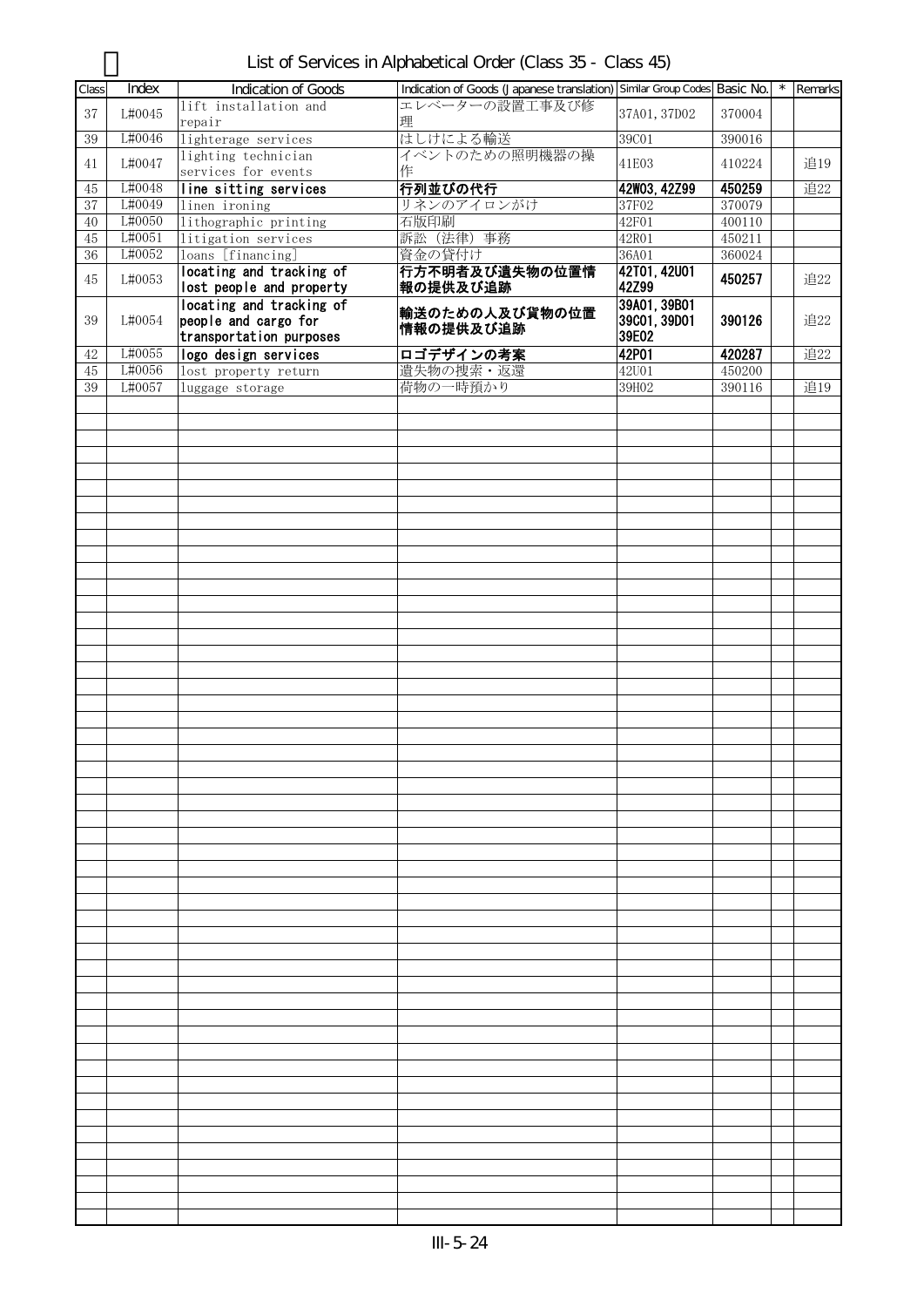List of Services in Alphabetical Order (Class 35 - Class 45)

| Class          | Index                       | <b>Indication of Goods</b>                                                                                | Indication of Goods (Japanese translation) Similar Group Codes Basic No. |                                       |                  |        | Remarks |
|----------------|-----------------------------|-----------------------------------------------------------------------------------------------------------|--------------------------------------------------------------------------|---------------------------------------|------------------|--------|---------|
| 37             | M#0001                      | machinery installation,                                                                                   | [機械の設置、保守及び修理]                                                           |                                       | 370058           | $\ast$ | 訂20     |
| 40             | M#0002                      | maintenance and repair                                                                                    | 磁化加工                                                                     | 40C01                                 | 400004           |        |         |
|                |                             | magnetization<br>maintenance of computer                                                                  | コンピュータソフトウェアの保                                                           |                                       |                  |        |         |
| 42             | M#0003                      | software                                                                                                  | 守                                                                        | 42P02                                 | 420176           |        | 訂19     |
| 37             | M#0004                      | maintenance of elevators<br>[lifts] via remote<br>monitoring systems                                      | 遠隔監視システムを介したエレ<br>ベーターの保守                                                | 37D02                                 | 370157           |        | 追22     |
| 44             | M#0005                      | manicuring                                                                                                | 爪の美容                                                                     | 42C01                                 | 440151           |        |         |
| 36             | M#0006                      | marine insurance<br>underwriting                                                                          | 海上保険の引受け                                                                 | 36C01                                 | 360039           |        |         |
| 39             | M#0007                      | marine transport                                                                                          | 海上輸送                                                                     | 39C01                                 | 390061           |        |         |
| 35             | M#0008                      | market intelligence<br>services                                                                           | 市場に関する情報収集                                                               | 35B01                                 | 350143           |        | 追18     |
| 35             | M#0009                      | market studies                                                                                            | 市場分析                                                                     | 35B01                                 | 350031           |        |         |
| 35             | M#0010                      | marketing                                                                                                 | マーケティング                                                                  | 35A01, 35A02<br>35B01                 | 350106           |        |         |
| 35             | M#0011                      | marketing in the framework<br>of software publishing                                                      | コンピュータソフトウェア制作<br>のマーケティング                                               | 35A01, 35A02<br>35B01                 | 350155           |        | 追18     |
| 35             | M#0012                      | marketing research                                                                                        | 市場調査                                                                     | 35B01                                 | 350051           |        |         |
| 45             | M#0013                      | marriage agency services                                                                                  | 結婚相談所における異性の紹介                                                           | 42H01                                 | 450112           |        | 変22     |
| 45             | M#0014                      | marriage agency services                                                                                  | 結婚相談所における交際相手の<br>紹介                                                     | 42H01                                 | 450112           |        | 変22     |
| 37             | M#0015<br>M#0016            | masonry                                                                                                   | 石又はれんがの工事                                                                | 37A01                                 | 370059           |        |         |
| $\rm 44$<br>42 | M#0017                      | massage<br>material testing                                                                               | マッサージ<br>材料検査                                                            | 42V01<br>42Q02                        | 440086<br>420058 |        |         |
|                |                             | material treatment                                                                                        |                                                                          |                                       |                  |        |         |
| 40             | M#0018                      | information                                                                                               | 材料処理情報の提供                                                                | 40K01                                 | 400087           |        | 変20     |
| 42             | M#0019                      | mechanical research                                                                                       | 機械に関する研究<br>メディアへの広報活動の企画・                                               | 42Q99                                 | 420101           |        |         |
| 35             | M#0020                      | media relations services                                                                                  | 代行                                                                       | 35A01                                 | 350156           |        | 追19     |
| 45             | M#0021                      | mediation                                                                                                 | 調停                                                                       | 42R01                                 | 450201           |        |         |
| 44             | M#0022                      | medical advice for<br>individuals with<br>disabilities                                                    | 障害者への医療に関する助言                                                            | 42V02                                 | 440215           |        |         |
| 45             | M#0023                      | medical alarm monitoring                                                                                  | 医療警報監視                                                                   | <b>42T01</b>                          | 450255           |        | 追22     |
| 44             | M#0024                      | medical analysis services<br>for diagnostic and<br>treatment purposes provided<br>by medical laboratories | 医療用研究室における診断及び<br>治療目的の医療分析                                              | 42V02                                 | 440225           |        | 追19     |
| $\rm 44$       | M#0025                      | medical assistance                                                                                        | 医療補助                                                                     | 42V02                                 | 440087           |        |         |
| 44             | M#0026                      | medical clinic services                                                                                   | 病院における医療                                                                 | 42V02                                 | 440021           |        |         |
| 44<br>42       | M#0027<br>M#0028            | medical equipment rental<br>medical research                                                              | 医療用機械器具の貸与                                                               | 42X09                                 | 440208           |        | 追19     |
| 44             | M#0029                      | medical screening                                                                                         | 医療に関する研究<br>医療のためのスクリーニング検<br>査                                          | 42Q01<br>42V02                        | 420257<br>440226 |        | 追19     |
| 44             | M#0030                      | medical treatment using<br>cultured cells                                                                 | 細胞培養を利用した治療                                                              | 42V02                                 | 440255           |        | 追22     |
| 39             | M#0031                      | message delivery                                                                                          | メッセージの配達                                                                 | 39A01, 39B01<br>39C01, 39D01<br>39E02 | 390087           |        |         |
| 38             | M#0032                      | message sending                                                                                           | メッセージの送信のための通信                                                           | 38A01                                 | 380004           |        |         |
| 40             | M#0033                      | metal casting                                                                                             | 金属の鋳造                                                                    | 40C01                                 | 400100           |        |         |
| 40             | M#0034                      | metal plating                                                                                             | 金属めっき                                                                    | 40C01                                 | 400018           |        |         |
| 40             | M#0035                      | metal tempering                                                                                           | 焼き戻し                                                                     | 40C01                                 | 400043           |        | 訂19     |
| 40             | M#0036<br>M#0037            | metal treating                                                                                            | 金属の加工処理<br>気象情報の提供                                                       | 40C01                                 | 400042           |        |         |
| 42<br>41       | M#0038                      | meteorological information<br>microfilming                                                                | マイクロフィルムへの記録                                                             | 42G01<br>42E01                        | 420076<br>410182 |        | 訂19     |
| 44             | M#0039                      | midwife services                                                                                          | 助産                                                                       | 42V02                                 | 440152           |        |         |
| 40             | $\overline{\text{M}}$ #0040 | millworking                                                                                               | フライス削り                                                                   | 40C01                                 | 400031           |        |         |
| 37             | M#0041                      | mining extraction                                                                                         | 採鉱                                                                       | 37A01, 37A03                          | 370107           |        |         |
| 45             | M#0042                      | missing person<br>investigations                                                                          | 行方不明者の捜索                                                                 | 42U01                                 | 450053           |        |         |
| 36             | M#0043                      | mobile banking services                                                                                   | モバイルバンキング(携帯情報<br>端末による銀行業務)                                             | 36A01                                 | 360132           |        | 追22     |
| 41             | M#0044                      | mobile library services                                                                                   | 移動図書館における図書の供覧<br>及び貸与                                                   | 41C02                                 | 410041           |        |         |
|                |                             |                                                                                                           |                                                                          |                                       |                  |        |         |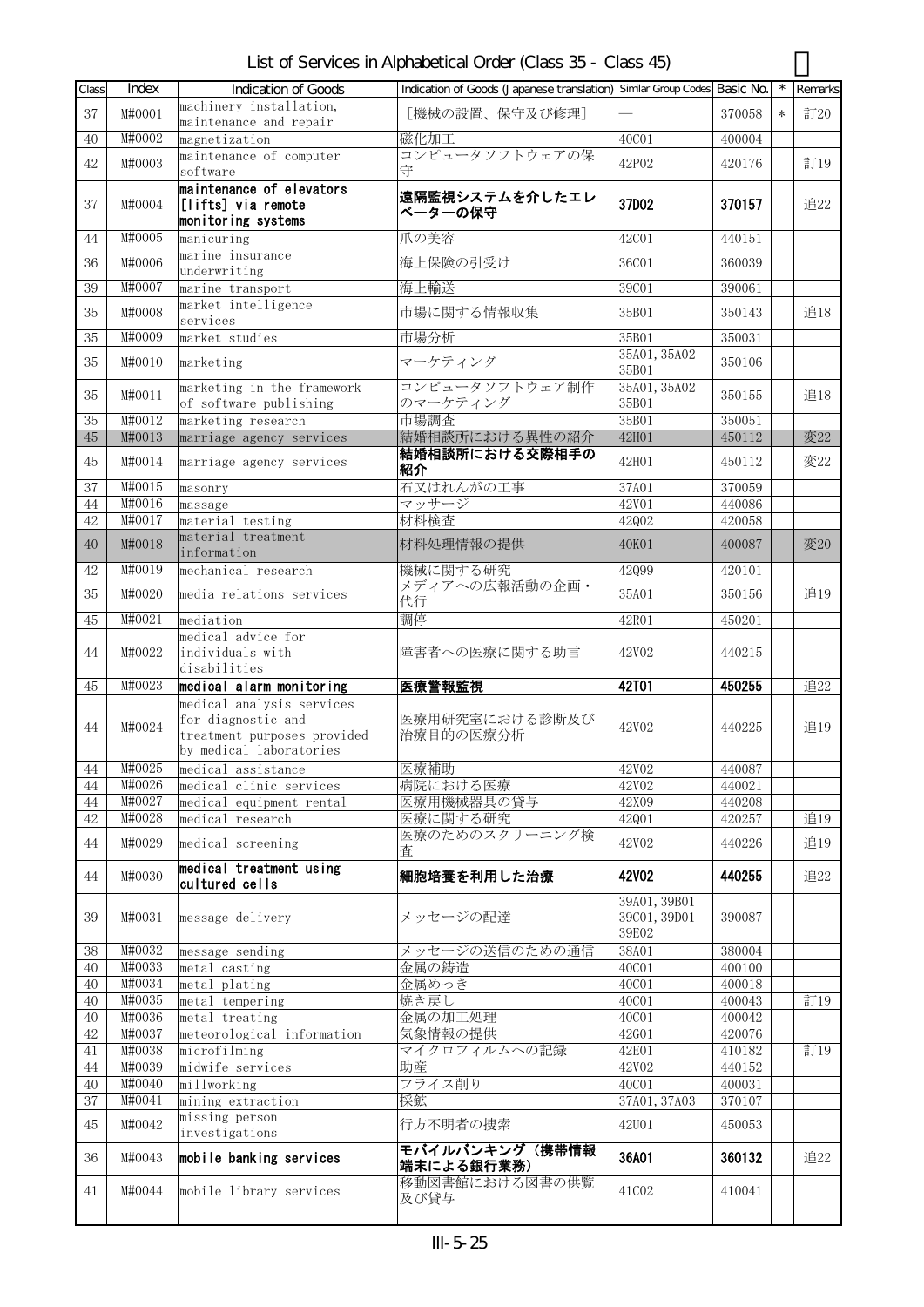List of Services in Alphabetical Order (Class 35 - Class 45)

| Class    | Index            | <b>Indication of Goods</b>                                                               | Indication of Goods (Japanese translation) Similar Group Codes Basic No. |                |                  | $\star$ | Remarks    |
|----------|------------------|------------------------------------------------------------------------------------------|--------------------------------------------------------------------------|----------------|------------------|---------|------------|
| 35       | M#0045           | modelling for advertising<br>or sales promotion                                          | 広告又は販売促進のための模型<br>制作                                                     | 35A01          | 350049           |         |            |
| 41       | M#0046           | modelling for artists                                                                    | 美術用モデルの実演                                                                | 41Z99          | 410036           |         |            |
| 45       | M#0047           | monitoring intellectual<br>property rights for legal<br>advisory purposes                | 法律に関する助言のための知的<br>財産権の監視                                                 | 42R01, 42R02   | 450209           |         |            |
| 45       | M#0048           | monitoring of burglar and<br>security alarms                                             | 防犯用及び保安用警報機による<br>監視                                                     | 42T01          | 450194           |         |            |
| 42       | M#0049           | monitoring of computer<br>systems by remote access                                       | コンピュータシステムの遠隔監<br>視                                                      | 42P02          | 420215           |         |            |
| 42       | M#0050           | monitoring of computer<br>systems for detecting<br>unauthorized access or data<br>breach | 不正アクセス又はデータ漏洩を<br>検出するためのコンピュータシ<br>ステムの遠隔監視                             | 42P02          | 420244           |         |            |
| 42       | M#0051           | monitoring of computer<br>systems to detect<br>breakdowns                                | 故障を検出するためのコンピュ<br>ータシステムの監視                                              | 42P02          | 420239           |         |            |
| 36       | M#0052           | mortgage banking                                                                         | 土地・建物担保付資金の貸付                                                            | 36A01          | 360040           |         |            |
| 45       | M#0053           | mortuary cosmetologists'<br>services                                                     | 埋葬美容師による死化粧の施術                                                           | 42J01          | 450250           |         | 追22        |
| 43       | M#0054           | motel services                                                                           | モーテルの提供                                                                  | 42A01          | 430183           |         |            |
| 39       | M#0055           | motor coach rental                                                                       | バスの貸与                                                                    | 39L02          | 390104           |         |            |
| 37       | M#0056           | motor vehicle maintenance<br>and repair                                                  | 自動車・二輪自動車の保守及び<br>修理                                                     | 37C03, 37C05   | 370006           |         |            |
| 41       | M#0057           | movie studio services                                                                    | 映画スタジオの提供                                                                | 41H01          | 410008           |         |            |
| 41       | M#0058           | movie theatre presentations                                                              | 映画の上映                                                                    | 41E02          | 410057           |         |            |
| 41       | M#0059           | multimedia library services                                                              | マルチメディア技術を利用した<br>図書の供覧                                                  | 41C02          | 410235           |         | 追22        |
| 41       | M#0060           | music composition services                                                               | 受託による作曲                                                                  | 41E05          | 410097           |         |            |
| 41<br>44 | M#0061<br>M#0062 | music education<br>music therapy                                                         | 音楽の教授<br>音楽療法による治療                                                       | 41A01<br>42V02 | 410244<br>440253 |         | 追22<br>追22 |
| 36       | M#0063           | mutual funds                                                                             | 証券投資信託受益証券の募集·                                                           | 36A01, 36B01   | 360016           |         |            |
|          |                  |                                                                                          | 売出し                                                                      |                |                  |         |            |
|          |                  |                                                                                          |                                                                          |                |                  |         |            |
|          |                  |                                                                                          |                                                                          |                |                  |         |            |
|          |                  |                                                                                          |                                                                          |                |                  |         |            |
|          |                  |                                                                                          |                                                                          |                |                  |         |            |
|          |                  |                                                                                          |                                                                          |                |                  |         |            |
|          |                  |                                                                                          |                                                                          |                |                  |         |            |
|          |                  |                                                                                          |                                                                          |                |                  |         |            |
|          |                  |                                                                                          |                                                                          |                |                  |         |            |
|          |                  |                                                                                          |                                                                          |                |                  |         |            |
|          |                  |                                                                                          |                                                                          |                |                  |         |            |
|          |                  |                                                                                          |                                                                          |                |                  |         |            |
|          |                  |                                                                                          |                                                                          |                |                  |         |            |
|          |                  |                                                                                          |                                                                          |                |                  |         |            |
|          |                  |                                                                                          |                                                                          |                |                  |         |            |
|          |                  |                                                                                          |                                                                          |                |                  |         |            |
|          |                  |                                                                                          |                                                                          |                |                  |         |            |
|          |                  |                                                                                          |                                                                          |                |                  |         |            |
|          |                  |                                                                                          |                                                                          |                |                  |         |            |
|          |                  |                                                                                          |                                                                          |                |                  |         |            |
|          |                  |                                                                                          |                                                                          |                |                  |         |            |
|          |                  |                                                                                          |                                                                          |                |                  |         |            |
|          |                  |                                                                                          |                                                                          |                |                  |         |            |
|          |                  |                                                                                          |                                                                          |                |                  |         |            |
|          |                  |                                                                                          |                                                                          |                |                  |         |            |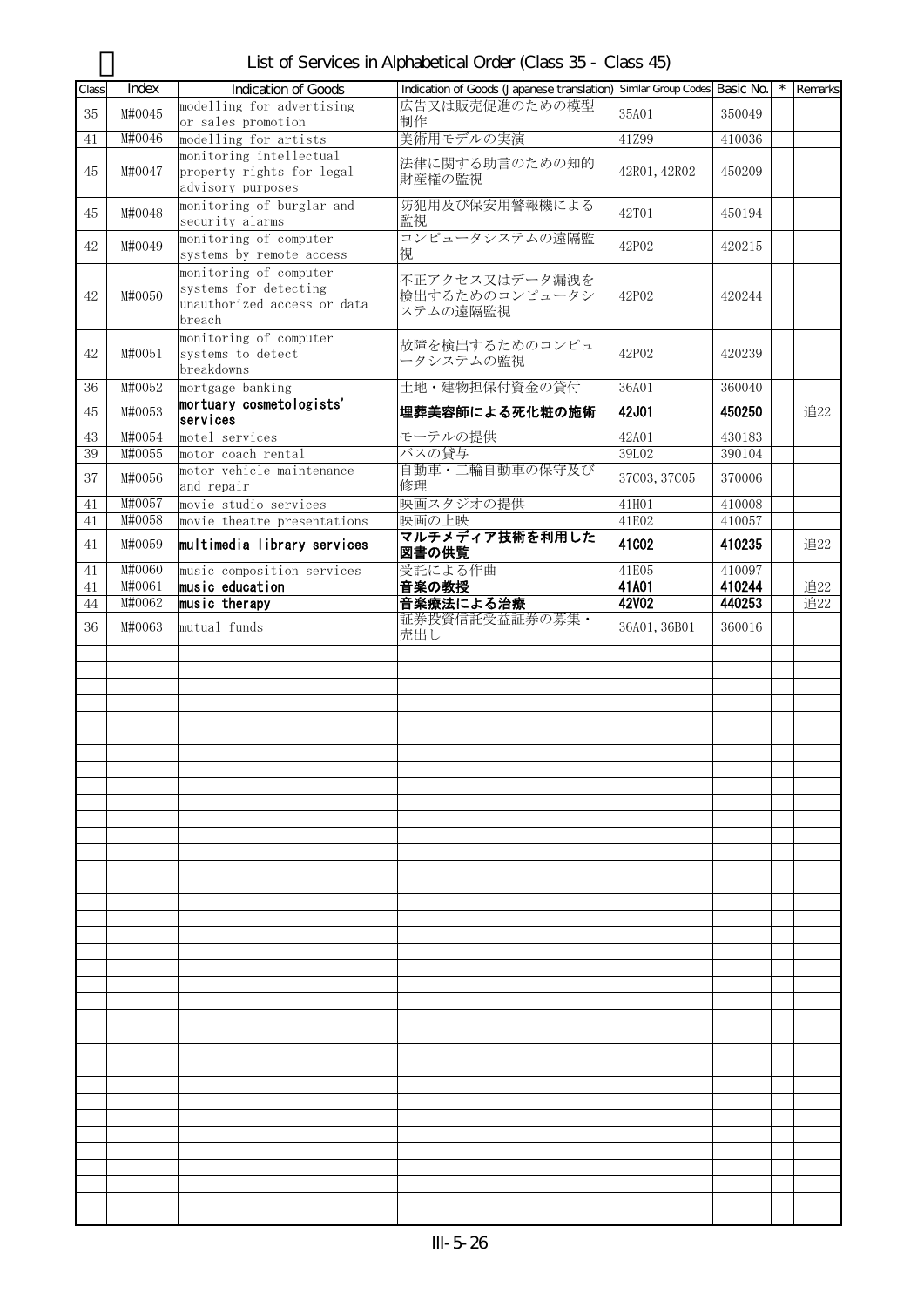List of Services in Alphabetical Order (Class 35 - Class 45)

| Class  | Index  | Indication of Goods        | Indication of Goods (Japanese translation) Similar Group Codes Basic No. |              |        | $\star$ | Remarks |
|--------|--------|----------------------------|--------------------------------------------------------------------------|--------------|--------|---------|---------|
|        |        | negotiation and conclusion |                                                                          |              |        |         |         |
| 35     | N#0001 | of commercial transactions | 第三者のための商取引の交渉及                                                           | 35B01        | 350116 |         |         |
|        |        | for third parties          | び締結の代理及び代行                                                               |              |        |         |         |
|        |        | negotiation of business    | 事業の契約に関する交渉の代行                                                           |              |        |         |         |
| 35     | N#0002 | contracts for others       | (他人のためのこと)                                                               | 35B01        | 350140 |         |         |
|        |        |                            | 報道をする者に対するニュース                                                           |              |        |         |         |
| 38     | N#0003 | news agency services       | の供給                                                                      | 38C01        | 380012 |         |         |
|        | N#0004 |                            | ニュースクリッピングサービス                                                           | 42G04        |        |         |         |
| 35     |        | news clipping services     | ニュースレポーターによる取材                                                           |              | 350088 |         |         |
| 41     | N#0005 | news reporters services    | ·報告                                                                      | 42Z99        | 410103 |         |         |
|        | N#0006 |                            |                                                                          |              |        |         |         |
| 39     | N#0007 | newspaper delivery         | 新聞の配達                                                                    | 39Z99        | 390088 |         |         |
| 40     | N#0008 | nickel plating             | ニッケル被覆<br>夜間警備                                                           | 40C01        | 400045 |         |         |
| $45\,$ |        | night guard services       |                                                                          | 42T01        | 450006 |         |         |
| 41     | N#0009 | nightclub services         | ナイトクラブの提供                                                                | 41K01        | 410098 |         |         |
|        |        | [entertainment]            |                                                                          |              |        |         |         |
| $36\,$ | N#0010 | numismatic appraisal       | 古銭の評価                                                                    | 36F01        | 360062 |         |         |
| 41     | N#0011 | nursery schools            | 幼児教育                                                                     | 41A01        | 410058 |         |         |
| 44     | N#0012 | nursing home services      | 療養施設または看護施設におけ                                                           | 42V01, 42V02 | 440114 |         |         |
|        |        |                            | る治療・介護・栄養の指導                                                             | 42V03, 42W02 |        |         |         |
| 44     | N#0013 | nursing, medical           | 医療看護                                                                     | 42V02        | 440153 |         |         |
|        |        |                            |                                                                          |              |        |         |         |
|        |        |                            |                                                                          |              |        |         |         |
|        |        |                            |                                                                          |              |        |         |         |
|        |        |                            |                                                                          |              |        |         |         |
|        |        |                            |                                                                          |              |        |         |         |
|        |        |                            |                                                                          |              |        |         |         |
|        |        |                            |                                                                          |              |        |         |         |
|        |        |                            |                                                                          |              |        |         |         |
|        |        |                            |                                                                          |              |        |         |         |
|        |        |                            |                                                                          |              |        |         |         |
|        |        |                            |                                                                          |              |        |         |         |
|        |        |                            |                                                                          |              |        |         |         |
|        |        |                            |                                                                          |              |        |         |         |
|        |        |                            |                                                                          |              |        |         |         |
|        |        |                            |                                                                          |              |        |         |         |
|        |        |                            |                                                                          |              |        |         |         |
|        |        |                            |                                                                          |              |        |         |         |
|        |        |                            |                                                                          |              |        |         |         |
|        |        |                            |                                                                          |              |        |         |         |
|        |        |                            |                                                                          |              |        |         |         |
|        |        |                            |                                                                          |              |        |         |         |
|        |        |                            |                                                                          |              |        |         |         |
|        |        |                            |                                                                          |              |        |         |         |
|        |        |                            |                                                                          |              |        |         |         |
|        |        |                            |                                                                          |              |        |         |         |
|        |        |                            |                                                                          |              |        |         |         |
|        |        |                            |                                                                          |              |        |         |         |
|        |        |                            |                                                                          |              |        |         |         |
|        |        |                            |                                                                          |              |        |         |         |
|        |        |                            |                                                                          |              |        |         |         |
|        |        |                            |                                                                          |              |        |         |         |
|        |        |                            |                                                                          |              |        |         |         |
|        |        |                            |                                                                          |              |        |         |         |
|        |        |                            |                                                                          |              |        |         |         |
|        |        |                            |                                                                          |              |        |         |         |
|        |        |                            |                                                                          |              |        |         |         |
|        |        |                            |                                                                          |              |        |         |         |
|        |        |                            |                                                                          |              |        |         |         |
|        |        |                            |                                                                          |              |        |         |         |
|        |        |                            |                                                                          |              |        |         |         |
|        |        |                            |                                                                          |              |        |         |         |
|        |        |                            |                                                                          |              |        |         |         |
|        |        |                            |                                                                          |              |        |         |         |
|        |        |                            |                                                                          |              |        |         |         |
|        |        |                            |                                                                          |              |        |         |         |
|        |        |                            |                                                                          |              |        |         |         |
|        |        |                            |                                                                          |              |        |         |         |
|        |        |                            |                                                                          |              |        |         |         |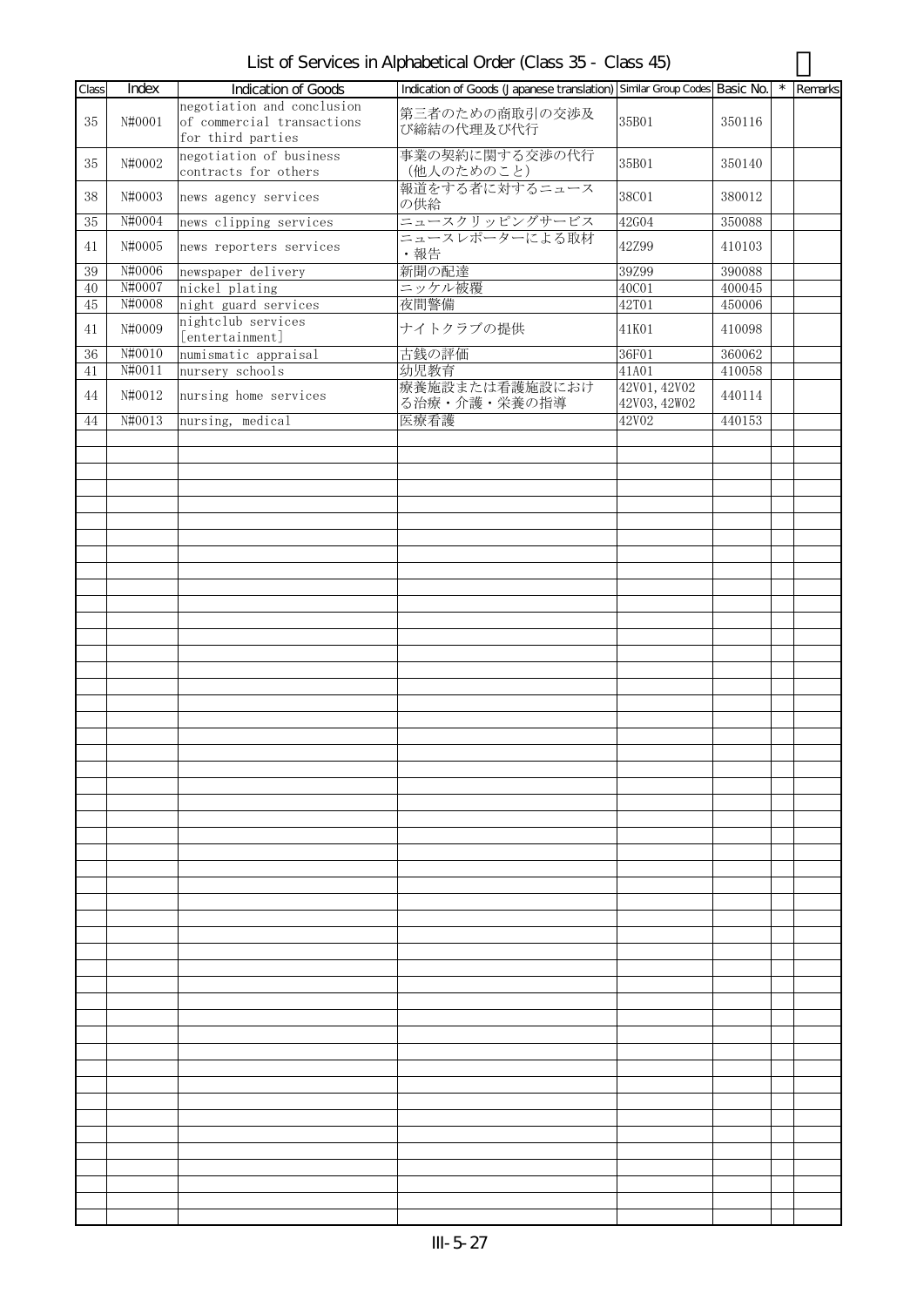List of Services in Alphabetical Order (Class 35 - Class 45)

| Class  | Index  | Indication of Goods         | Indication of Goods (Japanese translation) Similar Group Codes Basic No. |              |        | Remarks |
|--------|--------|-----------------------------|--------------------------------------------------------------------------|--------------|--------|---------|
| 44     | 0#0001 | occupational therapy        | 作業療法による治療                                                                | 42V02        | 440246 | 追22     |
|        |        | office machines and         |                                                                          |              |        |         |
| 37     | 0#0002 | equipment installation,     | 事務用機械器具の設置工事・保                                                           | 37A01, 37D04 | 370014 |         |
|        |        | maintenance and repair      | 守及び修理                                                                    |              |        |         |
|        |        | office machines and         |                                                                          |              |        |         |
| 35     | 0#0003 | equipment rental*           | 事務用機器の貸与                                                                 | 35J02        | 350013 |         |
| 40     | 0#0004 | offset printing             | オフセット印刷                                                                  | 42F01        | 400113 |         |
| 42     | 0#0005 | off-site data backup        | 遠隔操作によるデータのバック                                                           | 42P02        | 420225 |         |
|        |        |                             | アップ                                                                      |              |        |         |
| 42     | 0#0006 | oil prospecting             | 石油の試掘                                                                    | 42N02        | 420095 |         |
| 42     | 0#0007 | oil-field surveys           | 油田の調査                                                                    | 42N02        | 420063 |         |
| 42     | 0#0008 | oil-well testing            | 油井の調査                                                                    | 42N02        | 420042 |         |
| 35     | 0#0009 | online advertising on a     | コンピュータネットワークにお                                                           | 35A01        | 350084 | 訂19     |
|        |        | computer network            | けるオンラインによる広告                                                             |              |        |         |
| 36     | 0#0010 | online banking              | オンラインによる銀行業務                                                             | 36A01        | 360072 |         |
|        |        | online ordering services in | レストランからの持ち帰り及び                                                           |              |        |         |
| 35     | 0#0011 | the field of restaurant     | 配達の分野におけるオンライン                                                           | 35G03        | 350177 | 追22     |
|        |        | take-out and delivery       | による商品の受注事務の代行                                                            |              |        |         |
|        |        | online publication of       | オンラインで提供される電子書                                                           |              |        |         |
| 41     | 0#0012 | electronic books and        | 籍及び電子定期刊行物の制作                                                            | 41D01        | 410091 | 訂19     |
|        |        | iournals                    |                                                                          |              |        |         |
|        |        | online retail services for  | オンラインによるダウンロード                                                           |              |        |         |
| 35     | 0#0013 | downloadable and            | 可能並びに記録済みの音楽及び                                                           | 24E02, 26D01 | 350147 | 追18     |
|        |        | pre-recorded music and      | 映画の小売の業務において行わ                                                           | 35K15, 35K99 |        |         |
|        |        | movies                      | れる顧客に対する便益の提供                                                            |              |        |         |
|        |        |                             | オンラインによるダウンロード                                                           |              |        |         |
| 35     | 0#0014 | online retail services for  | 可能なデジタル音楽の小売の業                                                           | 24E02, 35K15 | 350145 | 追18     |
|        |        | downloadable digital music  | 務において行われる顧客に対す                                                           |              |        |         |
|        |        |                             | る便益の提供                                                                   |              |        |         |
| 35     | 0#0015 | online retail services for  | 着信音の小売の業務において行                                                           | 24E02, 35K15 | 350146 | 追18     |
|        |        | downloadable ring tones     | われる顧客に対する便益の提供                                                           |              |        |         |
| 45     | 0#0016 | online social networking    | オンラインによるソーシャルネ                                                           | 42H01        | 450218 | 訂19     |
|        |        | services                    | ットワーキングサービスの提供                                                           |              |        |         |
| 45     | 0#0017 | opening of security locks   | 安全錠前開け                                                                   | 37E08, 42Z99 | 450033 |         |
| $39\,$ | 0#0018 | operating canal locks       | 水門の操作                                                                    | 39Z99        | 390032 |         |
| 35     | 0#0019 | opinion polling             | 世論調査                                                                     | 35B01        | 350066 |         |
| 40     | 0#0020 | optical glass grinding      | 光学ガラスの研磨                                                                 | 40H99        | 400088 |         |
| 44     | 0#0021 | opticians' services         | 検眼                                                                       | 42V02        | 440092 |         |
| 41     | 0#0022 | orchestra services          | オーケストラによる演奏                                                              | 41E03        | 410028 |         |
| 41     | 0#0023 | organization of balls       | 舞踏会の企画・運営                                                                | 41F06        | 410082 |         |
| $36\,$ | 0#0024 | organization of collections | 募金                                                                       | 36K01        | 360023 | 変19     |
|        |        | organization of             | 教育又は娯楽に関する競技会の                                                           |              |        |         |
| 41     | 0#0025 | competitions [education or  | 企画・運営                                                                    | 41A03, 41F06 | 410010 |         |
|        |        | entertainment]              |                                                                          |              |        |         |
| 41     | 0#0026 | organization of cosplay     | コスチュームプレイに関する娯                                                           | 41F06        | 410215 | 追18     |
|        |        | entertainment events        | 楽イベントの運営及び企画                                                             |              |        |         |
| 41     | 0#0027 | organization of electronic  | エレクトロニックスポーツ競技                                                           | 41F06        | 410231 | 追22     |
|        |        | sports competitions         | 会の企画・運営                                                                  |              |        |         |
| 41     | 0#0028 | organization of             | 娯楽イベントの企画・運営                                                             | 41F06        | 410242 | 追22     |
|        |        | entertainment events        |                                                                          |              |        |         |
|        |        | organization of exhibitions | 商業又は広告のための展示会の                                                           |              |        |         |
| 35     | 0#0029 | for commercial or           | 企画・運営                                                                    | 35A01        | 350064 |         |
|        |        | advertising purposes        |                                                                          |              |        |         |
|        |        | organization of exhibitions | 文化又は教育のための展示会の                                                           |              |        |         |
| 41     | 0#0030 | for cultural or educational | 企画・運営                                                                    | 41A03, 41F06 | 410051 |         |
|        |        | purposes                    |                                                                          |              |        |         |
|        |        | organization of fashion     | ファッションショーの企画・運                                                           |              |        |         |
| 41     | 0#0031 | shows for entertainment     | 営 (娯楽のためのもの)                                                             | 41F06        | 410188 |         |
|        |        | purposes                    |                                                                          |              |        |         |
|        |        | organization of fashion     | ファッションショーの企画・運                                                           |              |        |         |
| 35     | 0#0032 | shows for promotional       | 営(販売促進のためのもの)                                                            | 35A01        | 350103 |         |
|        |        | purposes                    |                                                                          |              |        |         |
| 41     | 0#0033 | organization of lotteries   | 当せん金付証票の企画・運営                                                            | 36G01        | 410081 |         |
| 36     | 0#0034 | organization of monetary    | 募金                                                                       | 36K01        | 360023 | 変19     |
|        |        | collections                 |                                                                          |              |        |         |
| 45     | 0#0035 | organization of political   | 政治集会の運営                                                                  | 42Z99        | 450238 | 追19     |
|        |        | meetings                    |                                                                          |              |        |         |
|        |        |                             |                                                                          |              |        |         |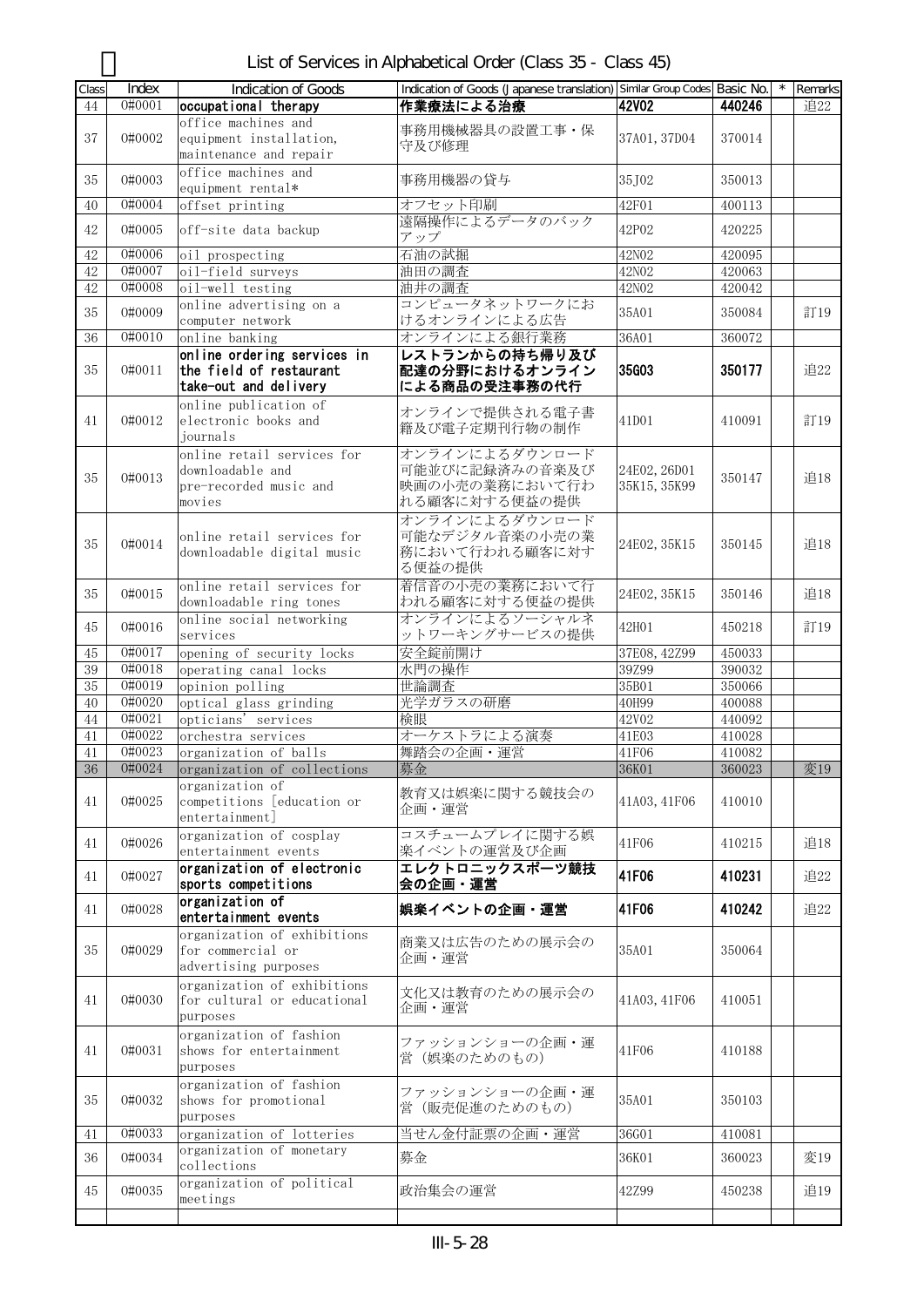List of Services in Alphabetical Order (Class 35 - Class 45)

| Class | Index  | Indication of Goods                                                      | Indication of Goods (Japanese translation) Similar Group Codes Basic No. |       |        | $\star$ | Remarks |
|-------|--------|--------------------------------------------------------------------------|--------------------------------------------------------------------------|-------|--------|---------|---------|
| 45    | 0#0036 | organization of religious<br>meetings                                    | 宗教集会の運営                                                                  | 42Z99 | 450184 |         |         |
| 41    | 0#0037 | organization of shows<br>[impresario services]                           | 興行 (歌劇・音楽会)の企画・<br>運営                                                    | 41E01 | 410083 |         |         |
| 41    | 0#0038 | organization of sports<br>competitions                                   | 運動競技会の企画・運営                                                              | 41F01 | 410059 |         |         |
| 35    | 0#0039 | organization of trade fairs                                              | 商品見本市の企画・運営                                                              | 35A01 | 350082 |         | 変20     |
| 35    | 0#0040 | organization of trade fairs<br>for commercial or<br>advertising purposes | 商業又は広告のための商品見本<br>市の企画・運営                                                | 35A01 | 350082 |         | 変20     |
| 44    | 0#0041 | orthodontic services                                                     | 矯正歯科医業                                                                   | 42V02 | 440214 |         |         |
| 35    | 0#0042 | outdoor advertising                                                      | 屋外広告物による広告                                                               | 35A01 | 350152 |         | 訂18     |
| 42    | 0#0043 | outsource service providers<br>in the field of information<br>technology | [情報技術に関する役務の提供                                                           |       | 420230 | $\ast$  | 変20     |
| 35    | 0#0044 | outsourced administrative<br>management for companies                    | 会社のための管理業務の代行                                                            | 35B01 | 350122 |         |         |
| 35    | 0#0045 | outsourcing services<br>[business assistance]                            | [業務支援のためのアウトソー<br>シングサービス]                                               |       | 350097 | $\ast$  |         |
|       |        |                                                                          |                                                                          |       |        |         |         |
|       |        |                                                                          |                                                                          |       |        |         |         |
|       |        |                                                                          |                                                                          |       |        |         |         |
|       |        |                                                                          |                                                                          |       |        |         |         |
|       |        |                                                                          |                                                                          |       |        |         |         |
|       |        |                                                                          |                                                                          |       |        |         |         |
|       |        |                                                                          |                                                                          |       |        |         |         |
|       |        |                                                                          |                                                                          |       |        |         |         |
|       |        |                                                                          |                                                                          |       |        |         |         |
|       |        |                                                                          |                                                                          |       |        |         |         |
|       |        |                                                                          |                                                                          |       |        |         |         |
|       |        |                                                                          |                                                                          |       |        |         |         |
|       |        |                                                                          |                                                                          |       |        |         |         |
|       |        |                                                                          |                                                                          |       |        |         |         |
|       |        |                                                                          |                                                                          |       |        |         |         |
|       |        |                                                                          |                                                                          |       |        |         |         |
|       |        |                                                                          |                                                                          |       |        |         |         |
|       |        |                                                                          |                                                                          |       |        |         |         |
|       |        |                                                                          |                                                                          |       |        |         |         |
|       |        |                                                                          |                                                                          |       |        |         |         |
|       |        |                                                                          |                                                                          |       |        |         |         |
|       |        |                                                                          |                                                                          |       |        |         |         |
|       |        |                                                                          |                                                                          |       |        |         |         |
|       |        |                                                                          |                                                                          |       |        |         |         |
|       |        |                                                                          |                                                                          |       |        |         |         |
|       |        |                                                                          |                                                                          |       |        |         |         |
|       |        |                                                                          |                                                                          |       |        |         |         |
|       |        |                                                                          |                                                                          |       |        |         |         |
|       |        |                                                                          |                                                                          |       |        |         |         |
|       |        |                                                                          |                                                                          |       |        |         |         |
|       |        |                                                                          |                                                                          |       |        |         |         |
|       |        |                                                                          |                                                                          |       |        |         |         |
|       |        |                                                                          |                                                                          |       |        |         |         |
|       |        |                                                                          |                                                                          |       |        |         |         |
|       |        |                                                                          |                                                                          |       |        |         |         |
|       |        |                                                                          |                                                                          |       |        |         |         |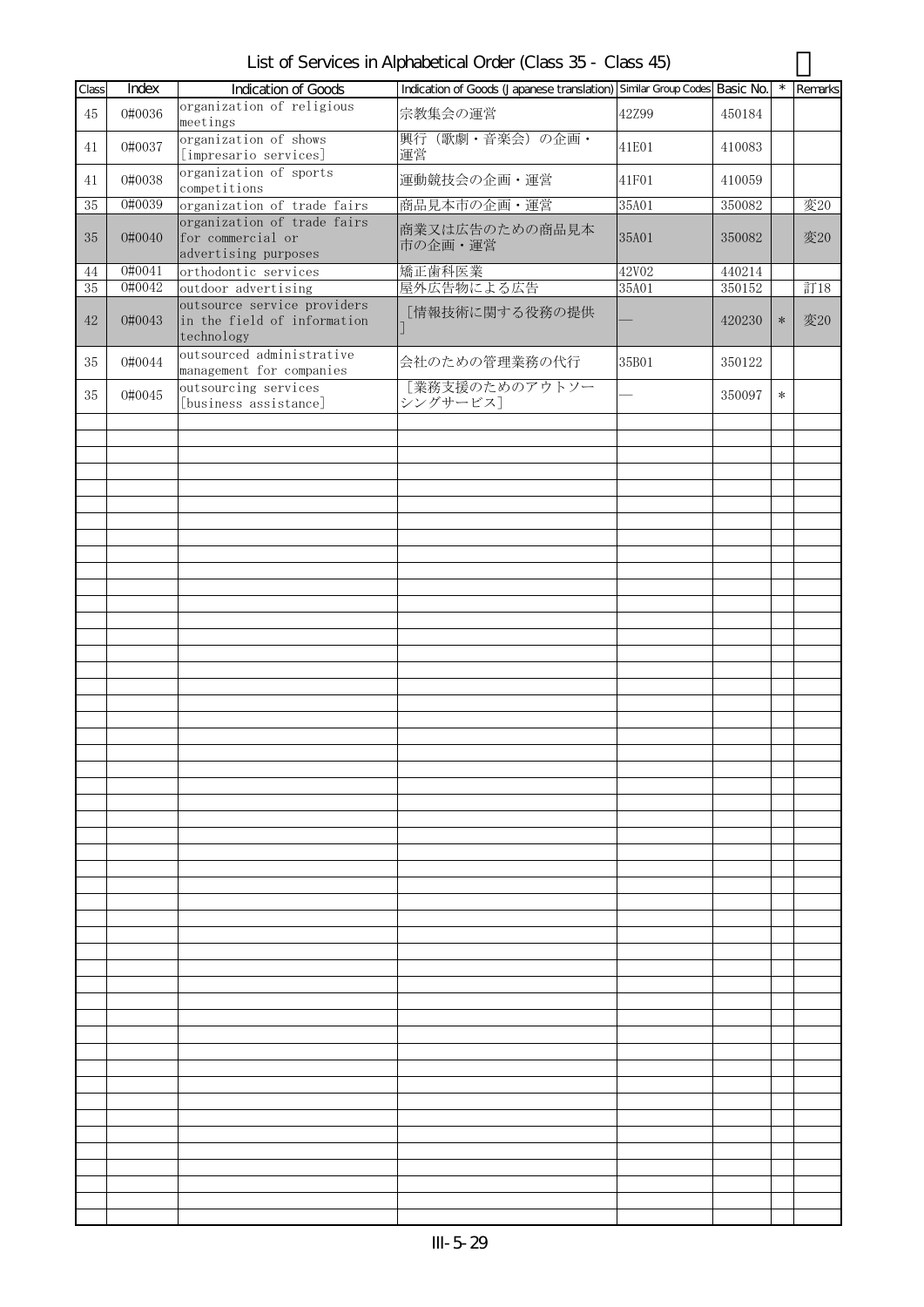| List of Services in Alphabetical Order (Class 35 - Class 45) |  |  |  |
|--------------------------------------------------------------|--|--|--|
|--------------------------------------------------------------|--|--|--|

|             | Index  |                                                  | Indication of Goods (Japanese translation) Similar Group Codes Basic No. |              |        | $\star$ |         |
|-------------|--------|--------------------------------------------------|--------------------------------------------------------------------------|--------------|--------|---------|---------|
| Class<br>42 | P#0001 | <b>Indication of Goods</b>                       | 包装デザインの考案                                                                | 42P01        | 420050 |         | Remarks |
|             | P#0002 | packaging design                                 |                                                                          |              |        |         |         |
| 39          |        | packaging of goods                               | 貨物のこん包                                                                   | 39E01        | 390022 |         |         |
|             |        | paging services [radio,                          |                                                                          |              |        |         |         |
| 38          | P#0003 | telephone or other means of                      | 無線呼出し                                                                    | 38A01        | 380028 |         |         |
|             |        | electronic communication]                        |                                                                          |              |        |         |         |
| 37          | P#0004 | painting or repair of signs                      | 看板の塗装又は修理                                                                | 37E10        | 370040 |         |         |
| 37          | P#0005 | painting, interior and                           | 屋内及び屋外の塗装                                                                | 37A01        | 370068 |         |         |
|             |        | exterior                                         |                                                                          |              |        |         |         |
| 44          | P#0006 | palliative care                                  | 緩和ケア                                                                     | 42V02        | 440218 |         |         |
| 40          | P#0007 | paper finishing                                  | 紙の仕上げ加工                                                                  | <b>40C05</b> | 400006 |         |         |
| 37          | P#0008 | paper hanging                                    | 壁紙張り                                                                     | 37A01        | 370064 |         |         |
| 40          | P#0009 | paper treating                                   | 紙の加工                                                                     | 40C05        | 400061 |         |         |
| 37          | P#0010 | parasol repair                                   | 日傘の修理                                                                    | 37E02        | 370066 |         |         |
|             |        |                                                  |                                                                          | 39A01, 39B01 |        |         |         |
| 39          | P#0011 | parcel delivery                                  | 小荷物の配達                                                                   | 39C01, 39D01 | 390020 |         |         |
|             |        |                                                  |                                                                          | 39E02        |        |         |         |
| 39          | P#0012 | parking lot services                             | 駐車場の提供及び管理                                                               | 39K02, 39K06 | 390123 |         | 追22     |
| 39          | P#0013 | parking place rental                             | 駐車場の貸与                                                                   | 39K02        | 390042 |         |         |
|             |        | party planning                                   |                                                                          |              |        |         |         |
| 41          | P#0014 | [entertainment]                                  | パーティの企画                                                                  | 41F06        | 410060 |         |         |
|             |        |                                                  |                                                                          | 39A01, 39B01 |        |         |         |
| 39          | P#0015 | passenger transport                              | 旅客輸送                                                                     | 39C01, 39D01 | 390051 |         |         |
|             |        |                                                  |                                                                          |              |        |         |         |
| 40          | P#0016 | pasteurising of food and                         | 飲食物の低温殺菌                                                                 | 40C09        | 400130 |         | 追20     |
|             |        | beverages                                        |                                                                          |              |        |         |         |
| 40          | P#0017 | pasteurizing of food and                         | 飲食物の低温殺菌                                                                 | 40C09        | 400130 |         | 追20     |
|             |        | beverages                                        |                                                                          |              |        |         |         |
| 40          | P#0018 | pattern printing                                 | 捺染加工                                                                     | 40A01        | 400022 |         |         |
| 36          | P#0019 | pawnbrokerage                                    | 質屋による資金の貸付                                                               | 36A01        | 360031 |         |         |
| 35          | P#0020 | pay per click advertising                        | クリック報酬型広告                                                                | 35A01        | 350113 |         |         |
| $35\,$      | P#0021 | payroll preparation                              | 給料支払名簿の作成                                                                | 35G03        | 350067 |         |         |
|             |        | permanent-press treatment                        |                                                                          |              |        |         |         |
| 40          | P#0022 | of fabrics                                       | 布地の耐久プレス加工                                                               | 40A01        | 400014 |         |         |
|             |        | personal background                              |                                                                          |              |        |         |         |
| 45          | P#0023 | investigations                                   | 身元調査                                                                     | 42U01        | 450199 |         |         |
| $45\,$      | P#0024 | personal body guarding                           | 護衛                                                                       | 42T01        | 450001 |         | 変21     |
| 45          | P#0025 | personal bodyguarding                            | 身辺の警備                                                                    | 42T01        | 450001 |         | 変21     |
|             |        |                                                  | 個々の需要に応じた料理人によ                                                           |              |        |         |         |
| 43          | P#0026 | personal chef services                           | る飲食物の提供                                                                  | 42B01        | 430200 |         | 追19     |
| 45          | P#0027 |                                                  | 私信の代筆                                                                    | 42Z99        | 450228 |         |         |
|             |        | personal letter writing<br>personal shopping for |                                                                          |              |        |         |         |
| 45          | P#0028 | others                                           | 買い物の代行                                                                   | <b>42W03</b> | 450254 |         | 追22     |
|             |        |                                                  | 個人指導(フィットネストレー                                                           |              |        |         |         |
| 41          | P#0029 | personal trainer services                        |                                                                          | 41A01        | 410193 |         |         |
|             |        | [fitness training]                               | ニング)                                                                     |              |        |         |         |
| 45          | P#0030 | personal wardrobe styling                        | 衣装の選定                                                                    | 42C01, 42G03 | 450227 |         | 群22     |
|             |        | consultancy                                      |                                                                          |              |        |         |         |
| 35          | P#0031 | personnel management                             | 人事管理に関する指導及び助言                                                           | 35B01        | 350019 |         |         |
|             |        | consultancy                                      |                                                                          |              |        |         |         |
| 35          | P#0032 | personnel recruitment                            | 人材募集                                                                     | 35D01        | 350068 |         |         |
|             |        | pest control services for                        | 害虫の駆除(農業・水産養殖業                                                           |              |        |         |         |
| 44          | P#0033 | agriculture, aquaculture,                        | ・園芸又は林業に関するもの)                                                           | 42M02        | 440220 |         |         |
|             |        | horticulture and forestry                        |                                                                          |              |        |         |         |
|             |        | pest control services,                           |                                                                          |              |        |         |         |
|             |        | other than for agriculture,                      | 害虫の駆除(農業、水産養殖業                                                           |              |        |         |         |
| 37          | P#0034 | aquaculture, horticulture                        | 園芸又は林業に関するものを                                                            | 37H02        | 370143 |         |         |
|             |        | and forestry                                     | 除く。)                                                                     |              |        |         |         |
| 44          | P#0035 |                                                  | 愛玩動物の美容                                                                  | 42V04        | 440173 |         | 変19     |
| 44          | P#0036 | pet grooming                                     | ペットの美容                                                                   | 42V04        | 440173 |         | 変19     |
|             | P#0037 | pet grooming                                     | 愛玩動物の世話                                                                  | 42V04        |        |         |         |
| 45          |        | pet sitting                                      |                                                                          |              | 450198 |         | 変19     |
| 45          | P#0038 | pet sitting                                      | ペットの世話                                                                   | 42V04        | 450198 |         | 変19     |
| 44          | P#0039 | pharmacy advice                                  | 薬局における助言                                                                 | 42V02        | 440154 |         |         |
| 40          | P#0040 | photocomposing services                          | 写真植字                                                                     | 42F01        | 400114 |         |         |
| $35\,$      | P#0041 | photocopying services                            | 複写機による書類の複製                                                              | 35G02        | 350009 |         |         |
| 37          | P#0042 | photographic apparatus                           | 写真機械器具の修理                                                                | 37D01        | 370002 |         |         |
|             |        | repair                                           |                                                                          |              |        |         |         |
| 40          | P#0043 | photographic film                                | 写真用フィルムの現像                                                               | 40D01        | 400023 |         | 訂19     |
|             |        | development                                      |                                                                          |              |        |         |         |
| 41          | P#0044 | photographic imaging                             | ドローンによる写真撮影                                                              | 42E01        | 410236 |         | 追22     |
|             |        | services by drone                                |                                                                          |              |        |         |         |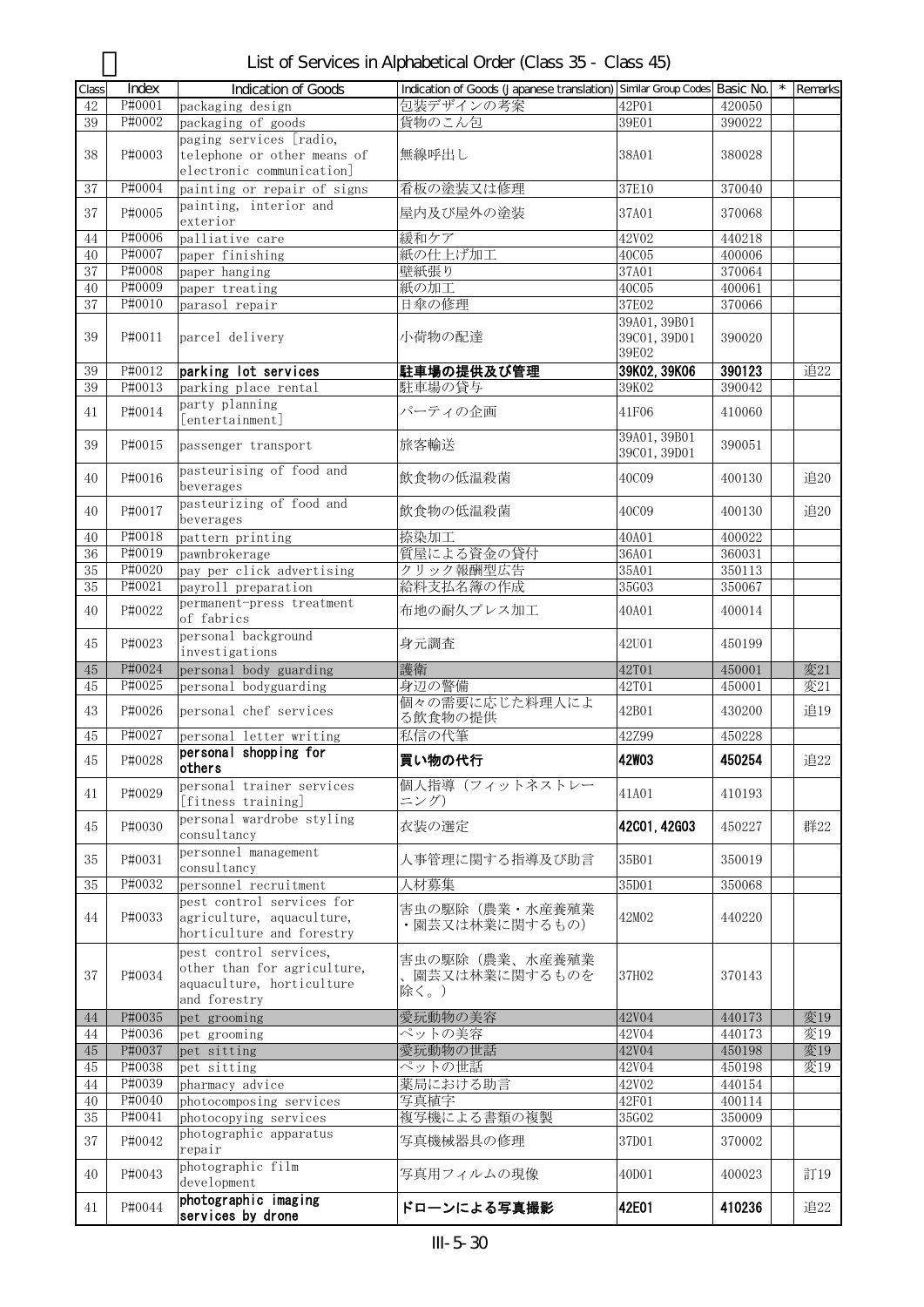List of Services in Alphabetical Order (Class 35 - Class 45)

| Class | Index  | <b>Indication of Goods</b>                                              | Indication of Goods (Japanese translation) Similar Group Codes Basic No. |                                              |        | Remarks |
|-------|--------|-------------------------------------------------------------------------|--------------------------------------------------------------------------|----------------------------------------------|--------|---------|
| 40    | P#0045 | photographic printing                                                   | 写真の焼付け                                                                   | 40D01                                        | 400089 |         |
| 41    | P#0046 | photographic reporting                                                  | 写真による報道                                                                  | 42G99                                        | 410100 |         |
| 41    | P#0047 | photography                                                             | 写真の撮影                                                                    | 42E01                                        | 410101 | 訂19     |
| 40    | P#0048 | photogravure                                                            | グラビア製版                                                                   | 40H02                                        | 400090 |         |
| 41    | P#0049 | physical education                                                      | 体育の教授                                                                    | 41A01                                        | 410012 |         |
| 41    | P#0050 | physical fitness assessment<br>services for training<br>purposes        | トレーニング目的の体力評価                                                            | 41A01                                        | 410229 | 追20     |
| 45    | P#0051 | physical security<br>consultancy                                        | 身体上の保安に関する助言                                                             | 42T01                                        | 450117 |         |
| 39    | P#0052 | physical storage of<br>electronically stored data<br>or documents       | 電子データを記憶させた記録媒<br>体又は文書の物理的な保管                                           | 39H01, 39H02                                 | 390094 |         |
| 44    | P#0053 | physical therapy                                                        | 物理療法又は理学療法による治<br>療                                                      | 42V02                                        | 440097 |         |
| 42    | P#0054 | physics [research]                                                      | 物理に関する研究                                                                 | 42Q02                                        | 420096 | 変19     |
| 44    | P#0055 | physiotherapy                                                           | 物理療法又は理学療法による治<br>療                                                      | 42V02                                        | 440097 |         |
| 37    | P#0056 | pier breakwater building                                                | 防波堤の建設工事                                                                 | 37A01                                        | 370061 |         |
| 39    | P#0057 | piloting                                                                | 水先案内                                                                     | 39F03                                        | 390052 |         |
| 39    | P#0058 | piloting of civilian drones                                             | 民間用ドローンの操縦                                                               | 39D01                                        | 390118 | 追20     |
| 37    | P#0059 | pipeline construction and<br>maintenance                                | パイプラインの敷設工事及び保<br>守                                                      | 37A01                                        | 370063 |         |
| 40    | P#0060 | planing of materials                                                    | 材料の平削り                                                                   | 40C01, 40C02<br>40C03, 40C04<br>40C06, 40C08 | 400050 |         |
| 45    | P#0061 | planning and arranging of<br>wedding ceremonies                         | 結婚式の企画及び手配                                                               | 42H02                                        | 450217 |         |
| 44    | P#0062 | plant nursery services                                                  | 苗の育成                                                                     | 42L01                                        | 440094 |         |
| 37    | P#0063 | plastering                                                              | 左官工事                                                                     | 37A01                                        | 370070 |         |
| 44    | P#0064 | plastic surgery                                                         | 形成外科医業                                                                   | 42V02                                        | 440156 |         |
| 42    | P#0065 | platform as a service<br>[PaaS]                                         | コンピュータソフトウェアプラ<br>ットフォームの提供 (PaaS                                        | 42X11                                        | 420248 | 訂20     |
| 39    | P#0066 | pleasure boat transport                                                 | 遊覧船による輸送                                                                 | 39C01                                        | 390011 |         |
| 37    | P#0067 | plumbing                                                                | 配管工事                                                                     | 37A01                                        | 370071 |         |
| 45    | P#0068 | political lobbying services                                             | 政治的なロビー活動                                                                | 42Z99                                        | 450249 | 追22     |
| 39    | P#0069 | porterage                                                               | 運送                                                                       | 39A01, 39B01<br>39C01, 39D01<br>39E02        | 390021 |         |
| 44    | P#0070 | postnatal care services                                                 | 出生後のケア                                                                   | 42V01, 42V03<br><b>42W02</b>                 | 440237 | 追22     |
| 40    | P#0071 | pottery firing                                                          | 陶器の焼成                                                                    | <b>40C03</b>                                 | 400015 |         |
| 41    | P#0072 | practical training<br>[demonstration]                                   | 実地教育                                                                     | 41A01                                        | 410061 |         |
| 35    | P#0073 | preparation of business<br>profitability studies                        | 事業の収益性調査の作成                                                              | 35B01                                        | 350169 | 追22     |
| 44    | P#0074 | preparation of<br>prescriptions by<br>pharmacists                       | 薬剤師による調剤                                                                 | 42V02                                        | 440204 |         |
| 36    | P#0075 | preparation of quotes for<br>cost estimation purposes                   | コスト見積りのための見積額の<br>作成 (財務評価)                                              | 36A01, 36B01<br>36D01, 36H01                 | 360126 | 追20     |
| 41    | P#0076 | presentation of circus<br>performances                                  | サーカスの上演                                                                  | 41E03                                        | 410009 |         |
| 35    | P#0077 | presentation of goods on<br>communication media, for<br>retail purposes | 販売を目的とした、各種通信媒<br>体による商品の紹介                                              | 35A01, 35B01                                 | 350092 |         |
| 41    | P#0078 | presentation of live<br>performances                                    | 演芸の上演、演劇の上演、音楽<br>の演奏                                                    | 41E03                                        | 410056 |         |
| 41    | P#0079 | presentation of variety<br>shows                                        | バラエティーショーの上演                                                             | 41E03                                        | 410027 |         |
| 41    | P#0080 | presenting museum<br>exhibitions                                        | 美術館における展示                                                                | 41C03                                        | 410248 | 追22     |
| 37    | P#0081 | pressing of clothing                                                    | 被服のプレス                                                                   | 37F02                                        | 370062 |         |
| 35    | P#0082 | price comparison services                                               | 価格比較の調査                                                                  | 35B01                                        | 350091 |         |
| 40    | P#0083 | printing                                                                | 印刷                                                                       | 42F01                                        | 400111 |         |
| 40    | P#0084 | processing of<br>cinematographic films                                  | 映画用フィルムの現像                                                               | 40D01                                        | 400002 |         |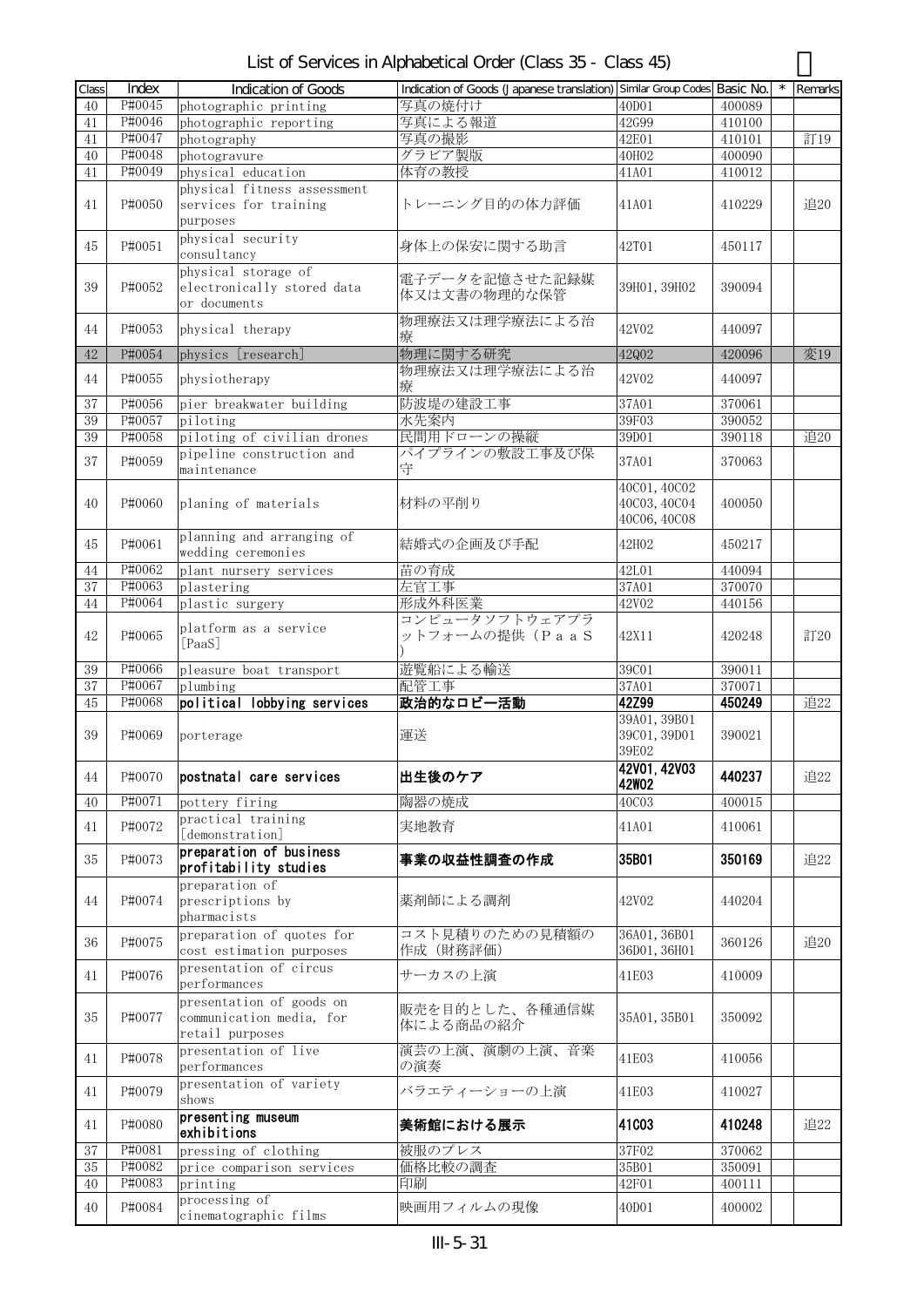List of Services in Alphabetical Order (Class 35 - Class 45)

| Class | Index  | Indication of Goods                                                                                       | Indication of Goods (Japanese translation) Similar Group Codes Basic No. |                       |        |        | Remarks |
|-------|--------|-----------------------------------------------------------------------------------------------------------|--------------------------------------------------------------------------|-----------------------|--------|--------|---------|
| 36    | P#0085 | processing of credit card<br>payments                                                                     | クレジットカード利用者に代わ<br>ってする支払代金の清算                                            | 36A01                 | 360056 |        |         |
| 36    | P#0086 | processing of debit card<br>payments                                                                      | デビットカード利用者に代わっ<br>てする支払代金の決済                                             | 36A01                 | 360057 |        |         |
| 40    | P#0087 | processing of oil                                                                                         | 油の加工                                                                     | 40C09, 40H99          | 400091 |        |         |
| 35    | P#0088 | procurement services for<br>others [purchasing goods<br>and services for other<br>businesses]             | 他人の事業のために行う物品の<br>調達及びサービスの手配                                            | 35B01                 | 350085 |        |         |
| 35    | P#0089 | production of advertising<br>films                                                                        | 広告用映画の制作                                                                 | 35A01                 | 350104 |        |         |
| 40    | P#0090 | production of energy                                                                                      | ガス・電気・熱エネルギーの生<br>産                                                      | 40H99                 | 400103 |        |         |
| 41    | P#0091 | production of music                                                                                       | 音楽のプロデュース (企画・制<br>作)                                                    | 41E05                 | 410196 |        |         |
| 41    | P#0092 | production of podcasts                                                                                    | ポッドキャストの制作                                                               | 41E04, 41E05          | 410249 |        | 追22     |
| 41    | P#0093 | production of radio and<br>television programmes                                                          | ラジオ及びテレビジョンの番組<br>の制作                                                    | 41E04                 | 410026 |        |         |
| 41    | P#0094 | production of shows                                                                                       | ショーの演出                                                                   | 41E03                 | 410030 |        |         |
| 35    | P#0095 | production of teleshopping<br>programmes                                                                  | テレビショッピング用番組の制<br>作                                                      | 35A01                 | 350137 |        |         |
| 35    | P#0096 | production of teleshopping<br>programs                                                                    | テレビショッピング用番組の制<br>作                                                      | 35A01                 | 350137 |        |         |
| 35    | P#0097 | professional business<br>consultancy                                                                      | 事業に関する指導及び助言                                                             | 35B01                 | 350062 |        |         |
| 35    | P#0098 | promotion of goods and<br>services through<br>sponsorship of sports<br>events                             | スポーツイベントの後援を通じ<br>て行う商品及び役務の販売促進<br>・提供促進のための企画及びそ<br>の実行の代理             | 35A01, 35A02<br>35B01 | 350141 |        | 追18     |
| 35    | P#0099 | promotion of goods through<br>influencers                                                                 | [インフルエンサーを通じた商<br>品の販売促進]                                                |                       | 350179 | $\ast$ | 追22     |
| 36    | P#0100 | provident fund services                                                                                   | 準備基金業務                                                                   | 36A01, 36B01<br>36C01 | 360109 |        |         |
| 38    | P#0101 | providing access to<br>databases                                                                          | データベースへの接続用回線の<br>提供                                                     | 38A01                 | 380044 |        |         |
| 41    | P#0102 | providing amusement arcade<br>services                                                                    | ゲームセンターの提供                                                               | 41K01                 | 410084 |        |         |
| 35    | P#0103 | providing business<br>information                                                                         | 事業に関する情報の提供                                                              | 35B01                 | 350065 |        | 変20     |
| 35    | P#0104 | providing business<br>information via a web site                                                          | ウェブサイト経由による事業に<br>関する情報の提供                                               | 35B01                 | 350119 |        | 変21     |
| 35    | P#0105 | providing business<br>information via a website                                                           | ウェブサイト経由による事業に<br>関する情報の提供                                               | 35B01                 | 350119 |        | 変21     |
| 43    | P#0106 | providing campground<br>facilities                                                                        | キャンプ場施設の提供                                                               | 42A01                 | 430026 |        |         |
| 41    | P#0107 | providing casino facilities<br>[gambling]                                                                 | カジノ施設の提供                                                                 | 41K01                 | 410042 |        | 群19     |
| 35    | P#0108 | providing commercial and<br>business contact<br>information                                               | 取引相手先の商業及び事業に関<br>する情報の提供                                                | 35B01                 | 350110 |        | 変20     |
| 35    | P#0109 | providing commercial<br>information and advice for<br>consumers in the choice of<br>products and services | 消費者のための商品及び役務の<br>選択における助言と情報の提供                                         | 35L01                 | 350093 |        | 変20     |
| 44    | P#0110 | providing community<br>gardening facilities                                                               | コミュニティガーデニング施設<br>の提供                                                    | 41K01, 41K02          | 440248 |        | 追22     |
| 37    | P#0111 | providing construction<br>information                                                                     | 建設工事に関する情報の提供                                                            | 37A01                 | 370104 |        | 変20     |
| 39    | P#0112 | providing driving<br>directions for travel<br>purposes                                                    | 移動のための運転の道順に関す<br>る情報の提供                                                 | 39B02                 | 390108 |        |         |
| 41    | P#0113 | providing films, not<br>downloadable, via<br>video-on-demand services                                     | ビデオオンデマンドによるダウ<br>ンロード不可能な映画の配給                                          | 41E02                 | 410208 |        | 変18     |
| 41    | P#0114 | providing films, not<br>downloadable, via<br>video-on-demand<br>transmission services                     | ビデオオンデマンドによるダウ<br>ンロード不可能な映画の配給                                          | 41E02                 | 410208 |        | 変18     |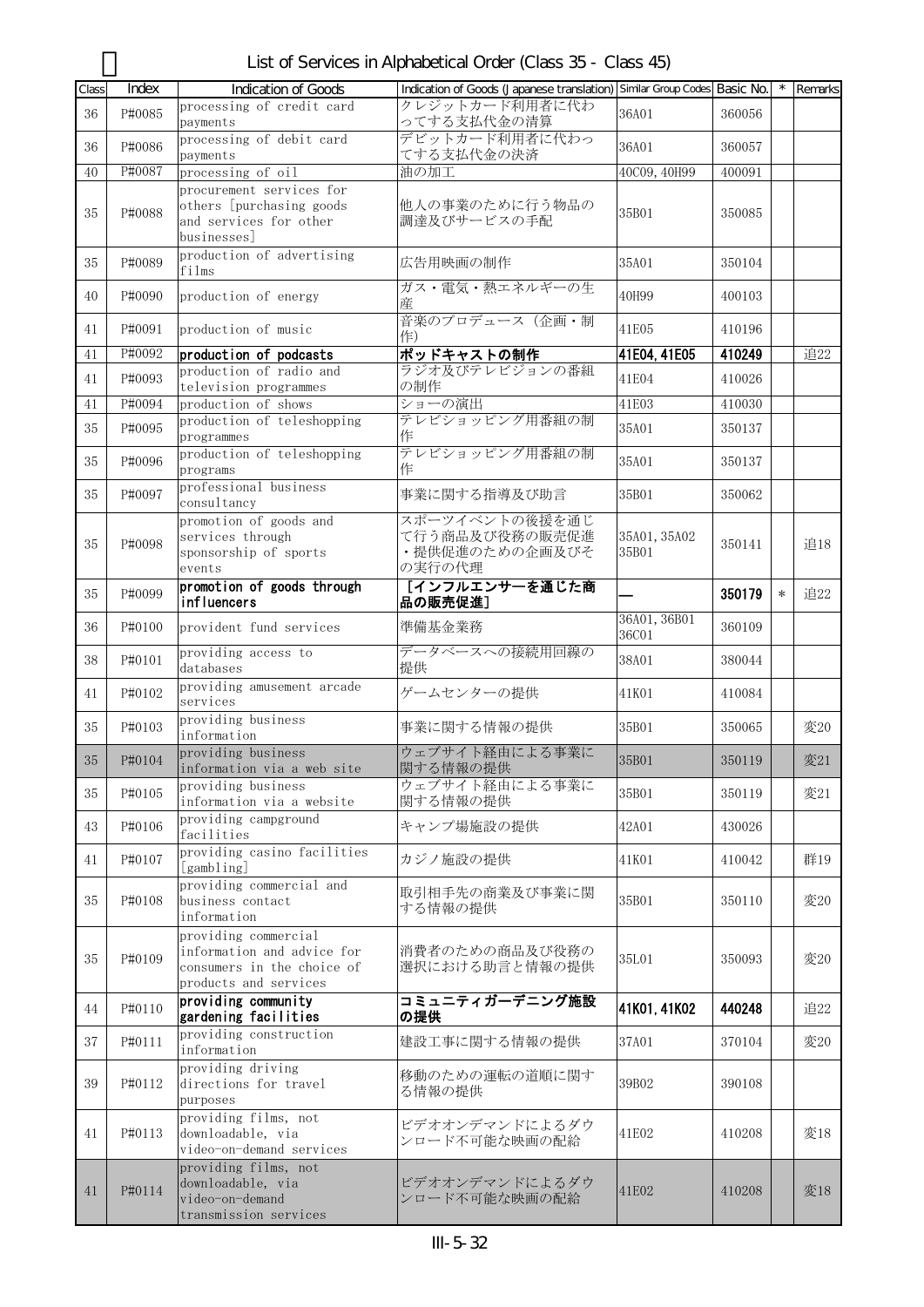List of Services in Alphabetical Order (Class 35 - Class 45)

| Class | Index  | <b>Indication of Goods</b>                                                                    | Indication of Goods (Japanese translation) Similar Group Codes |                                                                                              | Basic No. |        | Remarks |
|-------|--------|-----------------------------------------------------------------------------------------------|----------------------------------------------------------------|----------------------------------------------------------------------------------------------|-----------|--------|---------|
| 36    | P#0115 | providing financial<br>information                                                            | 金融又は財務に関する情報の提<br>供                                            | 36A01, 36B01<br>36D01, 36H01                                                                 | 360059    |        | 変20     |
| 36    | P#0116 | providing financial<br>information via a web site                                             | ウェブサイト経由による金融又<br>は財務に関する情報の提供                                 | 36A01, 36B01<br>36D01, 36H01                                                                 | 360113    |        | 変21     |
| 36    | P#0117 | providing financial<br>information via a website                                              | ウェブサイト経由による金融又<br>は財務に関する情報の提供                                 | 36A01, 36B01<br>36D01, 36H01                                                                 | 360113    |        | 変21     |
| 42    | P#0118 | providing geographic<br>information                                                           | 地理情報の提供                                                        | <b>42G99</b>                                                                                 | 420275    |        | 追22     |
| 41    | P#0119 | providing golf facilities                                                                     | ゴルフ施設の提供                                                       | 41J01                                                                                        | 410053    |        |         |
| 41    | P#0120 | providing information in<br>the field of education                                            | 教育の分野における情報の提供                                                 | 41A01                                                                                        | 410048    |        | 変20     |
| 41    | P#0121 | providing information in<br>the field of entertainment                                        | 娯楽分野における情報の提供                                                  | 41E01, 41E02<br>41E03, 41E04<br>41E05, 41F01<br>41F06, 41G01<br>41602, 41603<br>41G04, 41K01 | 410050    |        | 変20     |
| 38    | P#0122 | providing information in<br>the field of<br>telecommunications                                | 電気通信に関する情報の提供                                                  | 38A01, 38B01                                                                                 | 380027    |        | 変20     |
| 42    | P#0123 | providing information on<br>computer technology and<br>programming via a web site             | ウェブサイト経由によるコンピ<br>ューター技術及びコンピュータ<br>プログラミングに関する情報の<br>提供       | 42N03, 42P02<br>42002, 42099                                                                 | 420227    |        | 変20     |
| 42    | P#0124 | providing information<br>relating to computer<br>technology and programming<br>via a web site | ウェブサイト経由によるコンピ<br>ュータ技術及びコンピュータプ<br>ログラミングに関する情報の提<br>供        | 42N03, 42P02<br>42002, 42099                                                                 | 420227    |        | 変21     |
| 42    | P#0125 | providing information<br>relating to computer<br>technology and programming<br>via a website  | ウェブサイト経由によるコンピ<br>ュータ技術及びコンピュータプ<br>ログラミングに関する情報の提<br>供        | 42N03, 42P02<br>42002, 42099                                                                 | 420227    |        | 変21     |
| 40    | P#0126 | providing information<br>relating to material<br>treatment                                    | 材料処理に関する情報の提供                                                  | 40K01                                                                                        | 400087    |        | 変20     |
| 41    | P#0127 | providing information<br>relating to recreational<br>activities                               | レクリエーション活動に関する<br>情報の提供                                        | 41E01, 41E02<br>41E03, 41E04<br>41E05, 41F01<br>41F06, 41G01<br>41602, 41603<br>41G04, 41K01 | 410064    |        | 変20     |
| 37    | P#0128 | providing information<br>relating to repairs                                                  | [修理情報の提供]                                                      |                                                                                              | 370105    | $\ast$ | 変20     |
| 39    | P#0129 | providing information<br>relating to storage<br>services                                      | 保管サービスに関する情報の提<br>供                                            | 39H01, 39H02                                                                                 | 390076    |        | 変20     |
| 36    | P#0130 | providing insurance<br>information                                                            | 保険情報の提供                                                        | 36C01                                                                                        | 360060    |        | 変20     |
| 38    | P#0131 | providing internet<br>chatrooms                                                               | インターネット利用のチャット<br>ルーム形式による電子掲示板通<br>信                          | 38A01                                                                                        | 380043    |        |         |
| 41    | P#0132 | providing museum facilities                                                                   | 美術館の施設の提供                                                      | 41K02                                                                                        | 410062    |        | 変22     |
| 41    | P#0133 | providing museum facilities<br>[presentation, exhibitions]                                    | 公開・展示を行う美術館の提供                                                 | 41K02                                                                                        | 410062    |        | 変22     |
| 41    | P#0134 | providing online electronic<br>publications, not<br>downloadable                              | オンラインによる電子出版物の<br>提供(ダウンロードできないも<br>のに限る。)                     | 41C02                                                                                        | 410099    |        | 訂19     |
| 38    | P#0135 | providing online forums                                                                       | オンラインフォーラム形式によ<br>る通信                                          | 38A01                                                                                        | 380050    |        |         |
| 42    | P#0136 | providing online geographic<br>maps, not downloadable                                         | オンラインによるダウンロード<br>できない地図の提供                                    | 42G99                                                                                        | 420276    |        | 追22     |
| 41    | P#0137 | providing online music, not<br>downloadable                                                   | オンラインによる音楽の提供(<br>ダウンロードできないものに限<br>る。)                        | 41E03                                                                                        | 410200    |        | 訂19     |
| 41    | P#0138 | providing online videos,<br>not downloadable                                                  | オンラインによる映像の提供(<br>ダウンロードできないものに限<br>る。)                        | 41E02                                                                                        | 410201    |        | 訂19     |
|       |        |                                                                                               |                                                                |                                                                                              |           |        |         |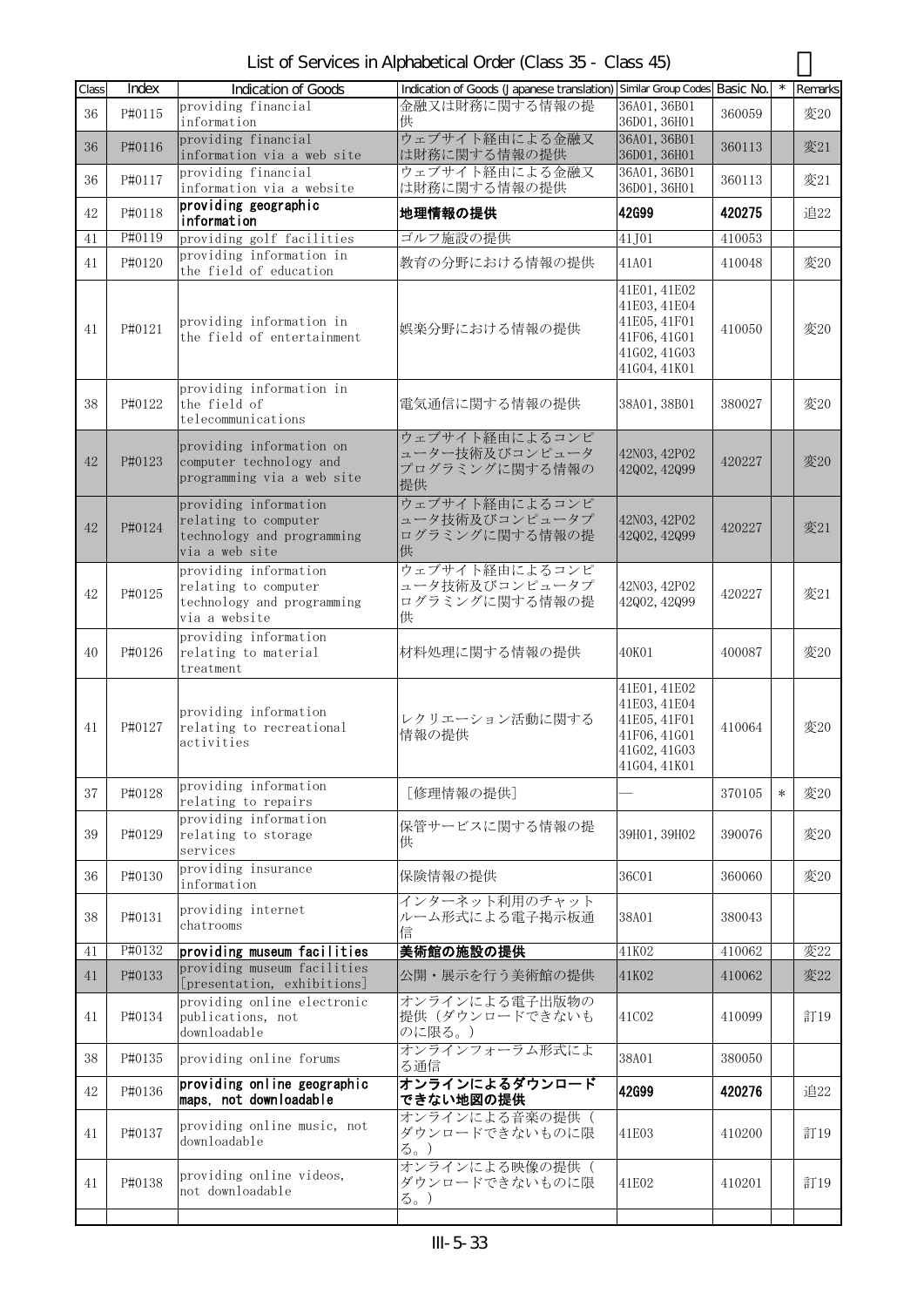List of Services in Alphabetical Order (Class 35 - Class 45)

| providing rebates at<br>participating<br>会員カードの利用を通じた他の<br>36<br>P#0139<br>establishments of others<br>36A01<br>360117<br>加盟店での割戻し手続の代行<br>through use of a membership<br>card<br>providing recreation<br>P#0140<br>レクリエーション施設の提供<br>41J01, 41K01<br>41<br>410014<br>facilities<br>providing scientific<br>information, advice and<br>カーボンオフセットに関する科<br>42001, 42002<br>変20<br>42<br>P#0141<br>420212<br>学情報の提供・指導及び助言<br>consultancy relating to<br>42003, 42099<br>carbon offsetting<br>providing search engines<br>検索エンジンの提供<br>42<br>P#0142<br>42P02<br>420209<br>for the internet<br>providing service animals<br>障害者のための介助動物の提供<br>42X90<br>440250<br>追22<br>P#0143<br>to individuals with<br>44<br>disabilities<br>P#0144<br>運動施設の提供<br>providing sports facilities<br>41J01<br>410035<br>41<br>テレショッピングのための電気<br>providing telecommunication<br>38<br>P#0145<br>channels for teleshopping<br>通信回線(放送を含む。)の提<br>38A01, 38B01<br>380042<br>services<br>供<br>providing<br>telecommunications<br>電子計算機端末による通信ネッ<br>38<br>P#0146<br>38A01<br>380037<br>トワークへの接続の提供<br>connections to a global<br>computer network<br>providing telephone<br>38A01<br>35<br>P#0147<br>電話帳情報の提供<br>350170<br>追22<br>directory information<br>providing television<br>ビデオオンデマンドによるダウ<br>programmes, not<br>ンロード不可能なテレビジョン<br>P#0148<br>41E04<br>変18<br>41<br>410209<br>downloadable, via<br>番組の配給<br>video-on-demand services<br>providing television<br>ビデオオンデマンドによるダウ<br>programmes, not<br>ンロード不可能なテレビジョン<br>downloadable, via<br>変18<br>41<br>P#0149<br>41E04<br>410209<br>video-on-demand<br>番組の配給<br>transmission services<br>providing television<br>ビデオオンデマンドによるダウ<br>programs, not downloadable,<br>ンロード不可能なテレビジョン<br>P#0150<br>変18<br>41<br>41E04<br>410209<br>via video-on-demand<br>番組の配給<br>services<br>providing television<br>ビデオオンデマンドによるダウ<br>programs, not downloadable,<br>P#0151<br>ンロード不可能なテレビジョン<br>41E04<br>410209<br>変18<br>41<br>via video-on-demand<br>番組の配給<br>transmission services<br>providing traffic<br>P#0152<br>39B02<br>変20<br>39<br>道路交通情報の提供<br>390098<br>information<br>39A01, 39B01<br>providing transportation<br>輸送情報の提供<br>変20<br>P#0153<br>39<br>39C01, 39D01<br>390077<br>information<br>39Z99<br>電子計算機端末による通信ネッ<br>providing user access to<br>38<br>P#0154<br>38A01<br>380040<br>トワークへの接続の提供<br>global computer networks<br>providing user rankings for<br>商業用又は広告用のユーザーに<br>35<br>P#0155<br>commercial or advertising<br>35A01, 35B01<br>追20<br>350161<br>よるランキング情報の提供<br>purposes<br>41E01, 41E02<br>41E03, 41E04<br>ユーザーによるランキングを内<br>providing user rankings for<br>41E05, 41F01<br>容とする娯楽に関する情報の提<br>追20<br>P#0156<br>410227<br>entertainment or cultural<br>41<br>41F06, 41G01<br>供<br>purposes<br>41602, 41603<br>41G04, 41K01<br>providing user ratings for<br>商業用又は広告用のユーザーに<br>追20<br>35<br>P#0157<br>35A01, 35B01<br>commercial or advertising<br>350161<br>よる評価情報の提供<br>purposes<br>41E01, 41E02<br>41E03, 41E04<br>providing user ratings for<br>ユーザーによる評価を内容とす<br>41E05, 41F01<br>追20<br>P#0158<br>410227<br>entertainment or cultural<br>41<br>る娯楽に関する情報の提供<br>41F06, 41G01<br>purposes<br>41602, 41603 | Class | Index | Indication of Goods | Indication of Goods (Japanese translation) Similar Group Codes Basic No. |              | Remarks |
|------------------------------------------------------------------------------------------------------------------------------------------------------------------------------------------------------------------------------------------------------------------------------------------------------------------------------------------------------------------------------------------------------------------------------------------------------------------------------------------------------------------------------------------------------------------------------------------------------------------------------------------------------------------------------------------------------------------------------------------------------------------------------------------------------------------------------------------------------------------------------------------------------------------------------------------------------------------------------------------------------------------------------------------------------------------------------------------------------------------------------------------------------------------------------------------------------------------------------------------------------------------------------------------------------------------------------------------------------------------------------------------------------------------------------------------------------------------------------------------------------------------------------------------------------------------------------------------------------------------------------------------------------------------------------------------------------------------------------------------------------------------------------------------------------------------------------------------------------------------------------------------------------------------------------------------------------------------------------------------------------------------------------------------------------------------------------------------------------------------------------------------------------------------------------------------------------------------------------------------------------------------------------------------------------------------------------------------------------------------------------------------------------------------------------------------------------------------------------------------------------------------------------------------------------------------------------------------------------------------------------------------------------------------------------------------------------------------------------------------------------------------------------------------------------------------------------------------------------------------------------------------------------------------------------------------------------------------------------------------------------------------------------------------------------------------------------------------------------------------------------------------------------|-------|-------|---------------------|--------------------------------------------------------------------------|--------------|---------|
|                                                                                                                                                                                                                                                                                                                                                                                                                                                                                                                                                                                                                                                                                                                                                                                                                                                                                                                                                                                                                                                                                                                                                                                                                                                                                                                                                                                                                                                                                                                                                                                                                                                                                                                                                                                                                                                                                                                                                                                                                                                                                                                                                                                                                                                                                                                                                                                                                                                                                                                                                                                                                                                                                                                                                                                                                                                                                                                                                                                                                                                                                                                                                      |       |       |                     |                                                                          |              |         |
|                                                                                                                                                                                                                                                                                                                                                                                                                                                                                                                                                                                                                                                                                                                                                                                                                                                                                                                                                                                                                                                                                                                                                                                                                                                                                                                                                                                                                                                                                                                                                                                                                                                                                                                                                                                                                                                                                                                                                                                                                                                                                                                                                                                                                                                                                                                                                                                                                                                                                                                                                                                                                                                                                                                                                                                                                                                                                                                                                                                                                                                                                                                                                      |       |       |                     |                                                                          |              |         |
|                                                                                                                                                                                                                                                                                                                                                                                                                                                                                                                                                                                                                                                                                                                                                                                                                                                                                                                                                                                                                                                                                                                                                                                                                                                                                                                                                                                                                                                                                                                                                                                                                                                                                                                                                                                                                                                                                                                                                                                                                                                                                                                                                                                                                                                                                                                                                                                                                                                                                                                                                                                                                                                                                                                                                                                                                                                                                                                                                                                                                                                                                                                                                      |       |       |                     |                                                                          |              |         |
|                                                                                                                                                                                                                                                                                                                                                                                                                                                                                                                                                                                                                                                                                                                                                                                                                                                                                                                                                                                                                                                                                                                                                                                                                                                                                                                                                                                                                                                                                                                                                                                                                                                                                                                                                                                                                                                                                                                                                                                                                                                                                                                                                                                                                                                                                                                                                                                                                                                                                                                                                                                                                                                                                                                                                                                                                                                                                                                                                                                                                                                                                                                                                      |       |       |                     |                                                                          |              |         |
|                                                                                                                                                                                                                                                                                                                                                                                                                                                                                                                                                                                                                                                                                                                                                                                                                                                                                                                                                                                                                                                                                                                                                                                                                                                                                                                                                                                                                                                                                                                                                                                                                                                                                                                                                                                                                                                                                                                                                                                                                                                                                                                                                                                                                                                                                                                                                                                                                                                                                                                                                                                                                                                                                                                                                                                                                                                                                                                                                                                                                                                                                                                                                      |       |       |                     |                                                                          |              |         |
|                                                                                                                                                                                                                                                                                                                                                                                                                                                                                                                                                                                                                                                                                                                                                                                                                                                                                                                                                                                                                                                                                                                                                                                                                                                                                                                                                                                                                                                                                                                                                                                                                                                                                                                                                                                                                                                                                                                                                                                                                                                                                                                                                                                                                                                                                                                                                                                                                                                                                                                                                                                                                                                                                                                                                                                                                                                                                                                                                                                                                                                                                                                                                      |       |       |                     |                                                                          |              |         |
|                                                                                                                                                                                                                                                                                                                                                                                                                                                                                                                                                                                                                                                                                                                                                                                                                                                                                                                                                                                                                                                                                                                                                                                                                                                                                                                                                                                                                                                                                                                                                                                                                                                                                                                                                                                                                                                                                                                                                                                                                                                                                                                                                                                                                                                                                                                                                                                                                                                                                                                                                                                                                                                                                                                                                                                                                                                                                                                                                                                                                                                                                                                                                      |       |       |                     |                                                                          |              |         |
|                                                                                                                                                                                                                                                                                                                                                                                                                                                                                                                                                                                                                                                                                                                                                                                                                                                                                                                                                                                                                                                                                                                                                                                                                                                                                                                                                                                                                                                                                                                                                                                                                                                                                                                                                                                                                                                                                                                                                                                                                                                                                                                                                                                                                                                                                                                                                                                                                                                                                                                                                                                                                                                                                                                                                                                                                                                                                                                                                                                                                                                                                                                                                      |       |       |                     |                                                                          |              |         |
|                                                                                                                                                                                                                                                                                                                                                                                                                                                                                                                                                                                                                                                                                                                                                                                                                                                                                                                                                                                                                                                                                                                                                                                                                                                                                                                                                                                                                                                                                                                                                                                                                                                                                                                                                                                                                                                                                                                                                                                                                                                                                                                                                                                                                                                                                                                                                                                                                                                                                                                                                                                                                                                                                                                                                                                                                                                                                                                                                                                                                                                                                                                                                      |       |       |                     |                                                                          |              |         |
|                                                                                                                                                                                                                                                                                                                                                                                                                                                                                                                                                                                                                                                                                                                                                                                                                                                                                                                                                                                                                                                                                                                                                                                                                                                                                                                                                                                                                                                                                                                                                                                                                                                                                                                                                                                                                                                                                                                                                                                                                                                                                                                                                                                                                                                                                                                                                                                                                                                                                                                                                                                                                                                                                                                                                                                                                                                                                                                                                                                                                                                                                                                                                      |       |       |                     |                                                                          |              |         |
|                                                                                                                                                                                                                                                                                                                                                                                                                                                                                                                                                                                                                                                                                                                                                                                                                                                                                                                                                                                                                                                                                                                                                                                                                                                                                                                                                                                                                                                                                                                                                                                                                                                                                                                                                                                                                                                                                                                                                                                                                                                                                                                                                                                                                                                                                                                                                                                                                                                                                                                                                                                                                                                                                                                                                                                                                                                                                                                                                                                                                                                                                                                                                      |       |       |                     |                                                                          |              |         |
|                                                                                                                                                                                                                                                                                                                                                                                                                                                                                                                                                                                                                                                                                                                                                                                                                                                                                                                                                                                                                                                                                                                                                                                                                                                                                                                                                                                                                                                                                                                                                                                                                                                                                                                                                                                                                                                                                                                                                                                                                                                                                                                                                                                                                                                                                                                                                                                                                                                                                                                                                                                                                                                                                                                                                                                                                                                                                                                                                                                                                                                                                                                                                      |       |       |                     |                                                                          |              |         |
|                                                                                                                                                                                                                                                                                                                                                                                                                                                                                                                                                                                                                                                                                                                                                                                                                                                                                                                                                                                                                                                                                                                                                                                                                                                                                                                                                                                                                                                                                                                                                                                                                                                                                                                                                                                                                                                                                                                                                                                                                                                                                                                                                                                                                                                                                                                                                                                                                                                                                                                                                                                                                                                                                                                                                                                                                                                                                                                                                                                                                                                                                                                                                      |       |       |                     |                                                                          |              |         |
|                                                                                                                                                                                                                                                                                                                                                                                                                                                                                                                                                                                                                                                                                                                                                                                                                                                                                                                                                                                                                                                                                                                                                                                                                                                                                                                                                                                                                                                                                                                                                                                                                                                                                                                                                                                                                                                                                                                                                                                                                                                                                                                                                                                                                                                                                                                                                                                                                                                                                                                                                                                                                                                                                                                                                                                                                                                                                                                                                                                                                                                                                                                                                      |       |       |                     |                                                                          |              |         |
|                                                                                                                                                                                                                                                                                                                                                                                                                                                                                                                                                                                                                                                                                                                                                                                                                                                                                                                                                                                                                                                                                                                                                                                                                                                                                                                                                                                                                                                                                                                                                                                                                                                                                                                                                                                                                                                                                                                                                                                                                                                                                                                                                                                                                                                                                                                                                                                                                                                                                                                                                                                                                                                                                                                                                                                                                                                                                                                                                                                                                                                                                                                                                      |       |       |                     |                                                                          |              |         |
|                                                                                                                                                                                                                                                                                                                                                                                                                                                                                                                                                                                                                                                                                                                                                                                                                                                                                                                                                                                                                                                                                                                                                                                                                                                                                                                                                                                                                                                                                                                                                                                                                                                                                                                                                                                                                                                                                                                                                                                                                                                                                                                                                                                                                                                                                                                                                                                                                                                                                                                                                                                                                                                                                                                                                                                                                                                                                                                                                                                                                                                                                                                                                      |       |       |                     |                                                                          |              |         |
|                                                                                                                                                                                                                                                                                                                                                                                                                                                                                                                                                                                                                                                                                                                                                                                                                                                                                                                                                                                                                                                                                                                                                                                                                                                                                                                                                                                                                                                                                                                                                                                                                                                                                                                                                                                                                                                                                                                                                                                                                                                                                                                                                                                                                                                                                                                                                                                                                                                                                                                                                                                                                                                                                                                                                                                                                                                                                                                                                                                                                                                                                                                                                      |       |       |                     |                                                                          |              |         |
|                                                                                                                                                                                                                                                                                                                                                                                                                                                                                                                                                                                                                                                                                                                                                                                                                                                                                                                                                                                                                                                                                                                                                                                                                                                                                                                                                                                                                                                                                                                                                                                                                                                                                                                                                                                                                                                                                                                                                                                                                                                                                                                                                                                                                                                                                                                                                                                                                                                                                                                                                                                                                                                                                                                                                                                                                                                                                                                                                                                                                                                                                                                                                      |       |       |                     |                                                                          |              |         |
|                                                                                                                                                                                                                                                                                                                                                                                                                                                                                                                                                                                                                                                                                                                                                                                                                                                                                                                                                                                                                                                                                                                                                                                                                                                                                                                                                                                                                                                                                                                                                                                                                                                                                                                                                                                                                                                                                                                                                                                                                                                                                                                                                                                                                                                                                                                                                                                                                                                                                                                                                                                                                                                                                                                                                                                                                                                                                                                                                                                                                                                                                                                                                      |       |       |                     |                                                                          |              |         |
|                                                                                                                                                                                                                                                                                                                                                                                                                                                                                                                                                                                                                                                                                                                                                                                                                                                                                                                                                                                                                                                                                                                                                                                                                                                                                                                                                                                                                                                                                                                                                                                                                                                                                                                                                                                                                                                                                                                                                                                                                                                                                                                                                                                                                                                                                                                                                                                                                                                                                                                                                                                                                                                                                                                                                                                                                                                                                                                                                                                                                                                                                                                                                      |       |       |                     |                                                                          |              |         |
|                                                                                                                                                                                                                                                                                                                                                                                                                                                                                                                                                                                                                                                                                                                                                                                                                                                                                                                                                                                                                                                                                                                                                                                                                                                                                                                                                                                                                                                                                                                                                                                                                                                                                                                                                                                                                                                                                                                                                                                                                                                                                                                                                                                                                                                                                                                                                                                                                                                                                                                                                                                                                                                                                                                                                                                                                                                                                                                                                                                                                                                                                                                                                      |       |       |                     |                                                                          |              |         |
|                                                                                                                                                                                                                                                                                                                                                                                                                                                                                                                                                                                                                                                                                                                                                                                                                                                                                                                                                                                                                                                                                                                                                                                                                                                                                                                                                                                                                                                                                                                                                                                                                                                                                                                                                                                                                                                                                                                                                                                                                                                                                                                                                                                                                                                                                                                                                                                                                                                                                                                                                                                                                                                                                                                                                                                                                                                                                                                                                                                                                                                                                                                                                      |       |       |                     |                                                                          |              |         |
|                                                                                                                                                                                                                                                                                                                                                                                                                                                                                                                                                                                                                                                                                                                                                                                                                                                                                                                                                                                                                                                                                                                                                                                                                                                                                                                                                                                                                                                                                                                                                                                                                                                                                                                                                                                                                                                                                                                                                                                                                                                                                                                                                                                                                                                                                                                                                                                                                                                                                                                                                                                                                                                                                                                                                                                                                                                                                                                                                                                                                                                                                                                                                      |       |       |                     |                                                                          |              |         |
|                                                                                                                                                                                                                                                                                                                                                                                                                                                                                                                                                                                                                                                                                                                                                                                                                                                                                                                                                                                                                                                                                                                                                                                                                                                                                                                                                                                                                                                                                                                                                                                                                                                                                                                                                                                                                                                                                                                                                                                                                                                                                                                                                                                                                                                                                                                                                                                                                                                                                                                                                                                                                                                                                                                                                                                                                                                                                                                                                                                                                                                                                                                                                      |       |       |                     |                                                                          |              |         |
|                                                                                                                                                                                                                                                                                                                                                                                                                                                                                                                                                                                                                                                                                                                                                                                                                                                                                                                                                                                                                                                                                                                                                                                                                                                                                                                                                                                                                                                                                                                                                                                                                                                                                                                                                                                                                                                                                                                                                                                                                                                                                                                                                                                                                                                                                                                                                                                                                                                                                                                                                                                                                                                                                                                                                                                                                                                                                                                                                                                                                                                                                                                                                      |       |       |                     |                                                                          |              |         |
|                                                                                                                                                                                                                                                                                                                                                                                                                                                                                                                                                                                                                                                                                                                                                                                                                                                                                                                                                                                                                                                                                                                                                                                                                                                                                                                                                                                                                                                                                                                                                                                                                                                                                                                                                                                                                                                                                                                                                                                                                                                                                                                                                                                                                                                                                                                                                                                                                                                                                                                                                                                                                                                                                                                                                                                                                                                                                                                                                                                                                                                                                                                                                      |       |       |                     |                                                                          |              |         |
|                                                                                                                                                                                                                                                                                                                                                                                                                                                                                                                                                                                                                                                                                                                                                                                                                                                                                                                                                                                                                                                                                                                                                                                                                                                                                                                                                                                                                                                                                                                                                                                                                                                                                                                                                                                                                                                                                                                                                                                                                                                                                                                                                                                                                                                                                                                                                                                                                                                                                                                                                                                                                                                                                                                                                                                                                                                                                                                                                                                                                                                                                                                                                      |       |       |                     |                                                                          |              |         |
|                                                                                                                                                                                                                                                                                                                                                                                                                                                                                                                                                                                                                                                                                                                                                                                                                                                                                                                                                                                                                                                                                                                                                                                                                                                                                                                                                                                                                                                                                                                                                                                                                                                                                                                                                                                                                                                                                                                                                                                                                                                                                                                                                                                                                                                                                                                                                                                                                                                                                                                                                                                                                                                                                                                                                                                                                                                                                                                                                                                                                                                                                                                                                      |       |       |                     |                                                                          |              |         |
|                                                                                                                                                                                                                                                                                                                                                                                                                                                                                                                                                                                                                                                                                                                                                                                                                                                                                                                                                                                                                                                                                                                                                                                                                                                                                                                                                                                                                                                                                                                                                                                                                                                                                                                                                                                                                                                                                                                                                                                                                                                                                                                                                                                                                                                                                                                                                                                                                                                                                                                                                                                                                                                                                                                                                                                                                                                                                                                                                                                                                                                                                                                                                      |       |       |                     |                                                                          |              |         |
|                                                                                                                                                                                                                                                                                                                                                                                                                                                                                                                                                                                                                                                                                                                                                                                                                                                                                                                                                                                                                                                                                                                                                                                                                                                                                                                                                                                                                                                                                                                                                                                                                                                                                                                                                                                                                                                                                                                                                                                                                                                                                                                                                                                                                                                                                                                                                                                                                                                                                                                                                                                                                                                                                                                                                                                                                                                                                                                                                                                                                                                                                                                                                      |       |       |                     |                                                                          |              |         |
|                                                                                                                                                                                                                                                                                                                                                                                                                                                                                                                                                                                                                                                                                                                                                                                                                                                                                                                                                                                                                                                                                                                                                                                                                                                                                                                                                                                                                                                                                                                                                                                                                                                                                                                                                                                                                                                                                                                                                                                                                                                                                                                                                                                                                                                                                                                                                                                                                                                                                                                                                                                                                                                                                                                                                                                                                                                                                                                                                                                                                                                                                                                                                      |       |       |                     |                                                                          |              |         |
|                                                                                                                                                                                                                                                                                                                                                                                                                                                                                                                                                                                                                                                                                                                                                                                                                                                                                                                                                                                                                                                                                                                                                                                                                                                                                                                                                                                                                                                                                                                                                                                                                                                                                                                                                                                                                                                                                                                                                                                                                                                                                                                                                                                                                                                                                                                                                                                                                                                                                                                                                                                                                                                                                                                                                                                                                                                                                                                                                                                                                                                                                                                                                      |       |       |                     |                                                                          |              |         |
|                                                                                                                                                                                                                                                                                                                                                                                                                                                                                                                                                                                                                                                                                                                                                                                                                                                                                                                                                                                                                                                                                                                                                                                                                                                                                                                                                                                                                                                                                                                                                                                                                                                                                                                                                                                                                                                                                                                                                                                                                                                                                                                                                                                                                                                                                                                                                                                                                                                                                                                                                                                                                                                                                                                                                                                                                                                                                                                                                                                                                                                                                                                                                      |       |       |                     |                                                                          |              |         |
|                                                                                                                                                                                                                                                                                                                                                                                                                                                                                                                                                                                                                                                                                                                                                                                                                                                                                                                                                                                                                                                                                                                                                                                                                                                                                                                                                                                                                                                                                                                                                                                                                                                                                                                                                                                                                                                                                                                                                                                                                                                                                                                                                                                                                                                                                                                                                                                                                                                                                                                                                                                                                                                                                                                                                                                                                                                                                                                                                                                                                                                                                                                                                      |       |       |                     |                                                                          |              |         |
|                                                                                                                                                                                                                                                                                                                                                                                                                                                                                                                                                                                                                                                                                                                                                                                                                                                                                                                                                                                                                                                                                                                                                                                                                                                                                                                                                                                                                                                                                                                                                                                                                                                                                                                                                                                                                                                                                                                                                                                                                                                                                                                                                                                                                                                                                                                                                                                                                                                                                                                                                                                                                                                                                                                                                                                                                                                                                                                                                                                                                                                                                                                                                      |       |       |                     |                                                                          |              |         |
|                                                                                                                                                                                                                                                                                                                                                                                                                                                                                                                                                                                                                                                                                                                                                                                                                                                                                                                                                                                                                                                                                                                                                                                                                                                                                                                                                                                                                                                                                                                                                                                                                                                                                                                                                                                                                                                                                                                                                                                                                                                                                                                                                                                                                                                                                                                                                                                                                                                                                                                                                                                                                                                                                                                                                                                                                                                                                                                                                                                                                                                                                                                                                      |       |       |                     |                                                                          |              |         |
|                                                                                                                                                                                                                                                                                                                                                                                                                                                                                                                                                                                                                                                                                                                                                                                                                                                                                                                                                                                                                                                                                                                                                                                                                                                                                                                                                                                                                                                                                                                                                                                                                                                                                                                                                                                                                                                                                                                                                                                                                                                                                                                                                                                                                                                                                                                                                                                                                                                                                                                                                                                                                                                                                                                                                                                                                                                                                                                                                                                                                                                                                                                                                      |       |       |                     |                                                                          |              |         |
|                                                                                                                                                                                                                                                                                                                                                                                                                                                                                                                                                                                                                                                                                                                                                                                                                                                                                                                                                                                                                                                                                                                                                                                                                                                                                                                                                                                                                                                                                                                                                                                                                                                                                                                                                                                                                                                                                                                                                                                                                                                                                                                                                                                                                                                                                                                                                                                                                                                                                                                                                                                                                                                                                                                                                                                                                                                                                                                                                                                                                                                                                                                                                      |       |       |                     |                                                                          |              |         |
|                                                                                                                                                                                                                                                                                                                                                                                                                                                                                                                                                                                                                                                                                                                                                                                                                                                                                                                                                                                                                                                                                                                                                                                                                                                                                                                                                                                                                                                                                                                                                                                                                                                                                                                                                                                                                                                                                                                                                                                                                                                                                                                                                                                                                                                                                                                                                                                                                                                                                                                                                                                                                                                                                                                                                                                                                                                                                                                                                                                                                                                                                                                                                      |       |       |                     |                                                                          |              |         |
|                                                                                                                                                                                                                                                                                                                                                                                                                                                                                                                                                                                                                                                                                                                                                                                                                                                                                                                                                                                                                                                                                                                                                                                                                                                                                                                                                                                                                                                                                                                                                                                                                                                                                                                                                                                                                                                                                                                                                                                                                                                                                                                                                                                                                                                                                                                                                                                                                                                                                                                                                                                                                                                                                                                                                                                                                                                                                                                                                                                                                                                                                                                                                      |       |       |                     |                                                                          |              |         |
|                                                                                                                                                                                                                                                                                                                                                                                                                                                                                                                                                                                                                                                                                                                                                                                                                                                                                                                                                                                                                                                                                                                                                                                                                                                                                                                                                                                                                                                                                                                                                                                                                                                                                                                                                                                                                                                                                                                                                                                                                                                                                                                                                                                                                                                                                                                                                                                                                                                                                                                                                                                                                                                                                                                                                                                                                                                                                                                                                                                                                                                                                                                                                      |       |       |                     |                                                                          |              |         |
|                                                                                                                                                                                                                                                                                                                                                                                                                                                                                                                                                                                                                                                                                                                                                                                                                                                                                                                                                                                                                                                                                                                                                                                                                                                                                                                                                                                                                                                                                                                                                                                                                                                                                                                                                                                                                                                                                                                                                                                                                                                                                                                                                                                                                                                                                                                                                                                                                                                                                                                                                                                                                                                                                                                                                                                                                                                                                                                                                                                                                                                                                                                                                      |       |       |                     |                                                                          |              |         |
|                                                                                                                                                                                                                                                                                                                                                                                                                                                                                                                                                                                                                                                                                                                                                                                                                                                                                                                                                                                                                                                                                                                                                                                                                                                                                                                                                                                                                                                                                                                                                                                                                                                                                                                                                                                                                                                                                                                                                                                                                                                                                                                                                                                                                                                                                                                                                                                                                                                                                                                                                                                                                                                                                                                                                                                                                                                                                                                                                                                                                                                                                                                                                      |       |       |                     |                                                                          |              |         |
|                                                                                                                                                                                                                                                                                                                                                                                                                                                                                                                                                                                                                                                                                                                                                                                                                                                                                                                                                                                                                                                                                                                                                                                                                                                                                                                                                                                                                                                                                                                                                                                                                                                                                                                                                                                                                                                                                                                                                                                                                                                                                                                                                                                                                                                                                                                                                                                                                                                                                                                                                                                                                                                                                                                                                                                                                                                                                                                                                                                                                                                                                                                                                      |       |       |                     |                                                                          |              |         |
|                                                                                                                                                                                                                                                                                                                                                                                                                                                                                                                                                                                                                                                                                                                                                                                                                                                                                                                                                                                                                                                                                                                                                                                                                                                                                                                                                                                                                                                                                                                                                                                                                                                                                                                                                                                                                                                                                                                                                                                                                                                                                                                                                                                                                                                                                                                                                                                                                                                                                                                                                                                                                                                                                                                                                                                                                                                                                                                                                                                                                                                                                                                                                      |       |       |                     |                                                                          |              |         |
|                                                                                                                                                                                                                                                                                                                                                                                                                                                                                                                                                                                                                                                                                                                                                                                                                                                                                                                                                                                                                                                                                                                                                                                                                                                                                                                                                                                                                                                                                                                                                                                                                                                                                                                                                                                                                                                                                                                                                                                                                                                                                                                                                                                                                                                                                                                                                                                                                                                                                                                                                                                                                                                                                                                                                                                                                                                                                                                                                                                                                                                                                                                                                      |       |       |                     |                                                                          |              |         |
|                                                                                                                                                                                                                                                                                                                                                                                                                                                                                                                                                                                                                                                                                                                                                                                                                                                                                                                                                                                                                                                                                                                                                                                                                                                                                                                                                                                                                                                                                                                                                                                                                                                                                                                                                                                                                                                                                                                                                                                                                                                                                                                                                                                                                                                                                                                                                                                                                                                                                                                                                                                                                                                                                                                                                                                                                                                                                                                                                                                                                                                                                                                                                      |       |       |                     |                                                                          |              |         |
|                                                                                                                                                                                                                                                                                                                                                                                                                                                                                                                                                                                                                                                                                                                                                                                                                                                                                                                                                                                                                                                                                                                                                                                                                                                                                                                                                                                                                                                                                                                                                                                                                                                                                                                                                                                                                                                                                                                                                                                                                                                                                                                                                                                                                                                                                                                                                                                                                                                                                                                                                                                                                                                                                                                                                                                                                                                                                                                                                                                                                                                                                                                                                      |       |       |                     |                                                                          |              |         |
|                                                                                                                                                                                                                                                                                                                                                                                                                                                                                                                                                                                                                                                                                                                                                                                                                                                                                                                                                                                                                                                                                                                                                                                                                                                                                                                                                                                                                                                                                                                                                                                                                                                                                                                                                                                                                                                                                                                                                                                                                                                                                                                                                                                                                                                                                                                                                                                                                                                                                                                                                                                                                                                                                                                                                                                                                                                                                                                                                                                                                                                                                                                                                      |       |       |                     |                                                                          |              |         |
|                                                                                                                                                                                                                                                                                                                                                                                                                                                                                                                                                                                                                                                                                                                                                                                                                                                                                                                                                                                                                                                                                                                                                                                                                                                                                                                                                                                                                                                                                                                                                                                                                                                                                                                                                                                                                                                                                                                                                                                                                                                                                                                                                                                                                                                                                                                                                                                                                                                                                                                                                                                                                                                                                                                                                                                                                                                                                                                                                                                                                                                                                                                                                      |       |       |                     |                                                                          |              |         |
|                                                                                                                                                                                                                                                                                                                                                                                                                                                                                                                                                                                                                                                                                                                                                                                                                                                                                                                                                                                                                                                                                                                                                                                                                                                                                                                                                                                                                                                                                                                                                                                                                                                                                                                                                                                                                                                                                                                                                                                                                                                                                                                                                                                                                                                                                                                                                                                                                                                                                                                                                                                                                                                                                                                                                                                                                                                                                                                                                                                                                                                                                                                                                      |       |       |                     |                                                                          |              |         |
|                                                                                                                                                                                                                                                                                                                                                                                                                                                                                                                                                                                                                                                                                                                                                                                                                                                                                                                                                                                                                                                                                                                                                                                                                                                                                                                                                                                                                                                                                                                                                                                                                                                                                                                                                                                                                                                                                                                                                                                                                                                                                                                                                                                                                                                                                                                                                                                                                                                                                                                                                                                                                                                                                                                                                                                                                                                                                                                                                                                                                                                                                                                                                      |       |       |                     |                                                                          |              |         |
|                                                                                                                                                                                                                                                                                                                                                                                                                                                                                                                                                                                                                                                                                                                                                                                                                                                                                                                                                                                                                                                                                                                                                                                                                                                                                                                                                                                                                                                                                                                                                                                                                                                                                                                                                                                                                                                                                                                                                                                                                                                                                                                                                                                                                                                                                                                                                                                                                                                                                                                                                                                                                                                                                                                                                                                                                                                                                                                                                                                                                                                                                                                                                      |       |       |                     |                                                                          |              |         |
|                                                                                                                                                                                                                                                                                                                                                                                                                                                                                                                                                                                                                                                                                                                                                                                                                                                                                                                                                                                                                                                                                                                                                                                                                                                                                                                                                                                                                                                                                                                                                                                                                                                                                                                                                                                                                                                                                                                                                                                                                                                                                                                                                                                                                                                                                                                                                                                                                                                                                                                                                                                                                                                                                                                                                                                                                                                                                                                                                                                                                                                                                                                                                      |       |       |                     |                                                                          |              |         |
|                                                                                                                                                                                                                                                                                                                                                                                                                                                                                                                                                                                                                                                                                                                                                                                                                                                                                                                                                                                                                                                                                                                                                                                                                                                                                                                                                                                                                                                                                                                                                                                                                                                                                                                                                                                                                                                                                                                                                                                                                                                                                                                                                                                                                                                                                                                                                                                                                                                                                                                                                                                                                                                                                                                                                                                                                                                                                                                                                                                                                                                                                                                                                      |       |       |                     |                                                                          |              |         |
|                                                                                                                                                                                                                                                                                                                                                                                                                                                                                                                                                                                                                                                                                                                                                                                                                                                                                                                                                                                                                                                                                                                                                                                                                                                                                                                                                                                                                                                                                                                                                                                                                                                                                                                                                                                                                                                                                                                                                                                                                                                                                                                                                                                                                                                                                                                                                                                                                                                                                                                                                                                                                                                                                                                                                                                                                                                                                                                                                                                                                                                                                                                                                      |       |       |                     |                                                                          |              |         |
|                                                                                                                                                                                                                                                                                                                                                                                                                                                                                                                                                                                                                                                                                                                                                                                                                                                                                                                                                                                                                                                                                                                                                                                                                                                                                                                                                                                                                                                                                                                                                                                                                                                                                                                                                                                                                                                                                                                                                                                                                                                                                                                                                                                                                                                                                                                                                                                                                                                                                                                                                                                                                                                                                                                                                                                                                                                                                                                                                                                                                                                                                                                                                      |       |       |                     |                                                                          |              |         |
|                                                                                                                                                                                                                                                                                                                                                                                                                                                                                                                                                                                                                                                                                                                                                                                                                                                                                                                                                                                                                                                                                                                                                                                                                                                                                                                                                                                                                                                                                                                                                                                                                                                                                                                                                                                                                                                                                                                                                                                                                                                                                                                                                                                                                                                                                                                                                                                                                                                                                                                                                                                                                                                                                                                                                                                                                                                                                                                                                                                                                                                                                                                                                      |       |       |                     |                                                                          |              |         |
|                                                                                                                                                                                                                                                                                                                                                                                                                                                                                                                                                                                                                                                                                                                                                                                                                                                                                                                                                                                                                                                                                                                                                                                                                                                                                                                                                                                                                                                                                                                                                                                                                                                                                                                                                                                                                                                                                                                                                                                                                                                                                                                                                                                                                                                                                                                                                                                                                                                                                                                                                                                                                                                                                                                                                                                                                                                                                                                                                                                                                                                                                                                                                      |       |       |                     |                                                                          |              |         |
|                                                                                                                                                                                                                                                                                                                                                                                                                                                                                                                                                                                                                                                                                                                                                                                                                                                                                                                                                                                                                                                                                                                                                                                                                                                                                                                                                                                                                                                                                                                                                                                                                                                                                                                                                                                                                                                                                                                                                                                                                                                                                                                                                                                                                                                                                                                                                                                                                                                                                                                                                                                                                                                                                                                                                                                                                                                                                                                                                                                                                                                                                                                                                      |       |       |                     |                                                                          |              |         |
|                                                                                                                                                                                                                                                                                                                                                                                                                                                                                                                                                                                                                                                                                                                                                                                                                                                                                                                                                                                                                                                                                                                                                                                                                                                                                                                                                                                                                                                                                                                                                                                                                                                                                                                                                                                                                                                                                                                                                                                                                                                                                                                                                                                                                                                                                                                                                                                                                                                                                                                                                                                                                                                                                                                                                                                                                                                                                                                                                                                                                                                                                                                                                      |       |       |                     |                                                                          |              |         |
|                                                                                                                                                                                                                                                                                                                                                                                                                                                                                                                                                                                                                                                                                                                                                                                                                                                                                                                                                                                                                                                                                                                                                                                                                                                                                                                                                                                                                                                                                                                                                                                                                                                                                                                                                                                                                                                                                                                                                                                                                                                                                                                                                                                                                                                                                                                                                                                                                                                                                                                                                                                                                                                                                                                                                                                                                                                                                                                                                                                                                                                                                                                                                      |       |       |                     |                                                                          | 41G04, 41K01 |         |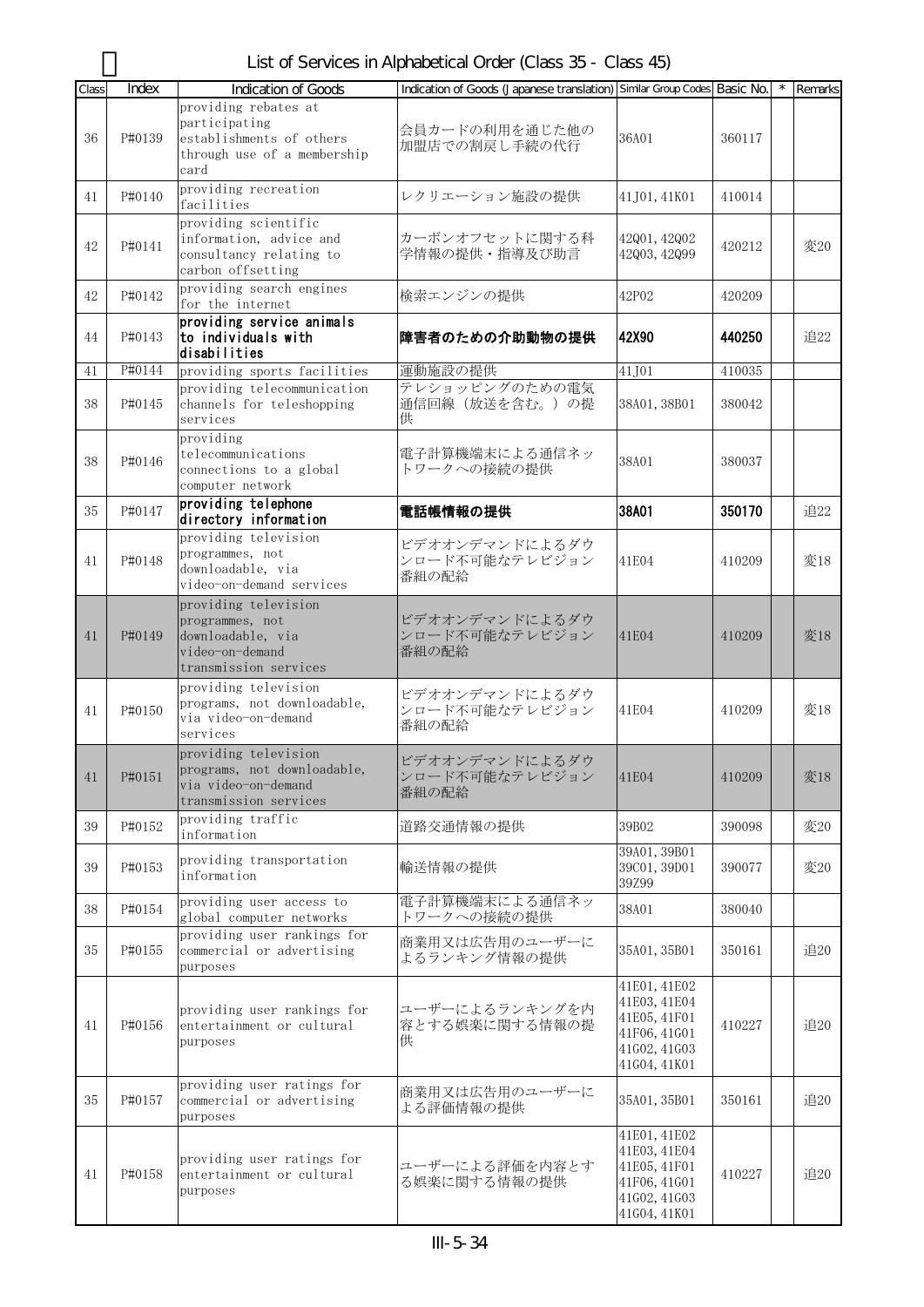List of Services in Alphabetical Order (Class 35 - Class 45)

| Class        | Index            | <b>Indication of Goods</b>                                                                            | Indication of Goods (Japanese translation) Similar Group Codes Basic No. |                                                                                              |                  | Remarks |
|--------------|------------------|-------------------------------------------------------------------------------------------------------|--------------------------------------------------------------------------|----------------------------------------------------------------------------------------------|------------------|---------|
| 35           | P#0159           | providing user reviews for<br>commercial or advertising<br>purposes                                   | 商業用又は広告用のユーザーに<br>よるレビュー情報の提供                                            | 35A01, 35B01                                                                                 | 350160           | 追20     |
| 41           | P#0160           | providing user reviews for<br>entertainment or cultural<br>purposes                                   | ユーザーによるレビューを内容<br>とする娯楽に関する情報の提供                                         | 41E01, 41E02<br>41E03, 41E04<br>41E05, 41F01<br>41F06, 41G01<br>41G02, 41G03<br>41G04, 41K01 | 410226           | 追20     |
| 42           | P#0161           | providing virtual computer<br>systems through cloud<br>computing                                      | クラウドコンピューティングを<br>介した仮想コンピュータシステ<br>ムの提供                                 | 42X11                                                                                        | 420229           | 変22     |
| 35           | P#0162           | provision of an online<br>marketplace for buyers and<br>sellers of goods and<br>services              | 商品・役務の買い手及び売り手<br>のためのオンライン市場の提供                                         | 35B01                                                                                        | 350120           | 訂19     |
| 35           | P#0163           | provision of commercial and<br>business contact<br>information                                        | 取引相手先の商業及び事業に関<br>する情報の提供                                                | 35B01                                                                                        | 350110           | 変20     |
| 42           | P#0164           | provision of scientific<br>information, advice and<br>consultancy in relation to<br>carbon offsetting | カーボンオフセットに関する科<br>学情報の提供・指導及び助言                                          | 42001, 42002<br>42Q03, 42Q99                                                                 | 420212           | 変20     |
| 44           | P#0165           | pruning of trees                                                                                      | 樹木の剪定                                                                    | 42L01                                                                                        | 440243           | 追22     |
| 35           | P#0166           | psychological testing for<br>the selection of personnel                                               | 企業の人事管理のための適性検<br>査                                                      | 35B01                                                                                        | 350090           |         |
| 44           | P#0167           | public bath services for<br>hygiene purposes                                                          | 公衆浴場の提供                                                                  | 42D01                                                                                        | 440018           |         |
| 35           | P#0168           | public relations                                                                                      | 広報活動の企画                                                                  | 35A01                                                                                        | 350042           |         |
| 41           | P#0169           | publication of books                                                                                  | 書籍の制作                                                                    | 41D01                                                                                        | 410024           |         |
| 35           | P#0170           | publication of publicity<br>texts                                                                     | 広告物の出版                                                                   | 35A01                                                                                        | 350038           |         |
| 41           | P#0171           | publication of texts, other<br>than publicity texts                                                   | 書籍の制作(広告物を除く。)                                                           | 41D01                                                                                        | 410016           |         |
| 35           | P#0172           | publicity                                                                                             | 広告                                                                       | 35A01                                                                                        | 350039           |         |
| $35\,$       | P#0173           | publicity agency services                                                                             | 広告の代理                                                                    | 35A01                                                                                        | 350047           |         |
| $35\,$       | P#0174<br>P#0175 | publicity material rental                                                                             | 広告用具の貸与                                                                  | 35J01                                                                                        | 350035<br>370069 |         |
| $37\,$<br>37 | P#0176           | pumicing<br>pump repair                                                                               | 軽石によるはさみ研ぎ<br>ポンプの修理                                                     | 37E07<br>37D05                                                                               | 370073           |         |
|              |                  |                                                                                                       |                                                                          |                                                                                              |                  |         |
|              |                  |                                                                                                       |                                                                          |                                                                                              |                  |         |
|              |                  |                                                                                                       |                                                                          |                                                                                              |                  |         |
|              |                  |                                                                                                       |                                                                          |                                                                                              |                  |         |
|              |                  |                                                                                                       |                                                                          |                                                                                              |                  |         |
|              |                  |                                                                                                       |                                                                          |                                                                                              |                  |         |
|              |                  |                                                                                                       |                                                                          |                                                                                              |                  |         |
|              |                  |                                                                                                       |                                                                          |                                                                                              |                  |         |
|              |                  |                                                                                                       |                                                                          |                                                                                              |                  |         |
|              |                  |                                                                                                       |                                                                          |                                                                                              |                  |         |
|              |                  |                                                                                                       |                                                                          |                                                                                              |                  |         |
|              |                  |                                                                                                       |                                                                          |                                                                                              |                  |         |
|              |                  |                                                                                                       |                                                                          |                                                                                              |                  |         |
|              |                  |                                                                                                       |                                                                          |                                                                                              |                  |         |
|              |                  |                                                                                                       |                                                                          |                                                                                              |                  |         |
|              |                  |                                                                                                       |                                                                          |                                                                                              |                  |         |
|              |                  |                                                                                                       |                                                                          |                                                                                              |                  |         |
|              |                  |                                                                                                       |                                                                          |                                                                                              |                  |         |
|              |                  |                                                                                                       |                                                                          |                                                                                              |                  |         |
|              |                  |                                                                                                       |                                                                          |                                                                                              |                  |         |
|              |                  |                                                                                                       |                                                                          |                                                                                              |                  |         |
|              |                  |                                                                                                       |                                                                          |                                                                                              |                  |         |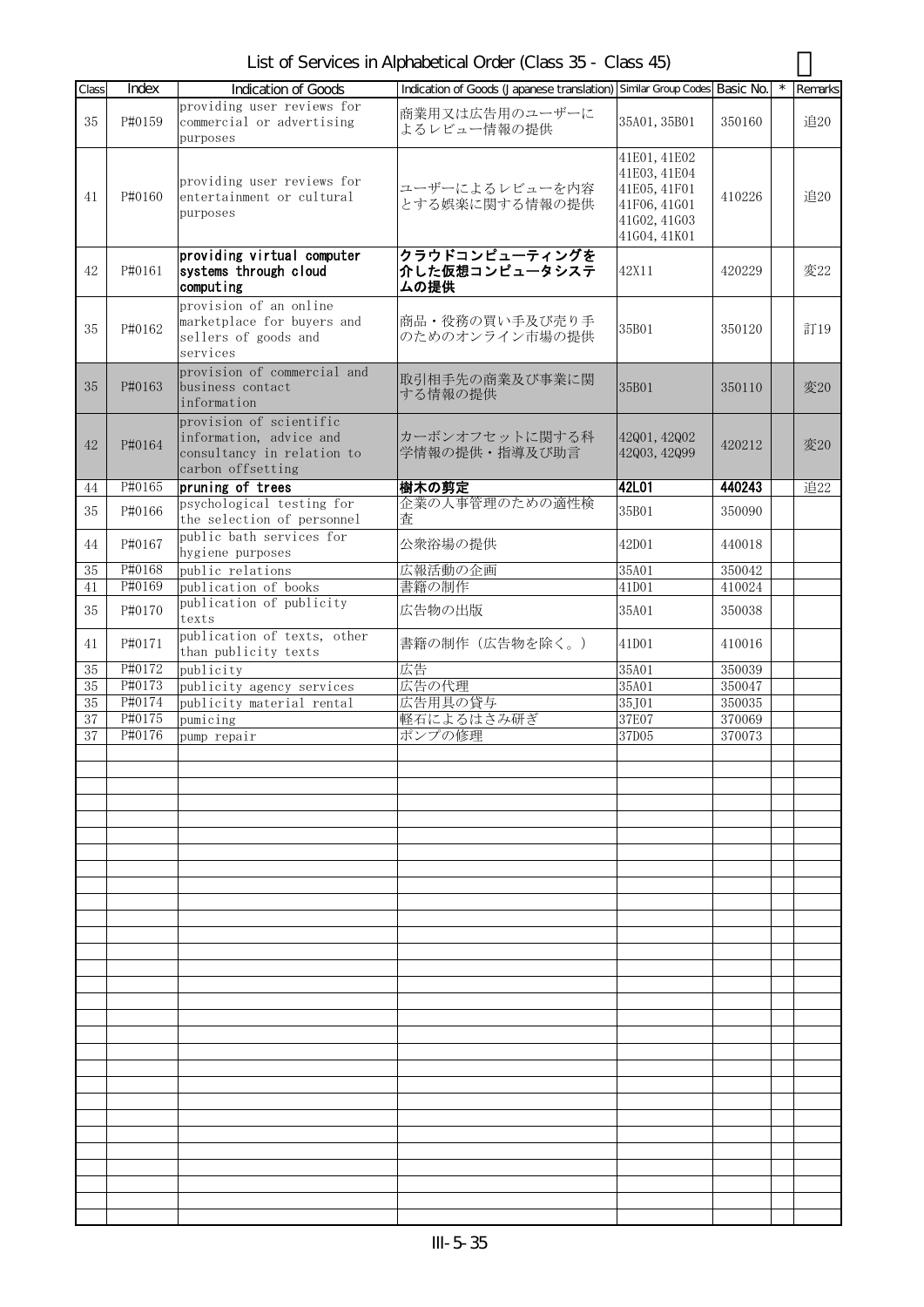| Class  | Index  | Indication of Goods        | Indication of Goods (Japanese translation) Similar Group Codes Basic No. |              |        | $\star$ | Remarks |
|--------|--------|----------------------------|--------------------------------------------------------------------------|--------------|--------|---------|---------|
| 42     | Q#0001 | quality control            | 品質管理                                                                     | 42Q02        | 420157 |         |         |
| $42\,$ | Q#0002 | quality evaluation of      | 立木の品質評価                                                                  | 42003        | 420213 |         |         |
|        |        | standing timber            |                                                                          |              |        |         |         |
| $42\,$ | Q#0003 | quality evaluation of wool |                                                                          | 42003        | 420214 |         |         |
| $42\,$ | Q#0004 | quantum computing          | 羊毛の品質評価 <br>  <b>量子コンピューティング </b><br> 採石工事                               | 42P02, 42X11 | 420283 |         | 追22     |
|        |        |                            |                                                                          |              |        |         |         |
| 37     | Q#0005 | quarrying services         |                                                                          | 37A01        | 370108 |         |         |
| $40\,$ | Q#0006 | quilting                   | キルティング加工                                                                 | 40B01        | 400092 |         |         |
|        |        |                            |                                                                          |              |        |         |         |
|        |        |                            |                                                                          |              |        |         |         |
|        |        |                            |                                                                          |              |        |         |         |
|        |        |                            |                                                                          |              |        |         |         |
|        |        |                            |                                                                          |              |        |         |         |
|        |        |                            |                                                                          |              |        |         |         |
|        |        |                            |                                                                          |              |        |         |         |
|        |        |                            |                                                                          |              |        |         |         |
|        |        |                            |                                                                          |              |        |         |         |
|        |        |                            |                                                                          |              |        |         |         |
|        |        |                            |                                                                          |              |        |         |         |
|        |        |                            |                                                                          |              |        |         |         |
|        |        |                            |                                                                          |              |        |         |         |
|        |        |                            |                                                                          |              |        |         |         |
|        |        |                            |                                                                          |              |        |         |         |
|        |        |                            |                                                                          |              |        |         |         |
|        |        |                            |                                                                          |              |        |         |         |
|        |        |                            |                                                                          |              |        |         |         |
|        |        |                            |                                                                          |              |        |         |         |
|        |        |                            |                                                                          |              |        |         |         |
|        |        |                            |                                                                          |              |        |         |         |
|        |        |                            |                                                                          |              |        |         |         |
|        |        |                            |                                                                          |              |        |         |         |
|        |        |                            |                                                                          |              |        |         |         |
|        |        |                            |                                                                          |              |        |         |         |
|        |        |                            |                                                                          |              |        |         |         |
|        |        |                            |                                                                          |              |        |         |         |
|        |        |                            |                                                                          |              |        |         |         |
|        |        |                            |                                                                          |              |        |         |         |
|        |        |                            |                                                                          |              |        |         |         |
|        |        |                            |                                                                          |              |        |         |         |
|        |        |                            |                                                                          |              |        |         |         |
|        |        |                            |                                                                          |              |        |         |         |
|        |        |                            |                                                                          |              |        |         |         |
|        |        |                            |                                                                          |              |        |         |         |
|        |        |                            |                                                                          |              |        |         |         |
|        |        |                            |                                                                          |              |        |         |         |
|        |        |                            |                                                                          |              |        |         |         |
|        |        |                            |                                                                          |              |        |         |         |
|        |        |                            |                                                                          |              |        |         |         |
|        |        |                            |                                                                          |              |        |         |         |
|        |        |                            |                                                                          |              |        |         |         |
|        |        |                            |                                                                          |              |        |         |         |
|        |        |                            |                                                                          |              |        |         |         |
|        |        |                            |                                                                          |              |        |         |         |
|        |        |                            |                                                                          |              |        |         |         |
|        |        |                            |                                                                          |              |        |         |         |
|        |        |                            |                                                                          |              |        |         |         |
|        |        |                            |                                                                          |              |        |         |         |
|        |        |                            |                                                                          |              |        |         |         |
|        |        |                            |                                                                          |              |        |         |         |
|        |        |                            |                                                                          |              |        |         |         |
|        |        |                            |                                                                          |              |        |         |         |
|        |        |                            |                                                                          |              |        |         |         |
|        |        |                            |                                                                          |              |        |         |         |
|        |        |                            |                                                                          |              |        |         |         |
|        |        |                            |                                                                          |              |        |         |         |
|        |        |                            |                                                                          |              |        |         |         |
|        |        |                            |                                                                          |              |        |         |         |
|        |        |                            |                                                                          |              |        |         |         |
|        |        |                            |                                                                          |              |        |         |         |
|        |        |                            |                                                                          |              |        |         |         |
|        |        |                            |                                                                          |              |        |         |         |
|        |        |                            |                                                                          |              |        |         |         |
|        |        |                            |                                                                          |              |        |         |         |
|        |        |                            |                                                                          |              |        |         |         |
|        |        |                            |                                                                          |              |        |         |         |
|        |        |                            |                                                                          |              |        |         |         |
|        |        |                            |                                                                          |              |        |         |         |
|        |        |                            |                                                                          |              |        |         |         |
|        |        |                            |                                                                          |              |        |         |         |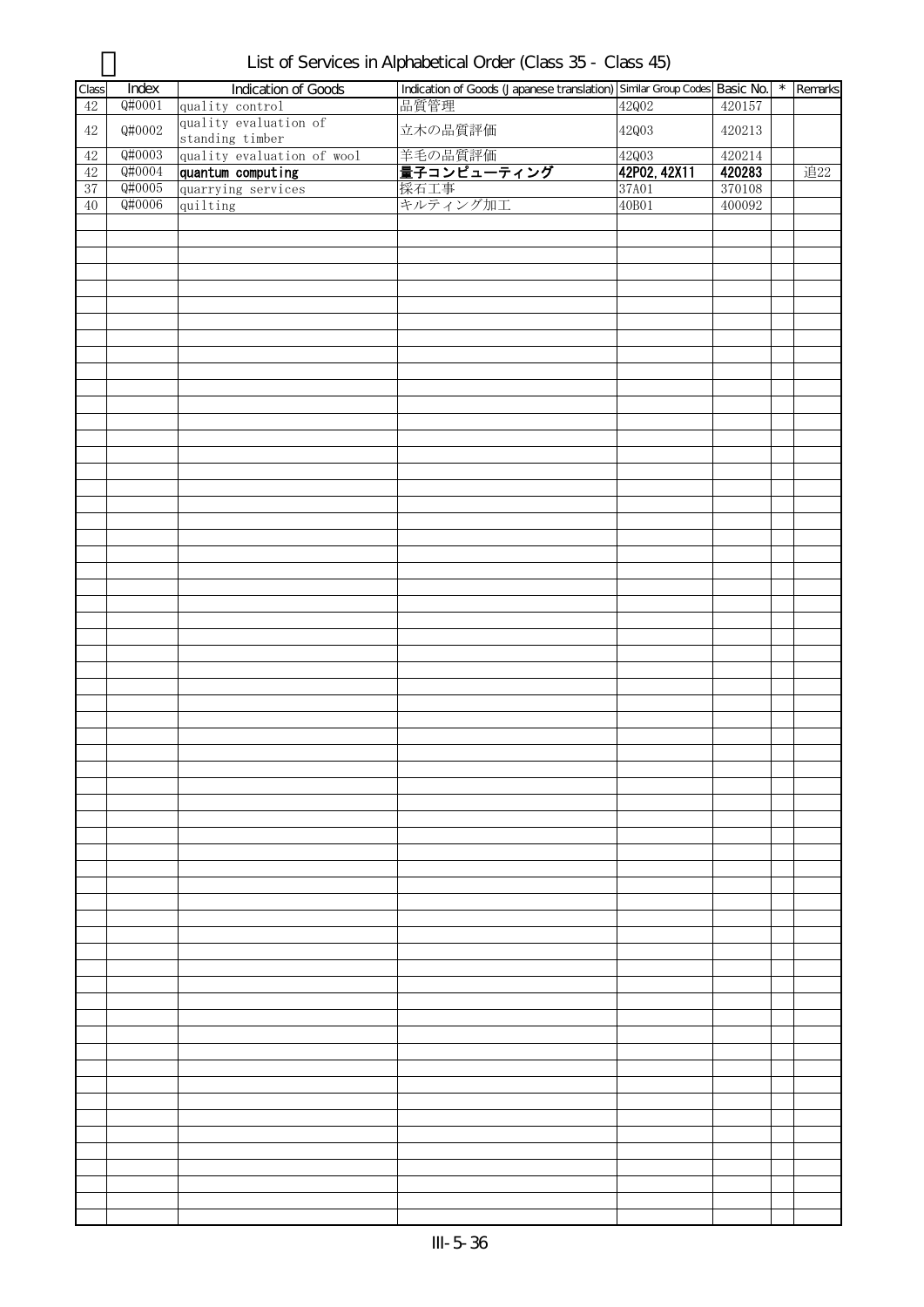| List of Services in Alphabetical Order (Class 35 - Class 45) |  |  |
|--------------------------------------------------------------|--|--|
|--------------------------------------------------------------|--|--|

| Class | Index  | <b>Indication of Goods</b>  | Indication of Goods (Japanese translation) Similar Group Codes Basic No. |              |        | $\star$ | Remarks |
|-------|--------|-----------------------------|--------------------------------------------------------------------------|--------------|--------|---------|---------|
| 35    | R#0001 | radio advertising           | ラジオによる広告                                                                 | 35A01        | 350040 |         | 訂19     |
| 38    | R#0002 | radio broadcasting          | ラジオ放送                                                                    | 38B01        | 380003 |         |         |
| 38    | R#0003 | radio communications        | 無線による電気通信                                                                | 38A01        | 380052 |         |         |
|       |        |                             | ラジオ放送用娯楽番組の制作・                                                           |              |        |         |         |
| 41    | R#0004 | radio entertainment         | 配給                                                                       | 41E04        | 410015 |         |         |
| 39    | R#0005 | railway coach rental        | 客車の貸与                                                                    | 39Z99        | 390045 |         |         |
| 39    | R#0006 | railway transport           | 鉄道による輸送                                                                  | 39A01        | 390018 |         |         |
| 39    | R#0007 | railway truck rental        | 無蓋貨車の貸与                                                                  | 39Z99        | 390046 |         |         |
| 37    | R#0008 | rat exterminating           | ねずみの駆除                                                                   | 37H02        | 370076 |         | 削20     |
| 36    | R#0009 | real estate affairs         | 不動産業務                                                                    | 36D01        | 360123 |         | 追20     |
|       |        |                             | 土地・建物の売買又は貸借の代                                                           |              |        |         |         |
| 36    | R#0010 | real estate agency services | 理又は媒介                                                                    | 36D01        | 360007 |         |         |
| 36    | R#0011 | real estate appraisal       | 建物又は土地の鑑定評価                                                              | 36D01        | 360014 |         |         |
|       |        |                             | 建物・土地の売買又は貸借の代                                                           |              |        |         |         |
| 36    | R#0012 | real estate brokerage       | 理又は媒介                                                                    | 36D01        | 360008 |         |         |
| 36    | R#0013 | real estate management      | 土地・建物の管理                                                                 | 36D01        | 360032 |         |         |
|       |        | rebuilding engines that     |                                                                          | 37B01, 37C01 |        |         |         |
| 37    | R#0014 | have been worn or partially | 磨耗又は部分的に破損したエン<br>ジンの修理                                                  | 37C03, 37C04 | 370118 |         |         |
|       |        | destroyed                   |                                                                          | 37C05, 37D05 |        |         |         |
|       |        | rebuilding machines that    |                                                                          |              |        |         |         |
| 37    | R#0015 | have been worn or partially | [消耗又は部分的に破損した機<br>械の修理]                                                  |              | 370119 | $\ast$  |         |
|       |        | destroyed                   |                                                                          |              |        |         |         |
|       |        | reception services for      | -時宿泊施設の提供のための受                                                           |              |        |         |         |
| 43    | R#0016 | temporary accommodation     | 付及び案内 (鍵の授与)                                                             | 42A01, 42A02 | 430202 |         | 追22     |
|       |        | [conferment of keys]        |                                                                          |              |        |         |         |
|       |        | reception services for      |                                                                          |              |        |         |         |
|       |        | temporary accommodation     | 一時宿泊施設の提供のための受                                                           |              |        |         |         |
| 43    | R#0017 | [management of arrivals and | 付及び案内(到着及び出発の管                                                           | 42A01, 42A02 | 430194 |         |         |
|       |        | departures]                 | 理)                                                                       |              |        |         |         |
|       |        | reception services for      | 来訪者のための受付(事務処理                                                           |              |        |         |         |
| 35    | R#0018 | visitors [office functions] |                                                                          | 35H01        | 350168 |         | 追22     |
| 41    | R#0019 | recording studio services   | 録音用スタジオの提供                                                               | 41H01        | 410063 |         |         |
| 42    | R#0020 | recovery of computer data   | コンピュータデータの回復                                                             | 42P02        | 420175 |         |         |
|       |        |                             |                                                                          | 41E01, 41E02 |        |         |         |
|       |        |                             |                                                                          | 41E03, 41E04 |        |         |         |
|       |        |                             |                                                                          | 41E05, 41F01 |        |         |         |
| 41    | R#0021 | recreation information      | レクリエーション情報の提供                                                            | 41F06, 41G01 | 410064 |         | 変20     |
|       |        |                             |                                                                          | 41602, 41603 |        |         |         |
|       |        |                             |                                                                          | 41G04, 41K01 |        |         |         |
|       |        | recycling of waste and      |                                                                          |              |        |         |         |
| 40    | R#0022 | trash                       | 廃棄物の再生                                                                   | 40F02        | 400068 |         |         |
| 37    | R#0023 | refilling of ink cartridges | インクカートリッジの補充                                                             | 37D06, 37D10 | 370150 |         | 追19     |
| 37    | R#0024 | refilling of toner          | トナーカートリッジの補充                                                             | 37D06, 37D10 | 370130 |         |         |
|       |        | cartridges                  |                                                                          |              |        |         |         |
| 40    | R#0025 | refining services           | 金属・原油・砂糖・塩の精製                                                            | 40C01, 40C09 | 400093 |         |         |
|       |        |                             |                                                                          | 40H99        |        |         |         |
| 39    | R#0026 | refloating of ships         | 船舶の引揚げ                                                                   | 39F02        | 390055 |         |         |
| 44    | R#0027 | reforestation services      | 森林再生のための植林                                                               | 42L01        | 440217 |         |         |
| 39    | R#0028 | refrigerator rental         | 冷蔵庫の貸与                                                                   | 39L09, 42X21 | 390043 |         |         |
| 44    | R#0029 | regenerative medicine       | 再生医療による治療                                                                | 42V02        | 440240 |         | 追22     |
|       |        | services                    |                                                                          |              |        |         |         |
| 45    | R#0030 | registration of domain      | インターネットドメイン名の登                                                           | 42R01        | 450213 |         |         |
|       |        | names [legal services]      | 録に関する法律業務                                                                |              |        |         |         |
| 35    | R#0031 | registration of written     | 文書情報及びデータの構築                                                             | 35G03, 42P02 | 350133 |         |         |
|       |        | communications and data     |                                                                          |              |        |         |         |
| 45    | R#0032 | regulatory compliance       | 法規制遵守のための監査                                                              | 42R01, 42R02 | 450246 |         | 追20     |
|       |        | auditing                    |                                                                          |              |        |         |         |
| 44    | R#0033 | rehabilitation for          | 薬物患者に対するリハビリテー                                                           | 42V01, 42V02 | 440195 |         |         |
|       |        | substance abuse patients    | ション                                                                      |              |        |         |         |
| 45    | R#0034 | releasing doves for special | 特別な行事のための放鳩                                                              | 42Z99        | 450219 |         |         |
|       |        | occasions                   |                                                                          |              |        |         |         |
| 41    | R#0035 | religious education         | 宗教教育                                                                     | 41A01        | 410080 |         |         |
| 35    | R#0036 | relocation services for     | 事業所の移転の助言                                                                | 35B01        | 350069 |         | 変20     |
|       |        | businesses                  |                                                                          |              |        |         |         |
|       |        | remote monitoring of        | 医療診断及び治療のための医療                                                           |              |        |         |         |
| 44    | R#0037 | medical data for medical    | データの遠隔監視                                                                 | 42V02        | 440254 |         | 追22     |
|       |        | diagnosis and treatment     |                                                                          |              |        |         |         |
| 39    | R#0038 | removal services            | 引っ越しの請負い                                                                 | 39E04        | 390065 |         |         |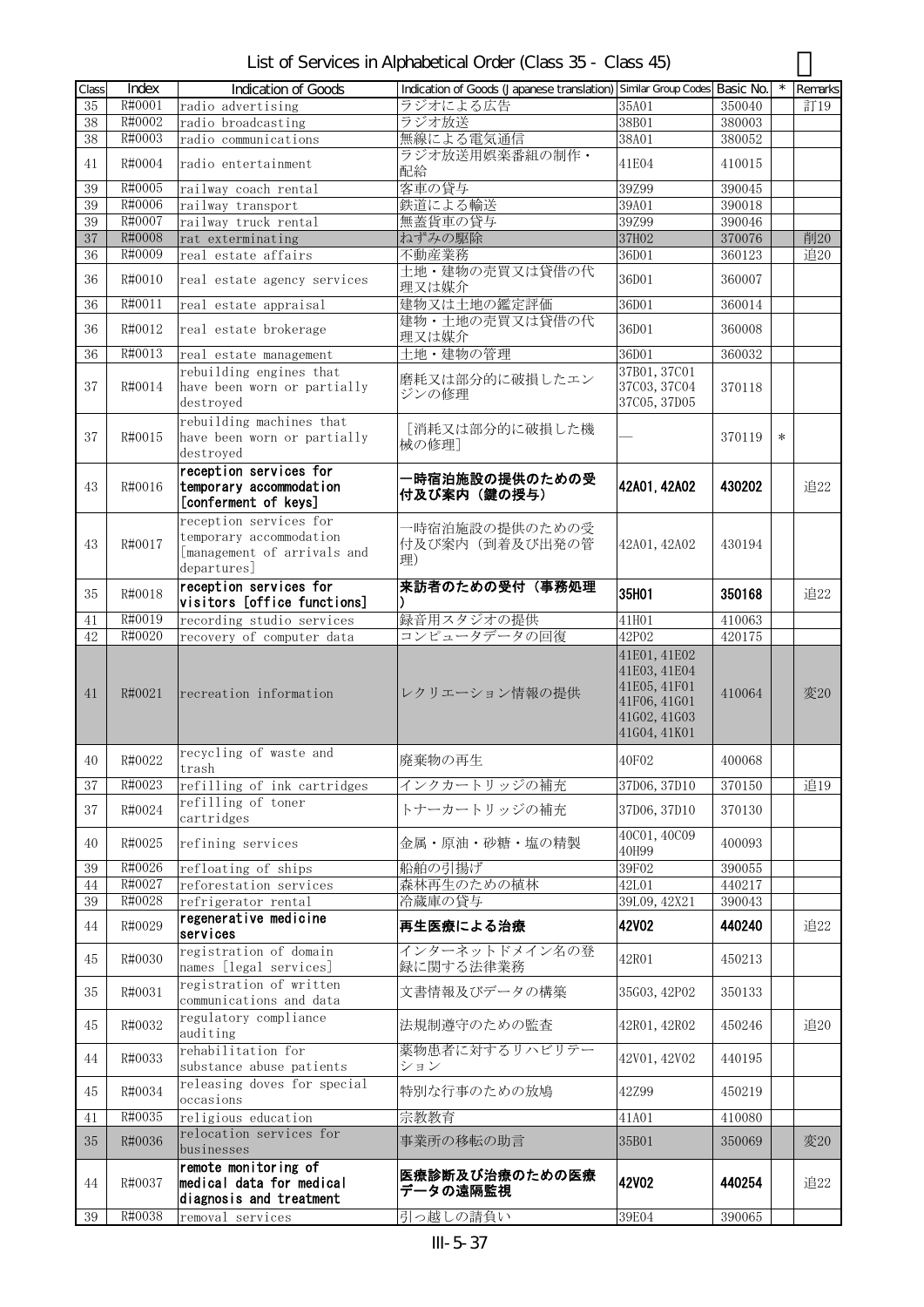List of Services in Alphabetical Order (Class 35 - Class 45)

| Class | Index  | <b>Indication of Goods</b>              | Indication of Goods (Japanese translation) Similar Group Codes Basic No. |                |        | $\star$ | Remarks |
|-------|--------|-----------------------------------------|--------------------------------------------------------------------------|----------------|--------|---------|---------|
| 37    | R#0039 | renovation of clothing                  | 被服の修繕                                                                    | 37F03          | 370022 |         |         |
| 36    | R#0040 | rent collection                         | 賃貸料の徴収の代行                                                                | 36A03          | 360063 |         |         |
|       |        |                                         | 電子計算機端末による通信ネッ                                                           |                |        |         |         |
| 38    | R#0041 | rental of access time to                | トワークへの接続用回線の時間                                                           | 38A01          | 380041 |         |         |
|       |        | global computer networks                | 貸し                                                                       |                |        |         |         |
| 35    | R#0042 | rental of advertising space             | 広告場所の貸与                                                                  | 35A01, 35J01   | 350070 |         |         |
|       |        | rental of advertising time              |                                                                          |                |        |         |         |
| 35    | R#0043 | on communication media                  | 広告タイムの貸与                                                                 | 35A01          | 350087 |         |         |
|       |        | rental of air-conditioning              |                                                                          |                |        |         |         |
| 40    | R#0044 | apparatus                               | エアーコンディショナーの貸与                                                           | 42X13, 42X22   | 400118 |         |         |
| 39    | R#0045 | rental of aircraft engines              | 航空機用エンジンの貸与                                                              | 42X19          | 390105 |         |         |
|       |        | rental of animals for                   | 庭の手入れを目的とする動物の                                                           |                |        |         |         |
| 44    | R#0046 | gardening purposes                      | 貸与                                                                       | 42X90          | 440222 |         | 追19     |
| 36    | R#0047 | rental of apartments                    | アパートの貸与                                                                  | 36D01          | 360035 |         |         |
| 41    | R#0048 | rental of artwork                       | 美術品の貸与                                                                   | 41M09          | 410212 |         |         |
| 41    | R#0049 | rental of audio equipment               | オーディオ装置の貸与                                                               | 41M04          | 410085 |         |         |
| 40    | R#0050 | rental of batteries                     | 蓄電池の貸与                                                                   | 42X13          | 400141 |         | 追22     |
|       |        |                                         |                                                                          | 38D01, 42X11   |        |         |         |
| 37    | R#0051 | rental of battery chargers              | バッテリーチャージャーの貸与                                                           | 42X13          | 370165 |         | 追22     |
| 44    | R#0052 | rental of beehives                      | みつばちの巣箱の貸与                                                               | 42X05          | 440223 |         | 追19     |
|       |        | rental of billboards                    |                                                                          |                |        |         |         |
| 35    | R#0053 | [advertising boards]                    | 掲示板 (広告板)の貸与                                                             | 35J01          | 350125 |         |         |
| 40    | R#0054 | rental of boilers                       | ボイラーの貸与                                                                  | 42X19          | 400123 |         |         |
|       |        | rental of bottles and                   |                                                                          |                |        |         |         |
| 44    | R#0055 | containers containing gas               | [医療用ガスを含むボトルや容                                                           |                | 440238 | $\ast$  | 追22     |
|       |        | for medical purposes                    | 器の貸与]                                                                    |                |        |         |         |
| 37    | R#0056 | rental of bulldozers                    | ブルドーザーの貸与                                                                | 37J01          | 370013 |         |         |
| 41    | R#0057 | rental of camcorders                    | ビデオカメラの貸与                                                                | 41M04          | 410088 |         |         |
| 35    | R#0058 | rental of cash registers                | 金銭登録機の貸与                                                                 | 35J02          | 350174 |         | 追22     |
|       |        | rental of chairs, tables,               | 椅子・テーブル・テーブル用リ                                                           |                |        |         |         |
| 43    | R#0059 | table linen, glassware                  | ネン・ガラス食器の貸与                                                              | 42X27, 42X28   | 430186 |         |         |
|       |        | rental of cinematographic               |                                                                          |                |        |         |         |
| 41    | R#0060 | apparatus                               | 映画機械器具の貸与                                                                | 41M01          | 410006 |         |         |
|       |        |                                         |                                                                          | 37J02, 37J03   |        |         |         |
| 37    | R#0061 | rental of cleaning machines             | 洗浄機械の貸与                                                                  | 37J04          | 370090 |         |         |
|       |        |                                         | コンピュータソフトウェアの貸                                                           |                |        |         |         |
| 42    | R#0062 | rental of computer software             | 与                                                                        | 42X11          | 420159 |         | 訂19     |
| 37    | R#0063 | rental of construction                  | 建設用機械器具の貸与                                                               |                |        |         |         |
|       |        | equipment                               |                                                                          | 37J01          | 370020 |         |         |
| 43    | R#0064 | rental of cooking apparatus             | 調理用機械器具の貸与                                                               | 42X13, 42X24   | 430190 |         |         |
|       |        |                                         |                                                                          | 42X27          |        |         |         |
| 37    | R#0065 | rental of cranes                        | 建設用クレーンの貸与                                                               | 37, J01        | 370120 |         |         |
|       |        | [construction equipment]                |                                                                          |                |        |         |         |
| 42    | R#0066 | rental of data centre                   | データセンター施設の貸与                                                             | 42X11          | 420274 |         | 追22     |
|       |        | facilities                              |                                                                          |                |        |         |         |
| 37    | R#0067 | rental of dish drying                   | 食器乾燥機の貸与                                                                 | 42X13, 42X24   | 370145 |         |         |
|       |        | machines                                |                                                                          |                |        |         |         |
| 37    | R#0068 | rental of dishwashing                   | 食器洗浄機の貸与                                                                 | 42X13, 42X24   | 370144 |         | 訂18     |
|       |        | machines                                |                                                                          |                |        |         |         |
| 39    | R#0069 | rental of diving bells                  | 潜水鐘の貸与                                                                   | 39Z99          | 390078 |         |         |
| 39    | R#0070 | rental of diving suits                  | 潜水服の貸与                                                                   | 39Z99          | 390079 |         |         |
| 37    | R#0071 | rental of drainage pumps                | 排水用ポンプの貸与                                                                | 42X20          | 370134 |         |         |
| 43    | R#0072 | rental of drinking water                | 飲料水ディスペンサーの貸与                                                            | 42X13, 42X24   | 430191 |         |         |
|       |        | dispensers                              |                                                                          |                |        |         |         |
| 39    | R#0073 | rental of electric wine                 | 電気式ワインセラーの貸与                                                             | 39L09, 42X21   | 390112 |         |         |
|       |        | cellars                                 |                                                                          |                |        |         |         |
| 40    | R#0074 | rental of electricity                   | 発電機の貸与                                                                   | 42X13          | 400104 |         | 変22     |
|       |        | generators                              |                                                                          |                |        |         |         |
| 41    | R#0075 | rental of electronic book               | 電子書籍リーダーの貸与                                                              | 41M99          | 410241 |         | 追22     |
|       |        | readers                                 |                                                                          |                |        |         |         |
| 37    | R#0076 | rental of excavators                    | 掘削機の貸与                                                                   | 37J01          | 370044 |         |         |
| 38    | R#0077 | rental of facsimile                     | ファクシミリの貸与                                                                | 38D01          | 380031 |         |         |
|       | R#0078 | apparatus                               | 農場の貸与                                                                    |                |        |         |         |
| 36    | R#0079 | rental of farms                         | 火災報知機の貸与                                                                 | 36D01<br>42X08 | 360036 |         |         |
| 45    |        | rental of fire alarms<br>rental of fire |                                                                          |                | 450203 |         |         |
| 45    | R#0080 | extinguishers                           | 消火器の貸与                                                                   | 42X08          | 450204 |         |         |
|       | R#0081 |                                         | 冷凍庫の貸与                                                                   |                |        |         |         |
| 39    |        | rental of freezers                      |                                                                          | 39L09, 42X21   | 390099 |         |         |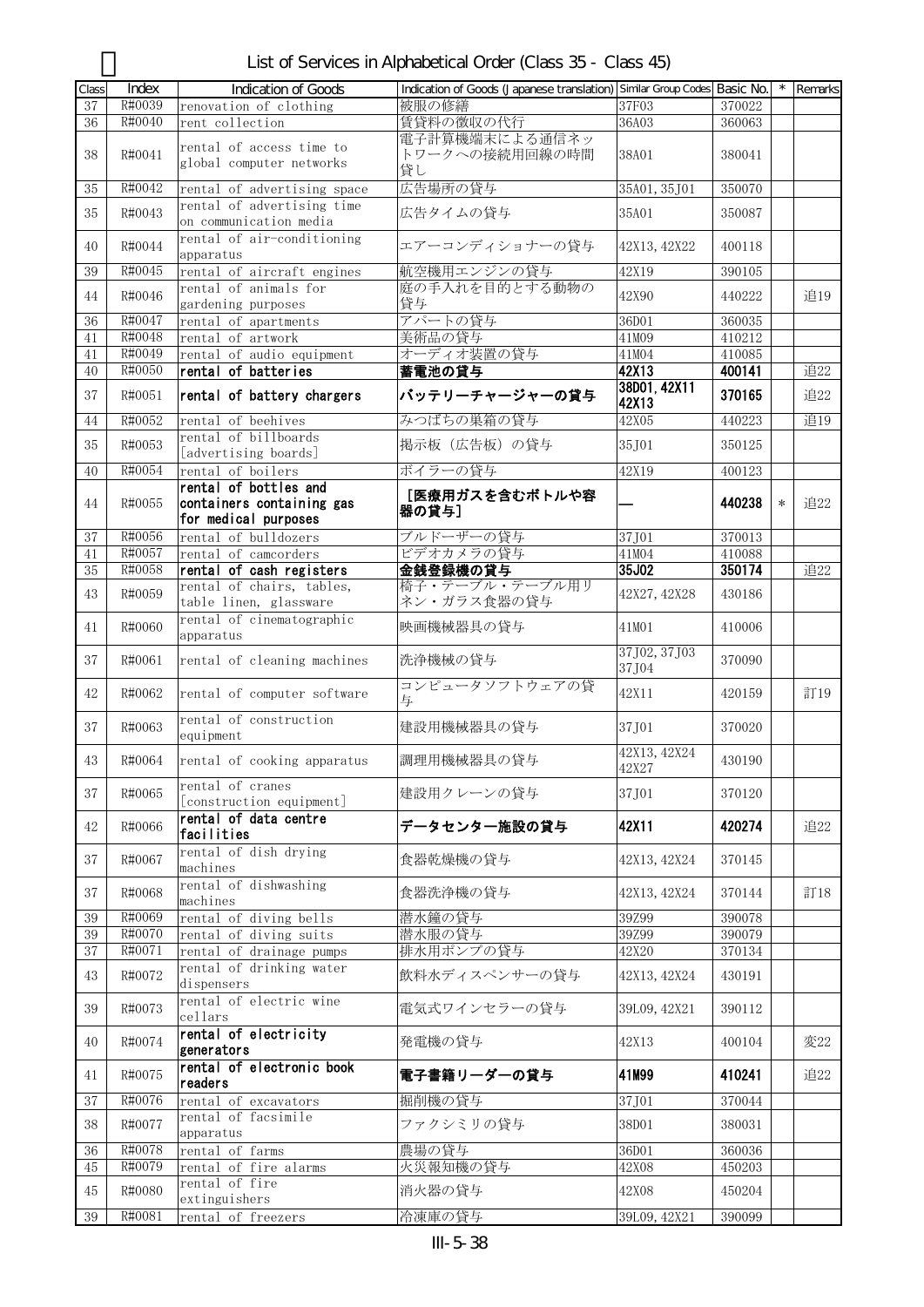List of Services in Alphabetical Order (Class 35 - Class 45)

| Class<br>43 | Index<br>R#0082  | Indication of Goods<br>rental of furniture                                   | Indication of Goods (Japanese translation) Similar Group Codes Basic No.<br>家具の貸与 | 42X28                                 | 430210           | Remarks<br>追22 |
|-------------|------------------|------------------------------------------------------------------------------|-----------------------------------------------------------------------------------|---------------------------------------|------------------|----------------|
| 44          | R#0083           | rental of gardening<br>implements                                            | ガーデニング用具の貸与                                                                       | 42X05, 42X26                          | 440261           | 追22            |
| 40          | R#0084           | rental of generators                                                         | 発電機の貸与                                                                            | 42X13                                 | 400104           | 変22            |
| 44          | R#0085           | rental of hair styling<br>apparatus                                          | ヘアスタイリング用機器の貸与                                                                    | 42X13, 42X23                          | 440230           | 追20            |
| 43          | R#0086           | rental of holiday<br>accommodation                                           | 休暇用宿泊施設の提供                                                                        | 42A01                                 | 430205           | 追22            |
| 39          | R#0087           | rental of horses for<br>transportation purposes                              | 輸送のための馬の貸与                                                                        | 39Z99                                 | 390019           | 変22            |
| 44          | R#0088           | rental of hydrogen water<br>generators for baths                             | 浴槽用水素水生成機の貸与                                                                      | 42X90                                 | 440239           | 追22            |
| 41          | R#0089           | rental of indoor aquaria                                                     | 水生動植物入りの室内飼育観賞<br>用水槽の貸与                                                          | 41M99                                 | 410213           |                |
| 40          | R#0090           | rental of industrial robots<br>for use in manufacturing                      | 製造に用いるための工業用ロボ<br>ットの貸与                                                           | 37J01, 39L01<br>39L07, 40J03<br>40Z99 | 400135           | 追22            |
| 43          | R#0091           | rental of kitchen sinks                                                      | 流し台の貸与                                                                            | 42X24, 42X27                          | 430206           | 追22            |
| 37          | R#0092           | rental of laundry washing<br>machines                                        | 電気洗濯機の貸与                                                                          | 37J04                                 | 370135           |                |
| 41          | R#0093           | rental of lighting<br>apparatus for theatrical<br>sets or television studios | 舞台装置又はテレビスタジオ用<br>照明装置の貸与                                                         | 41M99                                 | 410086           |                |
| 43          | R#0094           | rental of lighting<br>apparatus*                                             | 照明用器具の貸与                                                                          | 42X13                                 | 430192           |                |
| 43          | R#0095           | rental of meeting rooms                                                      | 会議室の貸与                                                                            | 42X10                                 | 430187           |                |
| 38          | R#0096           | rental of message sending<br>apparatus                                       | メッセージ送信用通信機器の貸<br>与                                                               | 38D01                                 | 380029           |                |
| 42          | R#0097           | rental of meters for the<br>recording of energy<br>consumption               | エネルギー消費量記録用メータ<br>ーの貸与                                                            | 42X04                                 | 420259           | 追20            |
| 38          | R#0098           | rental of modems                                                             | モデムの貸与                                                                            | 38D01                                 | 380032           |                |
| 41          | R#0099           | rental of motion pictures                                                    | 映画上映用データの貸与                                                                       | 41M01                                 | 410019           |                |
| 39          | R#0100           | rental of motor racing cars                                                  | レーシングカーの貸与                                                                        | 39L02                                 | 390091           |                |
| 41<br>39    | R#0101<br>R#0102 | rental of movie props<br>rental of navigational<br>systems                   | 映画の小道具のレンタル<br>ナビゲーション装置の貸与                                                       | 41M99<br>39Z99                        | 410250<br>390107 | 追22            |
| 35          | R#0103           | rental of office equipment<br>in co-working facilities                       | コワーキング施設における事務<br>用機器の貸与                                                          | 35J02                                 | 350158           | 追19            |
| 43          | R#0104           | rental of office furniture                                                   | オフィス家具の貸与                                                                         | 42X28                                 | 430211           | 追22            |
| 36          | R#0105           | rental of offices [real<br>estate                                            | 事務所の貸与                                                                            | 36D01                                 | 360069           |                |
| 36          | R#0106           | rental of offices for<br>co-working                                          | コワーキング用事務所の貸与                                                                     | 36D01                                 | 360119           |                |
| 35          | R#0107           | rental of photocopying<br>machines                                           | 複写機の貸与                                                                            | 35J02                                 | 350083           |                |
| 39          | R#0108           | rental of photography<br>drones                                              | 写真撮影用ドローンの貸与                                                                      | 39L05                                 | 390122           | 追22            |
| 43          | R#0109           | rental of portable dressing<br>rooms                                         | 可搬式更衣室の貸与                                                                         | 42X10                                 | 430207           | 追22            |
| 37          | R#0110           | rental of portable power<br>chargers                                         | 携帯式充電器の貸与                                                                         | 38D01, 42X11<br>42X13                 | 370160           | 追22            |
| 41          | R#0111           | rental of radio and<br>television sets                                       | ラジオ受信機及びテレビジョン<br>受像機の貸与                                                          | 41M04                                 | 410025           |                |
| 36          | R#0112           | rental of real estate                                                        | 土地・建物の貸与                                                                          | 36D01                                 | 360004           |                |
| 37          | R#0113           | rental of road sweeping<br>machines                                          | 道路清掃用機械の貸与                                                                        | 37, J02                               | 370121           |                |
| 45          | R#0114           | rental of safes                                                              | 金庫の貸与                                                                             | 39L08                                 | 450215           |                |
| 39          | R#0115           | rental of safety seats for<br>children, for vehicles                         | 乗物用の子供用安全シートの貸<br>与                                                               | 39L02, 39Z99                          | 390129           | 追22            |
| 35          | R#0116           | rental of sales stands                                                       | 販売用スタンドの貸与                                                                        | 35J01                                 | 350109           |                |
| 44          | R#0117           | rental of sanitary<br>installations                                          | 衛生設備の貸与                                                                           | 42X90                                 | 440188           | 変19            |
| 44          | R#0118           | rental of sanitation<br>facilities                                           | 衛生施設の貸与                                                                           | 42X10                                 | 440188           | 変19            |
| 39<br>41    | R#0119<br>R#0120 | rental of security drones<br>rental of show scenery                          | 警備用ドローンの貸与<br>舞台背景の貸与                                                             | 39L05<br>41M99                        | 390132<br>410013 | 追22            |
|             |                  |                                                                              |                                                                                   |                                       |                  |                |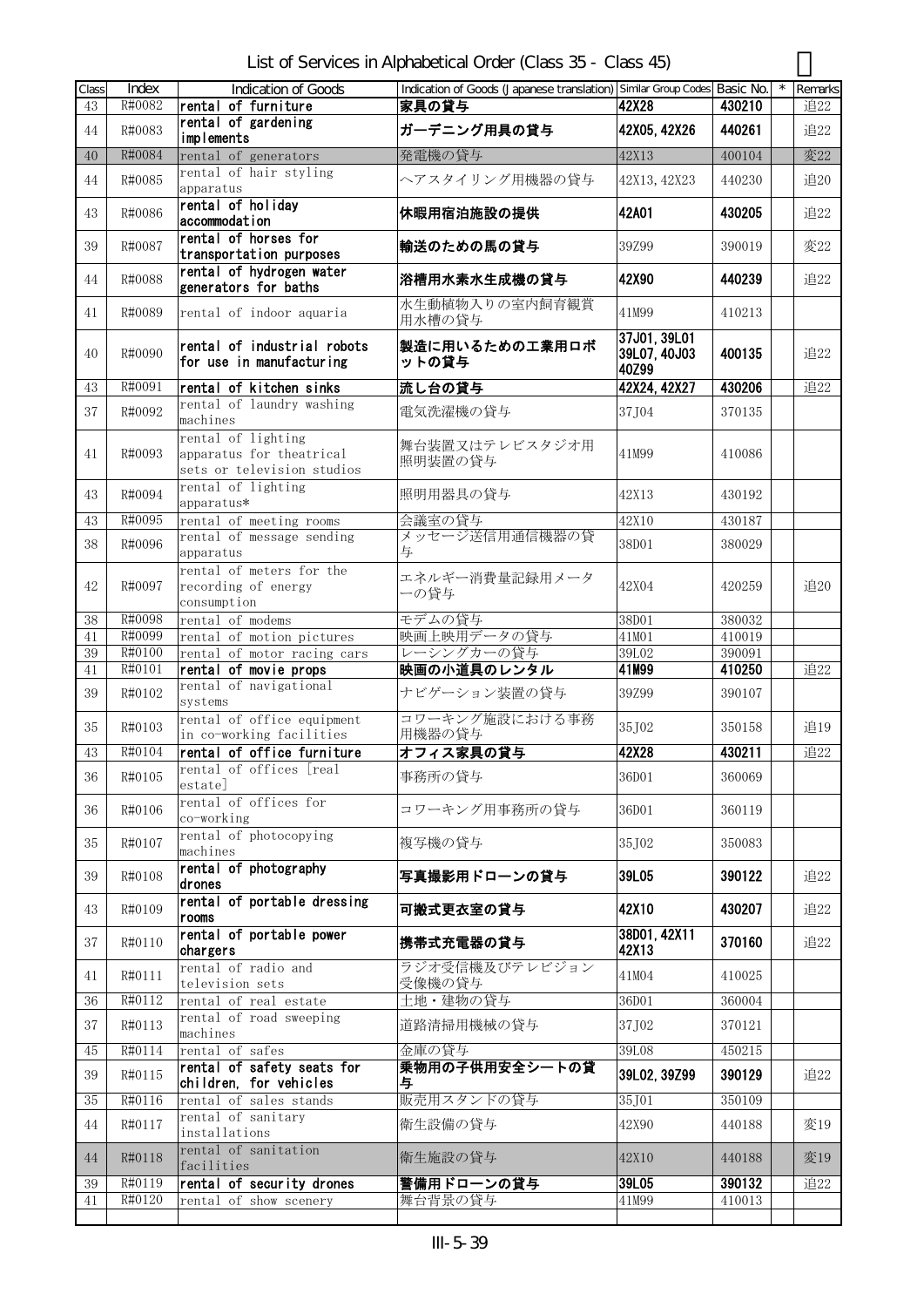List of Services in Alphabetical Order (Class 35 - Class 45)

| Class        | Index            | <b>Indication of Goods</b>                            | Indication of Goods (Japanese translation) Similar Group Codes Basic No. |                              |                  |        | Remarks    |
|--------------|------------------|-------------------------------------------------------|--------------------------------------------------------------------------|------------------------------|------------------|--------|------------|
| 41           | R#0121           | rental of skin diving<br>equipment                    | スキンダイビング用具の貸与                                                            | 41M03                        | 410065           |        |            |
| 38<br>41     | R#0122<br>R#0123 | rental of smartphones<br>rental of sound recordings   | スマートフォンの貸与<br>録音済み記録媒体の貸与                                                | 38D01<br>41M06               | 380055<br>410018 |        | 追20        |
| 40           | R#0124           | rental of space heating<br>apparatus                  | 暖房装置の貸与                                                                  | 42X13, 42X22                 | 400119           |        |            |
| 41           | R#0125           | rental of sports equipment,                           | 運動用具の貸与(「乗物」を除                                                           | 41M03                        | 410066           |        |            |
| 41           | R#0126           | except vehicles<br>rental of sports grounds           | く。)<br>運動場の提供                                                            | 41J01                        | 410190           |        |            |
| 41           | R#0127           | rental of stadium<br>facilities                       | 競技場の提供                                                                   | 41J01                        | 410067           |        |            |
| 41           | R#0128           | rental of stage scenery                               | 舞台背景の貸与                                                                  | 41M99                        | 410032           |        |            |
| 39           | R#0129           | rental of storage<br>containers                       | 保管用コンテナの貸与                                                               | 39L01                        | 390080           |        |            |
| 39           | R#0130           | rental of storage lockers                             | 保管用ロッカーの貸与                                                               | 39Z99                        | 390125           |        | 追22        |
| 44<br>39     | R#0131<br>R#0132 | rental of surgical robots<br>rental of surveillance   | 外科手術用ロボットの貸与<br>監視用ドローンの貸与                                               | 42X09<br>39L05               | 440232<br>390131 |        | 追21<br>追22 |
|              |                  | drones<br>rental of telecommunication                 |                                                                          |                              |                  |        |            |
| 38           | R#0133           | equipment                                             | 電気通信装置の貸与                                                                | 38D01                        | 380033           |        |            |
| 38           | R#0134           | rental of telephones<br>rental of temporary           | 電話機の貸与                                                                   | 38D01                        | 380034           |        |            |
| 43           | R#0135           | accommodation                                         | ·時宿泊施設の提供                                                                | 42A01                        | 430028           |        |            |
| 41           | R#0136           | rental of tennis courts                               | テニス場の提供                                                                  | 41J01                        | 410087           |        |            |
| 43<br>39     | R#0137<br>R#0138 | rental of tents<br>rental of tractors                 | テントの貸与<br>トラクターの貸与                                                       | 42X10, 42X90<br>39L02        | 430189<br>390110 |        |            |
| 41           | R#0139           | rental of training<br>simulators                      | 技能訓練用シミュレーターの貸                                                           | 41M99                        | 410228           |        | 追20        |
| 43           | R#0140           | rental of transportable<br>buildings*                 | 与<br>可搬式建築物の貸与                                                           | 42X90                        | 430160           |        |            |
| 43           | R#0141           | rental of vacation                                    | 休暇用宿泊施設の提供                                                               | 42A01                        | 430205           |        | 追22        |
|              |                  | accommodation<br>rental of vehicle roof               |                                                                          |                              |                  |        |            |
| 39           | R#0142           | racks                                                 | 乗物用ルーフラックの貸与                                                             | 39L02                        | 390081           |        |            |
| 35<br>41     | R#0143<br>R#0144 | rental of vending machines<br>rental of video cameras | 自動販売機の貸与<br>ビデオカメラの貸与                                                    | 42X07<br>41M04               | 350089<br>410088 |        |            |
| 41           | R#0145           | rental of video cassette<br>recorders                 | ビデオデッキの貸与                                                                | 41M04                        | 410068           |        |            |
| 41           | R#0146           | rental of videotapes                                  | 録画済みビデオテープの貸与                                                            | 41M06                        | 410069           |        |            |
| 39<br>$42\,$ | R#0147<br>R#0148 | rental of warehouses<br>rental of web servers         | 倉庫の貸与<br>ウェブサーバーの貸与                                                      | 39K01<br>42X11               | 390035<br>420205 |        |            |
| 39           | R#0149           | rental of wheelchairs                                 | 車いすの貸与                                                                   | 39L10                        | 390092           |        | 変20        |
| 39           | R#0150           | rental of wheelchairs                                 | 車椅子の貸与                                                                   | 39L10                        | 390092           |        | 変20        |
| 36           | R#0151           | repair costs evaluation<br>[financial appraisal]      | 修繕額の査定(保険支払いに関<br>するもの)                                                  | 36C01                        | 360103           |        |            |
| $37\,$       | R#0152           | repair information                                    | [修理情報の提供]                                                                |                              | 370105           | $\ast$ | 変20        |
| 37<br>37     | R#0153<br>R#0154 | repair of power lines                                 | 送電線の修理<br>安全鍵の修理                                                         | 37D99<br>37E08               | 370136           |        |            |
| 39           | R#0155           | repair of security locks<br>replenishment of vending  | 自動販売機の補充                                                                 | 39B01, 39Z99                 | 370125<br>390115 |        | 追19        |
| 39           | R#0156           | machines<br>rescue operations                         | 救助活動 (輸送)                                                                | 39B01, 39C01                 | 390082           |        |            |
| 42           | R#0157           | [transport]<br>research and development of            | 受託による新製品の研究開発                                                            | 39D01, 39F02<br>42001, 42099 | 420161           |        |            |
|              |                  | new products for others<br>research in the field of   |                                                                          |                              |                  |        |            |
| 42           | R#0158           | artificial intelligence<br>technology                 | 人工知能技術の分野に関する研<br>究                                                      | 42002, 42099                 | 420278           |        | 追22        |
| 42           | R#0159           | research in the field of<br>building construction     | 建築の分野に関する調査                                                              | 42Q02                        | 420254           |        | 追19        |
| 41           | R#0160           | research in the field of<br>education                 | 教育に関する研究                                                                 | 42099                        | 410240           |        | 追22        |
| 42           | R#0161           | research in the field of<br>environmental protection  | 環境保護の分野に関する調査                                                            | 42Q02                        | 420208           |        |            |
| 42           | R#0162           | research in the field of<br>excavation                | 発掘分野に関する調査                                                               | 42099                        | 420270           |        | 追22        |
| $42\,$       | R#0163           | research in the field of<br>physics                   | 物理の分野に関する研究                                                              | 42Q02                        | 420096           |        | 変19        |
|              |                  |                                                       |                                                                          |                              |                  |        |            |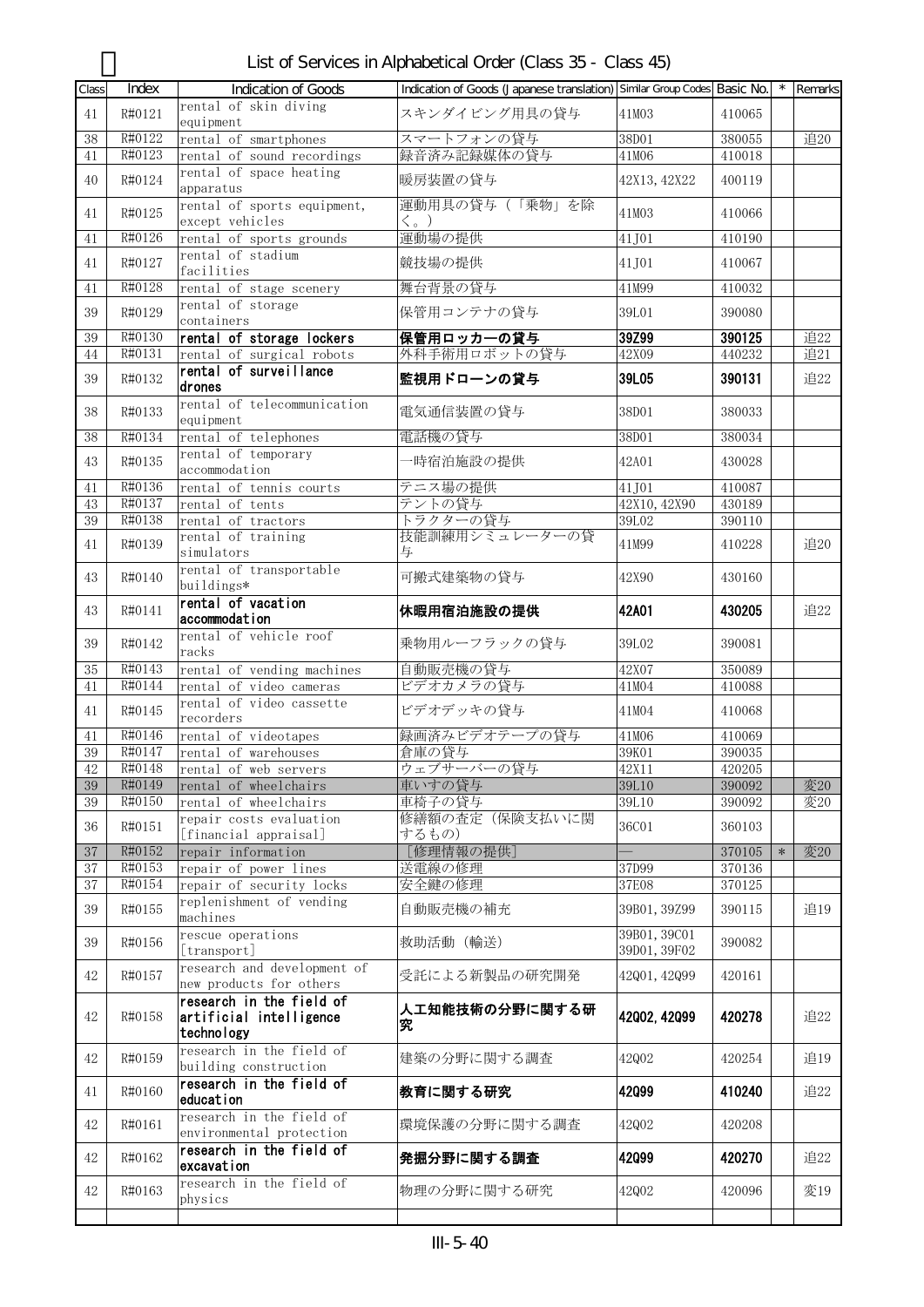List of Services in Alphabetical Order (Class 35 - Class 45)

| Class  | Index  | <b>Indication of Goods</b>                                                                                             | Indication of Goods (Japanese translation) Similar Group Codes Basic No. |                                                       |        | Remarks |
|--------|--------|------------------------------------------------------------------------------------------------------------------------|--------------------------------------------------------------------------|-------------------------------------------------------|--------|---------|
| 42     | R#0164 | research in the field of<br>telecommunications<br>technology                                                           | 電気通信技術の分野に関する研<br>究                                                      | 42Q02                                                 | 420255 | 追19     |
| 42     | R#0165 | research in the field of<br>welding                                                                                    | 溶接の分野に関する研究                                                              | 42Q02                                                 | 420256 | 追19     |
| 44     | R#0166 | rest home services                                                                                                     | 保養所・療養所における治療・<br>介護・栄養の指導                                               | 42V01, 42V02<br>42V03, 42W02                          | 440219 |         |
| 43     | R#0167 | restaurant services                                                                                                    | レストランにおける飲食物の提<br>供                                                      | 42B01                                                 | 430102 |         |
| 37     | R#0168 | restoration of musical<br>instruments                                                                                  | 楽器の修復                                                                    | 37E03                                                 | 370127 |         |
| 37     | R#0169 | restoration of works of art                                                                                            | 美術品の修復                                                                   | 37F99                                                 | 370126 |         |
| 35     | R#0170 | retail or wholesale<br>services for<br>pharmaceutical, veterinary<br>and sanitary preparations<br>and medical supplies | 薬剤及び医療補助品の小売又は<br>卸売の業務において行われる顧<br>客に対する便益の提供                           | 01B01, 01B02<br>01C01, 01C02<br>01C03, 01C04<br>35K10 | 350108 | 変18     |
| 35     | R#0171 | retail services for<br>pharmaceutical, veterinary<br>and sanitary preparations<br>and medical supplies                 | 薬剤及び医療補助品の小売の業<br>務において行われる顧客に対す<br>る便益の提供                               | 01B01, 01B02<br>01C01, 01C02<br>01C03, 01C04<br>35K10 | 350108 | 変18     |
| 35     | R#0172 | retail services for works<br>of art provided by art<br>galleries                                                       | 画廊による美術品の小売の業務<br>において行われる顧客に対する<br>便益の提供                                | 20C01, 20C50<br>20D50, 26B01<br>26C01, 35K99          | 350153 | 追18     |
| 35     | R#0173 | retail services relating to<br>bakery products                                                                         | パンの小売の業務において行わ<br>れる顧客に対する便益の提供                                          | 30A01, 35K03                                          | 350163 | 追20     |
| 37     | R#0174 | re-tinning                                                                                                             | なべ類の再スズめっき                                                               | 37E09                                                 | 370080 |         |
| 43     | R#0175 | retirement home services                                                                                               | 高齢者用入所施設の提供(介護<br>を伴うものを除く。)                                             | 42W02                                                 | 430013 |         |
| 36     | R#0176 | retirement payment services                                                                                            | 退職金の支払いの代行                                                               | 36A01                                                 | 360070 |         |
| 37     | R#0177 | retreading of tires                                                                                                    | タイヤの再生                                                                   | 37C01, 37C02<br>37C03, 37C05<br>37Z99                 | 370077 |         |
| 37     | R#0178 | retreading of tires [tyres]                                                                                            | タイヤの再生                                                                   | 37C01, 37C02<br>37C03, 37C05<br>37Z99                 | 370077 | 削18     |
| 37     | R#0179 | retreading of tyres                                                                                                    | タイヤの再生                                                                   | 37C01, 37C02<br>37C03, 37C05<br>37Z99                 | 370077 |         |
| $39\,$ | R#0180 | river transport                                                                                                        | 河川輸送                                                                     | 39C01                                                 | 390037 |         |
| 37     | R#0181 | riveting                                                                                                               | 土木・建設工事におけるリベッ<br>ト締め                                                    | 37A01                                                 | 370081 |         |
| 37     | R#0182 | road paving                                                                                                            | 道路の舗装                                                                    | 37A01                                                 | 370109 |         |
| 37     | R#0183 | roofing services                                                                                                       | 屋根工事                                                                     | 37A01                                                 | 370122 |         |
| 37     | R#0184 | rustproofing                                                                                                           | 乗物及び建築物の防錆処理                                                             | 37A01, 37B01<br>37C01, 37C02<br>37C03, 37C04<br>37C05 | 370037 |         |
|        |        |                                                                                                                        |                                                                          |                                                       |        |         |
|        |        |                                                                                                                        |                                                                          |                                                       |        |         |
|        |        |                                                                                                                        |                                                                          |                                                       |        |         |
|        |        |                                                                                                                        |                                                                          |                                                       |        |         |
|        |        |                                                                                                                        |                                                                          |                                                       |        |         |
|        |        |                                                                                                                        |                                                                          |                                                       |        |         |
|        |        |                                                                                                                        |                                                                          |                                                       |        |         |
|        |        |                                                                                                                        |                                                                          |                                                       |        |         |
|        |        |                                                                                                                        |                                                                          |                                                       |        |         |
|        |        |                                                                                                                        |                                                                          |                                                       |        |         |
|        |        |                                                                                                                        |                                                                          |                                                       |        |         |
|        |        |                                                                                                                        |                                                                          |                                                       |        |         |
|        |        |                                                                                                                        |                                                                          |                                                       |        |         |
|        |        |                                                                                                                        |                                                                          |                                                       |        |         |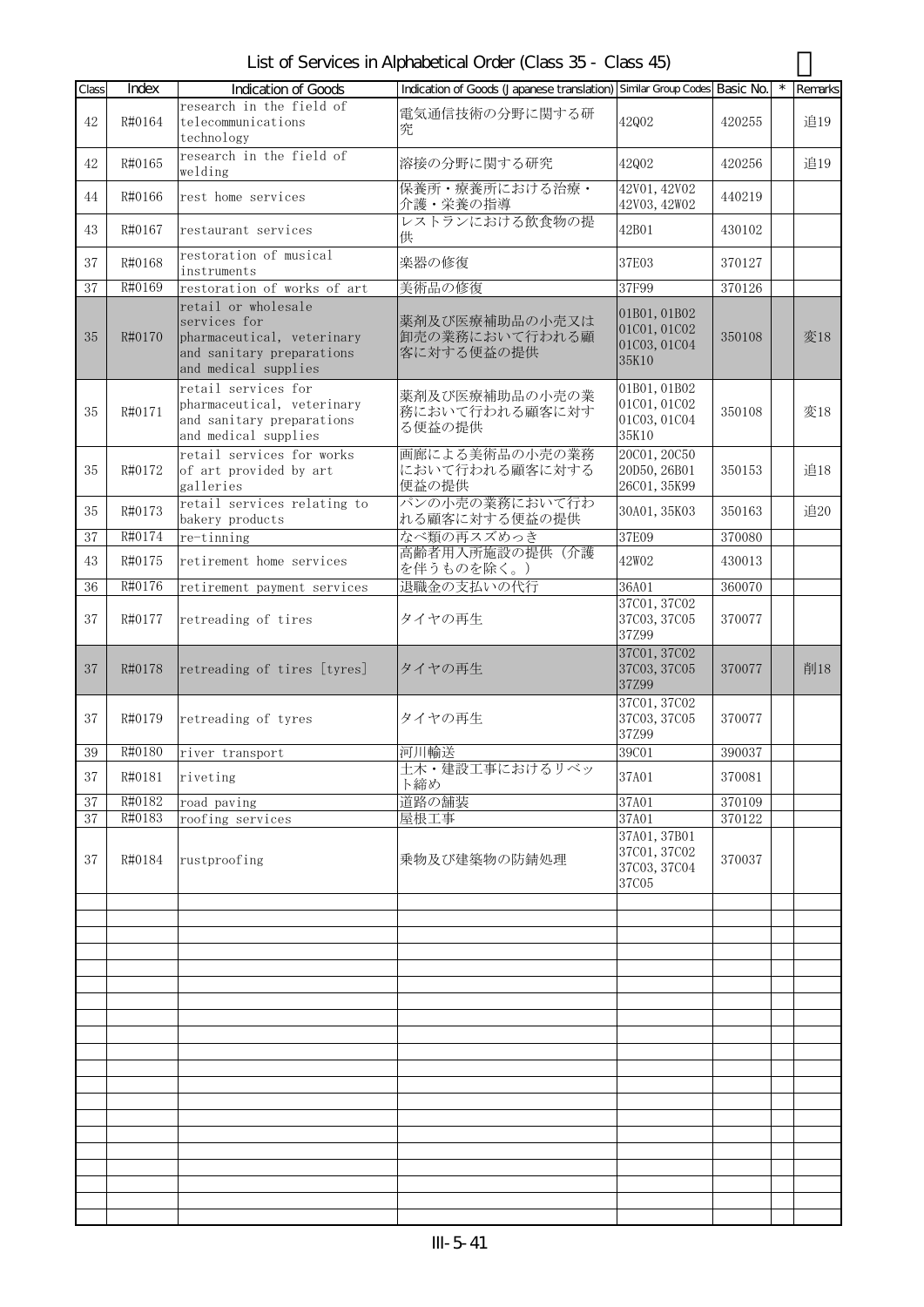| Class  | Index   | <b>Indication of Goods</b>                                             | Indication of Goods (Japanese translation) Similar Group Codes Basic No. |                                                              |        | Remarks |
|--------|---------|------------------------------------------------------------------------|--------------------------------------------------------------------------|--------------------------------------------------------------|--------|---------|
| 40     | S#0001  | saddlery working                                                       | 馬具の加工                                                                    | 40H99                                                        | 400051 |         |
| 41     | S#0002  | sado instruction [tea<br>ceremony instruction]                         | 茶道の教授                                                                    | 41A01                                                        | 410210 |         |
| 36     | S#0003  | safe deposit services                                                  | 有価証券・貴金属その他の物品<br>の保護預かり                                                 | 36A01                                                        | 360022 |         |
| 37     | S#0004  | safe maintenance and repair                                            | 金庫の保守及び修理                                                                | 37E04                                                        | 370027 |         |
| 35     | S#0005  | sales promotion for others                                             | 販売促進のための企画及び実行<br>の代理                                                    | 35A01, 35A02<br>35B01                                        | 350071 |         |
| 39     | S#0006  | salvage of ships                                                       | 船舶の救助                                                                    | 39C01, 39F02                                                 | 390015 |         |
| 39     | S#0007  | salvaging                                                              | 海難救助                                                                     | 39C01, 39D01<br>39F02, 39Z99                                 | 390057 |         |
| 44     | S#0008  | sanatorium services                                                    | サナトリウムにおける医業                                                             | 42V02                                                        | 440106 |         |
| 40     | S#0009  | sandblasting services                                                  | サンドブラスト加工                                                                | 40C01, 40C02<br>40C03, 40C04<br>40C05, 40C06<br>40C08, 40H99 | 400122 |         |
| 37     | S#0010  | sanding                                                                | 塗装工事のための砂による研磨                                                           | 37A01                                                        | 370110 |         |
| 37     | \$#0011 | sanitising of upholstery                                               | 室内装飾品の消毒                                                                 | 37H02, 37H99                                                 | 370166 | 追22     |
| 37     | S#0012  | sanitizing of upholstery                                               | 室内装飾品の消毒                                                                 | 37H02, 37H99                                                 | 370166 | 追22     |
| 38     | S#0013  | satellite transmission                                                 | 衛星による伝送交換                                                                | 38A01, 38B01                                                 | 380035 |         |
| 44     | S#0014  | sauna services                                                         | サウナの提供                                                                   | 42D01                                                        | 440200 |         |
| 36     | S#0015  | savings bank services                                                  | 預金の受入れ                                                                   | 36A01                                                        | 360041 |         |
| 40     | S#0016  | sawing of materials                                                    | 材料ののこ引き                                                                  | 40C01, 40C02<br>40C03, 40C04<br>40C05, 40C06<br><b>40C08</b> | 400052 |         |
| 37     | S#0017  | scaffolding<br>scientific and                                          | 足場の組立て                                                                   | 37A01                                                        | 370093 |         |
| 42     | S#0018  | technological research in<br>the field of natural<br>disasters         | 自然災害の分野における科学及<br>び技術的な研究                                                | 42Q02                                                        | 420251 | 追19     |
| 42     | S#0019  | scientific and<br>technological research<br>relating to patent mapping | パテントマップに関する科学及<br>び技術的な研究                                                | 42001, 42002<br>42Q03, 42Q99                                 | 420253 | 追19     |
| 42     | S#0020  | scientific laboratory<br>services                                      | 科学に関する実験及び研究                                                             | 42Q01, 42Q02<br>42Q03, 42Q99                                 | 420217 |         |
| 42     | S#0021  | scientific research                                                    | 科学に関する研究                                                                 | 42001, 42002<br>42Q03, 42Q99                                 | 420222 |         |
| 41     | S#0022  | screenplay writing                                                     | 映画の脚本の作成                                                                 | 41E02                                                        | 410205 |         |
| 35     | S#0023  | scriptwriting for<br>advertising purposes                              | 広告のための脚本の作成                                                              | 35A01                                                        | 350132 |         |
| 41     | S#0024  | scriptwriting, other than<br>for advertising purposes                  | 脚本の作成(広告用のものを除<br>$\langle \, \rangle$                                   | 41E02, 41E03<br>41E04                                        | 410089 |         |
| 35     | S#0025  | search engine optimisation<br>for sales promotion                      | 販売促進のための検索エンジン<br>の検索結果の最適化                                              | 35A01, 35B01                                                 | 350111 |         |
| 35     | S#0026  | search engine optimization<br>for sales promotion                      | 販売促進のための検索エンジン<br>の検索結果の最適化                                              | 35A01, 35B01                                                 | 350111 |         |
| $35\,$ | S#0027  | secretarial services                                                   | 秘書                                                                       | 35H01                                                        | 350072 |         |
| 36     | S#0028  | securities brokerage                                                   | 有価証券の売買の媒介・取次ぎ<br>又は代理                                                   | 36B01                                                        | 360043 |         |
| 45     | S#0029  | security guarding of<br>facilities via remote<br>monitoring systems    | 遠隔監視システムを用いた施設<br>の警備                                                    | 42T01                                                        | 450256 | 追22     |
| 45     | S#0030  | security screening of<br>baggage                                       | 手荷物のセキュリティ検査                                                             | 42T01                                                        | 450196 |         |
| 43     | S#0031  | self-service restaurant<br>services                                    | セルフサービス式レストランに<br>おける飲食物の提供                                              | 42B01                                                        | 430107 |         |
| 42     | S#0032  | server hosting                                                         | サーバーのホスティング                                                              | 42X11                                                        | 420223 |         |
| 39     | S#0033  | services for transporting<br>legal documents                           | 法的文書の送達                                                                  | 39A01, 39B01<br>39C01, 39D01<br>39E02                        | 390127 | 追22     |
| 40     | S#0034  | services of a dental<br>technician                                     | 歯の技工                                                                     | 40C10                                                        | 400102 |         |
| 44     | S#0035  | services of a psychologist                                             | 精神分析                                                                     | 42V02                                                        | 440185 |         |
| 37     | S#0036  | services of electricians                                               | 電気工事及び電気設備の運転・<br>点検・整備                                                  | 37A01, 37A03                                                 | 370147 | 追19     |
| 39     | S#0037  | shipbrokerage                                                          | 船舶の貸与・売買又は運航の委<br>託の媒介                                                   | 39F01                                                        | 390023 |         |

| List of Services in Alphabetical Order (Class 35 - Class 45) |  |
|--------------------------------------------------------------|--|
|--------------------------------------------------------------|--|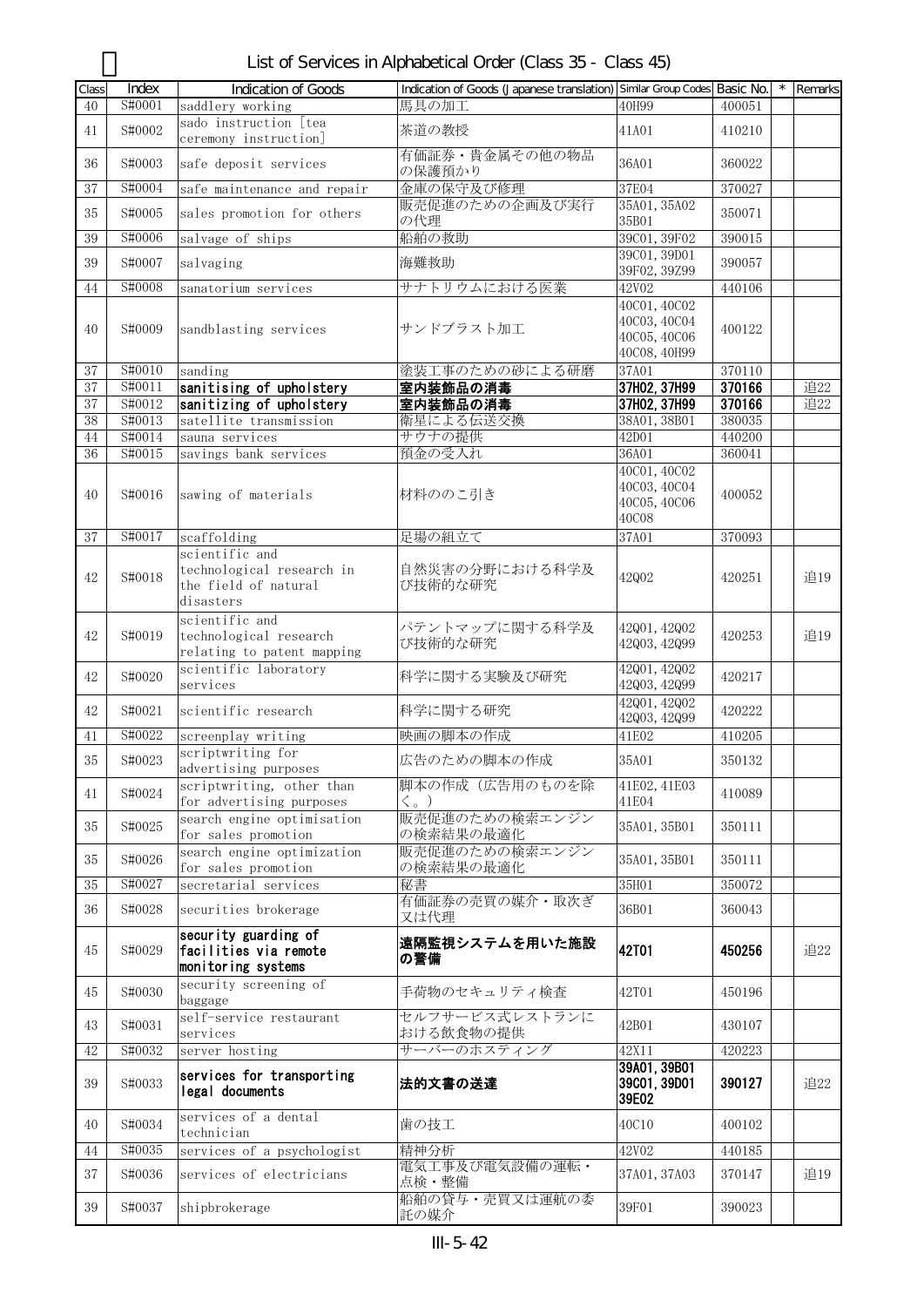| List of Services in Alphabetical Order (Class 35 - Class 45) |
|--------------------------------------------------------------|
|--------------------------------------------------------------|

| Class           | Index            | Indication of Goods                           | Indication of Goods (Japanese translation) Similar Group Codes Basic No. |                              |                  | Remarks |
|-----------------|------------------|-----------------------------------------------|--------------------------------------------------------------------------|------------------------------|------------------|---------|
| 37              | S#0038           | shipbuilding                                  | 船舶の建造                                                                    | 37B01                        | 370021           |         |
| 37              | S#0039           | shoe repair                                   | 靴の修理                                                                     | 37E05                        | 370025           |         |
| 40              | S#0040           | shoe staining                                 | 靴の染色                                                                     | 40A01                        | 400016           |         |
| $\overline{35}$ | S#0041           | shop window dressing                          | ショーウィンドーの装飾                                                              | 35A01                        | 350046           |         |
| 35              | S#0042           | shorthand                                     | 速記                                                                       | 35G01                        | 350043           |         |
| 41              | S#0043           | sign language                                 | 手話通訳                                                                     | 42S01                        | 410105           |         |
|                 |                  | interpretation                                |                                                                          |                              |                  |         |
| 40              | S#0044           | silkscreen printing                           | シルクスクリーン印刷                                                               | 42F01                        | 400115           |         |
| 40              | S#0045           | silver plating                                | 銀めっき                                                                     | 40C01                        | 400007           |         |
| 40              | S#0046<br>S#0047 | skin dressing                                 | 皮の仕上げ加工                                                                  | 40A01                        | 400047           |         |
| 40<br>43        | S#0048           | slaughtering of animals<br>snack-bar services | と殺<br>軽食堂における飲食物の提供                                                      | 40C09<br>42B01               | 400094<br>430108 |         |
| 37              | S#0049           | snow removal                                  | 除雪                                                                       | 37Z99                        | 370149           | 追19     |
|                 |                  | social introduction agency                    |                                                                          |                              |                  |         |
| 45              | S#0050           | services                                      | 社交のための紹介                                                                 | 42H01                        | 450253           | 追22     |
|                 |                  |                                               | オンラインによるアプリケーシ                                                           |                              |                  |         |
| 42              | S#0051           | software as a service<br>[SaaS]               | ョンソフトウェアの提供 (Sa                                                          | 42X11                        | 420220           |         |
|                 |                  |                                               | a S)                                                                     |                              |                  |         |
|                 |                  | software development in the                   | ソフトウェア制作におけるコン                                                           |                              |                  |         |
| 42              | S#0052           | framework of software                         | ピュータソフトウェアの開発                                                            | 42P02                        | 420247           | 追18     |
|                 |                  | publishing                                    |                                                                          |                              |                  |         |
|                 |                  | software engineering                          | データ処理のためのコンピュー                                                           |                              |                  |         |
| 42              | S#0053           | services for data                             | タソフトウェアの設計及び開発                                                           | 42P02                        | 420286           | 追22     |
|                 | S#0054           | processing                                    | 日焼け施設の提供                                                                 |                              |                  |         |
| 44<br>40        | S#0055           | solarium services<br>soldering                | はんだ付け                                                                    | 42C01<br>40C01               | 440201<br>400011 |         |
| 41              | S#0056           | songwriting                                   | 受託による作詞及び作曲                                                              | 41E05                        | 410204           |         |
|                 |                  | sorting of waste and                          |                                                                          |                              |                  |         |
| 40              | S#0057           | recyclable material                           | 廃棄物及び再生品の分別                                                              | 42K01, 42K02                 | 400116           |         |
|                 |                  | [transformation]                              |                                                                          |                              |                  |         |
| 41              | S#0058           | sound engineering services                    | イベントのための音響機器の操                                                           | 41E03                        | 410222           | 追19     |
|                 |                  | for events                                    | 作                                                                        |                              |                  |         |
| 44              | S#0059           | speech therapy                                | 言語療法による治療                                                                | 42V02                        | 440211           |         |
| 45              | S#0060           | spiritual consultancy                         | 霊的・スピリチュアルな視点に                                                           | 42U02                        | 450225           |         |
|                 | S#0061           |                                               | よる身の上相談<br>スポンサー探し                                                       |                              |                  |         |
| 35              |                  | sponsorship search                            | スポーツキャンプの企画・運営                                                           | 35B01                        | 350102           |         |
| 41              | S#0062           | sport camp services                           | 又は開催                                                                     | 41F06                        | 410071           |         |
| 36              | S#0063           | stamp appraisal                               | 切手の評価                                                                    | 36F01                        | 360064           |         |
|                 |                  | sterilisation of medical                      | 医療用機器の滅菌                                                                 |                              | 370141           |         |
| 37              | S#0064           | instruments                                   |                                                                          | 37H03                        |                  |         |
| 37              | S#0065           | sterilization of medical                      | 医療用機器の滅菌                                                                 | 37H03                        | 370141           |         |
|                 |                  | instruments                                   |                                                                          |                              |                  |         |
| 39              | S#0066           | stevedoring                                   | 船荷の積み卸し                                                                  | 39E03                        | 390093           |         |
| 36              | S#0067           | stock brokerage services                      | 株式の売買の媒介・取次ぎ又は                                                           | 36B01                        | 360110           |         |
|                 |                  |                                               | 代理                                                                       |                              |                  |         |
| 36              | S#0068           | stock exchange quotations                     | 株式市況に関する情報の提供<br>株式及び債券の売買の媒介・取                                          | 36B01                        | 360067           |         |
| 36              | S#0069           | stocks and bonds brokerage                    | 次ぎ又は代理                                                                   | 36B01                        | 360116           |         |
| 39              | S#0070           | storage                                       | 保管                                                                       | 39H01, 39H02                 | 390034           |         |
| 39              | S#0071           | storage information                           | 保管情報の提供                                                                  | 39H01, 39H02                 | 390076           | 変20     |
| 39              | S#0072           | storage of goods                              | 物品の保管                                                                    | 39H01, 39H02                 | 390028           |         |
| 38              | S#0073           |                                               | ストリーミングによるデータの                                                           | 38A01                        | 380051           |         |
|                 |                  | streaming of data                             | 伝送交換                                                                     |                              |                  |         |
| 37              | S#0074           | street cleaning                               | 道路の清掃                                                                    | 37G05                        | 370124           |         |
| 39              | S#0075           | streetcar transport                           | 路面電車による輸送                                                                | 39A01, 39B01                 | 390059           |         |
|                 |                  |                                               |                                                                          | 40C01, 40C02                 |                  |         |
| 40              | S#0076           | stripping finishes                            | 表面削磨仕上げ加工                                                                | 40C03, 40C04<br>40C06, 40C10 | 400095           |         |
|                 |                  |                                               |                                                                          |                              |                  |         |
| 37              | S#0077           | strong-room maintenance and<br>repair         | 金庫室の保守及び修理                                                               | 37A01                        | 370018           |         |
|                 |                  |                                               | 工業デザインにおける装飾の考                                                           |                              |                  |         |
| 42              | S#0078           | styling [industrial design]                   | 案                                                                        | 42P01                        | 420165           |         |
| $41\,$          | S#0079           | subtitling                                    | 映画の字幕付け                                                                  | 41E02                        | 410093           | 変22     |
|                 |                  |                                               |                                                                          | 41E02, 41E03                 |                  |         |
| 41              | S#0080           | subtitling                                    | 字幕付け                                                                     | 41E04, 41E05                 | 410093           | 変22     |
| 36              | S#0081           | surety services                               | 債務の保証                                                                    | 36A01                        | 360018           |         |
|                 |                  |                                               |                                                                          |                              |                  |         |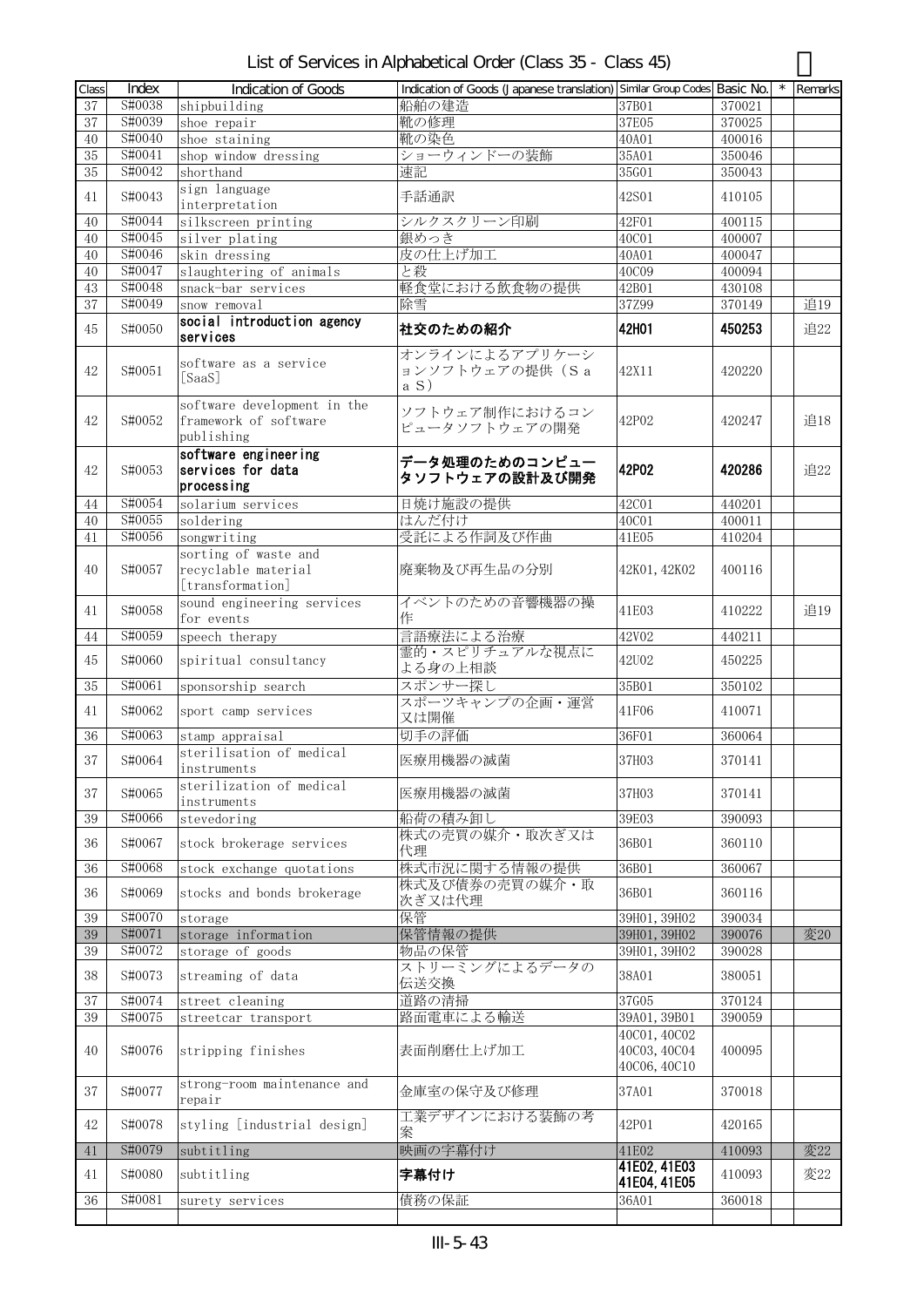| Class  | Index  | <b>Indication of Goods</b>                                 | Indication of Goods (Japanese translation) Similar Group Codes Basic No. |                              |        | $^{\star}$ | Remarks |
|--------|--------|------------------------------------------------------------|--------------------------------------------------------------------------|------------------------------|--------|------------|---------|
| $45\,$ | S#0082 | surveillance services by<br>drone                          | ドローンによる監視                                                                | <b>42T01</b>                 | 450251 |            | 追22     |
| $42\,$ | S#0083 | surveying                                                  | 測量                                                                       | $42\mathrm{N}01$             | 420193 |            |         |
| 37     | S#0084 | swimming-pool maintenance                                  | スイミングプールの保守                                                              | 37A01, 37D05<br>37D52, 37D99 | 370129 |            |         |
| $35\,$ | S#0085 | systemization of<br>information into computer<br>databases | コンピュータデータベースへの<br>情報構築                                                   | 35G03, 42P02                 | 350081 |            |         |
|        |        |                                                            |                                                                          |                              |        |            |         |
|        |        |                                                            |                                                                          |                              |        |            |         |
|        |        |                                                            |                                                                          |                              |        |            |         |
|        |        |                                                            |                                                                          |                              |        |            |         |
|        |        |                                                            |                                                                          |                              |        |            |         |
|        |        |                                                            |                                                                          |                              |        |            |         |
|        |        |                                                            |                                                                          |                              |        |            |         |
|        |        |                                                            |                                                                          |                              |        |            |         |
|        |        |                                                            |                                                                          |                              |        |            |         |
|        |        |                                                            |                                                                          |                              |        |            |         |
|        |        |                                                            |                                                                          |                              |        |            |         |
|        |        |                                                            |                                                                          |                              |        |            |         |
|        |        |                                                            |                                                                          |                              |        |            |         |
|        |        |                                                            |                                                                          |                              |        |            |         |
|        |        |                                                            |                                                                          |                              |        |            |         |
|        |        |                                                            |                                                                          |                              |        |            |         |
|        |        |                                                            |                                                                          |                              |        |            |         |
|        |        |                                                            |                                                                          |                              |        |            |         |
|        |        |                                                            |                                                                          |                              |        |            |         |
|        |        |                                                            |                                                                          |                              |        |            |         |
|        |        |                                                            |                                                                          |                              |        |            |         |
|        |        |                                                            |                                                                          |                              |        |            |         |
|        |        |                                                            |                                                                          |                              |        |            |         |
|        |        |                                                            |                                                                          |                              |        |            |         |
|        |        |                                                            |                                                                          |                              |        |            |         |
|        |        |                                                            |                                                                          |                              |        |            |         |
|        |        |                                                            |                                                                          |                              |        |            |         |
|        |        |                                                            |                                                                          |                              |        |            |         |
|        |        |                                                            |                                                                          |                              |        |            |         |
|        |        |                                                            |                                                                          |                              |        |            |         |
|        |        |                                                            |                                                                          |                              |        |            |         |
|        |        |                                                            |                                                                          |                              |        |            |         |
|        |        |                                                            |                                                                          |                              |        |            |         |
|        |        |                                                            |                                                                          |                              |        |            |         |
|        |        |                                                            |                                                                          |                              |        |            |         |
|        |        |                                                            |                                                                          |                              |        |            |         |
|        |        |                                                            |                                                                          |                              |        |            |         |
|        |        |                                                            |                                                                          |                              |        |            |         |
|        |        |                                                            |                                                                          |                              |        |            |         |
|        |        |                                                            |                                                                          |                              |        |            |         |

List of Services in Alphabetical Order (Class 35 - Class 45)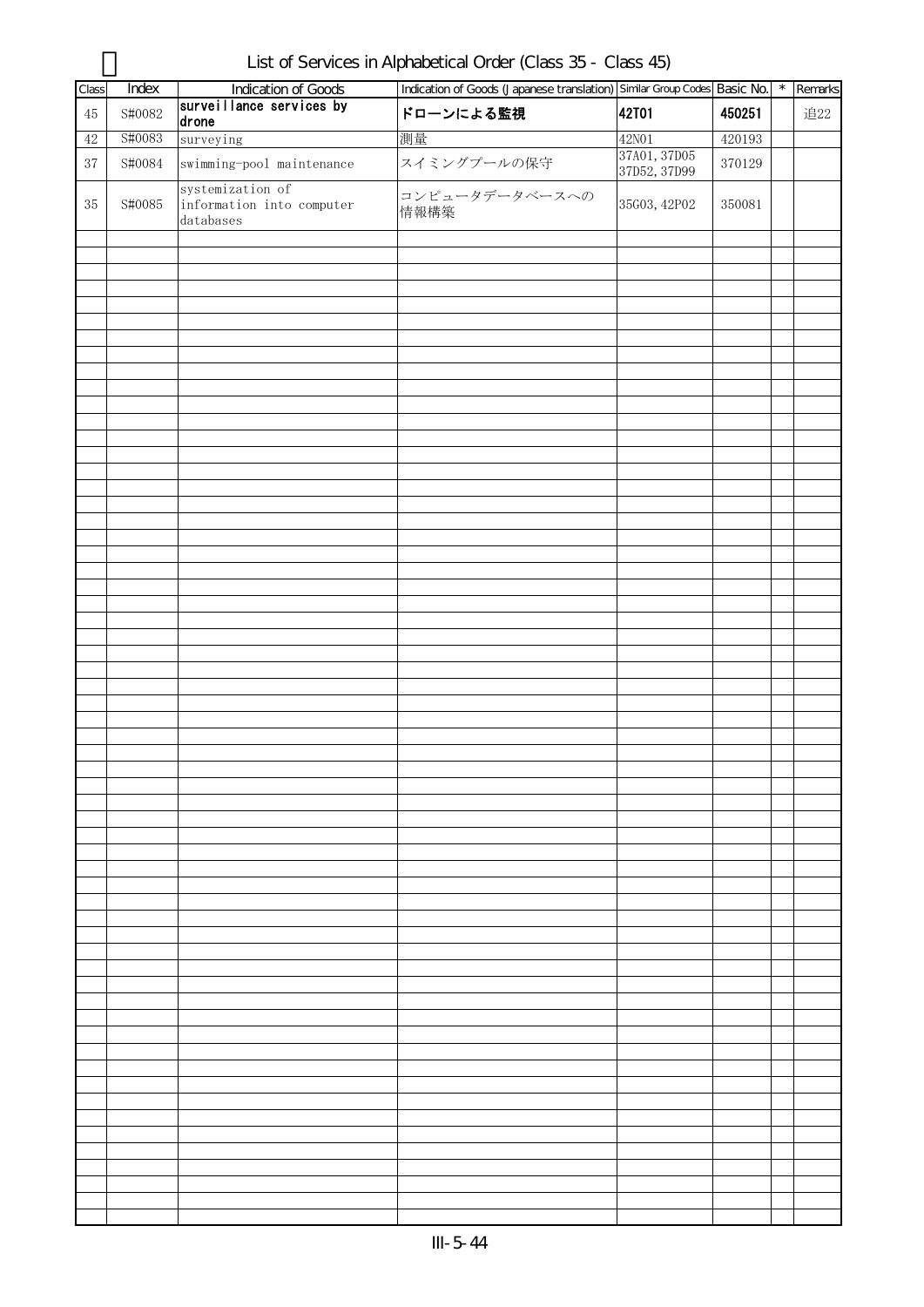| Class    | Index            | Indication of Goods                                                | Indication of Goods (Japanese translation) Similar Group Codes Basic No. |                              |                  |        | Remarks |
|----------|------------------|--------------------------------------------------------------------|--------------------------------------------------------------------------|------------------------------|------------------|--------|---------|
| 43       | T#0001           | take-away restaurant<br>services                                   | [レストランにおける持ち帰り<br>可能な飲食物の提供]                                             |                              | 430209           | $\ast$ | 追22     |
| 40       | T#0002           | tanning                                                            | タンニンなめし                                                                  | 40A01                        | 400054           |        |         |
| 35       | T#0003           | targeted marketing                                                 | ターゲット・マーケティング                                                            | 35A01, 35A02<br>35B01        | 350150           |        | 追18     |
| 45       | T#0004           | tarot card reading services<br>for others                          | 他人のためのタロットカードに<br>よる占い                                                   | 42U02                        | 450245           |        | 追20     |
| 44       | T#0005           | tattooing                                                          | 入れ墨                                                                      | 42V02                        | 440197           |        |         |
| 35       | T#0006           | tax filing services                                                | [税務書類の作成]                                                                |                              | 350123           | $\ast$ |         |
| 35       | T#0007           | tax preparation                                                    | 税務書類の作成                                                                  | 35C01                        | 350073           |        |         |
| 39       | T#0008           | taxi transport                                                     | タクシーによる輸送                                                                | 39B01                        | 390058           |        |         |
| 40       | T#0009           | taxidermy                                                          | 剥製                                                                       | 40C07                        | 400055           |        |         |
| 41       | T#0010           | teaching                                                           | 知識の教授                                                                    | 41A01<br>42Q01, 42Q02        | 410017           |        |         |
| 42       | T#0011           | technical research                                                 | 技術的事項に関する研究                                                              | 42Q03, 42Q99                 | 420040           |        | 変19     |
| 42       | T#0012           | technical writing                                                  | 技術文書の作成                                                                  | 42001, 42002<br>42Q03, 42Q99 | 420236           |        |         |
| 42       | T#0013           | technological consultancy                                          | [技術に関する助言]                                                               |                              | 420231           | $\ast$ |         |
| 42       | T#0014           | technological consulting<br>services for digital<br>transformation | デジタルトランスフォーメーシ<br>ョンのための技術的助言                                            | 42N03.42P02<br>42002, 42099  | 420273           |        | 追22     |
| 42       | T#0015           | technological research                                             | 科学技術に関する研究                                                               | 42Q01, 42Q02<br>42Q03, 42Q99 | 420040           |        | 変19     |
| 42       | T#0016           | telecommunication network<br>security consultancy                  | 電気通信のネットワークセキュ<br>リティに関する指導及び助言                                          | 42P02                        | 420263           |        | 追22     |
| 38       | T#0017           | telecommunications routing<br>and junction services                | 仕様の異なる通信ネットワーク<br>間の接続の提供                                                | 38A01                        | 380038           |        |         |
| 42       | T#0018           | telecommunications<br>technology consultancy                       | [電気通信技術に関する助言]                                                           |                              | 420233           | $\ast$ |         |
| 38       | T#0019           | teleconferencing services                                          | テレビ会議用通信端末による通<br>信                                                      | 38A01                        | 380039           |        | 変20     |
| 38       | T#0020           | teleconferencing services                                          | 遠隔会議用通信端末による通信                                                           | 38A01                        | 380039           |        | 変20     |
| 38       | T#0021           | telegraph services                                                 | 電報による通信                                                                  | 38A01                        | 380007           |        |         |
| 35       | T#0022           | telemarketing services                                             | テレマーケティング                                                                | 35A01, 35A02<br>35B01        | 350107           |        |         |
| 44       | T#0023           | telemedicine services                                              | 遠隔医療                                                                     | 42V02                        | 440198           |        |         |
| 35       | T#0024           | telephone answering for<br>unavailable subscribers                 | 電話受付代行(加入者が出られ<br>ない場合)                                                  | 35H01                        | 350074           |        |         |
| 37       | T#0025           | telephone installation and<br>repair                               | 電話機の設置工事及び修理                                                             | 37A01, 37D07                 | 370084           |        |         |
| $38\,$   | T#0026           | telephone services                                                 | 電話による通信                                                                  | 38A01                        | 380009           |        |         |
| 35       | T#0027           | telephone switchboard<br>services                                  | 電話交換                                                                     | 35H01                        | 350162           |        | 追20     |
| $35\,$   | T#0028           | television advertising                                             | テレビジョンによる広告                                                              | 35A01                        | 350044           |        | 訂19     |
| 38       | T#0029           | television broadcasting                                            | テレビジョン放送                                                                 | 38B01                        | 380005           |        |         |
| 41       | T#0030           | television entertainment                                           | テレビジョン放送用娯楽番組の<br>制作・配給                                                  | 41E04                        | 410031           |        |         |
| 38       | T#0031           | telex services                                                     | テレックスによる通信                                                               | 38A01                        | 380011           |        |         |
| 43       | T#0032           | temporary accommodation<br>provided by halfway houses              | ハーフウエーハウス(社会復帰<br>訓練所)による一時宿泊施設の<br>提供                                   | 42A01                        | 430204           |        | 追22     |
| 43       | T#0033           | temporary accommodation<br>reservations                            | 宿泊の予約の取次ぎ                                                                | 42A02                        | 430162           |        |         |
| 39       | T#0034           | temporary storage of keys                                          | 鍵の一時保管                                                                   | 39H02                        | 390121           |        | 追22     |
| 40       | T#0035           | textile dyeing                                                     | 織物の染色                                                                    | 40A01                        | 400057           |        |         |
| 40       | T#0036           | textile fireproofing                                               | 織物の耐火加工                                                                  | 40A01                        | 400037           |        |         |
| 40       | T#0037           | textile mothproofing                                               | 織物の防虫加工                                                                  | 40A01                        | 400059           |        |         |
| 42       | T#0038           | textile testing                                                    | 織物の検査                                                                    | 42Q99                        | 420109           |        |         |
| 40       | T#0039<br>T#0040 | textile treating                                                   | 織物の処理                                                                    | 40A01                        | 400058           |        |         |
| 41<br>44 | T#0041           | theatre productions<br>therapy services                            | 演劇の上演<br>セラピー                                                            | 41E03<br>42V01, 42V02        | 410029<br>440205 |        |         |
| 41       | T#0042           | ticket agency services<br>[entertainment]                          | 興行におけるチケットの手配                                                            | 41L01                        | 410183           |        |         |
| 40       | T#0043           | timber felling and<br>processing                                   | 木材の伐採及び加工                                                                | 40C04                        | 400067           |        |         |
| 41       | T#0044           | timing of sports events                                            | 運動競技の計時                                                                  | 41J01                        | 410073           |        |         |
| 40       | T#0045           | tin plating                                                        | すずめっき                                                                    | 40C01                        | 400027           |        |         |
| 40       | T#0046           | tinting of car windows                                             | 車の窓ガラスの着色加工                                                              | 37C03, 40H99                 | 400126           |        |         |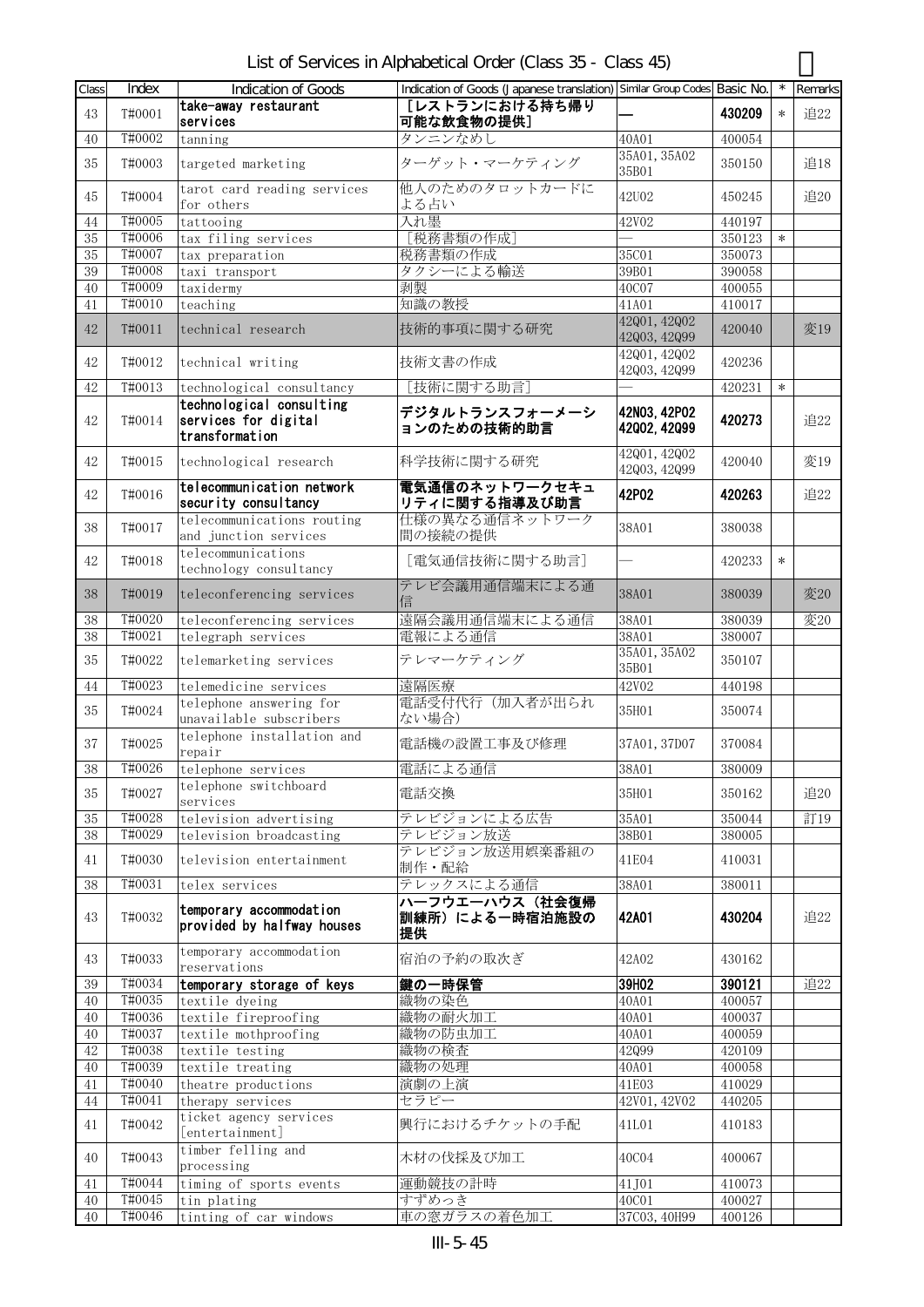| Class  | Index  | <b>Indication of Goods</b>                                   | Indication of Goods (Japanese translation) Similar Group Codes Basic No. |                                                                       |        | * Remarks |
|--------|--------|--------------------------------------------------------------|--------------------------------------------------------------------------|-----------------------------------------------------------------------|--------|-----------|
| 37     | T#0047 | tire balancing                                               | タイヤの調整                                                                   | 37C01, 37C02<br>37C03, 37C05                                          | 370138 |           |
| 43     | T#0048 | tourist home services                                        | 民宿における宿泊施設の提供                                                            | 42A01                                                                 | 430071 |           |
| 39     | T#0049 | towing                                                       | 乗物の牽引 (曳航)                                                               | 39B01, 39C01                                                          | 390054 |           |
| 41     | T#0050 | toy rental                                                   | おもちゃの貸与                                                                  | 41M08                                                                 | 410197 |           |
| 45     | T#0051 | tracking of stolen property                                  | 盗難品の追跡調査                                                                 | 42T01                                                                 | 450222 |           |
| 39     | T#0052 | traffic information                                          | 道路交通情報の提供                                                                | 39B02                                                                 | 390098 | 変20       |
| 41     | T#0053 | training services provided<br>via simulators                 | シミュレーターを使った訓練                                                            | 41A01                                                                 | 410207 |           |
| $39\,$ | T#0054 | tram transport<br>transcription of                           | 路面電車による輸送                                                                | 39A01, 39B01                                                          | 390059 |           |
| 35     | T#0055 | communications [office]<br>functions]                        | 筆耕 (事務処理)                                                                | 35G01                                                                 | 350045 |           |
| 41     | T#0056 | transfer of business<br>knowledge and know-how<br>[training] | ビジネスの知識及びノウハウの<br>伝授 (訓練)                                                | 41A01                                                                 | 410238 | 追22       |
| 41     | T#0057 | translation                                                  | 翻訳                                                                       | 42S01                                                                 | 410104 |           |
| 38     | T#0058 | transmission of digital<br>files                             | デジタルファイルの伝送交換                                                            | 38A01                                                                 | 380047 |           |
| 38     | T#0059 | transmission of electronic<br>mail                           | 電子メールによる通信                                                               | 38A01                                                                 | 380025 |           |
| 38     | T#0060 | transmission of greeting<br>cards online                     | オンラインによるグリーティン<br>グカードの伝送交換                                              | 38A01                                                                 | 380046 |           |
| $38\,$ | T#0061 | transmission of podcasts                                     | ポッドキャスト方式による通信                                                           | 38A01                                                                 | 380054 | 追20       |
| $38\,$ | T#0062 | transmission of telegrams                                    | 電報による通信                                                                  | 38A01                                                                 | 380006 |           |
| 44     | T#0063 | transplanting of trees                                       | 樹木の移植                                                                    | 42L01                                                                 | 440244 | 追22       |
| 39     | T#0064 | transport                                                    | 輸送                                                                       | 39A01, 39B01<br>39C01, 39D01<br>39Z99                                 | 390048 |           |
| 39     | T#0065 | transport and storage of<br>trash                            | 廃棄物の輸送及び保管                                                               | 39A01, 39B01<br>39C01, 39D01<br>39H01                                 | 390064 |           |
| 39     | T#0066 | transport and storage of<br>waste                            | 廃棄物の輸送及び保管                                                               | 39A01, 39B01<br>39C01, 39D01<br>39H01                                 | 390064 |           |
| 39     | T#0067 | transport brokerage                                          | 輸送の媒介又は取次ぎ                                                               | 39E02, 39F01<br>42A02                                                 | 390073 |           |
| 39     | T#0068 | transport by pipeline                                        | パイプラインによる輸送                                                              | 39Z99                                                                 | 390041 |           |
| 39     | T#0069 | transport of travellers                                      | 旅行者の輸送                                                                   | 39A01, 39B01<br>39C01, 39D01                                          | 390063 |           |
| $39\,$ | T#0070 | transport reservation                                        | 輸送の予約                                                                    | 39E02, 39F01<br>42A02                                                 | 390083 |           |
| 39     | T#0071 | transport services for<br>sightseeing tours                  | 観光ツアーのための輸送                                                              | 39A01, 39B01<br>39C01, 39D01                                          | 390025 |           |
| 39     | T#0072 | transportation information                                   | 輸送情報の提供                                                                  | 39A01, 39B01<br>39C01, 39D01<br>39Z99                                 | 390077 | 変20       |
| 39     | T#0073 | transportation logistics                                     | 輸送に関する物流管理                                                               | 39A01, 39B01<br>39C01, 39D01<br>39E02, 39E03<br>39H01, 39H02<br>39Z99 | 390101 |           |
| 39     | T#0074 | transporting furniture                                       | 家具の輸送                                                                    | 39A01, 39B01<br>39C01, 39D01                                          | 390047 |           |
| 39     | T#0075 | travel reservation                                           | 旅行の予約                                                                    | 42A02                                                                 | 390084 |           |
| 44     | T#0076 | tree planting for carbon<br>offsetting purposes              | カーボンオフセットを目的とし<br>た植林                                                    | 42L01                                                                 | 440206 |           |
| 44     | T#0077 | tree surgery                                                 | 樹木への施術                                                                   | 42L01                                                                 | 440166 |           |
| 36     | T#0078 | trusteeship                                                  | 信託の引受け                                                                   | 36A01                                                                 | 360028 |           |
| 37     | T#0079 | tuning of bodies for<br>automobiles                          | 自動車の車体のチューニング                                                            | 37C03                                                                 | 370154 | 追22       |
| 37     | T#0080 | tuning of musical<br>instruments                             | 楽器の調律                                                                    | 37E03                                                                 | 370139 |           |
| 44     | T#0081 | Turkish bath services                                        | サウナ風呂の提供                                                                 | 42D01                                                                 | 440019 |           |
| 41     | T#0082 | tutoring                                                     | 個人に対する知識の教授                                                              | 41A01                                                                 | 410202 |           |
| $35\,$ | T#0083 | typing                                                       | タイプライターの操作                                                               | 35G04                                                                 | 350022 |           |
| 37     | T#0084 | tyre balancing                                               | タイヤの調整                                                                   | 37C01, 37C02<br>37C03, 37C05                                          | 370138 |           |

## List of Services in Alphabetical Order (Class 35 - Class 45)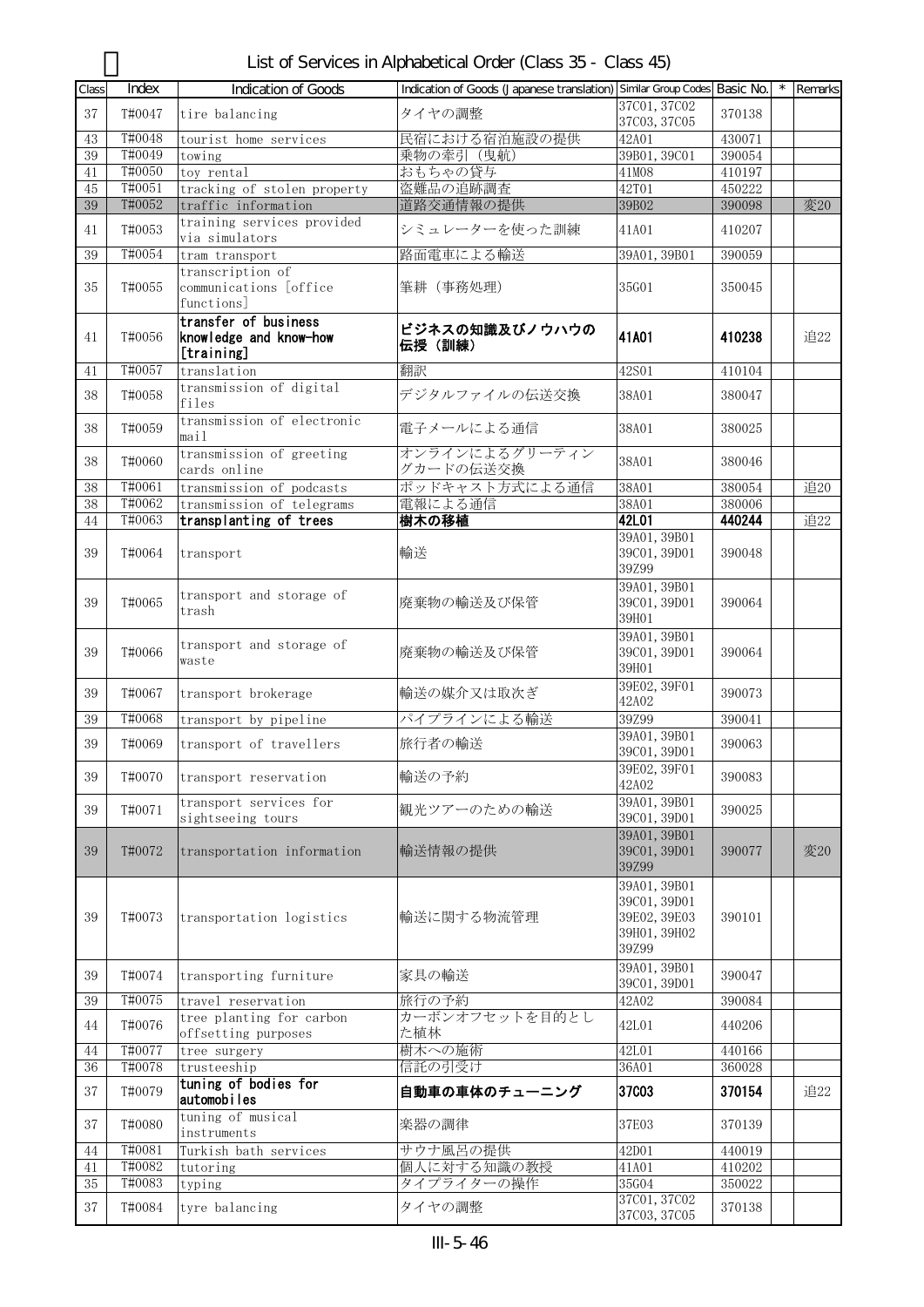List of Services in Alphabetical Order (Class 35 - Class 45)

| Class  | Index  | <b>Indication of Goods</b>                                                                                | Indication of Goods (Japanese translation) Similar Group Codes Basic No. |              |        | Remarks |
|--------|--------|-----------------------------------------------------------------------------------------------------------|--------------------------------------------------------------------------|--------------|--------|---------|
| 43     | U#0001 | udon and soba restaurant<br>services                                                                      | うどん及びそばの提供                                                               | 42B01        | 430196 | 追18     |
| 37     | U#0002 | umbrella repair                                                                                           | 傘の修理                                                                     | 37E02        | 370065 |         |
| 37     | U#0003 | underwater construction                                                                                   | 水中における建設工事                                                               | 37A01        | 370030 |         |
| 42     | U#0004 | underwater exploration                                                                                    | 水中における調査                                                                 | 42Q02        | 420167 |         |
| 37     | U#0005 | underwater repair                                                                                         | 水中作業による建築物の補修工<br>事                                                      | 37A01        | 370111 |         |
| $39\,$ | U#0006 | underwater salvage                                                                                        | 水中からの船舶の引揚げ                                                              | 39F02        | 390085 |         |
| 39     | U#0007 | unloading cargo                                                                                           | 荷揚げ                                                                      | 39E03        | 390026 |         |
| 42     | U#0008 | unlocking of mobile phones                                                                                | 携帯電話のSIMロック解除                                                            | 42P02        | 420238 |         |
| 40     | U#0009 | upcycling [waste recycling]                                                                               | アップサイクリング(廃棄物の<br>再生)                                                    | 40F02        | 400124 |         |
| 35     | U#0010 | updating and maintenance of<br>data in computer databases                                                 | コンピュータデータベース内の<br>データの更新及び保守                                             | 35G03, 42P02 | 350117 |         |
| 35     | U#0011 | updating and maintenance of<br>information in registries                                                  | レジストリ内での情報の更新及<br>び保守                                                    | 35G03, 42P02 | 350134 |         |
| 35     | U#0012 | updating of advertising<br>material                                                                       | 広告物の更新                                                                   | 35A01        | 350027 |         |
| 42     | U#0013 | updating of computer<br>software                                                                          | コンピュータソフトウェアのバ<br>ージョンアップ                                                | 42P02        | 420140 | 訂19     |
| 37     | U#0014 | upholstering                                                                                              | 内装仕上工事                                                                   | 37A01        | 370067 |         |
| 37     | U#0015 | upholstery repair                                                                                         | 家具の修理、カーテン・絨毯そ<br>の他の室内装飾品の修理                                            | 37E01, 37F99 | 370017 |         |
| 42     | U#0016 | urban planning                                                                                            | 都市計画の設計                                                                  | 42N01        | 420192 |         |
| 42     | U#0017 | user authentication<br>services using blockchain<br>technology                                            | ブロックチェーン技術を利用し<br>たユーザー認証                                                | 42P02        | 420279 | 追22     |
| 42     | U#0018 | user authentication<br>services using single<br>sign-on technology for<br>online software<br>applications | シングルサインオンの技術を利<br>用したオンラインソフトウェア<br>アプリケーションのためのユー<br>ザー認証               | 42P02        | 420261 | 追20     |
| 42     | U#0019 | user authentication<br>services using technology<br>for e-commerce transactions                           | 電子商取引のための技術を利用<br>したユーザー認証                                               | 42P02        | 420260 | 追20     |
|        |        |                                                                                                           |                                                                          |              |        |         |
|        |        |                                                                                                           |                                                                          |              |        |         |
|        |        |                                                                                                           |                                                                          |              |        |         |
|        |        |                                                                                                           |                                                                          |              |        |         |
|        |        |                                                                                                           |                                                                          |              |        |         |
|        |        |                                                                                                           |                                                                          |              |        |         |
|        |        |                                                                                                           |                                                                          |              |        |         |
|        |        |                                                                                                           |                                                                          |              |        |         |
|        |        |                                                                                                           |                                                                          |              |        |         |
|        |        |                                                                                                           |                                                                          |              |        |         |
|        |        |                                                                                                           |                                                                          |              |        |         |
|        |        |                                                                                                           |                                                                          |              |        |         |
|        |        |                                                                                                           |                                                                          |              |        |         |
|        |        |                                                                                                           |                                                                          |              |        |         |
|        |        |                                                                                                           |                                                                          |              |        |         |
|        |        |                                                                                                           |                                                                          |              |        |         |
|        |        |                                                                                                           |                                                                          |              |        |         |
|        |        |                                                                                                           |                                                                          |              |        |         |
|        |        |                                                                                                           |                                                                          |              |        |         |
|        |        |                                                                                                           |                                                                          |              |        |         |
|        |        |                                                                                                           |                                                                          |              |        |         |
|        |        |                                                                                                           |                                                                          |              |        |         |
|        |        |                                                                                                           |                                                                          |              |        |         |
|        |        |                                                                                                           |                                                                          |              |        |         |
|        |        |                                                                                                           |                                                                          |              |        |         |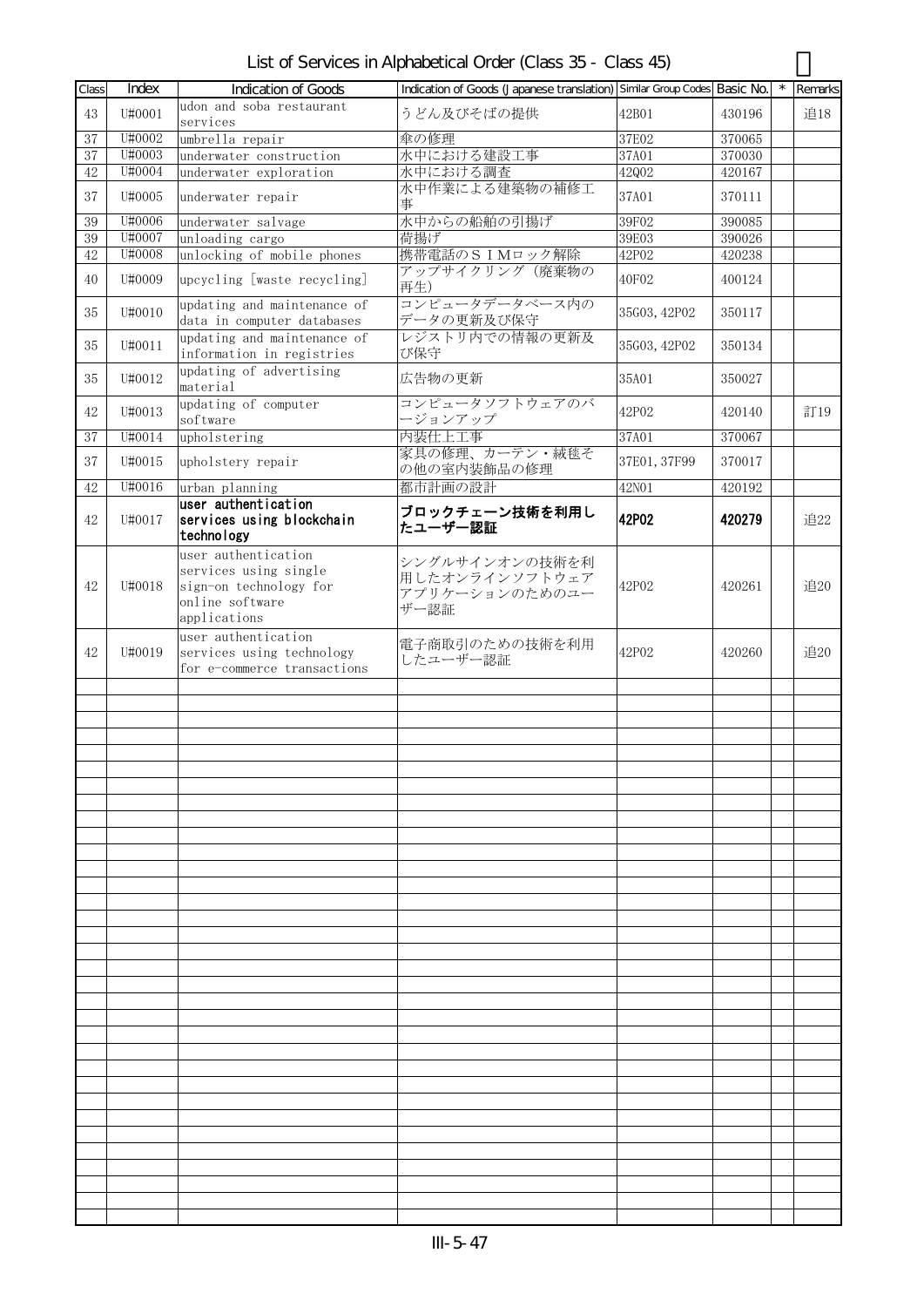| Class  | Index  | <b>Indication of Goods</b>  | Indication of Goods (Japanese translation) Similar Group Codes Basic No. |              |        | Remarks |
|--------|--------|-----------------------------|--------------------------------------------------------------------------|--------------|--------|---------|
| 44     | V#0001 | vaccination services        | 予防接種                                                                     | <b>42V02</b> | 440262 | 追22     |
| 37     | V#0002 | varnishing                  | ワニス塗装工事                                                                  | 37A01        | 370086 |         |
|        |        |                             |                                                                          | 37B01, 37C01 |        |         |
|        |        |                             |                                                                          |              |        |         |
| 37     | V#0003 | vehicle battery charging    | 乗物のバッテリーの充電                                                              | 37C02, 37C03 | 370137 |         |
|        |        |                             |                                                                          | 37C04, 37C05 |        |         |
|        |        |                             |                                                                          | 37B01, 37C01 |        |         |
| 37     | V#0004 | vehicle breakdown repair    | 故障した乗物の修理                                                                | 37C02, 37C03 | 370089 |         |
|        |        | services                    |                                                                          | 37C04, 37C05 |        |         |
|        |        | vehicle breakdown towing    |                                                                          |              |        |         |
| 39     | V#0005 |                             | 故障した乗物の牽引                                                                | 39B01, 39C01 | 390007 |         |
|        |        | services                    |                                                                          |              |        |         |
|        |        |                             |                                                                          | 37B01, 37C01 |        |         |
| 37     | V#0006 | vehicle cleaning            | 乗物の洗浄                                                                    | 37C02, 37C03 | 370087 |         |
|        |        |                             |                                                                          | 37C04, 37C05 |        |         |
|        |        |                             |                                                                          | 37B01, 37C01 |        |         |
| 37     | V#0007 | vehicle greasing            | 乗物への潤滑油の充填                                                               | 37C02, 37C03 | 370049 |         |
|        |        |                             |                                                                          | 37C04, 37C05 |        |         |
|        |        |                             |                                                                          |              |        |         |
|        |        |                             |                                                                          | 37B01, 37C01 |        |         |
| 37     | V#0008 | vehicle lubrication         | 乗物への潤滑油の充填                                                               | 37C02, 37C03 | 370049 |         |
|        |        |                             |                                                                          | 37C04, 37C05 |        |         |
|        |        |                             |                                                                          | 37B01, 37C01 |        |         |
| 37     | V#0009 | vehicle lubrication         | 乗物への潤滑油の充填                                                               | 37C02, 37C03 | 370049 | 削18     |
|        |        | [greasing]                  |                                                                          | 37C04, 37C05 |        |         |
|        |        |                             |                                                                          |              |        |         |
|        |        |                             |                                                                          | 37B01, 37C01 |        |         |
| 37     | V#0010 | vehicle maintenance         | 乗物の整備                                                                    | 37C02, 37C03 | 370085 |         |
|        |        |                             |                                                                          | 37C04, 37C05 |        |         |
|        |        |                             |                                                                          | 37B01, 37C01 |        |         |
| 37     | V#0011 | vehicle polishing           | 乗物の磨き又は乗物のつや出し                                                           | 37C02, 37C03 | 370072 |         |
|        |        |                             |                                                                          | 37C04, 37C05 |        |         |
|        |        |                             |                                                                          | 39L02, 39L03 |        |         |
|        |        |                             |                                                                          |              |        |         |
| 39     | V#0012 | vehicle rental              | 乗物の貸与                                                                    | 39L04, 39L05 | 390044 |         |
|        |        |                             |                                                                          | 39L10, 39Z99 |        |         |
| 42     | V#0013 | vehicle roadworthiness      | 乗物の道路走行適正試験                                                              | 42002, 42099 | 420195 |         |
|        |        | testing                     |                                                                          |              |        |         |
|        |        | vehicle service stations    | ガソリンスタンドにおける自動                                                           |              |        |         |
| 37     | V#0014 | [refuelling and             | 車・二輪自動車などの整備(燃                                                           | 37C03, 37C05 | 370083 |         |
|        |        | maintenance]                | 料補給作業·修理)                                                                |              |        |         |
|        |        |                             |                                                                          | 37B01, 37C01 |        |         |
| 37     |        |                             |                                                                          |              | 370055 |         |
|        | V#0015 | vehicle washing             | 乗物の洗浄                                                                    | 37C02, 37C03 |        |         |
|        |        |                             |                                                                          | 37C04, 37C05 |        |         |
|        |        | vermin exterminating for    | 有害動物の駆除(農業・水産養                                                           |              |        |         |
| 44     | V#0016 | agriculture, aquaculture,   | 殖業・園芸・林業に関するもの                                                           | 42M02        | 440168 |         |
|        |        | horticulture and forestry   |                                                                          |              |        |         |
|        |        | vermin exterminating, other |                                                                          |              |        |         |
|        |        | than for agriculture,       | 有害動物の駆除(農業・水産養                                                           |              |        |         |
| 37     | V#0017 | aquaculture, horticulture   | 殖業・園芸又は林業に関するも                                                           | 37H02        | 370091 |         |
|        |        | and forestry                | のを除く。)                                                                   |              |        |         |
|        |        |                             |                                                                          |              |        |         |
| 44     | V#0018 | veterinary assistance       | 獣医補助                                                                     | 42V04        | 440111 |         |
| 41     | V#0019 | video editing services for  | イベントのためのビデオの編集                                                           | 40D01        | 410223 | 追19     |
|        |        | events                      |                                                                          |              |        |         |
| 41     | V#0020 | video imaging services by   | ドローンによる映像撮影                                                              | 42E01        | 410237 | 追22     |
|        |        | drone                       |                                                                          |              |        |         |
|        |        |                             | テレビ会議用通信端末による通                                                           |              |        |         |
| 38     | V#0021 | videoconferencing services  | 信                                                                        | 38A01        | 380049 | 変20     |
|        |        |                             | ビデオ会議用通信端末による通                                                           |              |        |         |
| 38     | V#0022 | videoconferencing services  | 信                                                                        | 38A01        | 380049 | 変20     |
|        |        |                             |                                                                          |              |        |         |
| 38     | V#0023 | video-on-demand             | ビデオオンデマンドによる送信                                                           | 38A01        | 380053 |         |
|        |        | transmission                |                                                                          |              |        |         |
| 41     | V#0024 | videotape editing           | ビデオテープの編集                                                                | 40D01        | 410090 |         |
| 41     | V#0025 | videotaping                 | ビデオテープへの収録                                                               | 42E01        | 410106 |         |
| 44     | V#0026 | visagists' services         | ヴィザジストによる美容                                                              | 42C01        | 440203 | 変22     |
| 44     | V#0027 | viticulture services        | ぶどうの栽培                                                                   | 42L01        | 440227 | 追20     |
|        |        |                             |                                                                          |              |        |         |
|        |        | vocational guidance         |                                                                          |              |        |         |
| 41     | V#0028 | [education or training      | 職業訓練                                                                     | 41A01        | 410102 |         |
|        |        | advice]                     |                                                                          |              |        |         |
| 41     | V#0029 | vocational retraining       | 職業に関する再訓練                                                                | 41A01        | 410195 |         |
| $38\,$ | V#0030 | voice mail services         | ボイスメール通信                                                                 | 38A01        | 380045 |         |
|        |        | vulcanization [material     |                                                                          |              |        |         |
| 40     | V#0031 | treatment]                  | 加硫処理                                                                     | 40C02        | 400101 |         |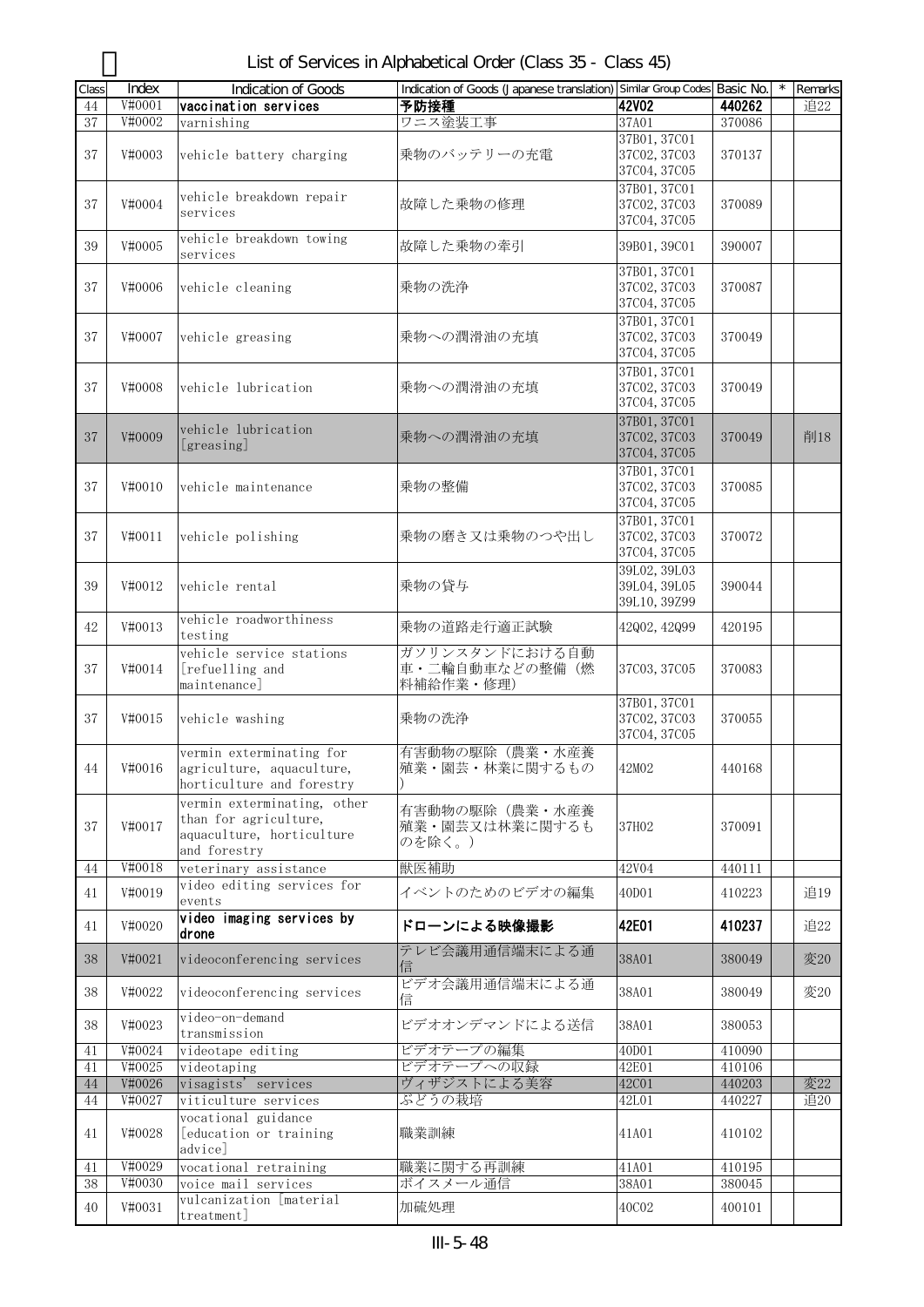| Class  | Index                   | <b>Indication of Goods</b>                 | Indication of Goods (Japanese translation) Similar Group Codes Basic No. |                              |            | $\star$ | Remarks |
|--------|-------------------------|--------------------------------------------|--------------------------------------------------------------------------|------------------------------|------------|---------|---------|
| $37\,$ | V#0032                  | vulcanization of tires                     | タイヤの加硫修理                                                                 | 37C01, 37C02                 | 370113     |         |         |
|        |                         | [repair]                                   |                                                                          | 37C03, 37C05                 |            |         |         |
| $37\,$ | $\mathtt{V}\sharp 0033$ | vulcanization of tires<br>[tyres] [repair] | タイヤの加硫修理                                                                 | 37C01, 37C02<br>37C03, 37C05 | $370113\,$ |         | 削18     |
| $37\,$ | V#0034                  | vulcanization of tyres                     | タイヤの加硫修理                                                                 | 37C01, 37C02                 | $370113\,$ |         |         |
|        |                         | [repair]                                   |                                                                          | 37C03, 37C05                 |            |         |         |
|        |                         |                                            |                                                                          |                              |            |         |         |
|        |                         |                                            |                                                                          |                              |            |         |         |
|        |                         |                                            |                                                                          |                              |            |         |         |
|        |                         |                                            |                                                                          |                              |            |         |         |
|        |                         |                                            |                                                                          |                              |            |         |         |
|        |                         |                                            |                                                                          |                              |            |         |         |
|        |                         |                                            |                                                                          |                              |            |         |         |
|        |                         |                                            |                                                                          |                              |            |         |         |
|        |                         |                                            |                                                                          |                              |            |         |         |
|        |                         |                                            |                                                                          |                              |            |         |         |
|        |                         |                                            |                                                                          |                              |            |         |         |
|        |                         |                                            |                                                                          |                              |            |         |         |
|        |                         |                                            |                                                                          |                              |            |         |         |
|        |                         |                                            |                                                                          |                              |            |         |         |
|        |                         |                                            |                                                                          |                              |            |         |         |
|        |                         |                                            |                                                                          |                              |            |         |         |
|        |                         |                                            |                                                                          |                              |            |         |         |
|        |                         |                                            |                                                                          |                              |            |         |         |
|        |                         |                                            |                                                                          |                              |            |         |         |
|        |                         |                                            |                                                                          |                              |            |         |         |
|        |                         |                                            |                                                                          |                              |            |         |         |
|        |                         |                                            |                                                                          |                              |            |         |         |
|        |                         |                                            |                                                                          |                              |            |         |         |
|        |                         |                                            |                                                                          |                              |            |         |         |
|        |                         |                                            |                                                                          |                              |            |         |         |
|        |                         |                                            |                                                                          |                              |            |         |         |
|        |                         |                                            |                                                                          |                              |            |         |         |
|        |                         |                                            |                                                                          |                              |            |         |         |
|        |                         |                                            |                                                                          |                              |            |         |         |
|        |                         |                                            |                                                                          |                              |            |         |         |
|        |                         |                                            |                                                                          |                              |            |         |         |
|        |                         |                                            |                                                                          |                              |            |         |         |
|        |                         |                                            |                                                                          |                              |            |         |         |
|        |                         |                                            |                                                                          |                              |            |         |         |
|        |                         |                                            |                                                                          |                              |            |         |         |
|        |                         |                                            |                                                                          |                              |            |         |         |
|        |                         |                                            |                                                                          |                              |            |         |         |
|        |                         |                                            |                                                                          |                              |            |         |         |
|        |                         |                                            |                                                                          |                              |            |         |         |
|        |                         |                                            |                                                                          |                              |            |         |         |
|        |                         |                                            |                                                                          |                              |            |         |         |
|        |                         |                                            |                                                                          |                              |            |         |         |
|        |                         |                                            |                                                                          |                              |            |         |         |
|        |                         |                                            |                                                                          |                              |            |         |         |
|        |                         |                                            |                                                                          |                              |            |         |         |
|        |                         |                                            |                                                                          |                              |            |         |         |
|        |                         |                                            |                                                                          |                              |            |         |         |
|        |                         |                                            |                                                                          |                              |            |         |         |
|        |                         |                                            |                                                                          |                              |            |         |         |
|        |                         |                                            |                                                                          |                              |            |         |         |
|        |                         |                                            |                                                                          |                              |            |         |         |
|        |                         |                                            |                                                                          |                              |            |         |         |
|        |                         |                                            |                                                                          |                              |            |         |         |
|        |                         |                                            |                                                                          |                              |            |         |         |
|        |                         |                                            |                                                                          |                              |            |         |         |

List of Services in Alphabetical Order (Class 35 - Class 45)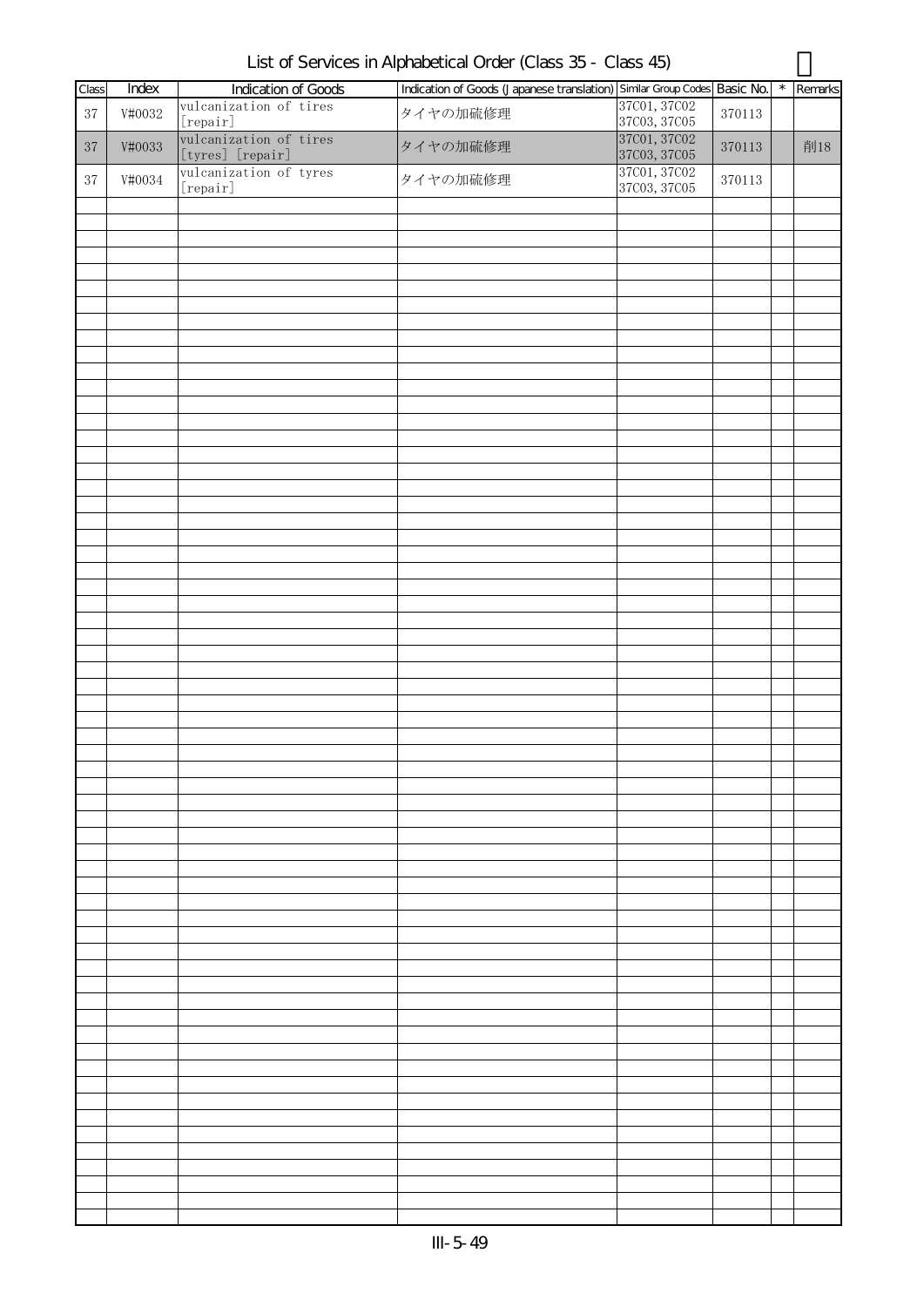| Class           | Index                       | <b>Indication of Goods</b>                         | Indication of Goods (Japanese translation) Similar Group Codes Basic No. |                       |                  |        | Remarks |
|-----------------|-----------------------------|----------------------------------------------------|--------------------------------------------------------------------------|-----------------------|------------------|--------|---------|
| $\overline{37}$ | W#0001                      | wallpapering                                       | 壁紙張り                                                                     | 37A01                 | 370064           |        |         |
|                 |                             | warehouse construction and                         |                                                                          |                       |                  |        |         |
| 37              | W#0002                      | repair                                             | 倉庫の建設及び修理                                                                | 37A01                 | 370041           |        |         |
| 39              | $W\sharp0003$               | warehousing                                        | 倉庫における保管                                                                 | 39H01                 | 390034           |        |         |
| 40              | $W\sharp0004$               | warping [looms]                                    | 織機の整経                                                                    | 40A01                 | 400046           |        |         |
| 37              | W#0005                      | washing                                            | 洗濯                                                                       | 37F02                 | 370057           |        |         |
| 37              | W#0006                      | washing of linen                                   | リネンの洗濯                                                                   | 37F02                 | 370056           |        |         |
| 43              | W#0007                      | washoku restaurant services                        | 和食の提供                                                                    | 42B01                 | 430195           |        |         |
|                 |                             | waste treatment                                    |                                                                          |                       |                  |        |         |
| 40              | W#0008                      | [transformation]                                   | 廃棄物の変形処理                                                                 | 40F02                 | 400097           |        |         |
| 42              | W#0009                      | water analysis                                     | 水質分析                                                                     | 42Q02                 | 420216           |        |         |
| 39              | W#0010                      | water distribution                                 | 水の配給                                                                     | 39J03                 | 390030           |        |         |
| 39              | W#0011                      | water supplying                                    | 給水                                                                       | 39J03                 | 390003           |        |         |
| 40              | W#0012                      | water treating                                     | 浄水処理                                                                     | 40F01                 | 400025           |        |         |
| 42              | W#0013                      | weather forecasting                                | 天気予報の提供                                                                  | 42G01                 | 420234           |        |         |
|                 |                             | web indexing for commercial                        | 商業又は広告用ウェブのインデ                                                           |                       |                  |        |         |
| 35              | W#0014                      | or advertising purposes                            | ックスの作成                                                                   | 35A01, 35B01          | 350127           |        |         |
| 42              | W#0015                      | web site design consultancy                        | ウェブサイトの設計に関する助                                                           | 42P02                 | 420219           |        | 変21     |
|                 |                             | web site traffic                                   | ウェブサイトの検索結果の最適                                                           |                       |                  |        |         |
| 35              | W#0016                      | optimisation                                       | 化                                                                        | 35A01, 35B01          | 350112           |        | 変21     |
| 35              | W#0017                      | web site traffic                                   | ウェブサイトの検索結果の最適                                                           | 35A01, 35B01          | 350112           |        | 変21     |
|                 |                             | optimization                                       | 化                                                                        |                       |                  |        |         |
| 42              | W#0018                      | website design consultancy                         | ウェブサイトの設計に関する助                                                           | 42P02                 | 420219           |        | 変21     |
|                 |                             |                                                    | 言                                                                        |                       |                  |        |         |
| 35              | W#0019                      | website traffic                                    | ウェブサイトの検索結果の最適                                                           | 35A01, 35B01          | 350112           |        | 変21     |
|                 |                             | optimisation                                       | 化                                                                        |                       |                  |        |         |
| 35              | W#0020                      | website traffic                                    | ウェブサイトの検索結果の最適                                                           | 35A01, 35B01          | 350112           |        | 変21     |
|                 |                             | optimization                                       | łŁ.                                                                      |                       |                  |        |         |
| 44              | W#0021                      | weed killing                                       | 雑草の除去                                                                    | 42M01                 | 440171           |        |         |
| 40              | W#0022                      | welding services                                   | 溶接                                                                       | 40C01                 | 400125           |        |         |
|                 |                             | wholesale services for                             | 薬剤及び医療補助品の卸売の業                                                           | 01B01, 01B02          |                  |        |         |
| 35              | W#0023                      | pharmaceutical, veterinary                         | 務において行われる顧客に対す                                                           | 01C01, 01C02          | 350148           |        | 追18     |
|                 |                             | and sanitary preparations                          | る便益の提供                                                                   | 01C03, 01C04<br>35K10 |                  |        |         |
|                 |                             | and medical supplies                               |                                                                          |                       |                  |        |         |
| 44              | $\overline{\text{W}}$ #0024 | wildlife management                                | [野生動物の管理]                                                                |                       | 440234           | $\ast$ | 追22     |
| 37              | W#0025                      | window cleaning                                    | 窓の清浄                                                                     | 37G02                 | 370045           |        |         |
| 40              | W#0026                      | window tinting treatment                           | 窓ガラス表面の着色加工                                                              | 40H99                 | 400065           |        | 変21     |
|                 |                             | being surface coating                              |                                                                          |                       |                  |        |         |
| 40              | W#0027                      | window tinting treatment,<br>being surface coating | 窓ガラス表面の着色加工                                                              | 40H99                 | 400065           |        | 変21     |
| 40              | W#0028                      | wine making for others                             | 他人のためのぶどう酒の醸造                                                            | 40C09                 | 400131           |        | 追20     |
| $38\,$          | W#0029                      | wireless broadcasting                              | 無線放送                                                                     | 38B01                 | 380048           |        |         |
|                 | W#0030                      |                                                    | 木材の加工                                                                    |                       |                  |        |         |
| 40<br>40        | W#0031                      | woodworking<br>wool treating                       | 羊毛の加工処理                                                                  | 40C04<br>40A01        | 400009<br>400039 |        |         |
|                 |                             |                                                    | ワードプロセッサによる文書の                                                           |                       |                  |        |         |
| 35              | W#0032                      | word processing                                    | 作成                                                                       | 35G03                 | 350075           |        |         |
| 39              | W#0033                      | wrapping of goods                                  | 物品の包装                                                                    | 39E01                 | 390086           |        |         |
| 44              | W#0034                      | wreath making                                      | 花輪の作成                                                                    | 42Z99                 | 440037           |        |         |
| 42              | W#0035                      | writing of computer code                           | コンピュータコードの作成                                                             | 42P02                 | 420262           |        | 追22     |
| 35              | W#0036                      | writing of curriculum vitae                        | 他人のための履歴書の作成                                                             | 42Z99                 | 350126           |        |         |
| 35              | W#0037                      | for others<br>writing of publicity texts           | 広告文の作成                                                                   | 35A01                 | 350099           |        |         |
| 35              | W#0038                      | writing of resumes for                             | 他人のための履歴書の作成                                                             | 42Z99                 | 350126           |        |         |
|                 |                             | others                                             |                                                                          |                       |                  |        |         |
| 41              | W#0039                      | writing of texts*                                  | 文章の執筆                                                                    | 41E05                 | 410184           |        |         |
|                 |                             |                                                    |                                                                          |                       |                  |        |         |
|                 |                             |                                                    |                                                                          |                       |                  |        |         |
|                 |                             |                                                    |                                                                          |                       |                  |        |         |
|                 |                             |                                                    |                                                                          |                       |                  |        |         |
|                 |                             |                                                    |                                                                          |                       |                  |        |         |
|                 |                             |                                                    |                                                                          |                       |                  |        |         |
|                 |                             |                                                    |                                                                          |                       |                  |        |         |
|                 |                             |                                                    |                                                                          |                       |                  |        |         |
|                 |                             |                                                    |                                                                          |                       |                  |        |         |